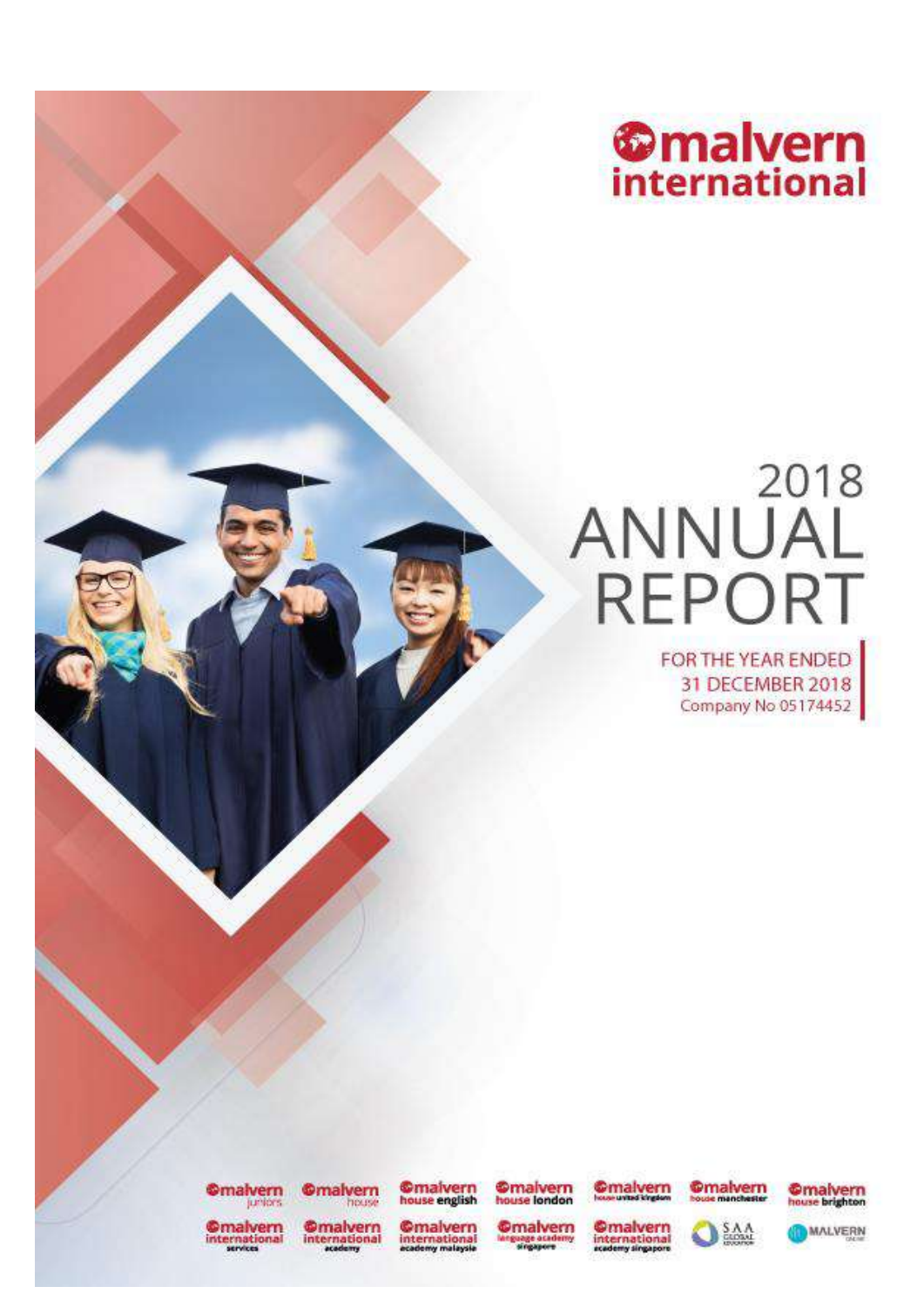# **Contents**

| INDEPENDENT AUDITOR'S REPORT TO THE SHAREHOLDERS OF MALVERN INTERNATIONAL PLC |  |
|-------------------------------------------------------------------------------|--|
|                                                                               |  |
|                                                                               |  |
|                                                                               |  |
|                                                                               |  |
|                                                                               |  |
|                                                                               |  |
|                                                                               |  |
|                                                                               |  |
|                                                                               |  |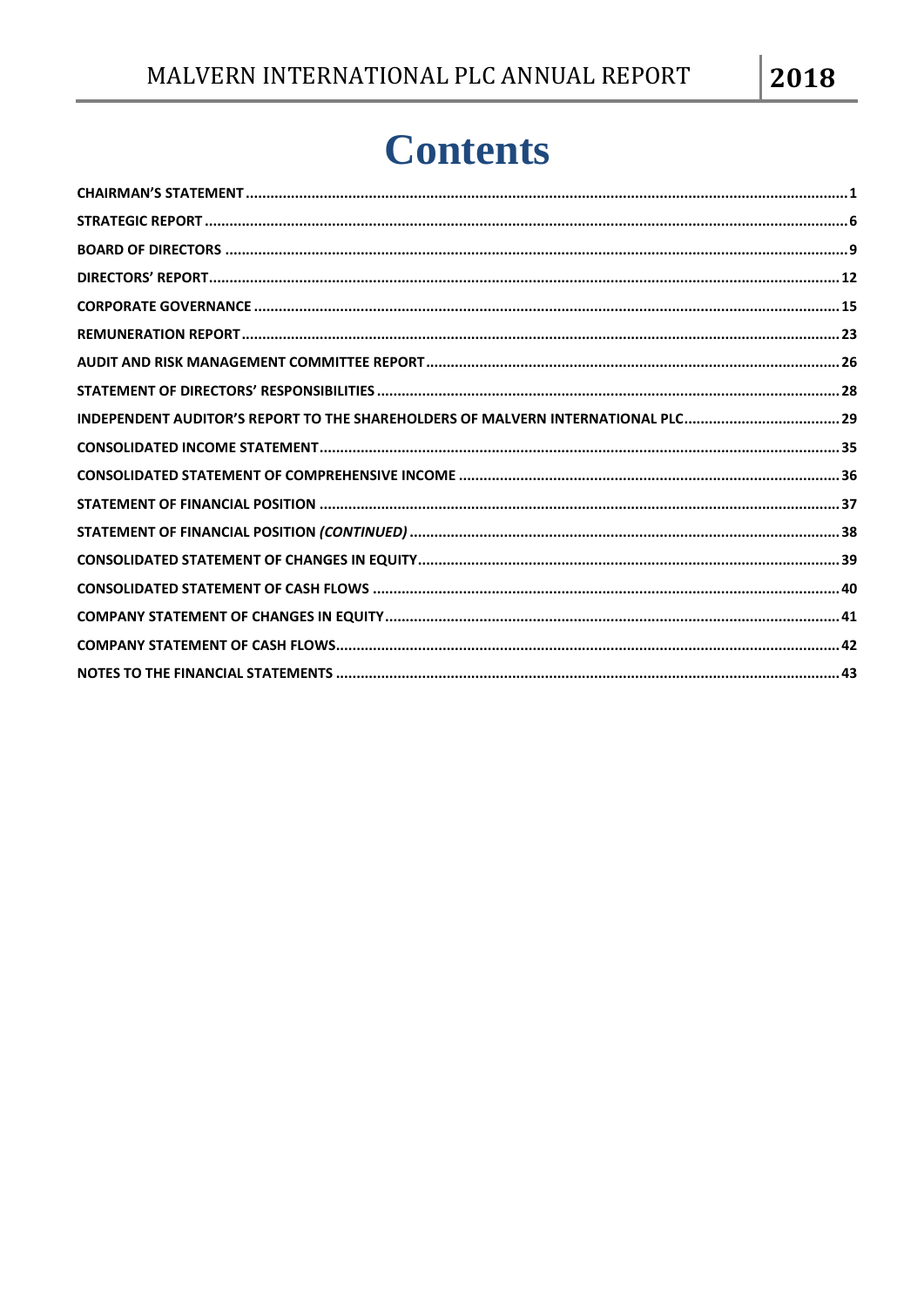### <span id="page-2-0"></span>**CHAIRMAN'S STATEMENT**

### **Overview and Group strategy**

Malvern is in the business of providing young people with employable skills. Its ambition is to be a global partner in learning and skills development and, building on its experience and infrastructure, has a clear strategy to achieve this which includes:

- promoting Malvern globally by offering excellent service;
- continuing to strengthen management and administrative systems to achieve world class delivery and quality standards;
- innovating to improve and expand the range of products and services offered directly or in collaboration with its prestigious partners;
- extending distribution through its regional network and collaborations;
- delivering organic growth through making training accessible to an increasingly mobile student population using multi-location and technology options; and
- making complementary acquisitions to broaden geographical reach and subject range.

2018 has been a year of progress in all these areas albeit that the financial outturn for the year is somewhat below what we had hoped it would be. Most notably 2018 has seen a considerable improvement in the Group's overall performance with turnover nearly doubling and the Group recording an improvement in the operating performance after adjusting for one-off costs. An upward trajectory is now established and momentum building. Our sales strategy is delivering, and our offering now covers a wider range of products and is more organised with clear divisions including English Language, Juniors, Professional training including ACCA, International Foundation delivery for universities, and degree and diploma delivery in Singapore. 2018 also saw another acquisition completed which has to date proved very successful.

### **Operational and business review**

Group operational highlights in 2018 included completing the acquisition of Communicate School of English in Manchester (part of the global strategy for the English language division), the agreement with University of East London to deliver international foundation level programmes and reaching the Platinum and Gold status from ACCA in Singapore and London respectively (part of the global ACCA delivery plan).

Quality education remains the key focus in building Malvern's reputation and during the year it continued working with key international partners to bring prestigious products to the Group for delivery. This included working with accounting and tax bodies in the UK and Singapore (ACCA, the ICAEW, the AAT, the ISCA-AAT, the Singapore Accounting Commission (delivering Singapore Chartered Accountants Qualification), the ATTS) and the University of London (degrees in Singapore), the University of East London (foundation programmes), Qualifi (UK partnership for online delivery of business qualifications) and the University of Gloucestershire. Further similar partnerships are expected to be secured in 2019. Malvern continues to invest in new products such as Malvern Online and programmes related to it. Malvern Online is a platform for delivering real-time "live" and online classes around the world. This platform is expected to be fully functional by the end of 2020. The investment also includes programmes scheduled for the upcoming years. The amount invested has been in the region of £0.26 million.

On the investment side, Malvern has been successful in attracting new investors while receiving continued support from existing shareholders. In June 2018 the Company completed a placing to raise £4 million, principally to fund the acquisition of Communicate. Then, post year end, in February 2019 the Company raised a further £606,000 to provide additional working capital for the Group.

### **Europe**

In the UK the Group's activities are conducted through its London and Manchester schools.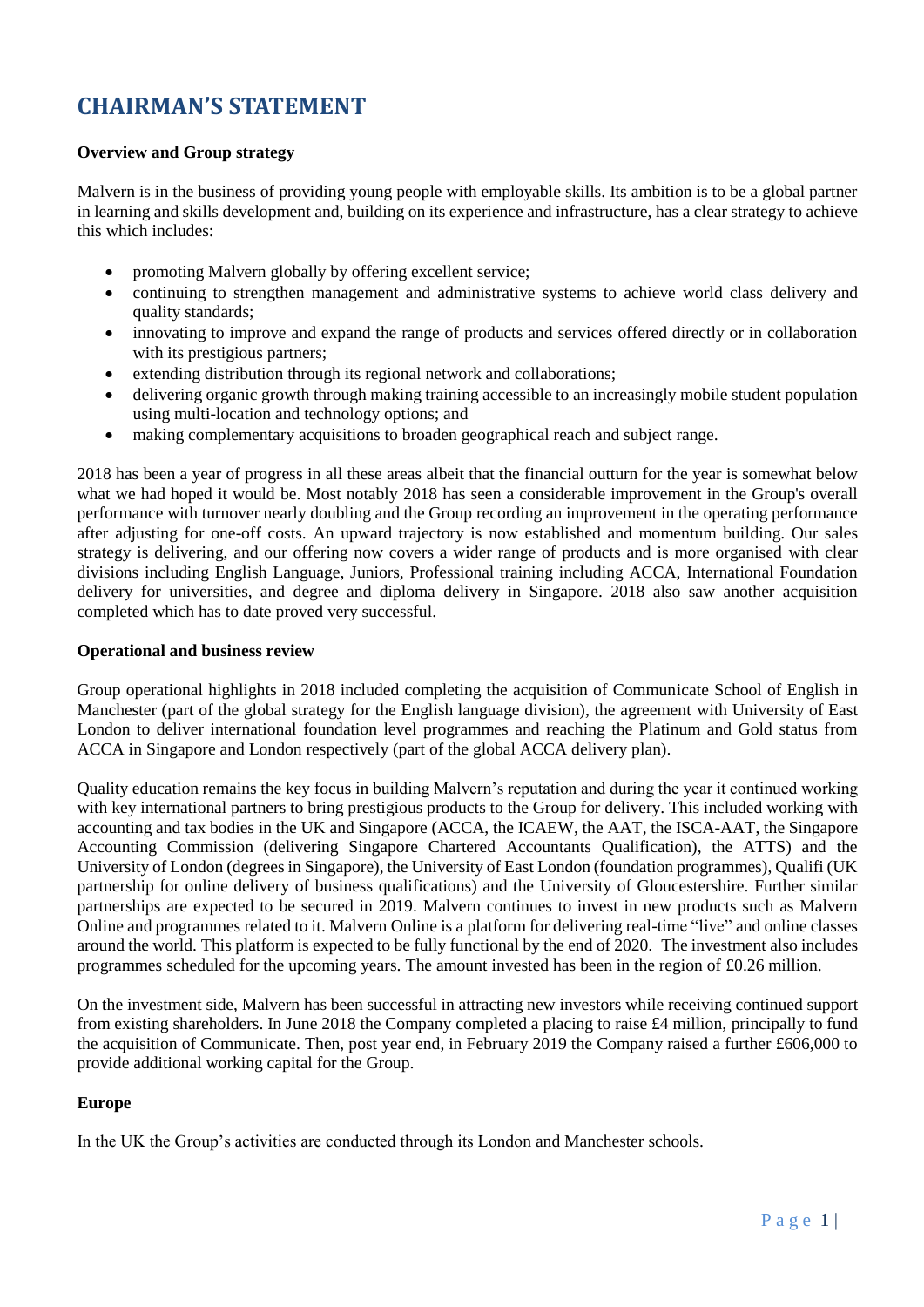London saw another year of significant improvement in its trading performance, recording an increase in revenue year-on-year of approximately 85%. This growth was driven, in particular, by seasonal summer camps which attracted more students and by attracting more longer-term students from the Far East and South America.

The acquisition of the Communicate School of English in July provided the Group with a school in Manchester. The consideration for the acquisition was £2.34 million, satisfied by £1.65 million in cash and £0.69 million by the issue of 13,800,000 new ordinary shares at a price of 5 pence per share. Not only has the acquisition enhanced the scale of the Group's UK operations but it has also brought additional product, marketing and management resources to the Group and created cross-selling opportunities through, for example, its strong links in the Middle East market.

### **Asia**

In Asia the Group has operations in Singapore and Malaysia.

In Singapore the significant majority of the Group's activities are conducted through SAA Global Education ("SAAGE") with some also conducted through Malvern International Academy. The merging strategy between the programmes of Malvern International Academy and SAAGE brought significant saving to the Group through reduction in rental and administration costs. Malvern International Academy continued with its short-term skills development programmes, some of which are funded through different local schemes. This was SAAGE's first full year within the Group, having been acquired in November 2017 as a business which was making significant losses. I am delighted to report that SAAGE has reduced its loss in 2018 and is expected to show a profit in 2019. Cost saving measures were implemented including a rationalisation of the Group's properties in Singapore and investment was also made. A number of new programmes were introduced in 2018 including the introduction of English language delivery, and a small acquisition of hospitality programmes was also undertaken. SAAGE also took the opportunity to shift to a lower level in the same building in Singapore. The renovation cost was £0.186 million. There is also a saving in the lease rental for the new premises resulting in a significant saving. The lower level has the added attraction of having a direct access for walk-in clientele.

Malaysia has been the most challenging part of the Group's operations in 2018, absorbing more cash and management resources than anticipated. Trading did not improve as much as hoped in the second half and it continued to be loss making. Therefore, management decided to undertake further restructuring and limit activities to focus only on those areas with the most promising future growth prospects. This downsizing exercise commenced in the second half of 2018 and continued into early 2019. We believe the operations are now stable and while we have limited expectations for 2019, we do not expect it to be a drain on the overall performance of the Group.

### **Financial review**

### **Group**

In 2018 the total income for the continuing operations of the Group was £7.6 million (2017: £4.1 million).

For the 2018 financial year, the Group generated an operating loss of £0.67 million (2017: loss £0.69 million). This was after recognising one-off costs of £0.51 million, principally comprising integration costs in Singapore of the acquisition of approximately of £0.25 million, and rationalisation costs in Malaysia of approximately £0.26 million. The results for 2018 had been expected to benefit from a claim in excess of £0.3 million against a third party for disruption and expenses incurred in relation to flood damage at premises in Singapore. In relation to the damage caused, the company incurred £0.094 million of direct repair costs that were expensed in 2018 and have not been adjusted for in Note 4 to the financial statements. While some recovery has been made against rent in 2019, the claim is still being processed and the amount of any settlement remains uncertain. Therefore no recognition of claim has been made in the 2018 numbers and any recovered amount will therefore be included in the current year.

The Group has recognised a tax credit for the year of £0.15 million (2017: £0.005 million). This principally comprises a deferred tax credit that arose because Malvern House London is now trading profitably enabling its carried forward losses to be considered a deferred tax. The Group has also recognised a tax charge of £0.04 million, (2017: £Nil) for the profit made by Communicate English School.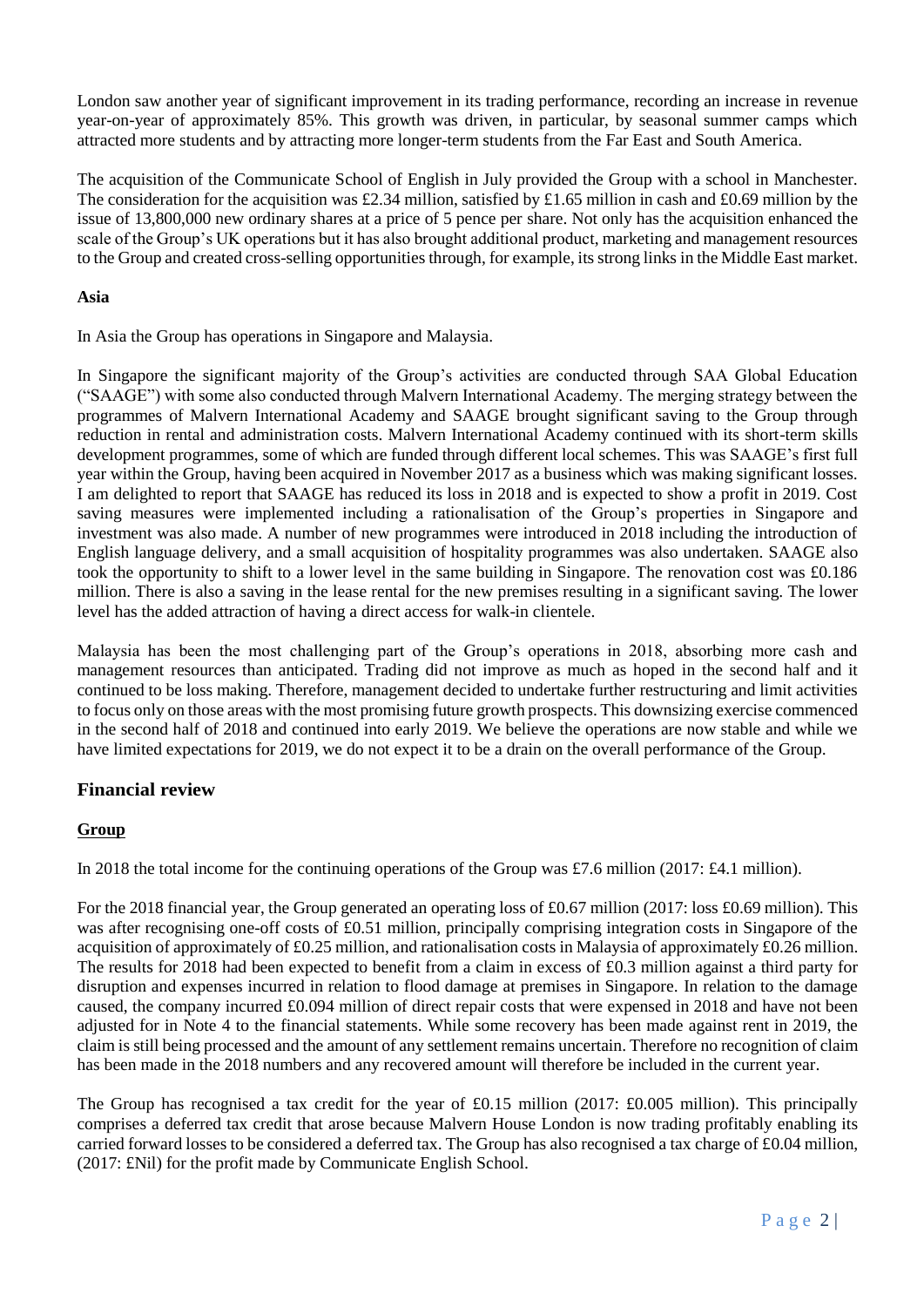Group loss after tax for the year was £0.57 million (2017: loss £0.70 million).

Hence the loss per share for the year was 0.31p compared to a loss of 0.66p for 2017.

The net assets of the Group as at 31 December 2018 were £5.46 million (2017: £1.20 million).

Net debt at the year-end was approximately £1.0 million (2017: £2.0 million) after taking account of a related party loan of £0.52 million (2017: £0.84 million) and convertible loan notes amounting to £0.30 million (2017: £1.1) million). The Company has no other debt. During the year the Company converted £0.77 million of convertible loan notes, which are held by KSP Investment Pte Limited ("KSP") into 15,437,960 new ordinary shares.

Trade receivables at the year-end were £1.04 million (2017: £0.40 million). Since the year end significant recoveries have been made and as at 31 March 2019 trade receivables were £0.91 million. In part the increase is due to the Group having to agree to longer payment terms than it has previously experienced with larger organisations to which it is offering corporate training and university degrees. This means that more of the Company's resources are being absorbed into working capital and this trend may continue as the levels of business undertaken with larger organisations increases. At the year end, these accounts represented approximately 20% of the trade receivables. Approximately 40% of the year end trades receivables were over six months old. These relate to individual students paying on an instalment basis. Management is working to reducing this amount and students will only receive their qualification upon full payment of all outstanding fees. The Company is currently in negotiation for additional debt funding to assist with potential increases and natural fluctuations in its working capital requirements.

As part of the year-end review and pursuant to rationalisation undertaken in Singapore during the year and particularly following the acquisition of SAAGE, KSP has agreed that certain costs previously incurred exclusively by Malvern will now be shared or wholly borne by KSP. These costs include certain premises and staffing costs. In aggregate the costs incurred in 2018 allocated to KSP amount to approximately £128,000 and these have either been settled in cash or will be offset against KSP's interest free loan to the Company. The independent directors, being the directors other than Messrs Pillai, Sithawalla and Khattar, consider, having consulted with the Company's nominated adviser, that the terms of the allocation to KSP are fair and reasonable insofar as shareholders are concerned.

### **By sector and subsidiaries**

The Group reports two geographic segments being Europe (entirely UK) and Asia (being Singapore and Malaysia). In the UK, the Group operates through two subsidiaries, MH International Limited in London and Communicate English School Limited in Manchester. In Asia the Group operates in Singapore and Malaysia. In Singapore the Group operates three subsidiaries being SAA Global Education, Malvern International Academy Singapore and Malvern International Services. In Malaysia the Group operates one subsidiary being Malvern International Academy Malaysia.

### *United Kingdom*

### *London (Malvern House)*

The business in London has experienced another year of significant growth, reporting  $\pounds 3.7$  million revenue in the period in comparison to the £2.02 million revenue in 2017 and £1.32 million revenue in 2016. The year on year growth for 2018 was around 85% and was the result of robust sales performance, opening new markets, and penetration in the existing markets, backed up by quality service offered to all customers. Due to the revenue improvement, EBITDA profit before head office costs and one-off costs was £0.31 million, as compared to the EBITDA profit of £0.017 million in 2017.

### *Manchester (Communicate School of English)*

The acquisition of Communicate was a significant step in 2018 to allow Malvern to have more Language schools offering its products in the UK. The business joined the Group in early July 2018 and reported £0.68 million revenue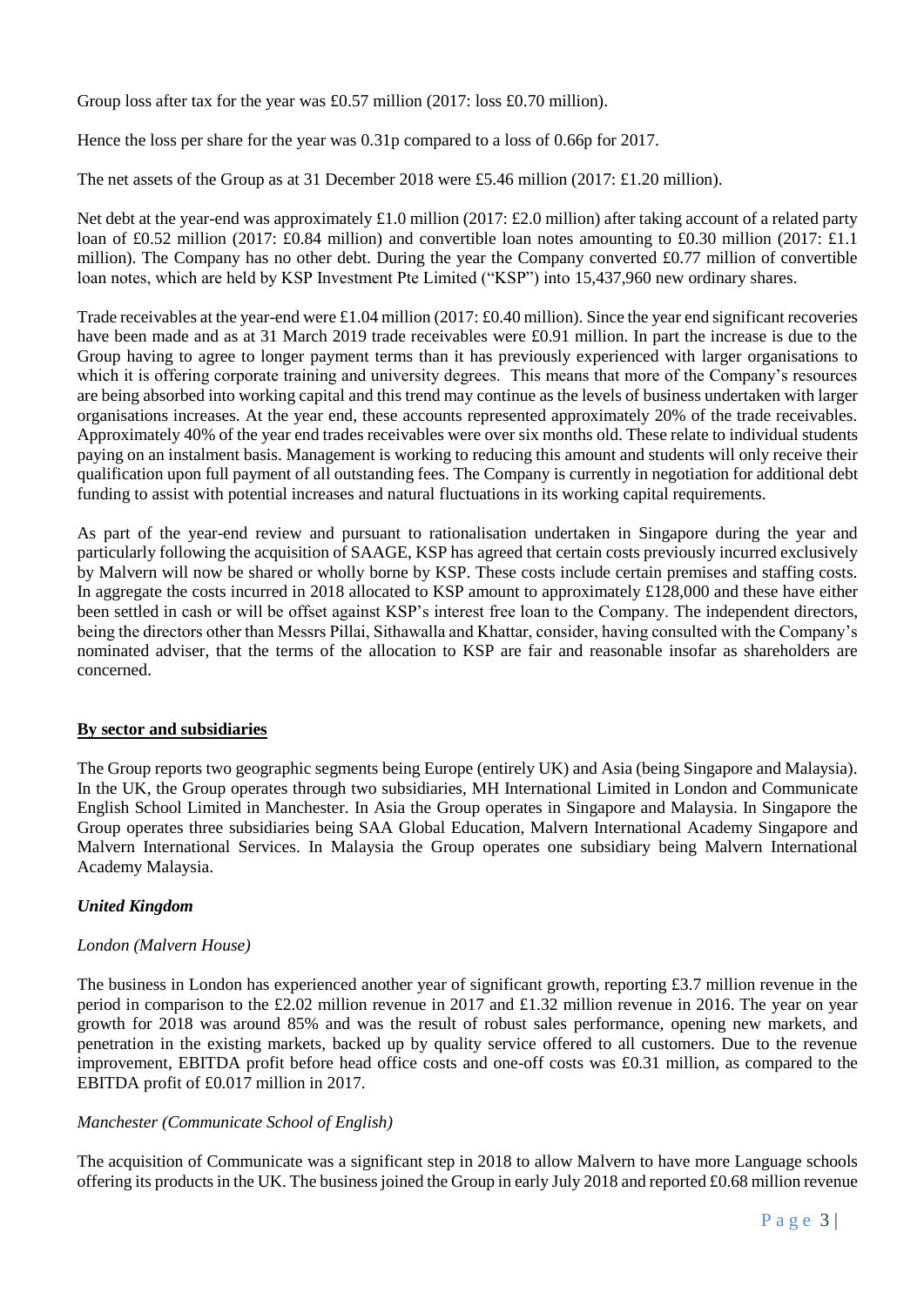and an EBITDA profit before head office costs and one-off costs of £0.22 million for the six months of operation in the Group.

### *Asia*

The total revenue for Asian operations in 2018 was £3.20 million compared to £1.94 million in 2017. The Asian operations reported an EBITDA loss before head office costs and one-off costs of £0.018 million in 2018, an improvement on the £0.051 million loss reported in 2017.

In Singapore, revenue increased to £2.1 million in 2018 from its previously recorded revenue of £0.54 million in 2017. The business has reported an EBITDA loss before head office costs and one-off costs of £0.08 million. SAA Global Education Centre Pte Ltd showed an EBITDA profit before head office costs and one-off costs of £0.057 million. Malvern International Academy Pte Ltd and Malvern International Services Pte Ltd showed an EBITDA loss before head office costs and one-off costs of £0.140 million.

In Malaysia, revenue for the year decreased to £1.1 million (2017: £1.41 million). The business has reported an EBITDA profit before head office costs and one-off costs of £0.06 million.

### **Dividend**

The Board does not propose the payment of a final dividend for the year ended 31 December 2018 *(2017: nil)*.

### **Brexit**

The Board is mindful of the general economic and political uncertainty that Brexit is causing. At present, the Board does not believe this uncertainty is impacting Malvern and regardless of the eventual outcome of Brexit it is not expected to significantly impact the Group's trading. The Board considers that the UK will remain an attractive centre for foreign students from Europe and the Rest of the World. This should be enhanced by recent initiatives announced by the UK government to attract more international students to the UK. The most significant policy announcements are 1) the inclusion of China and Brazil in the low-risk countries list which will make the visa process easier and lead to higher approval rate and 2) a new working right policy for degree graduates which will boost the number of students coming to UK universities.

### **Board and senior management changes**

During the year Mr Sabin Joshi and Mr Nadir Zafar stood down as Non-Executive Directors and Mr Nirvana Chaudhary, who is Chief Executive Officer of the CG Corp Group, was appointed as a Non-Executive Director. Since the year end, Mr Wee Hock Kee has retired from the Board. The Company is actively looking to recruit an experienced independent non-executive and hopes to make an appointment shortly.

The senior management team has been strengthened with the Communicate acquisition and also with the appointments of Mr Bharat Guha as Group Chief Financial Officer and, since the year end, of Ms Wei Lin as Group Chief Operating Officer.

### **Acknowledgments**

On behalf of the Board, I would like to thank all staff members for their continued dedication, commitment, and cooperation during what has been another period of significant change and activity. We would also like to extend our appreciation and thanks to all our business partners and advisers, students, associates and shareholders for their support throughout the year.

Finally, I would like to personally thank all members of the Board for their time and guidance at the Board level and the various committee levels in which they serve.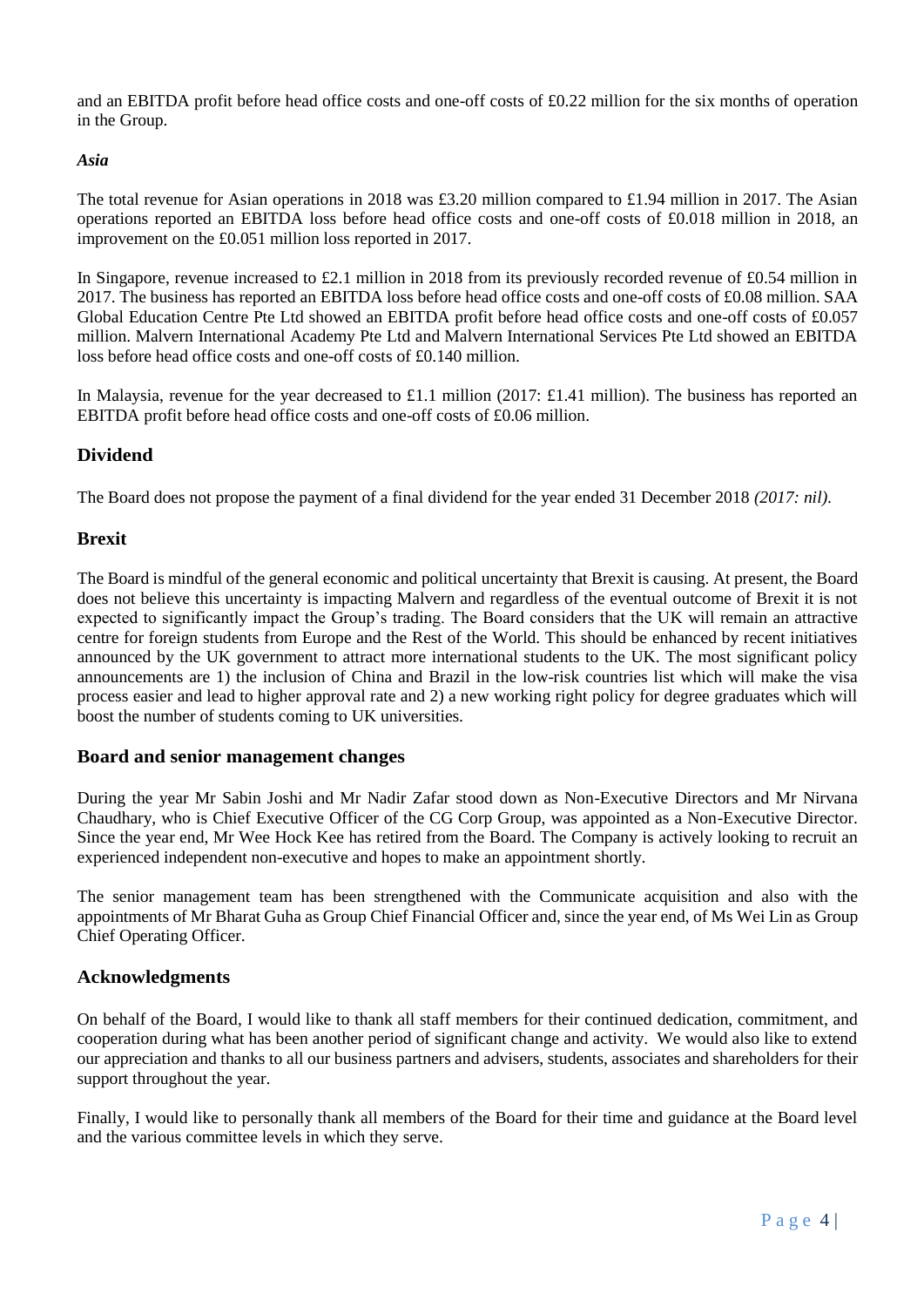### **Outlook and prospects**

The Board is confident that the Group can make further substantial progress in 2019. The Group's operations are now not only larger in terms of revenue and number of students (almost twice the number in 2017), but it also has a greater range of products that can help deliver organic growth. In addition, 2019 will benefit from the now profitable operations of SAAGE, a first full year contribution from Communicate and a growing contribution from new revenue streams such as the foundation courses delivered at the University of East London.

Trading in the current financial year has started satisfactorily and is in line with the Board's expectations for the year as a whole. Trading up to the end of April was ahead of budget. Sales to the end of April plus sales booked for delivery in the remainder of the year stood at £6.9 million (2018: £3.9 million). As in 2018, trading in 2019 as a whole will be second half weighted as revenue in the second half will benefit from summer enrolments in London and Singapore, enrolment of the universities in the second half, and chartered accountants' courses in more demand through the second half of the year in Singapore.

**Gopinath Pillai Chairman Date: 28 June 2019**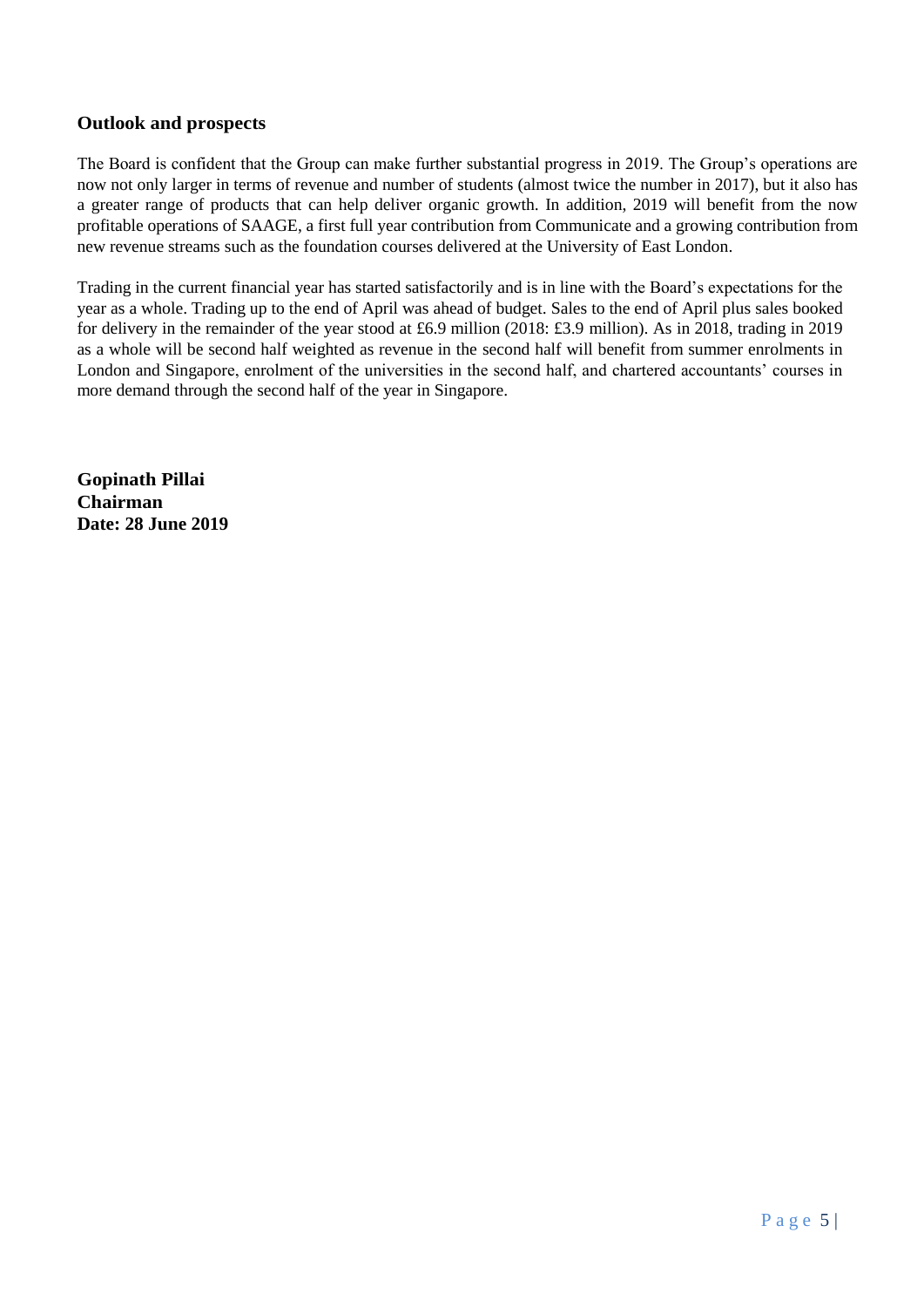### <span id="page-7-0"></span>**STRATEGIC REPORT**

### **Principal Activities**

The principal activity of Malvern International PLC is to provide quality education services in multiple locations. In 2018 it has shown continuous growth in the number of clients offered such services.

The principal activities of the Company are those of investment holding and the provision of educational consultancy services.

There have been no significant changes in the nature of these activities during the year.

### **Organisation Overview**

The Group's business is directed by the Board and managed by a senior management team as outlined in the Corporate Governance section. The board committees provide the oversight and monitoring on financial management, board effectiveness and governance, risk and controls.

### **Strategy and Business Plan**

The following key matters are included within the Chairman's Statement on pages 1 to 5.

- Overview and Group Strategy
- Operational and business review
- Financial review
- Outlook and prospects

### **Principal Risks and Uncertainties Facing the Group**

The Group is exposed through its operations to the following financial risks:

- Foreign currency risk;
- Liquidity risk; and
- Credit risk.

The policies for managing these risks are set by the Board following recommendations from the Group Finance Director. Certain risks are managed centrally, while others are managed locally following guidelines communicated from the centre. The policies for each of the above risks, and the nature and extent of those risks, are described in detail in note 31 to the financial statements. Other risks and uncertainties are discussed in the Operational and Financial Review on pages 2 and 3.

The board through the Audit and Risk Management Committee assess the Group's risks on an on-going basis. Risk governance culture is embedded across the Group and there is a formal risk management framework to assess, monitor and report to the board. There are four main types of risks faced by the Group:

- Regulatory risks such as changes in government policy on education, work through visa and immigration restrictions, funding changes and continued accreditation;
- Financial exposures such as credit risk, liquidity risk, unfavourable exchange rate fluctuations and operational cost increases; and
- Changes to consumer demand and competition.
- Reputational risks such as brand management and stakeholders' perception and confidence.

The Board meets regularly to assess these risks, determine the likelihood of material exposures and formulate strategy to protect the future trading prospects of the Group. A summary of the Board's findings on risk is set out below.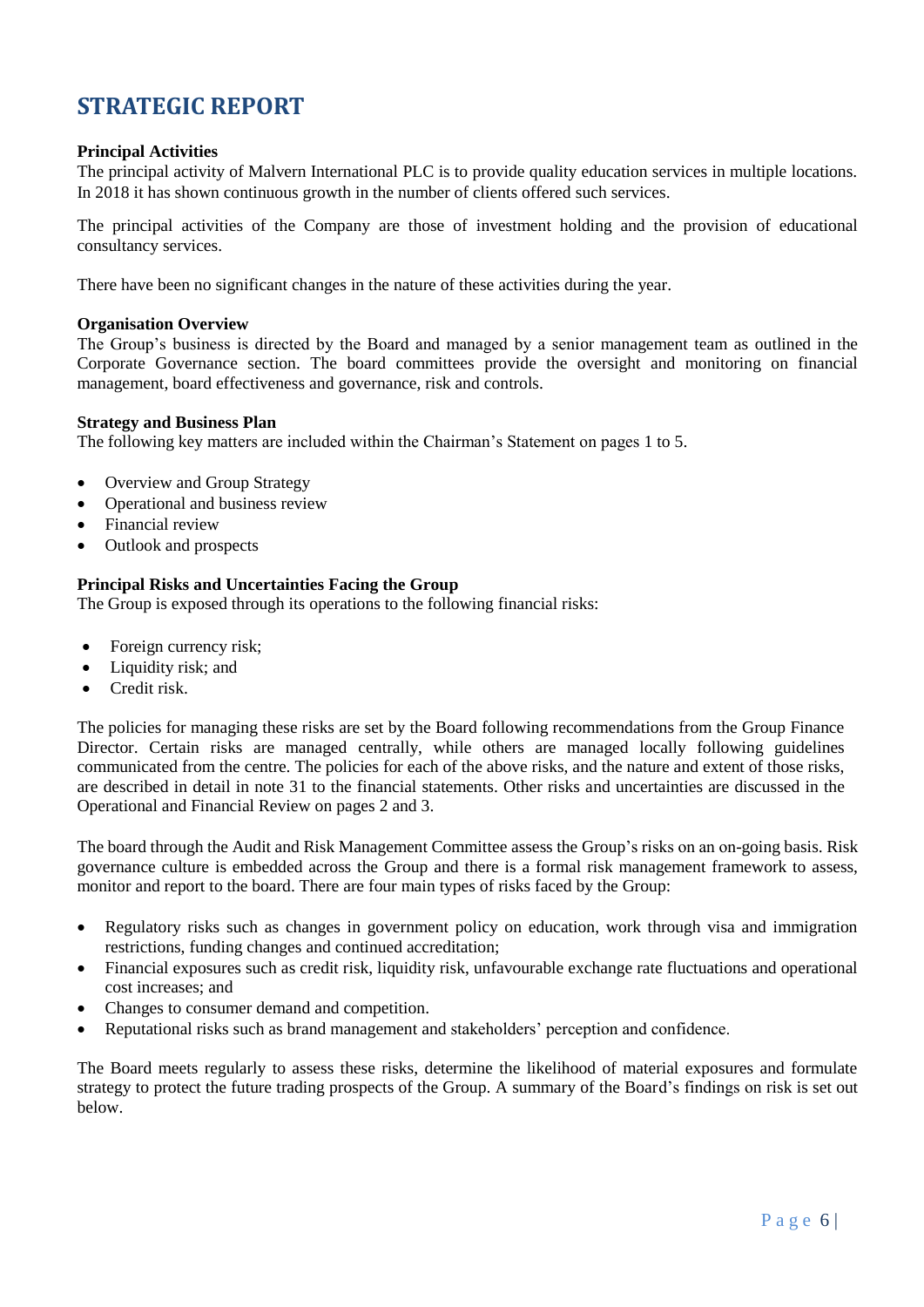### *The Group is subject to regulatory and other changes which might impact on its ability to operate profitably in certain territories.*

Over the last few years, the Group has witnessed regulatory changes and enforcement which have had serious implications to the Group through diminished student enrolments in London and Singapore. The Board is ever mindful of the impact of regulatory changes and regularly assesses the exposures in each territory in which it operates.

With regard to accreditation, the Board is mindful that its partners can potentially withdraw accreditation and ensures that the Group regularly reviews the standards required for each accreditation and maintains professional relationships with the various accrediting bodies. The Board also reviews its options for potential replacements in the event that accreditation is withdrawn by any partner.

The major licences to operate in key territories are perpetual and therefore the risks of loss of accreditation are much lower.

### *The Group faces financial risks which might impact on its future profitability*

The Group's future operations could potentially be impacted by a number of financial risks. The Board regularly reviews these.

The impact of liquidity and credit risks are monitored but the Group had significant shareholder support in the past.

The Board does monitor options available to the Group to access borrowing facilities. These might be attractive in certain circumstances such as to underpin expansion plans or provide hedges for specific currency risks.

As it is listed on the Alternative Investment Market of the London Stock Exchange, the Company reports in UK Sterling. In 2018, only the operations of Malvern House International Limited are located in the UK and critically had the majority of their income and expenses denominated in Sterling. In the results for the financial period under review, this covers about 58% of the Group's turnover.

For the majority of the territories that the Group operates in, costs are generally defrayed in the same currency as income and hence there is a natural hedge in the income statement. The Board has considered the net asset exposures arising on conversion at each year end and determined at this time not to hedge these.

The Board remains vigilant regarding exchange rate movements and published information on trends. If the Board concluded that forward buying or selling of a currency or other financial instruments would protect its trading results, then it would sanction hedging but to date has concluded that there is no cost effective financial protection that it can execute and that the risks arising from fluctuations in foreign currency exchange rates are unlikely to be significant.

### *The Group faces competition or commercial changes that may impact on its market share*

Given the size of the worldwide market for educational courses and the key centres in which the Group operates, it is not perceived by the Board that there is any abnormal risk from the dominance of competitors.

Due to the percentage of the Group's revenue derived from English language and professional qualifications which are consistently demanded for employment in international businesses, there is less volatility than for courses which are subject to issues of taste. The Board regularly assesses the portfolio of products available in each territory and its exposure to changes in consumer demands. To date the results of the Board's assessment is that the vast majority of its courses offered globally are not subject to any volatility in consumer tastes and that this stability allows for gradual transition in the event of any changes in consumer requirements.

Also, the Group could potentially diversify into new areas of education without any large capital outlay in the event that it finds that demand for any aspect of its current portfolio is being impacted by competition or consumer tastes.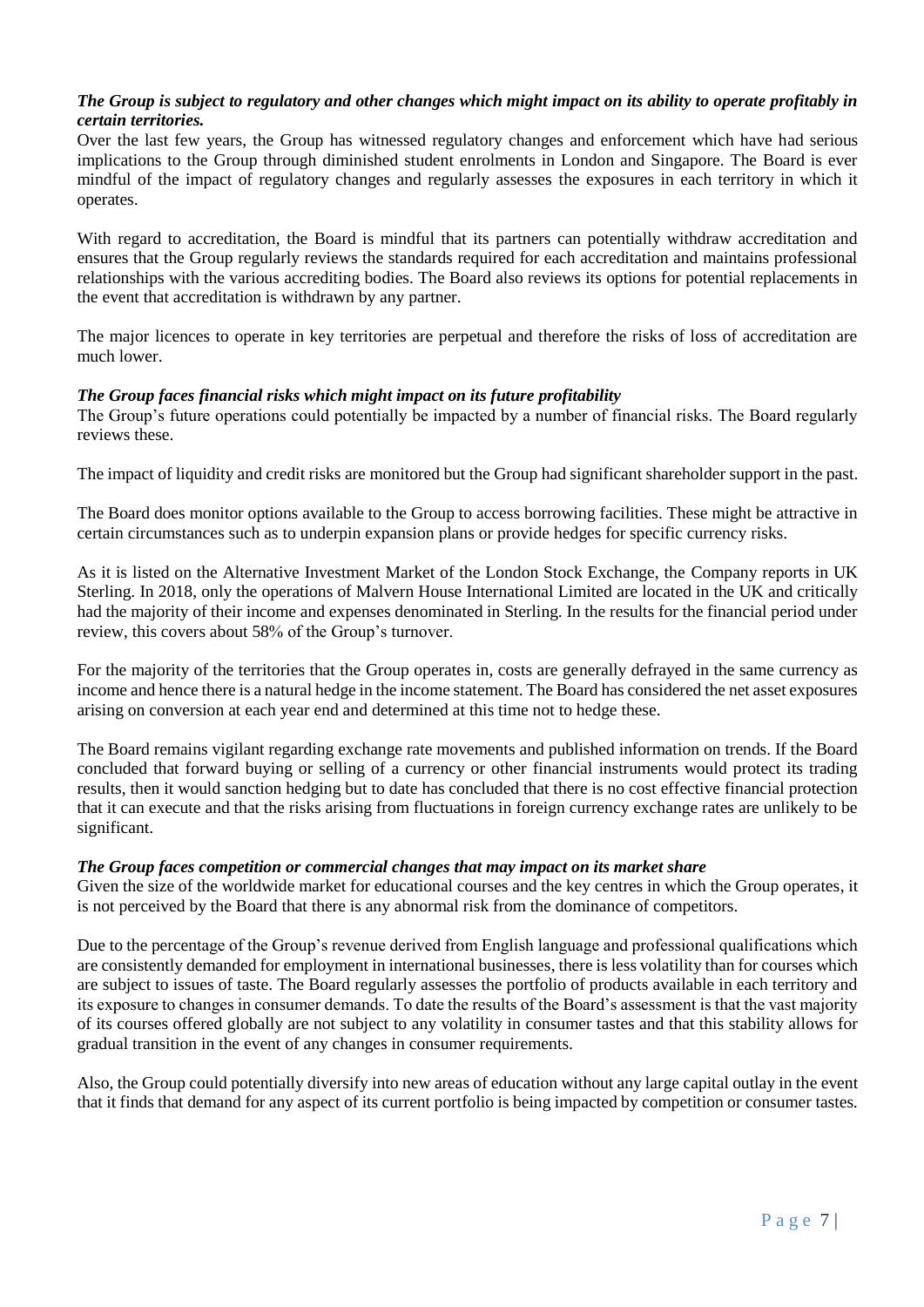### **Key Performance Indicators**

|                                                                                                             | 2018                                      | 2017                               |
|-------------------------------------------------------------------------------------------------------------|-------------------------------------------|------------------------------------|
| Financial<br>Total Income from continuing operations<br>Growth/(Decrease)<br><b>Operating Profit/(Loss)</b> | £7,593,947<br>86%<br>$(\pounds 673, 177)$ | £4,078,889<br>$1\%$<br>(f692, 022) |
| Profit/(Loss) before Taxation-continuing operations                                                         | (E717,773)                                | (E706, 712)                        |
| Profit/(Loss) after Taxation-discontinuing operations                                                       | $(\pounds 566, 946)$                      | (E701, 328)                        |
| Profit/(Loss) per share-continuing operations                                                               | $(0.31$ pence)                            | $(0.66$ pence)                     |

From FY2018, the Board is also tracking non-financial indicators as per below:

|                                                                         | 2018        | 2017        |
|-------------------------------------------------------------------------|-------------|-------------|
| Non-Financial<br>Number of Courses offered<br><b>Students attending</b> | 58<br>8,506 | 48<br>7,430 |

**Sam Malafeh DIRECTOR Date: 28 June 2019**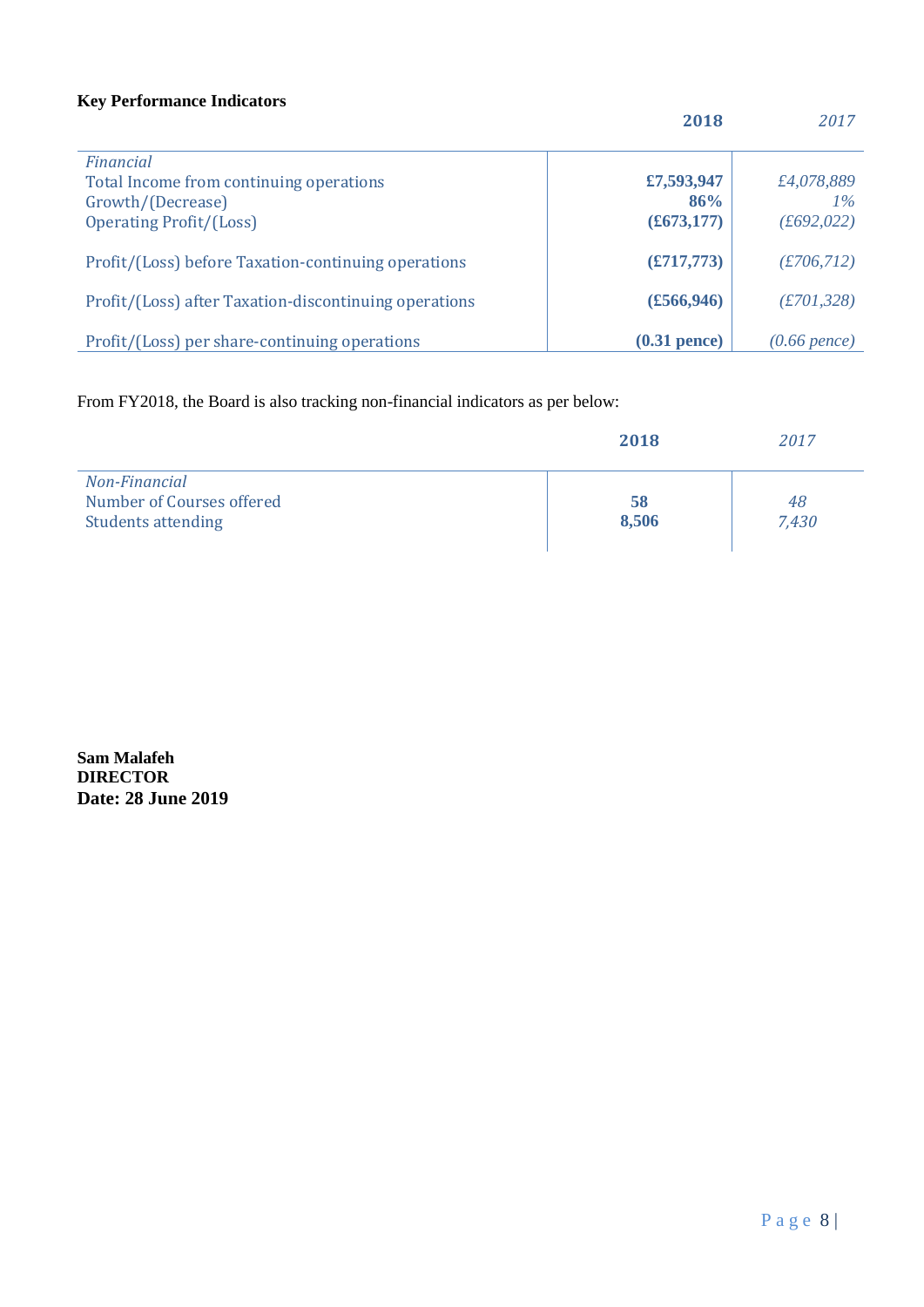### <span id="page-10-0"></span>**BOARD OF DIRECTORS**

### **Chairman**

### **Mr. Gopinath Pillai**

Ambassador Gopinath Pillai is Ambassador-at-Large in the Ministry of Foreign Affairs and Singapore's Special Envoy to Andhra Pradesh. He is the Chairman of the Institute of South Asian Studies. He has served as Singapore's Non-Resident Ambassador to Iran and Singapore's High Commissioner to Pakistan.

Ambassador Pillai has varied business interests which include investments in education, logistics and information technology. He is the Chairman of Playware Studios Pte Ltd, an EdTech Company focused on game-based learning and education.

Ambassador Pillai has received several awards, including the Friend of Labour (NTUC 1987); Meritorious Award (NTUC 1990); Friend of IT from Singapore Computer Society (2001); Distinguish Member of NUSS in 2011 and Outstanding Service Award (NUS 2015). The Singapore government has awarded Ambassador Pillai the Public Service Star Award (BBM) in 1999 and BBM (BAR) in the 2009 National Day Awards and The Meritorious Service Medal on National Day 2015.

The Indian government conferred the Padma Shri award on Ambassador Pillai at the 2012 Republic Day.

### **Deputy Chairman**

### **Mr. Haider M Sithawalla**

Sithawalla started his career in the Government service and rose to the position of Deputy Secretary in the Ministry of Finance. While in the Government Service he served on Tourist Promotion Board (Year 1972 – 1974), Sentosa Development Corporation (Year 1974 – 1976) and a number of boards of companies in which the Singapore Government had equity interest.

Mr Sithawalla resigned from Government service in 1978 and joined ACMA Ltd, a public listed Company, as its General Manager and later became its Managing Director. In 1994 he retired from ACMA Ltd and joined as Executive Director and a partner of KSP Investment Pte Ltd. He continues to be on the Board of a number of companies.

He is currently also Chairman of Warees Investments Pte Ltd, Education Trust Fund Committee of Mendaki and a member of Rahmatan Lil Alamin Foundation.

Mr Sithawalla also served as Singapore High Commissioner (Non-Resident) to Mauritius, Tanzania and Zimbabwe during the years 1994 to 2008. For his public service, Mr Sithawalla has received many awards, such as the MUIS Award Jasa Cemerlang (Outstanding Contributions to Muslim Community) in 2014, the Public Service Medal Award (PBM) in 1999, the Meritorious Service Award (NTUC) in 1990, the Rochdale Medal Award (National Co-Operative Federation Ltd) in 1984 and Friend of Labour Award (NTUC) in 1981.

### **Executive Director & CEO**

### **Dr. Sam Malafeh**

Sam Malafeh, PhD in Economics (The University of Auckland, New Zealand), is an innovative and results-driven leader in education focused on achieving exceptional results in highly competitive environments. Sam has a proven track record of building a strong team to deliver quality education. He is experienced in driving quality operations, processes, and customer service improvements while building partnerships with key business decision-makers. Sam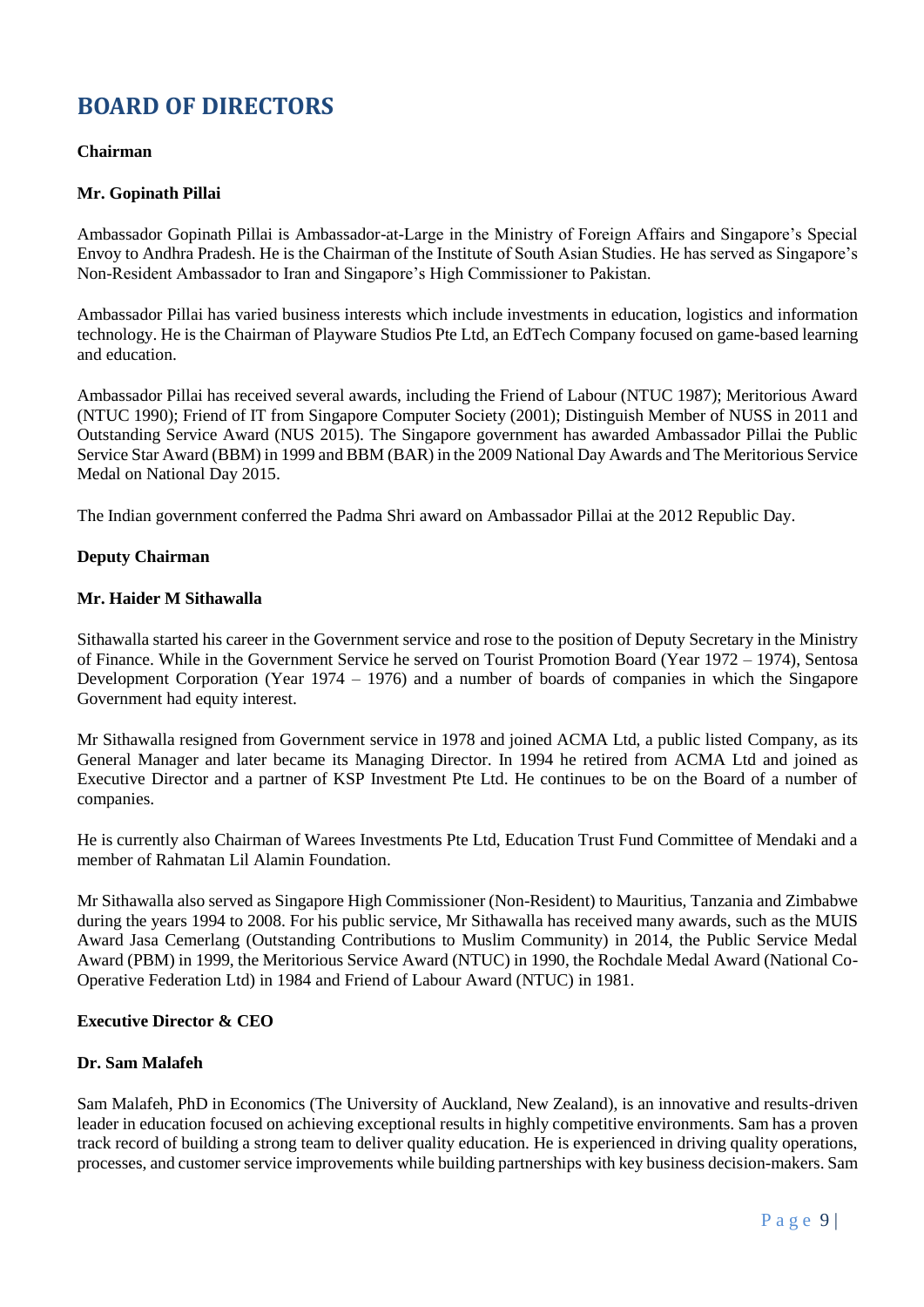is passionate about education and believes in empowering people, whether they are students, academics, colleagues or other individuals.

In his previous role as the Chief Executive Officer of a New Zealand education provider, Sam led the five schools operating in the Group to offer education for employment and enterprise. The schools were repeatedly rated highly by New Zealand Qualifications Authority. They are known as schools with exceptional support to students, maintaining the integrity, high-quality delivery and high employment outcomes for graduates.

Dr Malafeh is delighted to be part of an international high-performance Company. With the new strategy, Malvern International is improving its systems and processes, and teaming up with highly qualified and experienced people to enhance the ultimate learning experience. As a Global Partner in Learning and Skills Development, Malvern International is responsible for empowering individuals to become leaders of workforces and industries of the future.

### **Non-Executive Director**

### **Mr. Ramasamy Jayapal**

Jayapal was the CEO of Malvern International plc during listing and subsequently the Finance Director before becoming Non-Executive Director of Malvern International plc. He has more than 30 years' management experience of which 25 are in education.

Mr. Jayapal is a Fellow of the Chartered Association of Certified Accountants (FCCA) and the Fellow of the Institute of Chartered Accountants of Singapore (FCA).

Mr. Jayapal is one of the Founder Members and a Fellow of the Institute of Management Consultants (FCMC) and was its past president for a few years. He is currently the Deputy Chairman of a UK Accounting Group called McMillan Woods International and Chairman of Hallmark Capital Pte. Ltd., Singapore.

#### **Non-Executive Director**

### **Mr. Navin Khattar**

Navin Khattar is an executive director with a global investment Company and is principally focused on sourcing and managing its UK and European portfolio of private equity and property investments. He is a founder director of Eastleaf Ltd, a property development and investment firm focused on luxury housing in prime areas in the UK. Navin is a qualified solicitor of the Law Society of England & Wales and previously practised within the City of London, specialising in corporate finance. He holds an LLB (Hons) degree from the University of Bristol. His legal background and multi-industry experience afford him a broad commercial perspective. This benefits him in the numerous board positions he takes in investee companies in order to provide strategic advice and guidance in order to stimulate growth and help achieve each entity's respective potential and goals.

### **Non-Executive Director**

#### **Mr. Nirvana Chaudhary**

Nirvana Chaudhary, Managing Director of CG Corp Global, started working at institutes like Credit Suisse and American Express at the Age of 15. He was also working at Montys Restaurant as a waiter during his studies in London. Today CG Corp Global is a \$2.5 Billion multinational headquartered in Nepal, with a portfolio of 136 companies and 76 brands spread over 30 different countries. Educated at Doon, Harrow and MIT/London Business School, Nirvana founded his own Company CG Finco when he was 19. He became the Managing Director of the Chaudhary Group before reaching 30. He was elected Vice President of Confederation of Nepalese Industries (CNI) in 2016. Today, CG Corp is a professionally driven Group that is amongst the most admired and respected companies in the region. With a work force of nearly 12,000 employees it has made a massive imprint on Nepal's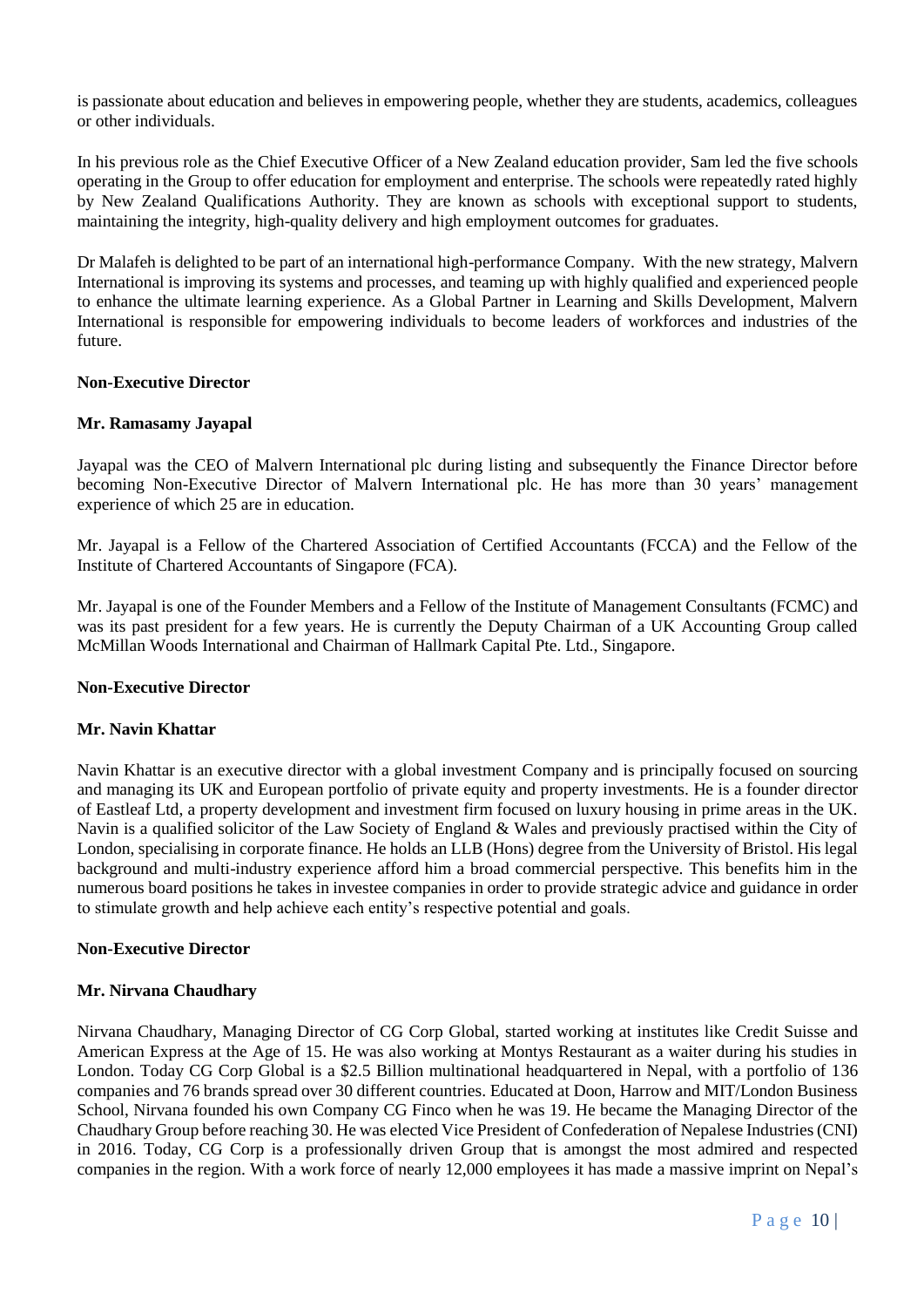business landscape, and is fast expanding in India, Asia, Europe and Africa as well. Chaudhary's are the first and only Forbes Billionaire listed family in Nepal.

Nirvana is well-known for his diverse interests and ventures—as a philanthropist, artist, curator, musician, spiritual seeker, avid trekker and a former national squash player. The philanthropic arm of his Group that he leads— Chaudhary Foundation—is busy building schools and homes for survivors of the April 2015 earthquake of Nepal. He's opened Nepal's largest spiritual institute and partnered with Bill & Melinda Gates on Health and Sanitation in Nepal. He is well known for his role in Social Impact Projects. He also runs his own private philanthropy initiative in the name of his parents.

Nirvana is a youth icon of Nepal and beyond. He is often sought by youth organizations, schools, universities and young entrepreneurs as a motivational speaker. He has authored several articles on leadership and management for prominent business magazines. He became the Chairman of ASSOCHAM Nepal Chapter and was nominated in the board of UN Business Advisory Council. He was also in the board of Cricket Association of Nepal. Lions Club International and Rotary International have recognized him with the President's Award for Social Contribution.

Nirvana is also the Honorary Consul General of Maldives to Nepal. He has served as the Personal Advisor to the Minister of Industries, Government of Nepal. He has also held offices of various bilateral chamber of commerce and industry. He has been the Brand Ambassador of WWF Foundation, Founder of Himalayan Climate Change, the youngest Founder Member of Entrepreneur Organization Nepal Chapter, and Founder member of Young Presidents Organization. He has led a campaign on "Spirit of Entrepreneurship" and just been featured as the First Nepalese in CNBC's Young Turks and Forbes NextGen Tycoons.

Nirvana has received numerous accolades and awards from various institutions and has been voted as the 50 Most Influential People in Nepal in 2011. He was awarded The Rajiv Gandhi Foundation award for Young Entrepreneur and Philanthropist in 2017. Nirvana has also been nominated on the Board of Trade for Ministry of Commerce, Government of Nepal.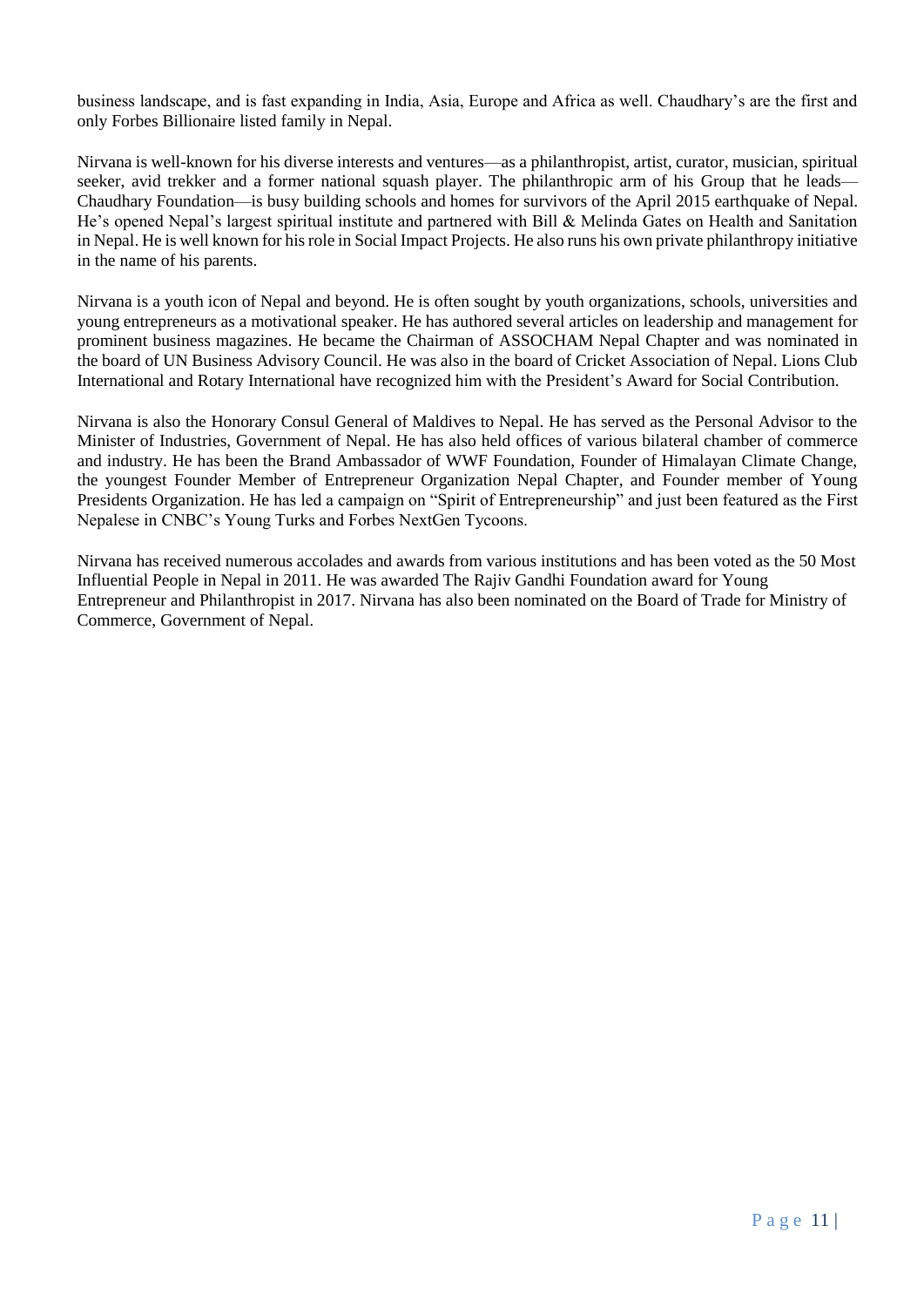### <span id="page-13-0"></span>**DIRECTORS' REPORT**

The Directors present their report and the audited accounts for the year ended 31 December 2018.

### **Principal activities**

The principal activity of Malvern International PLC is to provide quality education services in multiple locations. In 2018 it has shown continuous growth in the number of clients offered such services.

### **Review of business and future developments**

A review of the business and its outlook, including commentary on the key performance indicators of turnover, gross margin, contribution, debtor days and net debt, and the principal risks and uncertainties facing the Group is included in the Chairman's Statement. The Group's social, environmental and ethical policies are set out in section 5. A statement on the application of the going concern principle is set out below. Details of financial instruments are set out in note 32 to the financial statements. Each of the above is incorporated in this report by reference.

### **Group results**

The Group loss from continuing operations before taxation for the year was £0.72 m (2017: loss £0.71 m). After a deferred tax credit of £0.19 m (2017: tax credit of £0.005 m), the retained loss of £0.57 m (2017: retained loss of £0.70m) has been transferred to reserves. The results for the year are set out in the consolidated income statement on page 35.

### **Dividends**

The Directors do not recommend a final dividend (2017: nil pence per ordinary share). The total dividends for the year were nil pence per ordinary share (2017: nil pence per ordinary share).

### **Board of Directors**

Biographical information on each of the Directors as at 1<sup>st</sup> of May 2019 is set out on pages 9 to 11, together with details of membership of the Board committees.

The Company's Articles of Association also require that each Director retire from office and seek reappointment at the third annual general meeting after the general meeting at which he was last appointed, or reappointed. Mr Gopinath Pillai, Mr Navin Khattar and Dr Sam Malafeh are due for re-election at the next AGM.

### **Directors' interests**

The Directors' beneficial interests in the ordinary share capital of the Company are set out within the remuneration report in on page 24.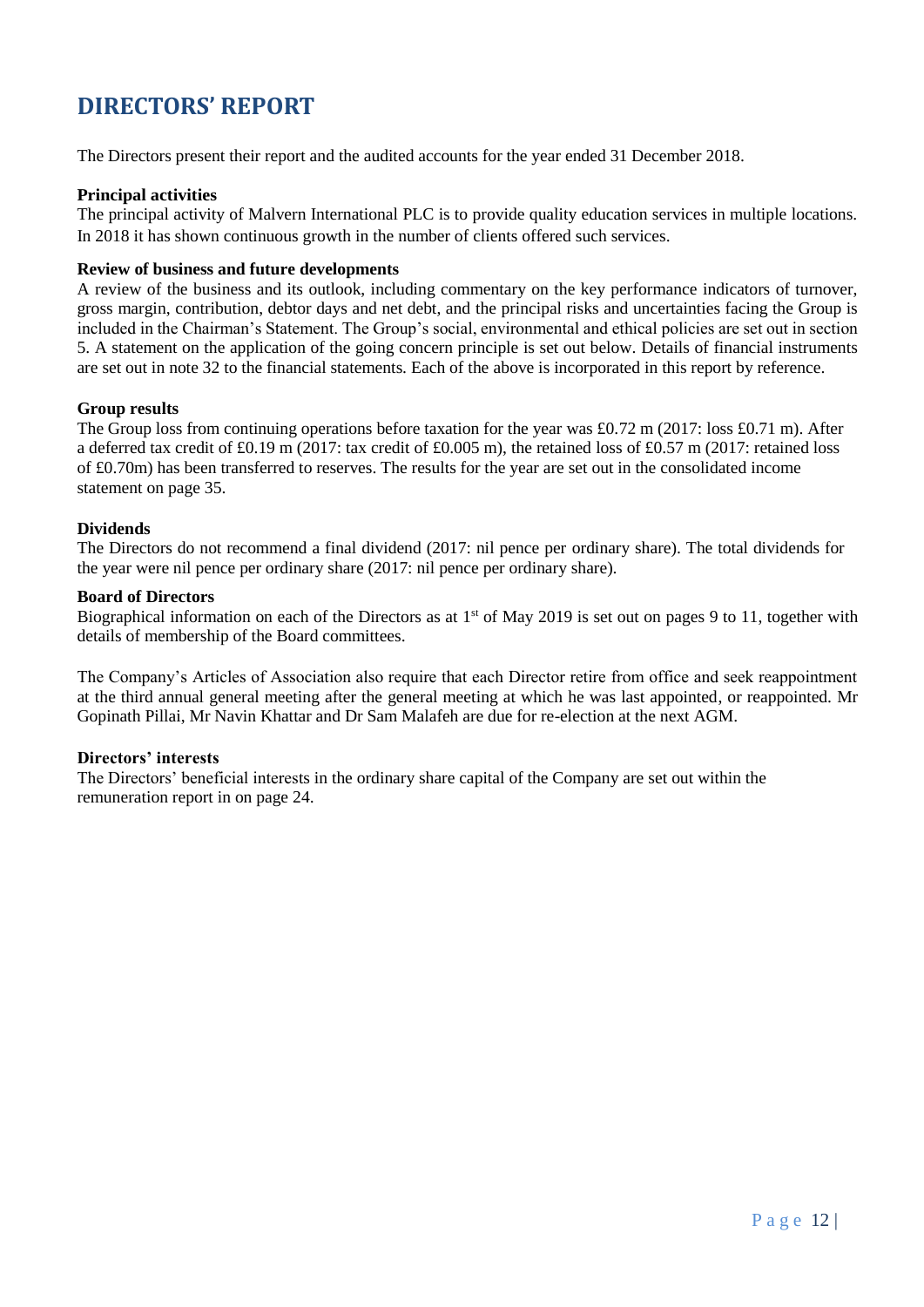### **Principal shareholders**

At the close of business on 1<sup>st</sup> of May 2019 (being the latest practical date prior to the signing of the Directors' Report) the Company had received notification of the following substantial interests representing over 3% of the issued share capital:

|                                          | Number of                      |                    |
|------------------------------------------|--------------------------------|--------------------|
|                                          | ordinary shares<br>$1\text{p}$ | Percentage<br>held |
| <b>KSP Investments PTE Limited</b>       | 43,292,405                     | 16.7%              |
| CG Corp                                  | 40,091,122                     | 15.5%              |
| HSBC GLOBAL CUSTODY NOMINEE (UK) LIMITED |                                |                    |
| Des:800757                               | 23,750,000                     | $9.2\%$            |
| VIDACOS NOMINEES LIMITED Des: IGUKCLT    | 20,947,943                     | 8.1%               |
| <b>VIDACOS NOMINEES LIMITED Des: FGN</b> | 14,031,894                     | 5.4%               |
| <b>SPREADEX LIMITED</b>                  | 11,555,000                     | 4.5%               |
| Dr Sam Malafeh                           | 9,000,000                      | 3.5%               |
| Mr Ho Peng Cheong                        | 7,953,672                      | 3.1%               |
| Mrs Marzena Mace                         | 6,900,000                      | 2.7%               |
| Mr Richard Mace                          | 6,900,000                      | 2.7%               |

### **Capital structure**

The Company has one class of share in issue, ordinary shares of 1p. The shares are listed on the Alternative Investments Market (AIM) of the London Stock Exchange and shareholders are entitled to vote at Company meetings, to receive dividends and to the return of their capital in the event of liquidation.

The Directors are not aware of any restrictions on transfers of shares in the Company or on voting rights or of any agreements between holders of the Company's shares which may result in such restrictions.

### **Going concern**

The Board has considered the preparation of the financial statements on the basis that the Company and Group are going concerns. The Group has good visibility on the three operations and have identified those operations that have exposure to funding requirements with those that are self-funding based on their ability to generate positive operating cash.

In preparing the financial statements on a going concern basis, the Group have considered each of the following factors:

- The Group's main source of funds are internally generated funds and new capital injections.
- During 2018 the Group incurred losses as they continue to manage growth, make an acquisition in the UK, integrate parts of the business in Singapore and restructure their operations in Malaysia. All of these had a net cash outflow impact for the business in 2018 which in part was financed by trading and share issues.
- Profit and cash flow projections for the Group assume profitable growth in its key operating entities based in each of the key jurisdictions.
- There is challenge on the Group continuing to manage their working capital requirements of the business and its ability to meet liabilities as and when they fall due
- It is anticipated that there will continue to be a requirement for future raising of funds, through the issue of equity and other funding sources, to manage the growth and strategic plans for the business. Since the year end Malvern International plc undertook another fund raising in February 2019 which raised £606,000. These funds were used for working capital for the growth of the organisation.
- There has been continued support the shareholders have shown support for the Group for the last four years in ensuring it is a going concern. With the improvements being made in the last 18 months, the shareholders continue to be supportive and committed to the Group.

After making appropriate enquiries, whilst accepting the above factors highlight some material uncertainty, the Directors have a reasonable expectation that the Company and the Group have adequate resources to continue in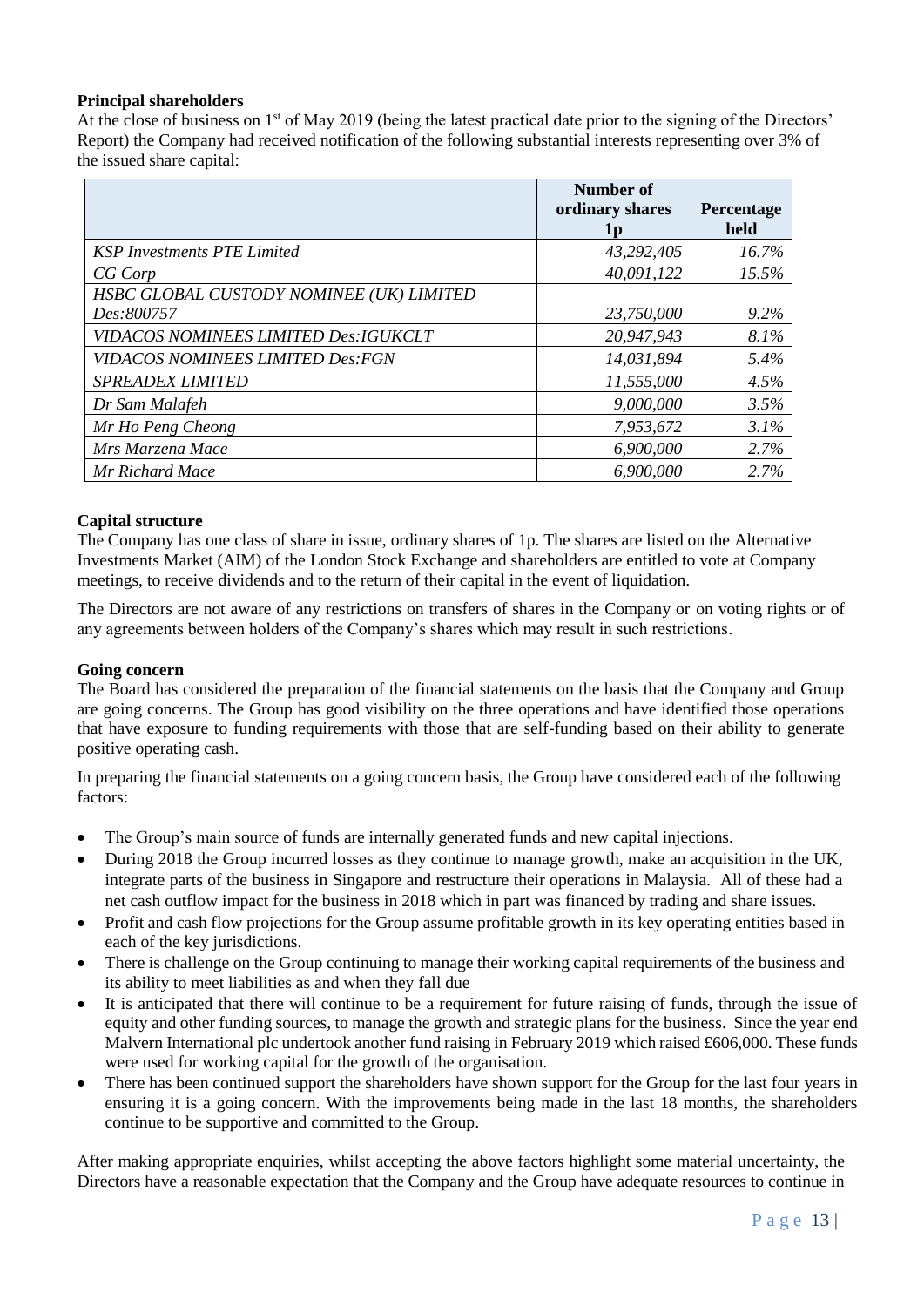operational existence for the foreseeable future. Accordingly, they continue to adopt the going concern basis in preparing the Annual Report and Accounts.

### **Corporate social responsibility**

The Group recognises its corporate social responsibilities and reports on these in a separate statement of social, environmental and ethical policies in section 5. This statement covers the Group's Employment Policies, Environmental Policy and Health and Safety Policy.

### **Directors' and officers' liability insurance and indemnity**

The Company has purchased insurance to cover its Directors and officers against their costs in defending themselves in any legal proceedings taken against them in that capacity and in respect of damages resulting from the unsuccessful defence of any proceedings.

### **Political donations**

There were no political donations made by the Group during the year (2017: none).

#### **Corporate Governance**

The Corporate Governance Report in section 5 forms part of the Directors' Report.

### **Subsequent Events**

The Directors are reporting the following subsequent events to the Statement of Financial Position which are significant to these Financial Statements.

• Malvern International PLC undertook another fund raising in February 2019 which raised £606,000. These funds were used for working capital for the growth of the organisation.

#### **Auditor**

Pursuant to section 489 of the Companies Act 2006, resolutions will be proposed at the 2019 Annual General Meeting to reappoint Crowe U.K. LLP as auditor to the Company and to authorise the Directors to determine their remuneration.

#### **Statement of disclosure to the Independent Auditor**

Each of the persons who are Directors at the time when this Directors' report is approved has confirmed that:

- so far as that director is aware, there is no relevant audit information of which the Company and the Group's auditor is unaware, and
- that director has taken all the steps that ought to have been taken as a director in order to be aware of any relevant audit information and to establish that the Company and the Group's auditor is aware of that information.

#### **Annual General Meeting**

The resolutions to be proposed at the Annual General Meeting will appear in the Notice of the Annual General Meeting together with the explanatory notes. This will be circulated with the annual report when sent to all Shareholders.

### **ON BEHALF OF THE BOARD**

**Sam Malafeh DIRECTOR Date: 28 June 2019**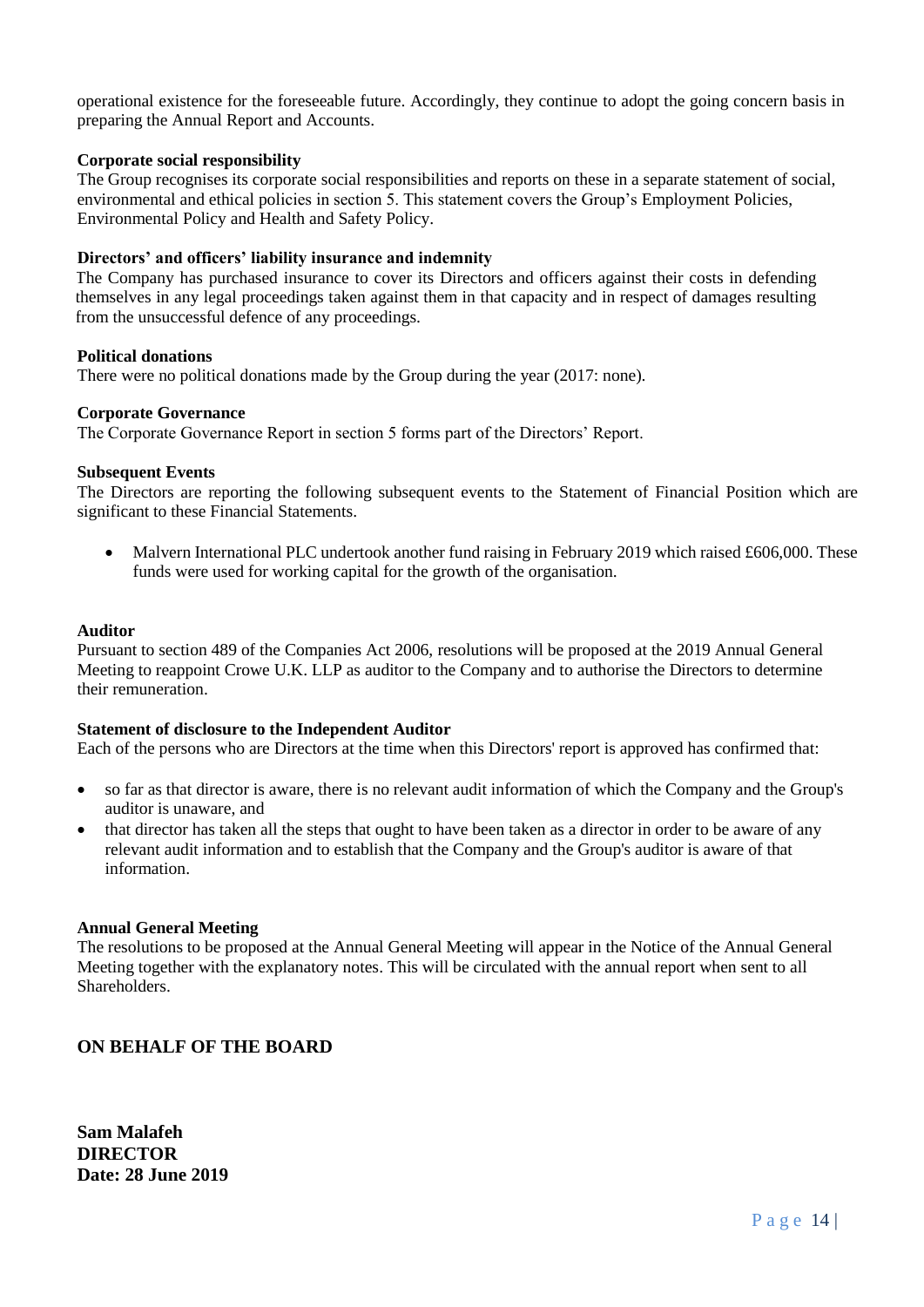## <span id="page-16-0"></span>**CORPORATE GOVERNANCE**

### **1. Introduction**

Prior to 2018, the Company sought to model its corporate governance on the 2013 Quoted Companies Alliance Corporate (QCA) Governance Code for Small and Mid-Size Quoted Companies, as far as was practicable and appropriate, having regard to the size and resources of the Company. On 8 March 2018, the London Stock Exchange issued revised rules for AIM–listed companies, within which was a requirement (Rule 26) for AIM companies to apply a recognised corporate governance code from 28 September 2018.

Accordingly, in September 2018, the Company decided to apply the 2018 QCA Corporate Governance Code (the Code) and this Corporate Governance Report for the year ended 31 December 2018 is based upon the Code. The principal means of communicating our application of the Code are this Annual Report and our website (www.malverninternational.com).

### **2. Chairman's Statement**

As Non-Executive Chairman, I am responsible for the leadership of the Board, ensuring its effectiveness on all aspects of its role, including good governance in dealing with all of our stakeholders. This includes ensuring that Board meetings are held in an open manner, that the Directors receive accurate, timely and clear information and allowing sufficient time for agenda items to be discussed. I am also responsible for ensuring the Company has effective communications with shareholders.

The Board is committed to applying high standards of corporate governance and evolving them as the business grows and has adopted the Code to provide a framework against which to do this. In the remainder of this report, I set out how the Group applies the ten key principles of the Code, which fall under three broad categories.

### **3. Deliver Growth – Principles 1 to 4**

*Principle 1: Establish a strategy and business model which promote long term shareholder value for shareholders*

The Company's vision is to invest in and develop its operating businesses in the global education sector to deliver long term, sustainable growth in shareholder value to reflect Malvern's core values.

The Company aims to achieve this by:

a. Promoting Malvern's globally recognisable brand in education and training

b. Strengthening management and corporate/administrative systems to achieve world class delivery and quality standards

c. Innovating to improve and expand the range of products and services offered

d. Extending distribution through our agent network and collaborations and strategic alliance

e. Delivering organic growth through making training accessible to an increasingly mobile student population using multi-location and technology options

f. Making complementary/strategic acquisitions to broaden geographic reach and subject areas

g. A clearly laid out long term plan linked to performance driven culture challenges faced by the Group in executing its strategy include repositioning the business service offerings, changing the internal operating model, market competition and macro-economic factors.

*Principle 2: Seek to understand and meet shareholder needs and expectations*

The Board is aware of the need to protect the interests of minority shareholders and balancing these interests with those of any more substantial shareholders.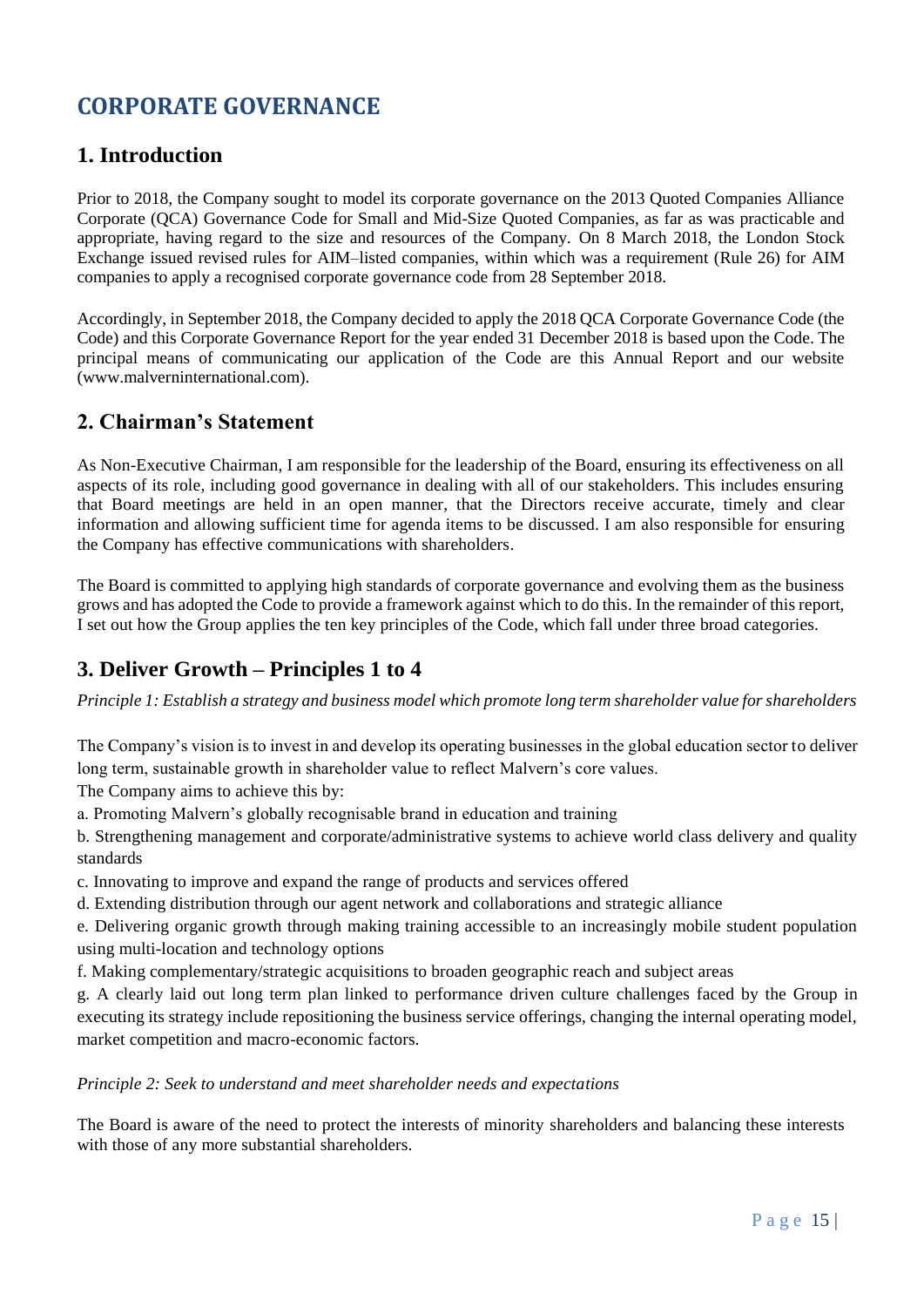The Board regards regular communications with shareholders as one of its key responsibilities. The Company is committed to engaging with shareholders and this effort is led by the CEO. A clearly laid out investors' relationship strategy is in place.

In order to gauge shareholder sentiment, the Company meets with the key institutional shareholders typically every six months and when necessary solicits feedback from its larger shareholders via its nominated adviser. The Company holds an open Q&A session at every Annual General Meeting and attends investor events to engage with retail shareholders.

The communication allows the board to understand the shareholders' views, and to ensure that the strategies and objectives of the Group are aligned with shareholders. In its decision-making, the Board will have regard to the ascertained expectations and needs of its shareholders (as appropriate in accordance with its statutory and fiduciary duties).

The Company welcomes shareholder contact at any time and contact details can be found on the website.

*Principle 3: Take into account Wider Stakeholder and Social Responsibilities and their implications for longterm success*

The Directors are aware of the Company's responsibilities to the communities within which they operate and are keen to adopt a proactive approach towards community education-driven initiatives, particularly where they involve the education of those less fortunate members of the respective communities. The Company is currently involved with Refugee Aid agencies in the UK as well as community associations in Asia.

The Group's responsibilities to stakeholders including staff, suppliers and customers and wider society are also recognised.

The environmental impact of the Group's activities is carefully considered and the maintenance of high environmental standards is a priority. A sustainability plan with clear board oversight is in the pipeline.

The Board has regard to the feedback of relevant stakeholders in its decision-making and the formulation of strategy.

### *Principle 4: Embed effective risk management*

The board is ultimately responsible for the Group's system of internal control and for reviewing its effectiveness and is assisted in this respect by the Audit Committee. The Group maintains an internal risk register which is updated quarterly and reviewed periodically by the Audit Committee.

The Group intends to establish a separate internal audit function to ensure appropriate and effective financial internal controls and appropriate financial transparency/accountability. This will give further assurance to the Board and Management that the operations of the business are conducted effectively and appropriately. The internal audit function will also highlight any areas for improvement alongside feedback received from its external auditors as part of the annual audit process.

The principal risks faced by the Group are presented in the strategic outline.

The Board is not aware of any significant failings or weaknesses in the system of internal control.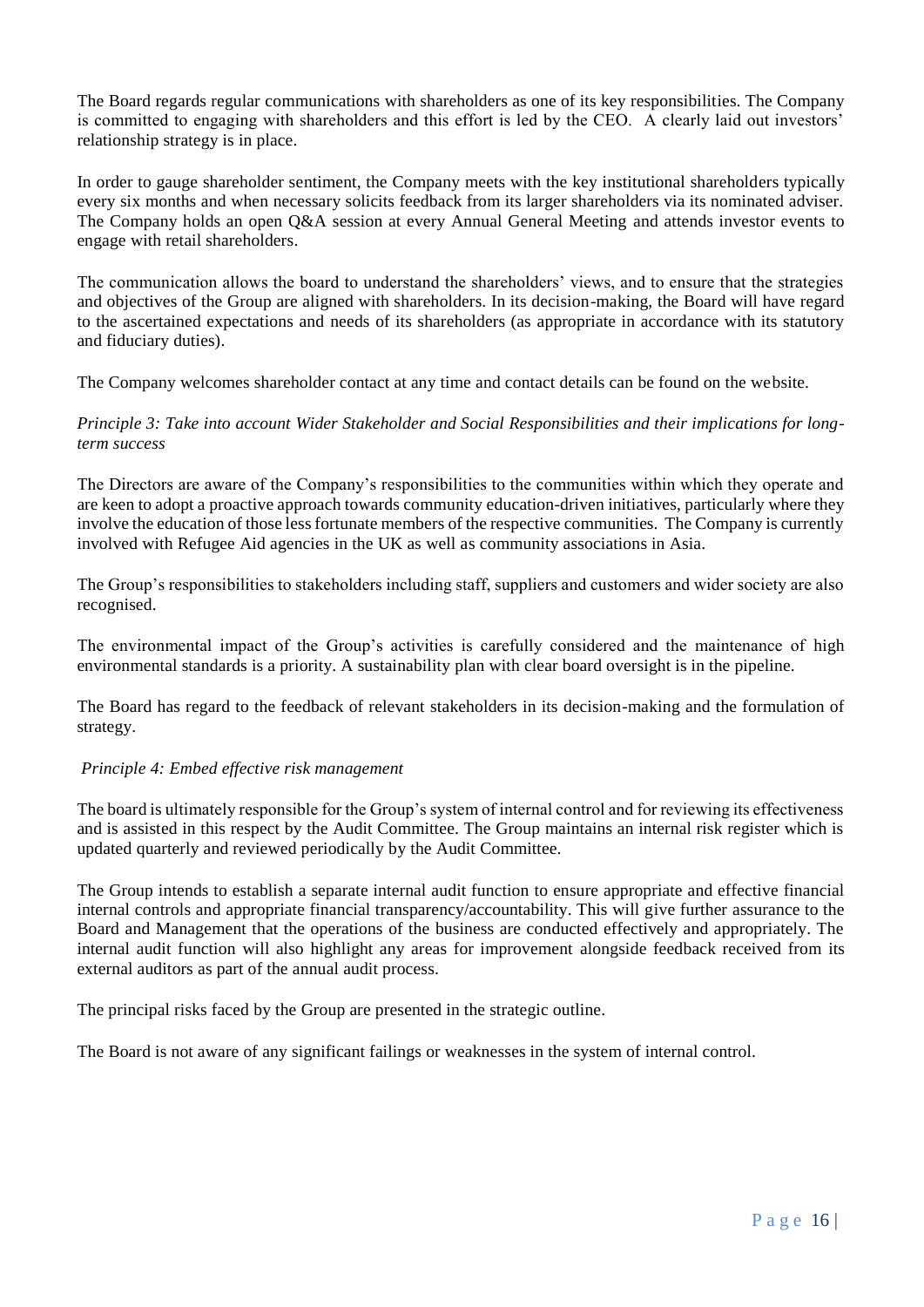### **4. Maintain a Dynamic Management Environment – Principles 5 to 9**

### *Principle 5: Maintain a well-functioning, balanced board*

At the date of this report, the Board comprises me as Non-Executive Chairman, Non-Executive Directors and Malvern International PLC's Chief Executive Officer as an executive director. The CEO was appointed in December 2017 replacing Haider Sithawalla who was appointed as Non-Executive Deputy Chairman, a new board role, on the same date. The table on page 24 sets out the dates of tenure of the current Directors on the Board.

The Board has a balance of Executive and Non-Executive Directors such that no individual or small group of individuals can dominate the Board's decision making. The Board has a range of backgrounds and skills. The Board considers both non-executive Directors to be independent, with neither having a length of service of greater than three years. The Non-Executive Directors ensure that independent judgement is brought to Board discussions and decisions. The Board considers that there are no relationships or circumstances which are likely to affect the independent judgement of the Non-Executive Directors.

The Board has meetings scheduled regularly throughout the year to review and approve the Group's strategy and to monitor progress against set objectives. Additional meetings are also held as business dictates. The Board has a formal schedule of matters reserved for its specific approval which includes a review of Group strategic, operational and financial matters such as proposed acquisitions and divestments. All members of the Board are normally supplied in advance of meetings with the agenda and supporting papers covering the matters which are to be considered.

As Non-Executive Chairman, I am responsible for the leadership of the Board, ensuring its effectiveness on all aspects of its role. This includes ensuring that Board meetings are held in an open manner, that the Directors receive accurate, timely and clear information and allowing sufficient time for agenda items to be discussed. Annual appraisals are held of each Director, providing feedback and reviewing any training or development needs. I am also responsible for effective communications with shareholders and relaying any shareholder concerns to the Directors. During the year I met with the other Non-Executive Director without the Executive Directors being present.

Directors appointed since the last annual General Meeting, and those retiring by rotation will submit themselves for election or re-election at the next Annual General Meeting, as set out in the Directors' report in section 8 and in the separate Notice of Annual General Meeting sent to all Shareholders. I confirm that the performance of each Director continues to be effective and the individuals continue to demonstrate commitment to their role.

New Directors receive a comprehensive, formal and tailored induction to the Group's operations including corporate governance, the legislative framework and visits to Group premises.

The Board has meetings scheduled regularly throughout the year to review and approve the Group's strategy and to monitor progress against set objectives. Additional meetings are also held as business dictates. A table showing the number of meetings of the Board and its Committees held during the year, and attendance at those meetings by each Board member, is set out below.

| <b>Board Personnel</b> | <b>Board Title Designation</b> | <b>Audit and Risk</b><br><b>Committee Title</b> | Nomination &<br><b>Remuneration</b><br><b>Committee Title</b> |
|------------------------|--------------------------------|-------------------------------------------------|---------------------------------------------------------------|
| Gopinath Pillai        | Chairman                       |                                                 |                                                               |
| Haider Sithawalla      | Deputy Chairman                | Chairman                                        | Member                                                        |
| Sam Malafeh            | <b>Executive Dir-CEO</b>       |                                                 |                                                               |
| Navin Khattar          | Non-Executive Dir              |                                                 | Chairman                                                      |
| Jayapal Ramasamy       | Non-Executive Dir              | Member                                          | Member                                                        |
| Nirvana Chaudhary      | Non-Executive Dir              | Member                                          |                                                               |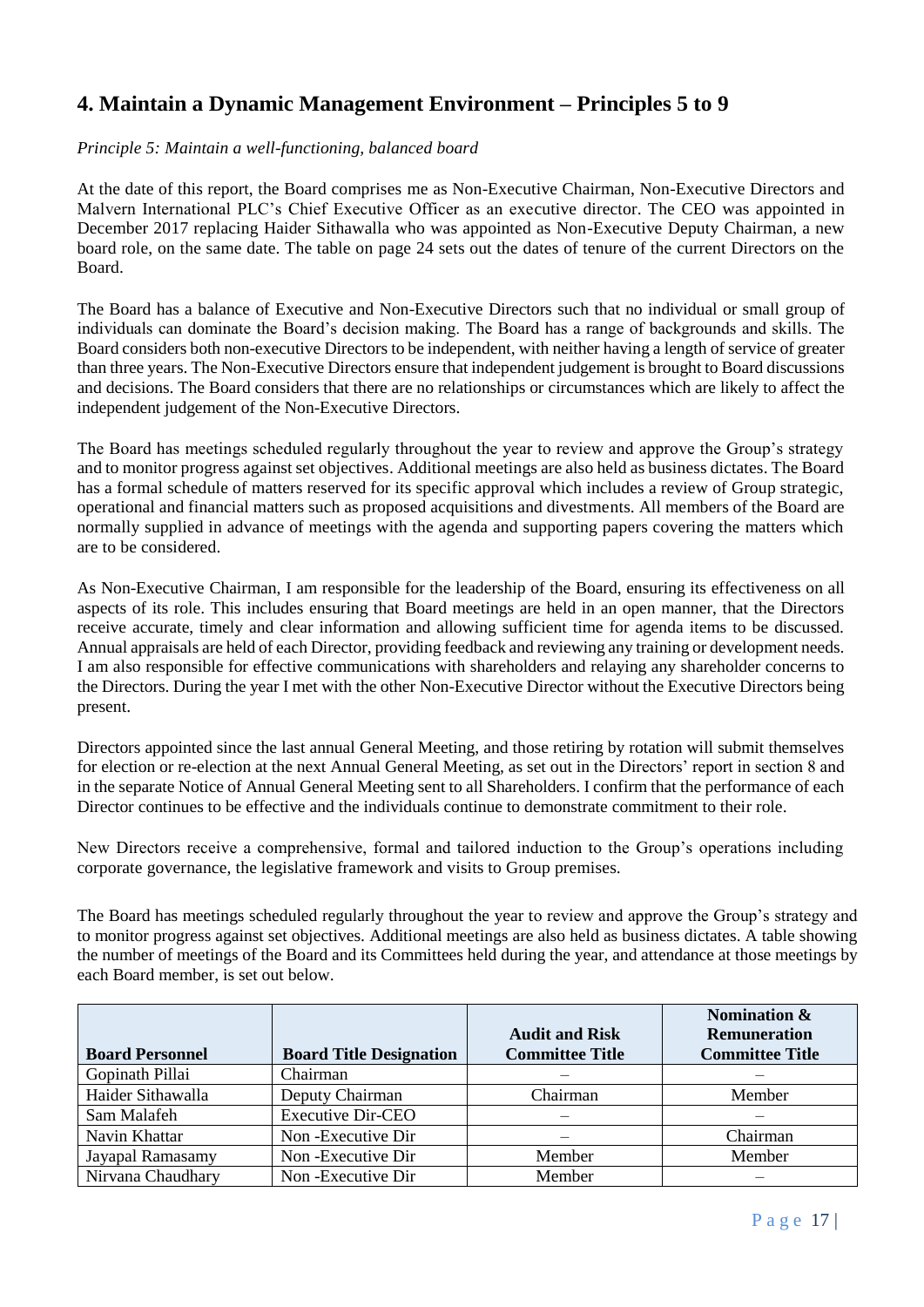During the year 8 scheduled Board meetings were convened as necessary to deal with various matters. Details of attendance at Board meetings is summarised below. Committee attendance is shown for Committee members only.

|                    | <b>Board</b>    | <b>Audit</b>    | <b>Nomination and</b> |
|--------------------|-----------------|-----------------|-----------------------|
|                    |                 |                 | remuneration          |
| <b>Number held</b> | 8               | 4               | 1                     |
|                    |                 |                 |                       |
| Date               | <b>Attended</b> | <b>Attended</b> | <b>Attended</b>       |
| 22.2.18            | 7/7             |                 |                       |
| 24.4.18            | 8/8             |                 |                       |
| 16.5.18            | 7/8             |                 |                       |
| 24.7.18            | 7/8             |                 |                       |
| 12.9.18            | 8/8             |                 |                       |
| 25.10.18           | 6/8             |                 |                       |
| 22.11.18           | 7/8             |                 |                       |
| 27.12.18           | 7/7             |                 |                       |
| 18.10.18           |                 |                 | 3/4                   |
| 11.5.18            |                 | 3/4             |                       |
| 24.7.18            |                 | 3/4             |                       |
| 12.9.18            |                 | 3/4             |                       |
| 15.11.18           |                 | 3/4             |                       |

Note: 5/8 Directors who were members of the Board at the time attended the Group's Annual General Meeting on 24 May 2018

The Board maintains close dialogue by email, telephone and conference calls between scheduled meetings. The Board has a formal schedule of matters reserved for its specific approval which was reviewed during the year and includes a review of Group strategic, operational and financial matters such as proposed acquisitions and divestments. It approves the annual accounts and interim report, the annual budget, significant transactions, major capital expenditure and reviews the effectiveness of the system of internal control and the risks faced by the Group. It covers all controls, including financial, operational, compliance and risk management. During 2018 the Board continued to regularly track potential risks associated with Brexit.

The Board delegates specific responsibilities to Two Committees: The Audit and Risk Management Committee, The Nomination and Remuneration Committee. The Audit and Risk Management, and Nomination and Remuneration Committees of the Board each have formal written terms of reference. These terms of reference are available on the Group's website (<https://www.malverninternational.com/corporate-governance/> ).

The Audit Committee comprises the three non-executive Directors and is chaired by Mr Haider Sithawalla. The Audit Committee meets at least three times a year. Details of the responsibilities of the Audit and Risk Management Committee are set in page 26. Where necessary, specialist external consultants are used to assist the Committee.

The Nomination and Remuneration Committee comprises of three Non-Executive Directors and is chaired by Mr Navin Khattar. The Committee is responsible for proposing candidates for appointment to the Board, having due regard to the balance and structure of the Board, as well as succession planning.

The process for new Board appointments includes an initial search, preliminary interviews and discussions. Following this process, recommendations are then made by the Committee to the Board on merit against objective criteria. Where necessary external recruitment consultants are used to assist the process.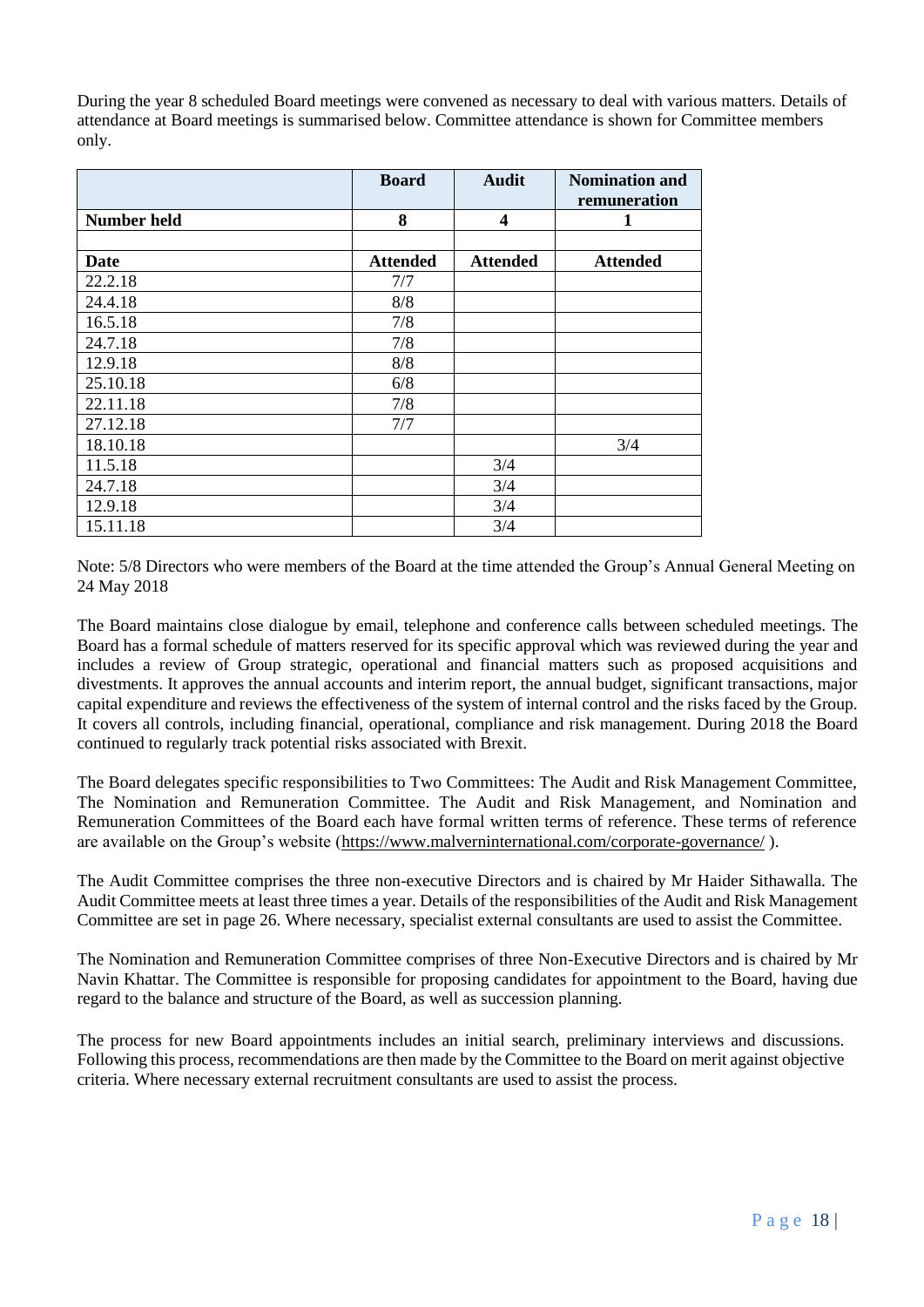### *Principle 6: Ensure the board has the necessary up-to-date experience, skills and capabilities*

Directors who have been appointed to the Group have been chosen because of the skills and experience they offer. The Directors' biographies, which are set out on pages 9 to 11, illustrate the range of business backgrounds, skills, independence and experience contributed by each Board member. The board are aware of the importance of attaining greater diversity amongst its members.

Each member of the Board takes responsibility for maintaining his skill set, which includes roles and experience with other boards and organisations. All Directors have the opportunity to undertake relevant training and attend relevant seminars and forums. Where the board considers specialist, advice is required to address matters reserved for the Board, it will seek to engage competent external advisors.

Mr Hock Kee Wee acted as the de facto Senior Independent Director during 2018. He was an additional contact point for shareholders if they had reason for concern, when contact through the normal channels of the Executive Directors and Chairman had failed to resolve their concerns, or where such contact was inappropriate.

All Directors have access to the advice and services of the Company Secretary, who is responsible for ensuring that Board procedures, applicable rules and regulations are observed. There is an agreed procedure for Directors to obtain independent professional advice, if necessary, at the Company's expense.

### *Principle 7: Evaluating board performance and development*

The board undertakes an annual evaluation of its own performance and that of its Committees and individual Directors.

The Board undertook an annual evaluation of its own performance and that of its Committees and individual Directors for the year. My own performance was reviewed by the other Non-Executive Director. The outcome of the evaluation of the Board is reviewed by the Board as a whole and the results are used to assist the Board in developing its approach going forward. The results of the evaluation performed in 2018 were satisfactory.

### *Principle 8: Promoting ethical values and behaviours*

The Group is committed to maintaining the highest standards of ethics, professionalism and business conduct as well as ensuring that we act in accordance with the law at all times. Further details are set out under the "Ethics" section of the Social, Environmental and Ethical Policies Report in section 5.

A critical aspect of the Group's strategy is to be perceived as a trusted partner of its clients. In order to achieve this objective, a culture of teamwork, openness, integrity and professionalism forms a key element of our Company principles and values which sets out the standards of behaviour we expect from all our employees. The board supports and promotes the principles of equal opportunities in employment and promotes a culture where every employee is treated fairly. The board and management conduct themselves ethically at all times and promote a culture in line with the standards set out in the employee handbook.

### *Principle 9: Maintain governance structures and processes that are fit for purpose*

As the Non-Executive Chairman, I am responsible for the leadership of the Board, ensuring its effectiveness on all aspects of its role. This includes ensuring that Board meetings are held in an open manner, that the Directors receive accurate, timely and clear information and allowing sufficient time for agenda items to be discussed. Annual appraisals are held of each Director, providing feedback and reviewing any training or development needs. The Chairman is also responsible for effective communications with shareholders and relaying any shareholder concerns to the Directors.

Authority is delegated to senior operational management through Group authorisation limits on a structured basis, ensuring that proper management oversight exists at the appropriate level. During the year, the Group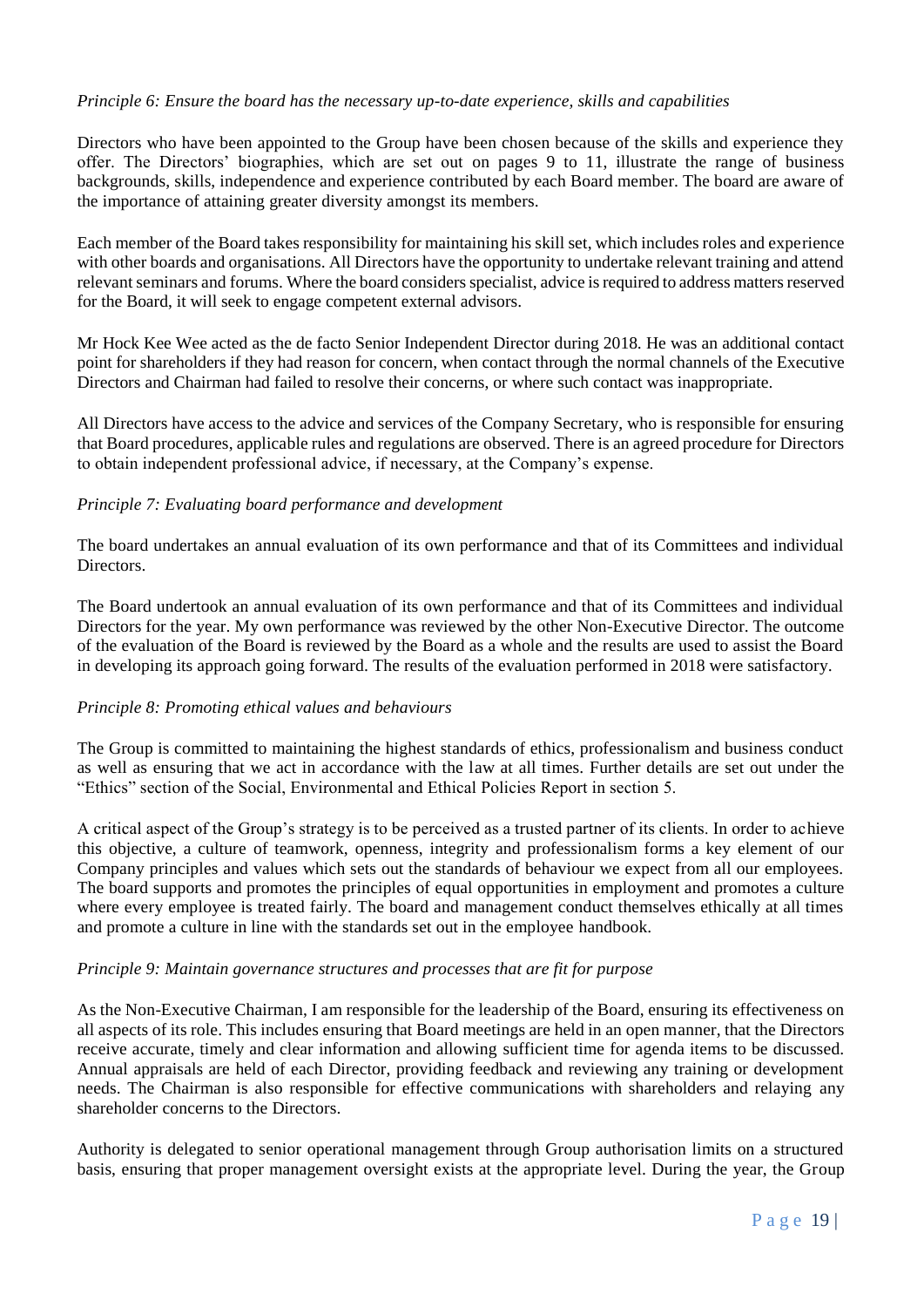operated through a single division to offer education in Asia and UK. The operational board comprises the Group Chief Executive Officer, the Group Chief Operating Officer, and the Group Chief Financial Officer. The operational board meetings are held monthly and are attended by other senior management as appropriate. Regular updates are provided by the heads of different divisions and operations as Marketing, London, Manchester, Malaysia, Singapore. Any key issues from these meetings are reported to the main Board.

### **5. Build Trust – Principle 10**

*Principle 10: Communicate how the Company is governed and performing, maintaining a dialogue with shareholders and other relevant stakeholders*

The Board attaches great importance to providing shareholders with clear and transparent information on the Group's activities, strategy and financial position. Details of all shareholder communications are provided on the Group's website [\(https://www.malverninternational.com/category/regulatory-news/](https://www.malverninternational.com/category/regulatory-news/) ).

The Company engages where possible in regular dialogue with its major Shareholders through presentations and meetings after the announcement of the Group's full year and interim results. Private and institutional shareholders are given an opportunity to communicate directly with the Board at the Annual General Meeting. Shareholders' queries received via the Company Secretary's email address at cosec@MalvernInternationalPLC.com or by telephone to the Group's head office are responded to in person by the Company Secretary or by another appropriate employee.

Most members of the Board usually attend the Annual General Meeting. The chairmen of the Audit, Remuneration and Nomination Committees will normally be available to answer Shareholders' questions at that meeting. Notice of the Meeting is posted to Shareholders with the report and accounts no fewer than 21 clear days prior to the date of the Annual General Meeting. The information sent to Shareholders includes a summary of the business to be covered at the Annual General Meeting, where a separate resolution is proposed for each substantive matter. The Group's annual report and accounts, interim report and other stock exchange announcements are published on the Group's website at [https://www.malverninternational.com.](https://www.malverninternational.com/)

The Annual Report is designed to present a fair, balanced and understandable view of the Group's activities and prospects. The Operating & Financial Review provides an assessment of the Group's affairs and position. The Annual Report is sent to all Shareholders on the shareholder register. The Group's Annual and Interim Reports and Notices of the Annual General Meeting for the past 5 years are available on the Group's website.

The Group details how it is governed and performing both in this Annual Report and Accounts and on its website.

The reports to the shareholders of the Nomination and Remuneration, and Audit and Risk Management committees can be found in sections 6 and 7 respectively.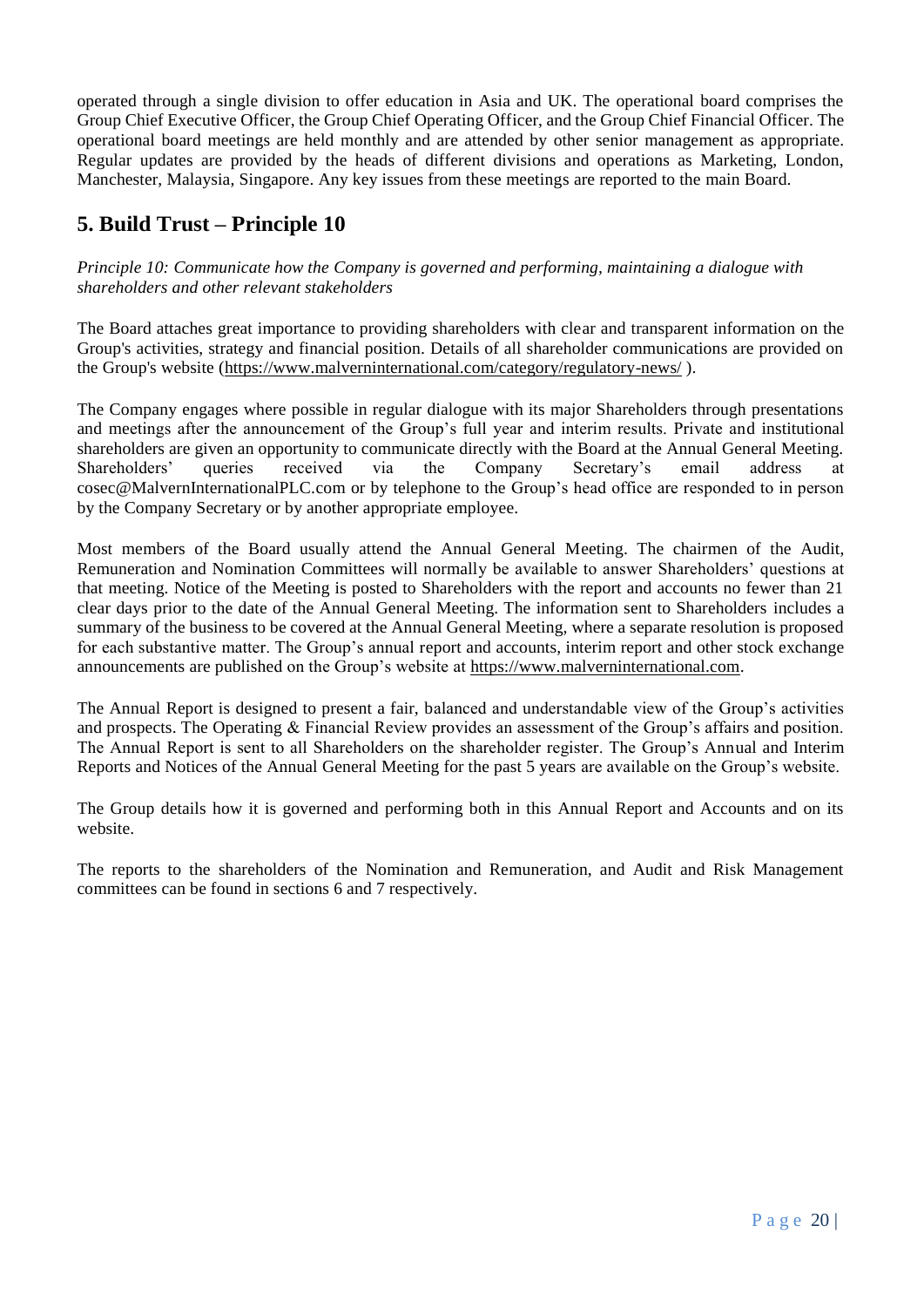### **6. Corporate Social Responsibility**

### **Employment policies**

As a professional services business, Malvern International PLC's strength derives from the commitment, capability and cultural diversity of its employees. The Group aims to adopt a policy of diversity at all levels including selection, role assignment, teamwork and individual career development.

The Group encourages the participation of all employees in the operation and development of the business by offering open access to senior management, including the Executive Directors, and adopting a policy of regular communications through road shows and the intranet.

The Group also encourages all employees to participate in an annual employee survey. Results are communicated to staff with proposed actions to address any identified issues. The results from the 2018 survey reflected broadly average staff engagement and satisfaction.

The Group is planning to incentivise employees through share-based incentives and the payment of bonuses and commissions linked to performance objectives. Where appropriate these objectives are linked to profitability. The Group is currently reviewing its approach to performance appraisal and career progression, with a view to implementing an improved talent development programme.

### **Health & Safety**

The Health and Safety of Malvern International PLC's employees is paramount. Group policy is to provide and maintain safe and healthy working conditions, equipment and systems of work for all employees and to provide such information, training and supervision as is needed for this purpose.

Appropriate written health and safety information outlining the Group's policy in each area is issued to all new employees. This includes:

- First aid Each office has a person qualified in first aid. First aid boxes are readily accessible, and records kept of all accidents and injuries.
- Fire safety Each office has an evacuation marshal who will liaise with building management or local emergency authorities, as appropriate. Evacuation assembly points are agreed for every location and a full evacuation carried out every six months. Fire alarms are tested regularly.
- Employees' health Any employee who believes he/she is suffering from an illness or condition related to their working environment is encouraged to report this to his/her manager for investigation

In order to support any employees suffering from mental health issues, the Group is planning to roll out a Stress and Wellbeing Course across all of its locations with the aim of enabling managers to identify any early signs of concern and provide initial support to individuals.

### **Social responsibilities**

It is Group policy to be a good corporate citizen wherever it operates. As part of the Group's social responsibility, it provides scholarships and free courses to those underprivileged applications and local communities. For instance, in London, free space is offered to the local refugee council for its members to attend English Language training classes.

### **Environmental policy**

While Malvern International PLC's operations by their very nature have minimal environmental impact, the Group recognises its responsibilities to protect and sustain the environment and its resources. The Group's policy is to meet or exceed the statutory requirements in this area and it has adopted a code of good environmental practice, particularly in its main areas of environmental impact, namely energy efficiency, use and recycling of resources and transport.

### *Recycling*

The Group makes every effort to recycle office paper and envelopes. Appropriate containers are provided at all offices and all paper collected is sent to recycling plants. The Group also recycles as much other material, such as toner cartridges, as is economically viable.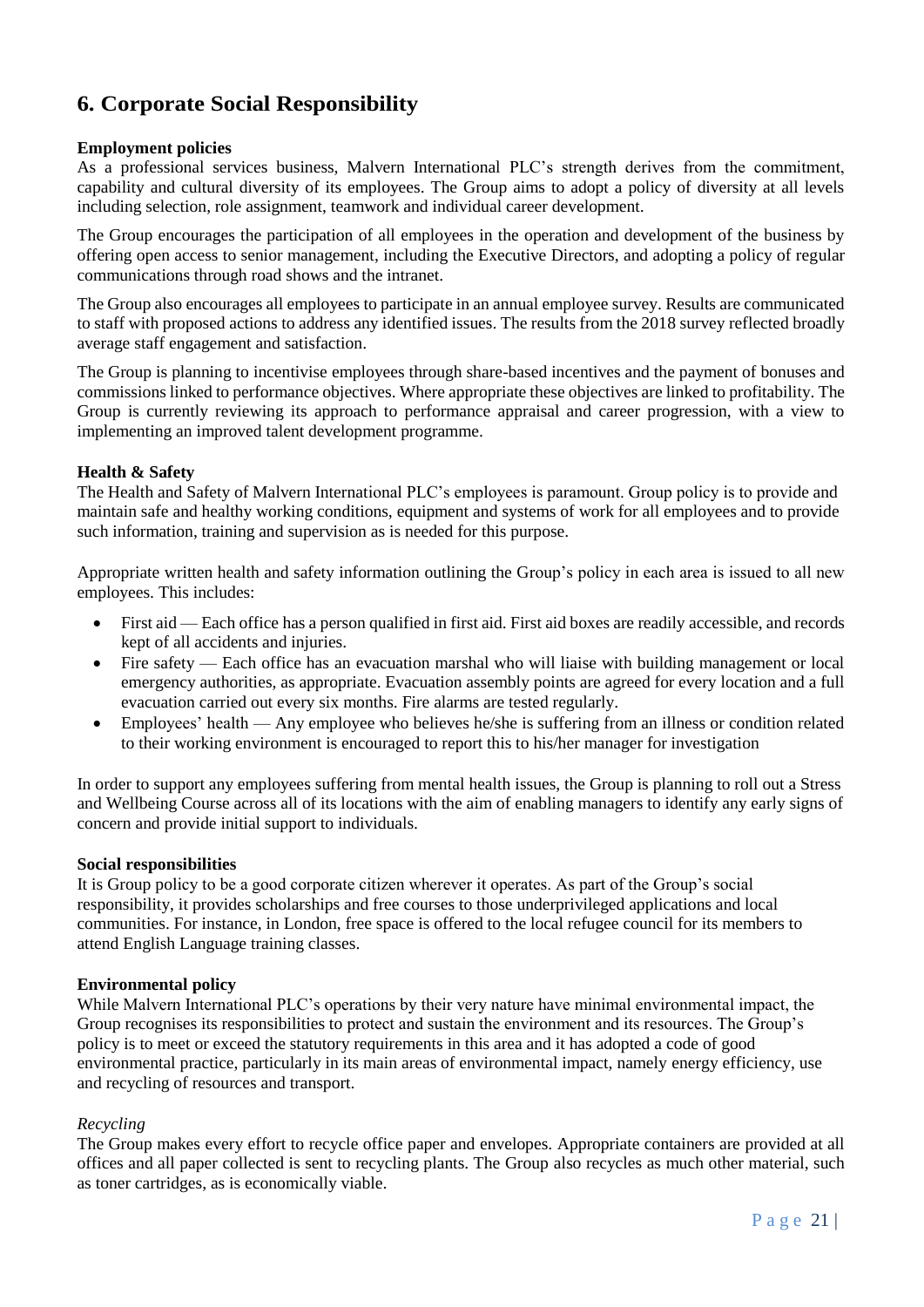### *Paper usage*

The Group constantly strives to implement paper-saving practices to reduce wastage. Examples include electronic timesheets, E-invoicing, E-pays lips, electronic expense claims, electronic books and notes to students.

### **Ethics**

Malvern International PLC is committed to maintaining the highest standards of ethics, professionalism and business conduct as well as ensuring that we act in accordance with the law at all times. The Group supports and promotes the principles of equal opportunities in employment and promotes a culture where every employee is treated fairly. A culture of teamwork, openness, integrity and professionalism forms a key element of our Company principles and values which sets out the standards of behaviour we expect from all our employees.

### *Anti-Bribery Act*

Malvern International PLC's Anti-Bribery and Corruption policy is written to follow the UK regulatory requirements in relation to the Anti-Bribery Act. The policy has Executive Director ownership and is available on the Group's intranet. Client and supplier arrangements are regularly reviewed and guidance forms part of each employee's induction.

During the year under review the policy was updated, with amendments including incorporation of the Company's responsibilities in respect of tax evasion under the Criminal Finance Act 2017. The Professionals division maintains a preferred supplier list (PSL) for payroll companies used by its contractors and undertakes tax due diligence before allowing companies on to its PSL.

### *Modern Slavery Policy*

Malvern International PLC has a zero-tolerance approach to modern slavery and is committed to acting ethically and with integrity in all its business dealings and relationships, and to implement and enforce effective systems and controls to ensure modern slavery is not taking place anywhere in its own business, or its supply chain. The following actions have been taken during 2018.

- Supply Chain Review we continue to take positive steps to improve supply chain transparency. Following the annual review of our policy and supply chain, we continue to believe that we operate a supply chain with a very low inherent risk of slave and human trafficking potential. Our supply chain is mainly made up of UK based suppliers of professional services, computer software and equipment, office supplies and our contractor and associate workers. Nevertheless, this assessment is kept under continual review and due diligence is conducted with any new suppliers.
- Staff Training during 2018 we have continued to provide training to all new employees on the Modern Slavery Act 2015 and our Modern Slavery Policy as part of our onboarding program to ensure all employees are aware of their responsibilities.

During 2018 no instances of modern slavery were reported or identified.

### *General Data Protection Regulations (GDPR)*

The Company takes its data protection obligations seriously and commenced preparations for GDPR in 2017, establishing a working party with executive director sponsorship in order to ensure compliance. During the year under review we have updated our Data Protection, Privacy, Information Security, Cookies and Data Breach policies to comply with the new regulations. We have also undertaken a review of the internal processing of personal data and have implemented a number of measures including a purge of obsolete data and a tightening of our IT security. We have provided training and guidance on the new regulations to all staff and the guidance will form part of each new employee's induction.

**Gopinath Pillai Chairman Date: 28 June 2019**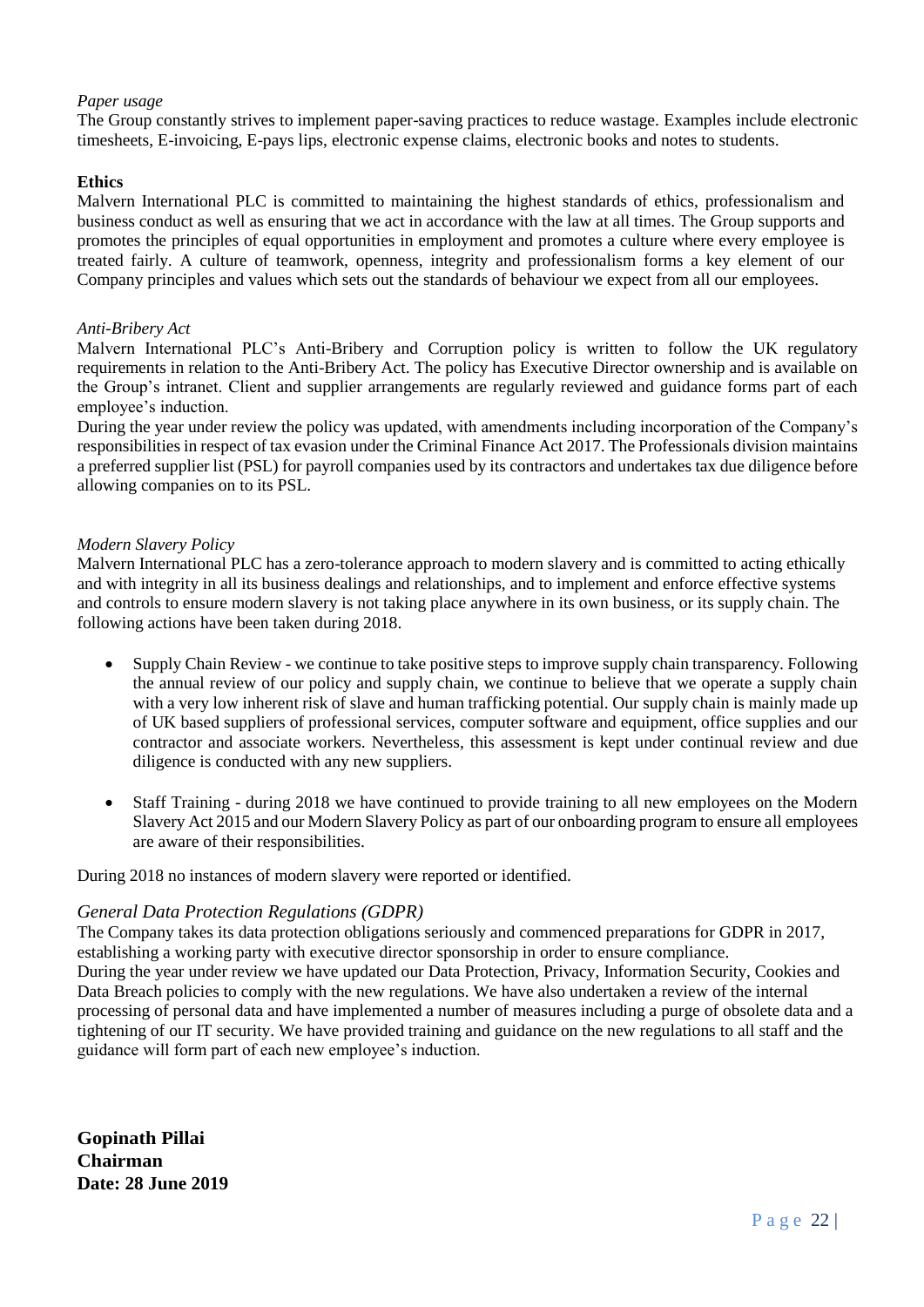### <span id="page-24-0"></span>**REMUNERATION REPORT**

### **Nomination and Remuneration Committee**

The Nomination and Remuneration Committee comprises Navin Khattar as Chairman and fellow non-executive Directors Haider Sithawalla and Jayapal Ramasamy.

The committee's primary objectives are to ensure that remuneration arrangements are aligned with the strategy and culture of the Company and its subsidiaries. To this end, it ensures the Group's remuneration policy encourages and rewards the right behaviours, values and culture. The committee also ensures that there is a robust process for the appointment of new board Directors and senior management positions. It works closely with the Company's Board of Directors and external advisers to identify the skills, experience, personal qualities and capabilities required for the next stage in the Company's development, linking the Company's strategy to future changes on the Board.

Within the Terms of Reference for the Nomination and Remuneration Committee as approved by the Board, the responsibilities of the committee are stated as follows: -

- a) To consider the nomination and appointment, increments and bonus plans of the Group CEO, Group CFO, subsidiary General Manager and Group senior management team members;
- b) To review any letter of resignation from the Group CEO and Group CFO, and any questions of resignation or dismissal;
- c) To review whether there is reason (supported by grounds) to believe that the Senior Managers of the Group or its subsidiaries are not suitable for continued employment;
- d) Review the statement with regard to the Remuneration and Nomination polices of the Group for inclusion in the Annual Report and report the same to the Board;
- e) To consider any other functions as may be agreed between the Committee and the Board.
- f) Review the Board and Board Committee effectiveness.

The committee members keep themselves fully informed of all relevant developments and best practice by reference to the QCA's Remuneration Committee guide.

### **Remuneration policy**

Malvern International plc aims to recruit, motivate and retain high calibre executives capable of achieving the objectives of the Group and to encourage and reward appropriately superior performance in a manner which enhances shareholder value. Accordingly, the Group operates a remuneration policy which ensures that there is a clear link to business strategy and a close alignment with shareholder interests and current best practice and aims to ensure that senior executives are rewarded fairly for, and commensurate to, their respective individual contributions to the Group's performance.

Details of all emoluments paid to Directors of the Company are set out in page 24.

#### **Share Option Scheme**

The Company is currently looking to create an Executive Share Option Plan and is taking advice from external advisers in this respect to incentivise and reward high-performing executives and employees who achieve their respective goals and targets.

### **Non-Executive Directors' Remuneration**

The Board determines the remuneration of all independent Non-Executive Directors with the fees being set at a level to attract individuals with the necessary experience and ability to contribute to the Group.

The Non-Executive Directors do not receive bonuses or pension contributions and are entitled to be reimbursed for reasonable expenses incurred by them in carrying out their duties as Directors of the Company.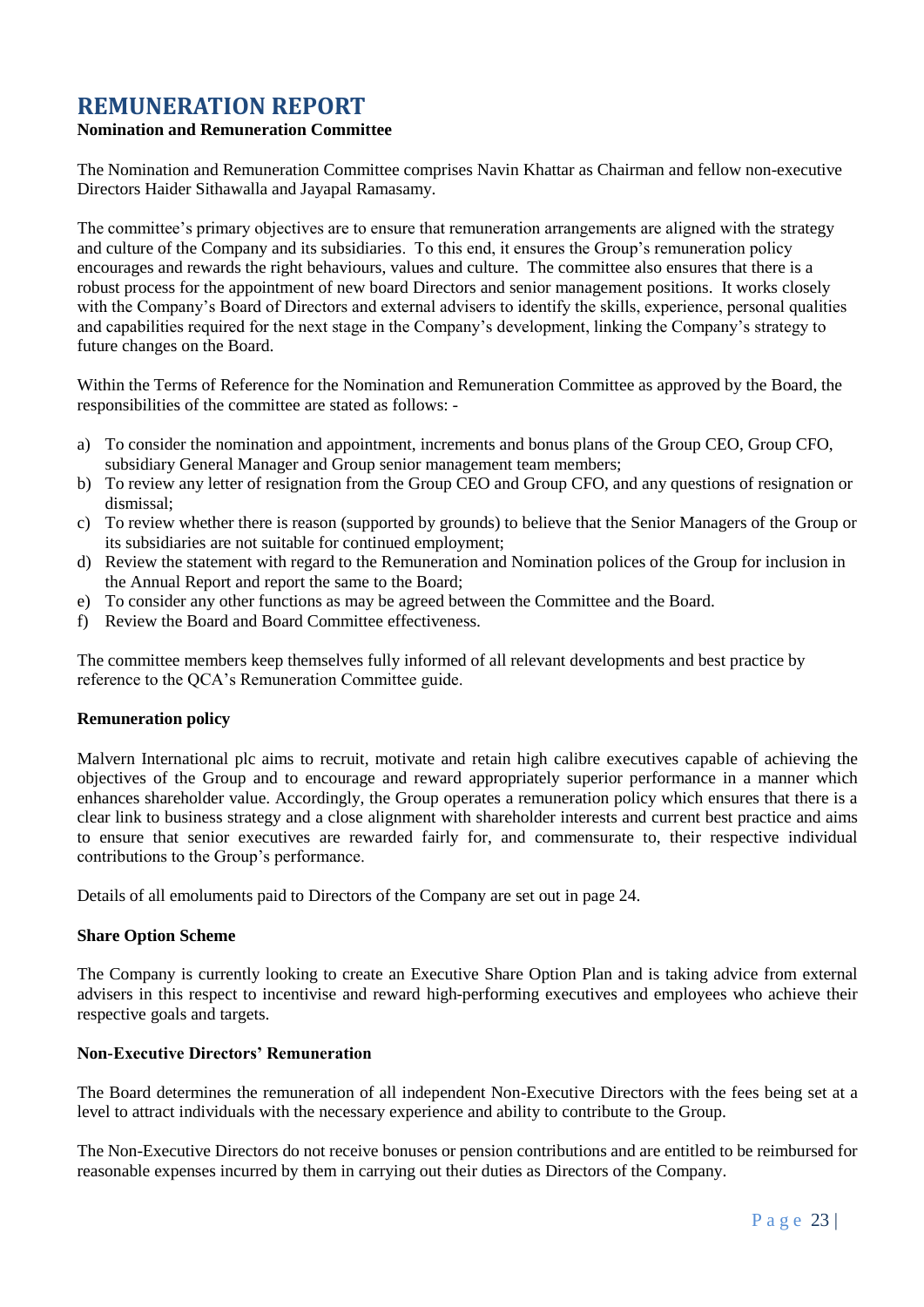The Board, with the assistance of the Nomination and Remuneration Committee, reviews the remuneration level of Non-Executive Directors on an annual basis to ensure it remains competitive in attracting suitable talent.

All Board appointments are made subject to the Company's articles of association.

Contractual arrangements for current Directors are summarised below:

|                      |                      |               | <b>Contractual termination</b> |
|----------------------|----------------------|---------------|--------------------------------|
| <b>Director</b>      | <b>Contract date</b> | Notice period | payment                        |
| Mr Gopinath Pillai   | 20 October 2016      | n/a           | n/a                            |
| Mr Haider Sithawalla | 11 June 2018         | n/a           | n/a                            |
| Mr Nirvana Chaudhry  | 13 September 2018    | n/a           | n/a                            |
| Mr Navin Khattar     | 21 October 2016      | n/a           | n/a                            |
| Mr Jayapal Ramasamy  | 11 June 2018         | n/a           | n/a                            |
| Dr Sam Malafeh       | 21 October 2016      | n/a           | n/a                            |

1 Unless otherwise specified, the appointment of Non-Executive Directors is terminable at the will of the parties.

### **Directors' remuneration**

The remuneration of the Directors who served during the year is set out below:

|                      | Salary/fees    | <b>Benefits</b> | <b>Total</b><br>emoluments | <b>Company pension</b><br>contributions | <b>Share-based</b><br><b>payments</b> |
|----------------------|----------------|-----------------|----------------------------|-----------------------------------------|---------------------------------------|
| <b>Directors</b>     | 2018           | 2018            | 2018                       | 2018                                    | 2018                                  |
|                      | $\pounds$ '000 | £'000           | $\pounds$ '000             | $\pounds$ '000                          | £'000                                 |
| Mr Gopinath Pillai   |                |                 |                            |                                         |                                       |
| Mr Haider Sithawalla |                |                 |                            |                                         |                                       |
| Mr Nirvana Chaudhry  |                | 0               |                            |                                         |                                       |
| Mr Navin Khattar     |                | 0               |                            |                                         |                                       |
| Mr Jayapal           |                | $\Omega$        |                            |                                         |                                       |
| Ramasamy             |                |                 |                            |                                         |                                       |
| Dr Sam Malafeh       | 103            | 0               | 103                        |                                         |                                       |
| Mr Hock Kee Wee      |                | ∩               | 11                         |                                         |                                       |
| Total emoluments     | 114            |                 | 114                        |                                         |                                       |

### **Executive Directors' share options**

|                                            | As at<br>1 January<br>2018 | Lapsed/<br>surrendered<br>in the<br>vear | Exercised<br>in the<br>year | Awarded<br>in the<br>year | As at $31$<br><b>December</b><br>2018 | Exercise<br>period | Exercise<br>price<br>per share |
|--------------------------------------------|----------------------------|------------------------------------------|-----------------------------|---------------------------|---------------------------------------|--------------------|--------------------------------|
| <b>Malvern International</b><br><b>PLC</b> |                            |                                          |                             |                           |                                       |                    |                                |
| Executive share option plan                |                            |                                          |                             |                           |                                       |                    |                                |
| n/a                                        |                            | $\overline{\phantom{a}}$                 |                             |                           |                                       | n/a                |                                |
| Sub-total                                  |                            | $\overline{\phantom{0}}$                 |                             |                           |                                       |                    |                                |
| <b>Total</b>                               |                            | $\overline{\phantom{0}}$                 |                             |                           |                                       | n/a                |                                |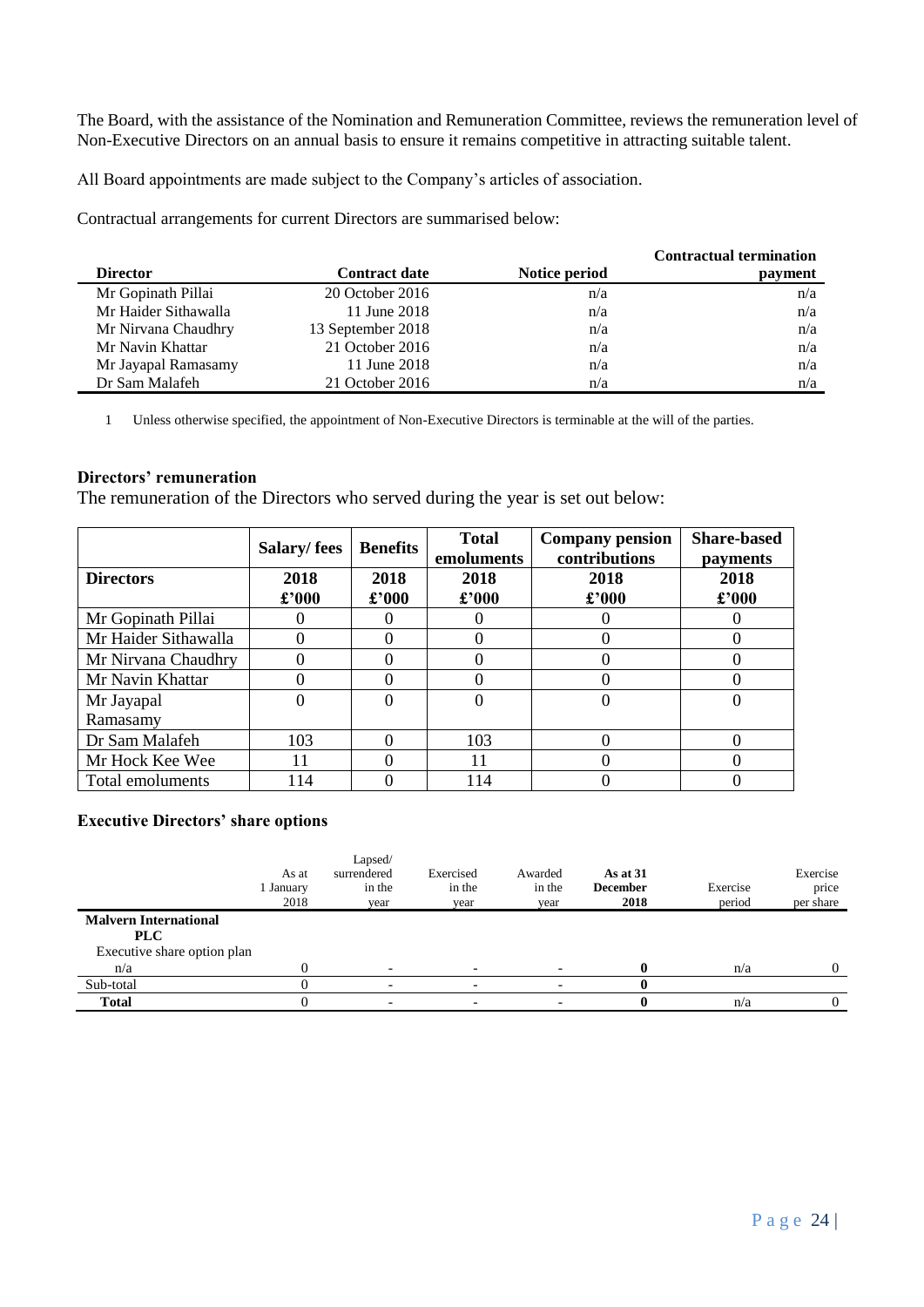### **Directors' interests in shares**

The beneficial interests of the Directors who served during the year and their families in the ordinary share capital of the Company are shown below:

| <b>Name of Company and Director</b> | At beginning of the Year/ At date<br>of Appointment | At end of the Year       |
|-------------------------------------|-----------------------------------------------------|--------------------------|
|                                     | Shares of £0.05 each                                | Share of £0.01 each      |
| <b>Malvern International plc</b>    |                                                     |                          |
| <b>Direct interests:</b>            |                                                     |                          |
| Gopinath Pillai (Chairman)*         | $\overline{\phantom{a}}$                            | 400,000                  |
| Sithawalla Haider Mohamedally*      | $\blacksquare$                                      | 1,500,000                |
| Sam Malafeh                         | 9,000,000                                           | 9,000,000                |
| Ramasamy Jayapal                    | 633,131                                             | 1,453,131                |
| Nirvana Chaudhary**                 |                                                     |                          |
| Sabin Joshi                         |                                                     | 400,000                  |
| Nadir Ali Zafar                     | $\blacksquare$                                      | $\overline{a}$           |
| Wee Hock Kee                        | $\blacksquare$                                      | $\overline{\phantom{a}}$ |
| Navin Khattar                       |                                                     |                          |
| <b>Indirect Interests:</b>          |                                                     |                          |
| Gopinath Pillai (Chairman)          | 25,000                                              | 25,000                   |
| Sithawalla Haider Mohamedally       | 19,000                                              | 19,000                   |
| Sam Malafeh                         | $\overline{a}$                                      | $\overline{\phantom{a}}$ |
| Ramasamy Jayapal                    | $\overline{\phantom{a}}$                            |                          |
| Sabin Joshi                         | $\overline{\phantom{a}}$                            | $\overline{\phantom{a}}$ |
| Nadir Ali Zafar                     |                                                     |                          |
| Wee Hock Kee                        |                                                     |                          |
| Navin Khattar                       | $\blacksquare$                                      | $\overline{a}$           |
| Sam Malafeh                         | $\overline{\phantom{a}}$                            | $\overline{\phantom{a}}$ |
| KSP Investments PTE Limited*        | 31,883,117                                          | 43,292,405               |
| CG Corp**                           | 31,391,122                                          | 40,091,122               |

\*Mr Gopinath Pillai and Mr Sithawalla Haider Mohamedally have an indirect interest through KSP Investments Pte Ltd.

\*\*Mr Nirvana Chaudhary has an indirect interest through CG Corp.

**Navin Khattar Chairman - Nominations & Remuneration Committee Date: 28 June 2019**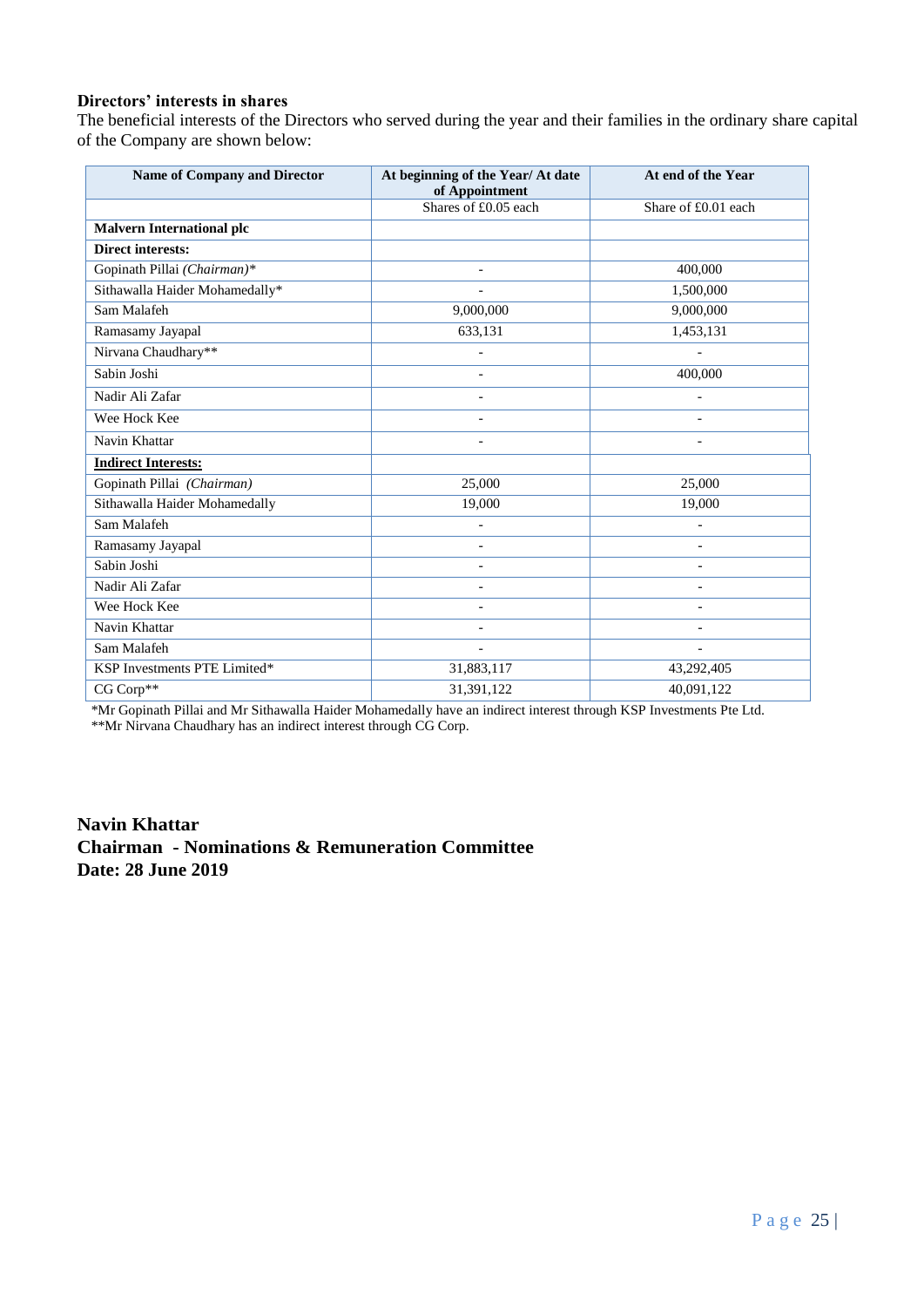### <span id="page-27-0"></span>**AUDIT AND RISK MANAGEMENT COMMITTEE REPORT**

### **Audit and Risk Management Committee**

The Audit and Risk Management Committee is a sub-committee of the Board and comprises Mr Haider Sithawalla as Chairman (Mr Wee Hock Kee was Chairman for entire 2018 year), and two other non-executive board members.

The Audit and Risk Management Committee meets at least three times a year. The external auditors and Executive Directors attend when appropriate at the invitation of the Committee. The external auditors meet separately with the Audit Committee on request, without the presence of the Executive Directors, to ensure open communication.

The primary objectives of the Committee are to assist the Board in discharging its statutory duties and responsibilities relating to accounting and financial reporting practices of the Group and to assist the Board in their responsibilities to identify, assess and monitor key business risks to mitigate adverse impacts on achieving strategic objectives with a view to safeguard shareholders' investments and the Group's assets.

In addition, the Committee shall assist the Board:

- a) In complying with specified accounting standards and required disclosure as administered by AIM, relevant accounting standards bodies, and any other Laws and regulations as amended from time to time.
- b) In presenting a balanced and understandable assessment of the Group's position and prospects.
- c) In establishing a formal and transparent arrangement for maintaining an appropriate relationship with the Company's auditors and overseeing, appraising the quality of audited conducted by the Company's external auditors and reviewing the independence of the external auditors; and
- d) In determining the adequacy of the Group's administrative, operating, accounting & financial controls and internal controls.

### **Meetings**

Attendance at the meetings can be found in the table on page 18.

### **Matters Considered**

During the year, the Committee:

- review of the monthly management accounts.
- reviewed the annual and interim report and financial statements of the Group, and the clarity of disclosures made;
- oversaw the relationship with the external auditor, including a review of the external auditor's findings during the audit in relation to the year ended 31 December 2017;
- reviewed the Group's Risk Register;
- reviewed the external auditor's Audit Plan in relation to the year ended 31 December 2018.

### *External Auditor*

In order to ensure an appropriate balance between audit quality, objectivity and independence, and costeffectiveness the Audit and Risk Management Committee reviews the nature of all services, including non-audit work, provided by the external auditor each year. Through the review, it was recommended to the board and the Company to continue with the existing auditors. This was based on the consideration of price, efficiency and the quality of the work done by the existing external auditors.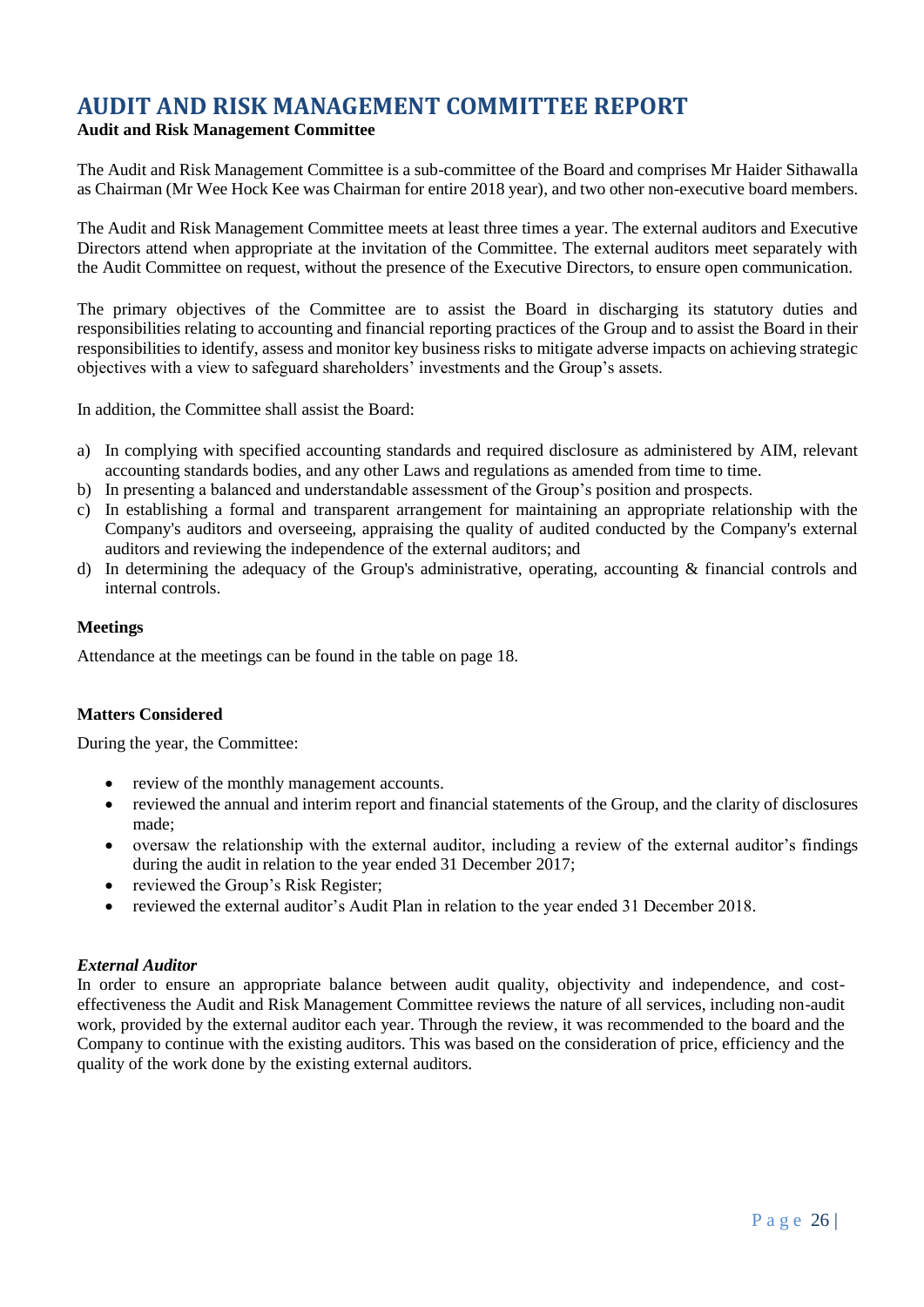### **Internal Audit**

The Group intends to establish a separate internal audit function to enhance existing internal controls. This will give assurance to the Board and Management that the operations of the business are conducted effectively and appropriately. The internal audit will also highlight any areas for improvement.

### **Significant Issues Relating to the Financial Statements**

The Audit Committee reviewed the following issues in relation to the financial statements for the year under review:

### *Going Concern*

The Committee reviewed a paper prepared by executive management in support of the Going Concern statement and agreed to the point raised in the paper.

**Haider Sithawalla Chairman - Audit & Risk Committee Date: 28 June 2019**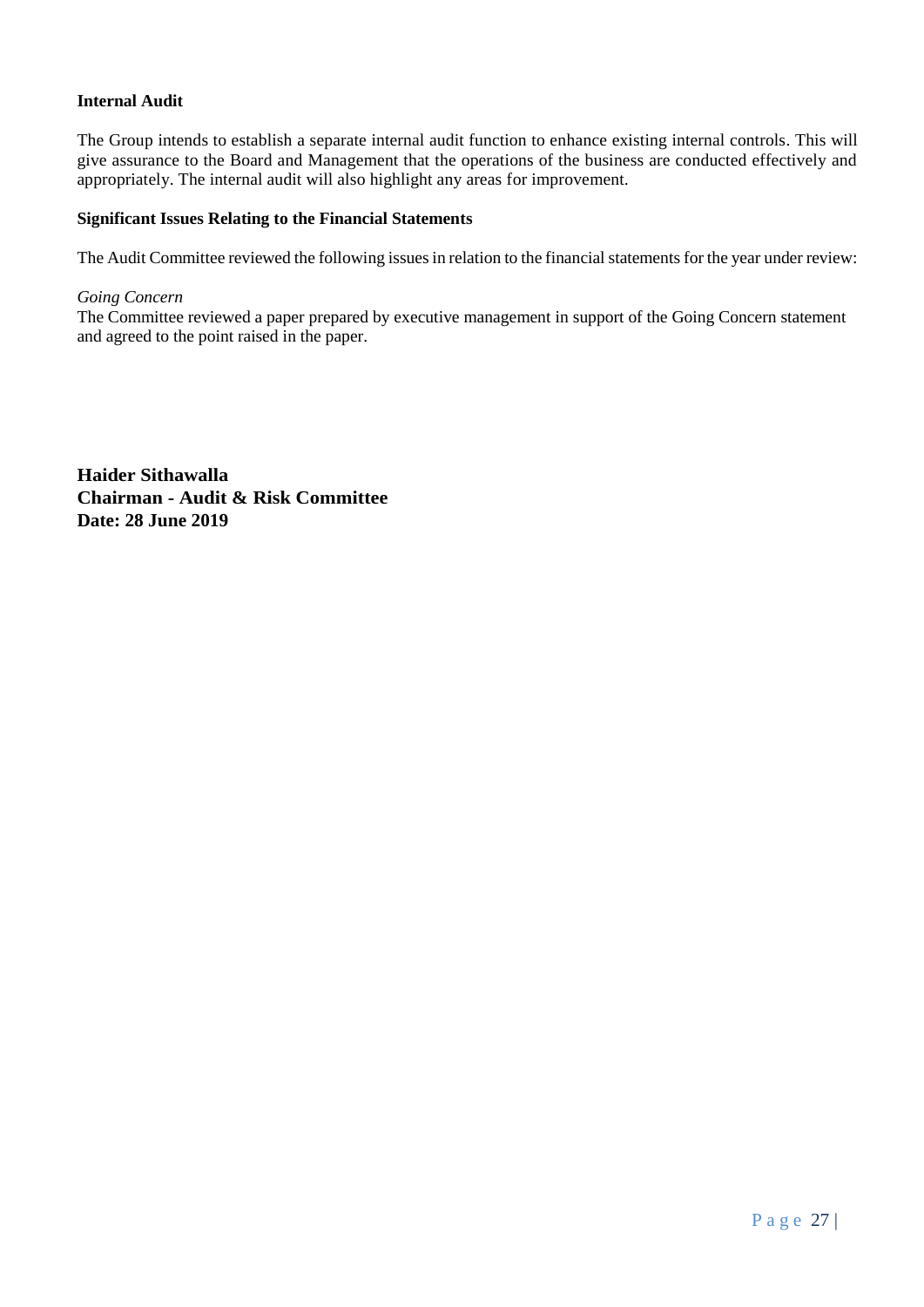### <span id="page-29-0"></span>**STATEMENT OF DIRECTORS' RESPONSIBILITIES**

The Directors are responsible for preparing the Annual Report and the Group and parent Company financial statements in accordance with applicable law and regulations.

Company law requires the Directors to prepare Group and parent Company financial statements for each financial year. Under that law the Directors have elected to prepare the financial statements in accordance with International Financial Reporting Standards as adopted by the EU (IFRSs as adopted by the EU) and applicable law.

Under Company law the Directors must not approve the financial statements unless they are satisfied that they give a true and fair view of the state of affairs of the Group and parent Company and of their profit or loss for that period. In preparing each of the Group and parent Company financial statements, the Directors are required to:

- select suitable accounting policies and then apply them consistently;
- make judgements and estimates that are reasonable and prudent;
- state whether applicable accounting standards have been followed, subject to any material departures disclosed and explained in the Group and parent Company financial statements;
- prepare the financial statements on the going concern basis unless it is inappropriate to presume that the Group and parent Company will continue in business.

The Directors are responsible for keeping adequate accounting records that are sufficient to show and explain the parent Company's transactions and disclose with reasonable accuracy at any time the financial position of the parent Company and enable them to ensure that its financial statements comply with the Companies Act 2006. They are responsible for safeguarding the assets of the Group and parent Company and hence for taking reasonable steps for the prevention and detection of fraud and other irregularities.

Under applicable law and regulations, the Directors are also responsible for preparing a Strategic Report and a Directors' Report that complies with that law and those regulations.

They are further responsible for ensuring that the Strategic report and the Directors' report and other information included in this annual report and financial statements is prepared in accordance with applicable law in the United Kingdom.

The maintenance and integrity of the Malvern International Plc website is the responsibility of the Directors; the work carried out by the auditors does not involve the consideration of these matters and, accordingly, the auditors accept no responsibility for any changes that may have occurred in the accounts since they were initially presented on the website.

Legislation in the United Kingdom governing the preparation and dissemination of the accounts and the other information included in annual reports may differ from legislation in other jurisdictions.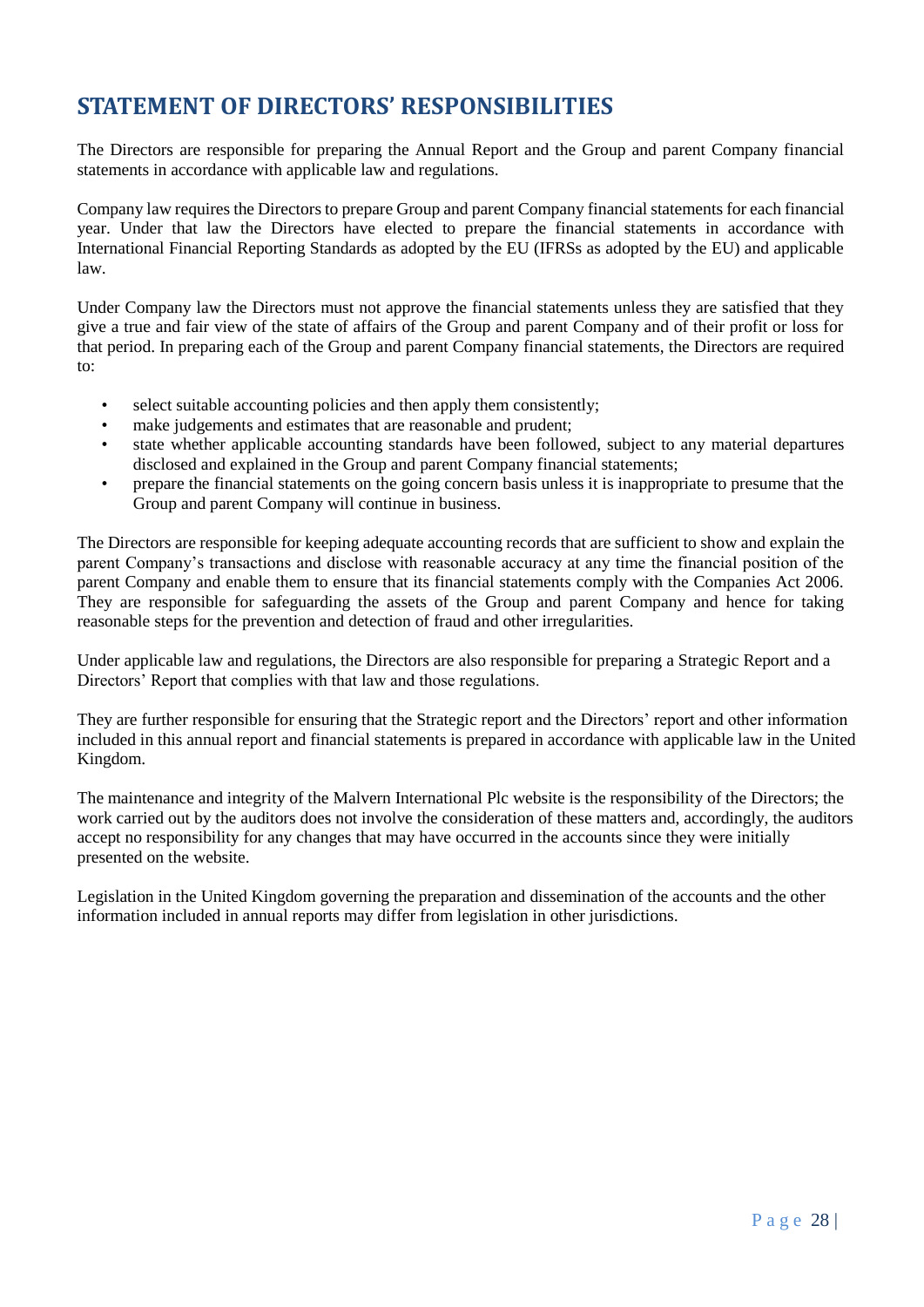## <span id="page-30-0"></span>**INDEPENDENT AUDITOR'S REPORT TO THE SHAREHOLDERS OF MALVERN INTERNATIONAL PLC**

### **Opinion**

We have audited the financial statements of Malvern International Plc (the "Parent Company") and its subsidiaries (the "Group") for the year ended 31 December 2018, which comprise:

- the Group consolidated income statement for the year ended 31 December 2018;
- the Group consolidated statement of comprehensive income for the year ended 31 December 2018;
- the Group and parent Company statements of financial position as at 31 December 2018;
- the Group and parent Company statements of changes in equity for the year then ended;
- the Group and parent Company statements of cash flows for the year then ended; and
- the notes to the financial statements, including a summary of significant accounting policies.

The financial reporting framework that has been applied in the preparation of the financial statements is applicable law and International Financial Reporting Standards (IFRSs) as adopted by the European Union.

In our opinion:

- the financial statements give a true and fair view of the state of the Group's and of the Parent Company's affairs as at 31 December 2018 and of the Group's loss for the period then ended;
- the Group financial statements have been properly prepared in accordance with IFRSs as adopted by the European Union;
- the parent Company financial statements have been properly prepared in accordance with IFRSs as adopted by the European Union as applied in accordance with the provisions of the Companies Act 2006; and
- the financial statements have been prepared in accordance with the requirements of the Companies Act 2006.

### **Basis for opinion**

We conducted our audit in accordance with International Standards on Auditing (UK) (ISAs (UK)) and applicable law. Our responsibilities under those standards are further described in the Auditor's responsibilities for the audit of the financial statements section of our report. We are independent of the Group in accordance with the ethical requirements that are relevant to our audit of the financial statements in the UK, including the FRC's Ethical Standard, and we have fulfilled our other ethical responsibilities in accordance with these requirements. We believe that the audit evidence we have obtained is sufficient and appropriate to provide a basis for our opinion.

### **Material uncertainty related to going concern**

We draw attention to note 3 (iv) in the financial statements, which indicates the factors considered in the preparation of the financial statements on a going concern basis. As stated in note 3 (iv), these events or conditions, indicate that a material uncertainty exists that may cast significant doubt on the Group or Company's ability to continue as a going concern. Our opinion is not modified in respect of this matter. The financial statements do not include the adjustments that would result if the Group or Company was unable to continue as a going concern.

### **Overview of our audit approach**

### *Materiality*

In planning and performing our audit we applied the concept of materiality. An item is considered material if it could reasonably be expected to change the economic decisions of a user of the financial statements. We used the concept of materiality to both focus our testing and to evaluate the impact of misstatements identified.

Based on our professional judgement, we determined overall materiality for the Group and Company financial statements as a whole to be £60,000 (2017: £47,500) and £16,000 (2017: £15,000) respectively. In determining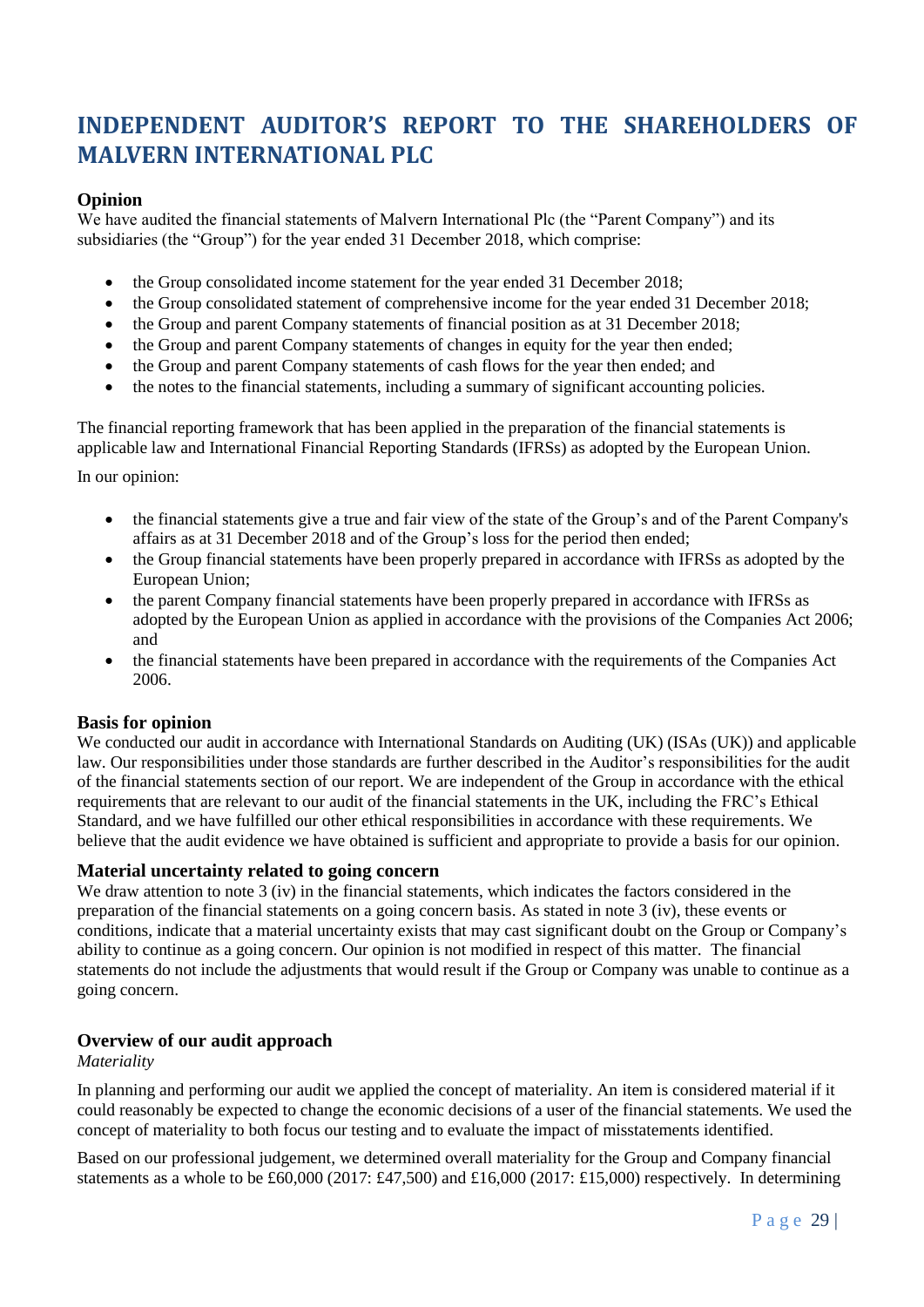this, we considered a range of benchmarks with specific focus on approximately 0.75% of Group revenue, approximately 8% of Group losses before tax, and, 8% Company profit before tax for the financial year.

We use a different level of materiality ('performance materiality') to determine the extent of our testing for the audit of the financial statements. Performance materiality is set based on the audit materiality as adjusted for the judgements made as to the entity risk and our evaluation of the specific risk of each audit area having regard to the internal control environment.

Where considered appropriate performance materiality may be reduced to a lower level, such as, for related party transactions and Directors' remuneration.

We agreed with the Audit Committee to report to it all identified errors in excess of £2,500. Errors below that threshold would also be reported to it if, in our opinion as auditor, disclosure was required on qualitative grounds.

### *Overview of the scope of our audit*

We conducted full scope audit work, engaging where appropriate with component auditors, undertaking three countries (UK, Singapore and Malaysia) in which the Group has operations. Operations in UK and Singapore were considered to be significant components.

In establishing our overall approach to the Group audit, we determined the type of work that needed to be undertaken at each of the components by us, as the primary audit engagement team. For the significant components in Singapore, where the work was performed by component auditors, we determined the appropriate level of involvement to enable us to determine that sufficient audit evidence had been obtained as a basis for our opinion on the Group as a whole. We also directed review work required by component auditors in Malaysia for the non-significant components.

The primary team led by the Senior Statutory Auditor was ultimately responsible for the scope and direction of the audit process. The primary team interacted regularly with the component teams where appropriate during various stages of the audit, reviewed all working papers and were responsible for the scope and direction of the audit process. We visited Singapore, reviewed the work of each of the three component auditors and discussed matters with local management and each of the three component auditors. This, together with the additional procedures performed at Group level, gave us appropriate evidence for our opinion on the Group financial statements.

### *Key Audit Matters*

Key audit matters are those matters that, in our professional judgement, were of most significance in our audit of the financial statements of the current period and include the most significant assessed risks of material misstatement (whether or not due to fraud) that we identified. These matters included those which had the greatest effect on the overall audit strategy, the allocation of resources in the audit; and directing the efforts of the engagement team. These matters were addressed in the context of our audit of the financial statements as a whole, and in forming our opinion thereon, and we do not provide a separate opinion on these matters.

In preparing the financial statements, management made a number of subjective judgements, for example in respect of significant accounting estimates that involved making assumptions and considering future events that are inherently uncertain. We focused our work primarily on these areas by assessing management's judgements against available evidence, forming our own judgments and evaluating the disclosures in the financial statements. We also addressed the risk of management override of controls, including evaluating whether there was evidence of bias by management, which may represent a risk of material misstatement, especially in areas of accounting judgements and key sources of estimation uncertainty as outlined in note 3 (xxix).

In our audit, we tested and examined information, using sampling and other auditing techniques, to the extent we considered necessary to provide a reasonable basis for us to draw conclusions. We obtained audit evidence through testing of the effectiveness of controls, substantive procedures or a combination of both. Other than the Communicate English School Limited acquisition during the year, there have been no other changes in the Group's overall operations during the current year that significantly impacted our audit. Therefore, our assessment of the most significant risks of material misstatement and resulting key audit matters, which are those risks having the greatest effect on our audit strategy and requiring particular focus, are otherwise the same as in the prior year and are detailed below.

This is not a complete list of all risks identified by our audit.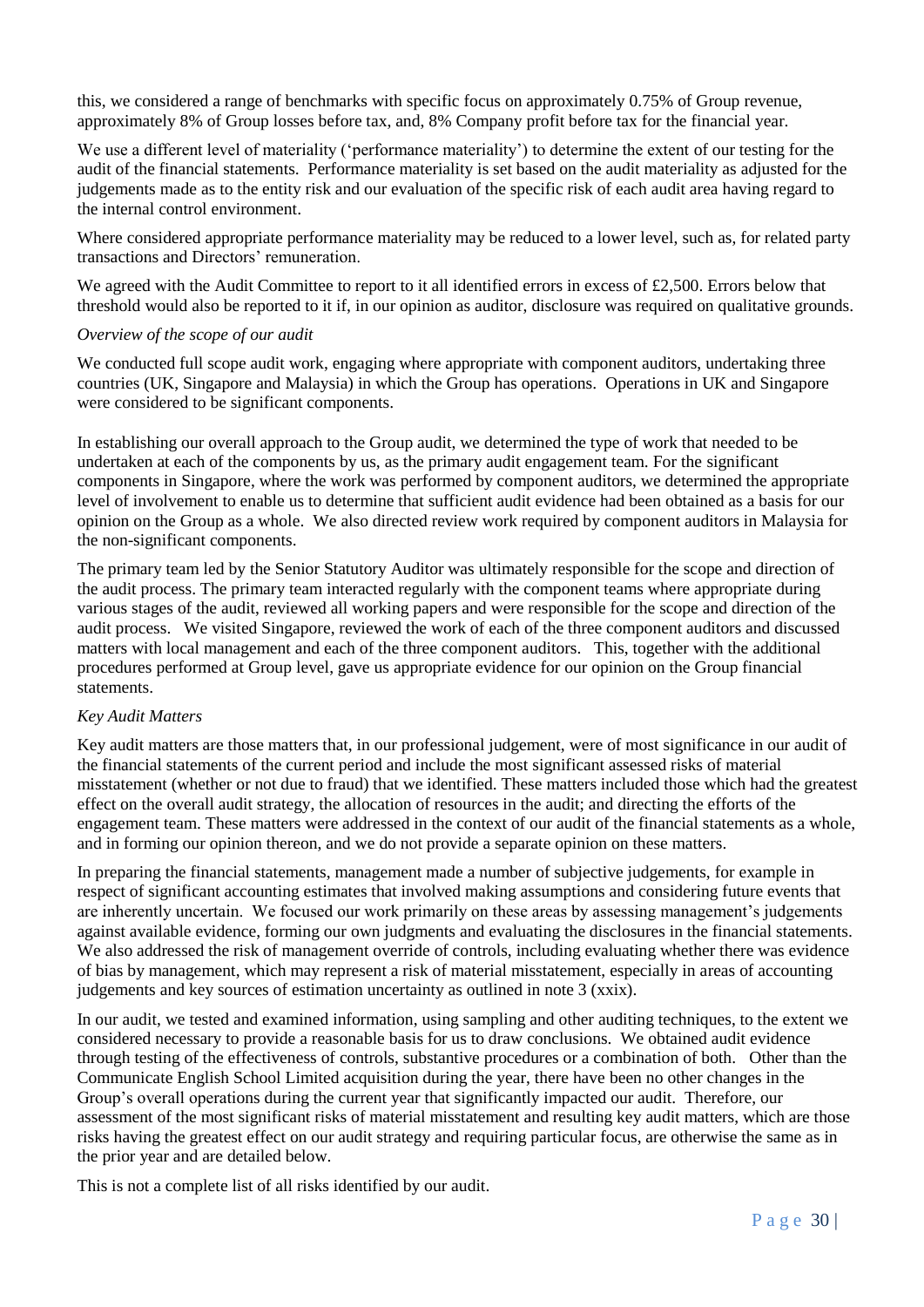### *Revenue recognition*

The Group operating revenues arise from the provision of education services and has a number of related income streams that are recognised as outlined in note 3 (xvi).

The key revenue recognition risks are in respect of the following:

- Appropriate recognition of revenue in accordance with the stated policies ensuring appropriate cut-off is applied for the recognition in the correct period and of accrued and deferred revenue;
- Completeness of revenue; and
- The transition to IFRS 15 and the application of the revenue in accordance with satisfaction of the respective performance obligations of each revenue stream.

We obtained an understanding of the revenue agreements and evaluated the Group's processes and controls in place to calculate the amount and timing of education services and related income stream revenue transactions.

We performed the following audit procedures on a sample basis, having regard to satisfaction of performance obligations, to assess the appropriateness of revenue recognition for individual transactions:

- Assessed the appropriateness of the allocation of various revenue elements with reference to the terms of the contractual terms and accounting policy outlined in note 3 (xvi) (page 48);
- Ensured revenue recognised from education services and related income streams was aligned with delivery of such services within the year;
- Assessed the existence of debtors through testing to contracts, cash received where applicable and a review of credit notes issued after year-end;
- Assessed that revenue was recognised in the correct period, agreeing back to supporting documentation the contract price and the period in which the services were delivered. We also examined the recognition of amounts in deferred income where the contractual terms has not been met at the year end;
- Where appropriate we directed focus on and reviewed the work undertaken by the component auditors on revenue recognition and deferred income; and
- Reviewed the Group's assessment of the impact of IFRS 15 on the revenue streams in the business.

### *Carrying value of goodwill, investments and intangible assets*

When assessing the carrying value of goodwill, investments and intangible assets, management make judgements regarding the appropriate cash generating unit, strategy, future trading and profitability and the assumptions underlying these. We considered the risk that goodwill, investments and/or intangible assets were impaired.

We evaluated, in comparison to the requirements set out in IAS36, management's assessment (using discounted cash flow models) as to whether goodwill, investments and/or intangible assets were impaired and the appropriateness in respect of any reversal of previous impairment made.

We challenged, reviewed and considered by reference to external evidence, management's impairment model and key estimates, including the discount rate. We reviewed the appropriateness and consistency of the process for making such estimates.

*Business combinations and acquisition accounting (Including the carrying value of goodwill and separately identifiable intangible assets)*

| During the year, the Group completed the                                      | Our procedures included the following:                                                                                  |
|-------------------------------------------------------------------------------|-------------------------------------------------------------------------------------------------------------------------|
| acquisition of Communicate English School<br>Limited as disclosed in note 33. | Assessing the competence and independence of third<br>party engaged in undertaking the PPA valuation for<br>Management; |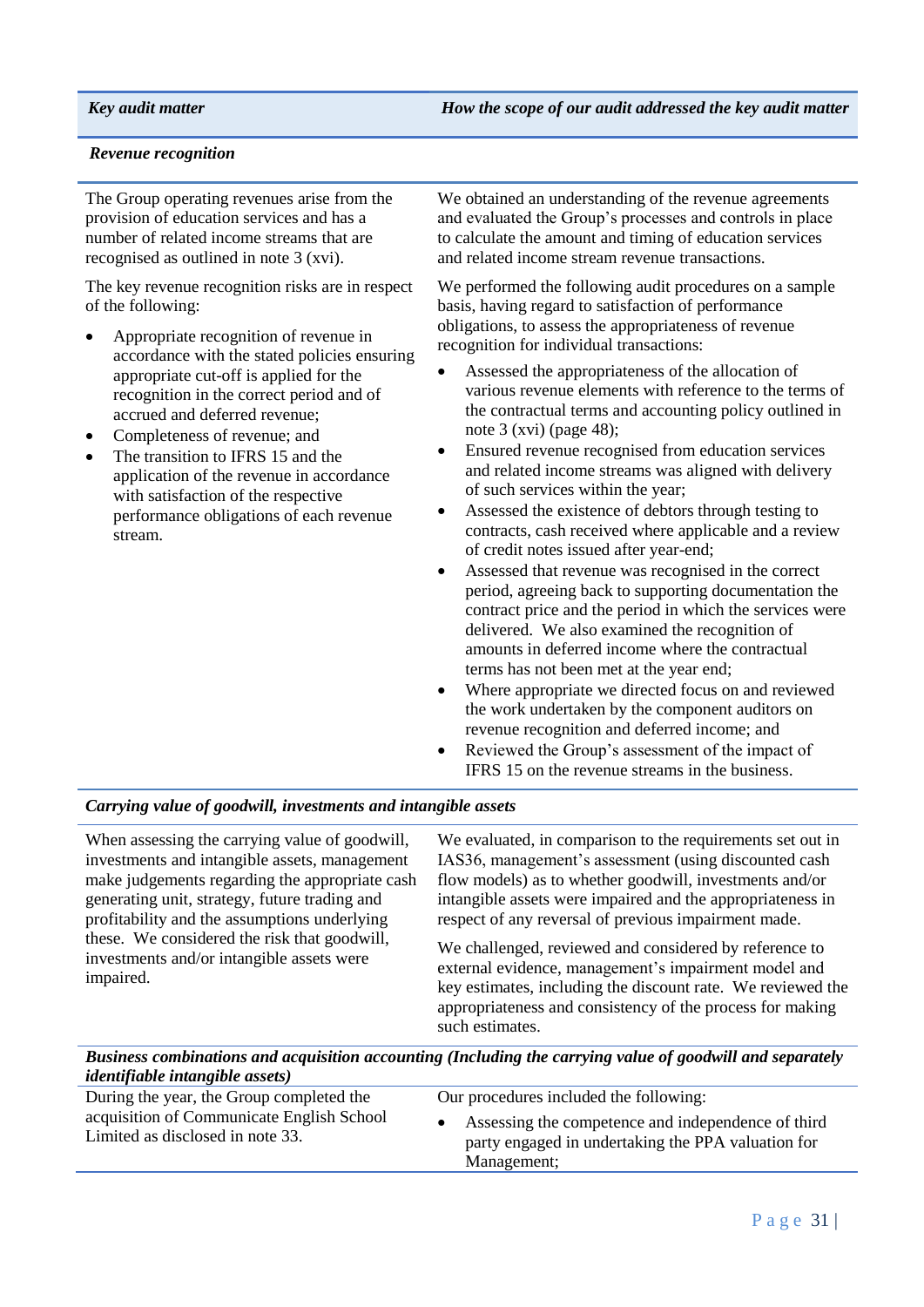### *Key audit matter How the scope of our audit addressed the key audit matter*

The Group has determined this acquisition to be a business combinations, the accounting for which can be complex.

For this acquisition the Group has determined the amounts to be recognised for fair value of both the consideration paid and the acquired assets and liabilities. This can involve significant estimates and judgments including, at the acquisition date, determining how purchase price is to be allocated between acquired assets and liabilities and identified intangible assets, and leading to the resultant recognition of goodwill at their respective fair values.

There is a risk that inappropriate assumptions could result in material errors in the acquisition accounting.

The Group used projected financial information in the purchase price allocation (PPA) exercise. Management use their best knowledge to make estimates when utilising the Group's valuation methodologies. In order to determine the fair value of the separately identifiable intangible assets on a business combination, the valuation methodologies require input based on assumptions about the future and use discounted cash flows and cash flow forecasts.

Due to the Group's estimation process in the PPA Exercise and the work effort from the audit team, business combinations is considered a key audit matter.

- Reviewing the share purchase agreement in respect of each business combination to understand the nature and terms of the acquisition and to agree fair value of the consideration paid;
- Assessing whether the acquisition during the year met the criteria of a business combination in accordance with IFRS 3:
- Validating whether the date of acquisition was correctly determined by scrutinising the key transaction documents to understand key terms and conditions;
- Assessing the fair value of assets and liabilities recorded in the purchase price allocation, by performing procedures including considering the completeness of assets and liabilities identified and the reasonableness of any underlying assumptions in their respective valuations and this would also include assessment on the reasonableness of the useful lives of the intangible assets and the consideration given;
- Assessing and challenging the valuation techniques, assumptions (including those relating to growth rates and discount rates), models and calculations used to determine the fair value of the separately identifiable intangible assets and goodwill recognised on date of acquisition; and
- Assessing the disclosures in respect of the business combination.

Our audit procedures in relation to these matters were designed in the context of our audit opinion as a whole. They were not designed to enable us to express an opinion on these matters individually and we express no such opinion.

### **Other information**

The Directors are responsible for the other information. The other information comprises the information included in the annual report, other than the financial statements and our auditor's report thereon. Our opinion on the financial statements does not cover the other information and, except to the extent otherwise explicitly stated in our report, we do not express any form of assurance conclusion thereon.

In connection with our audit of the financial statements, our responsibility is to read the other information and, in doing so, consider whether the other information is materially inconsistent with the financial statements or our knowledge obtained in the audit or otherwise appears to be materially misstated. If we identify such material inconsistencies or apparent material misstatements, we are required to determine whether there is a material misstatement in the financial statements or a material misstatement of the other information. If, based on the work we have performed, we conclude that there is a material misstatement of this other information, we are required to report that fact.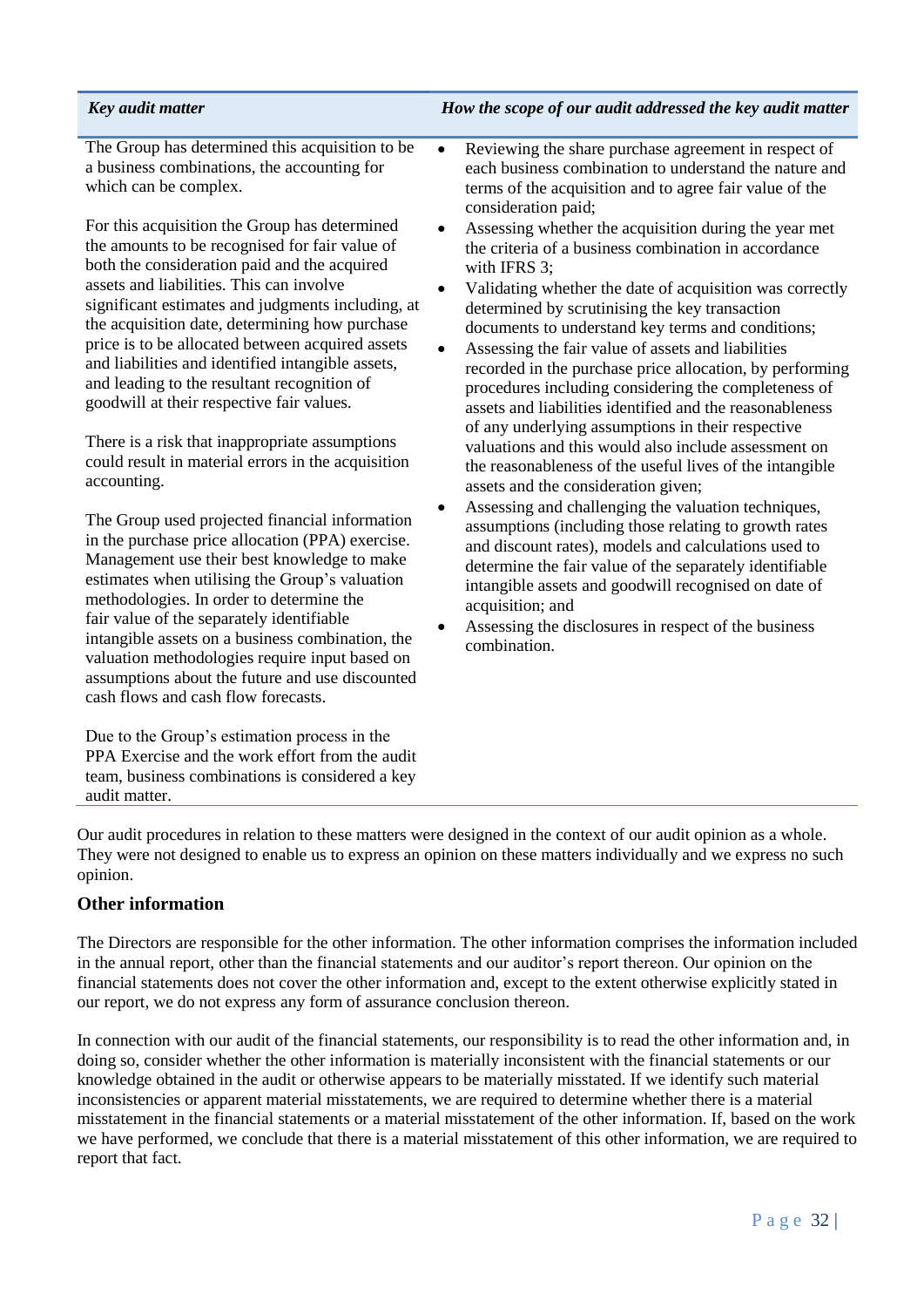We have nothing to report in this regard.

### **Opinion on other matter prescribed by the Companies Act 2006**

In our opinion based on the work undertaken in the course of our audit

- the information given in the strategic report and the Directors' report for the financial year for which the financial statements are prepared is consistent with the financial statements; and
- the Directors' report and strategic report have been prepared in accordance with applicable legal requirements.

### **Matters on which we are required to report by exception**

In light of the knowledge and understanding of the Group and the parent Company and their environment obtained in the course of the audit, we have not identified material misstatements in the strategic report or the Directors' report.

We have nothing to report in respect of the following matters where the Companies Act 2006 requires us to report to you if, in our opinion:

- adequate accounting records have not been kept by the parent Company, or returns adequate for our audit have not been received from branches not visited by us; or
- the parent Company financial statements are not in agreement with the accounting records and returns; or
- certain disclosures of Directors' remuneration specified by law are not made; or
- we have not received all the information and explanations we require for our audit.

### **Responsibilities of the Directors for the financial statements**

As explained more fully in the Directors' responsibilities statement, set out on page 13, the Directors are responsible for the preparation of the financial statements and for being satisfied that they give a true and fair view, and for such internal control as the Directors determine is necessary to enable the preparation of financial statements that are free from material misstatement, whether due to fraud or error.

In preparing the financial statements, the Directors are responsible for assessing the Group's and parent Company's ability to continue as a going concern, disclosing, as applicable, matters related to going concern and using the going concern basis of accounting unless the Directors either intend to liquidate the Group or the parent Company or to cease operations, or have no realistic alternative but to do so.

### **Auditor's responsibilities for the audit of the financial statements**

Our objectives are to obtain reasonable assurance about whether the financial statements as a whole are free from material misstatement, whether due to fraud or error, and to issue an auditor's report that includes our opinion. Reasonable assurance is a high level of assurance, but is not a guarantee that an audit conducted in accordance with ISAs (UK) will always detect a material misstatement when it exists. Misstatements can arise from fraud or error and are considered material if, individually or in the aggregate, they could reasonably be expected to influence the economic decisions of users taken on the basis of these financial statements.

A further description of our responsibilities for the audit of the financial statements is located on the Financial Reporting Council's website at: www.frc.org.uk/auditorsresponsibilities. This description forms part of our auditor's report.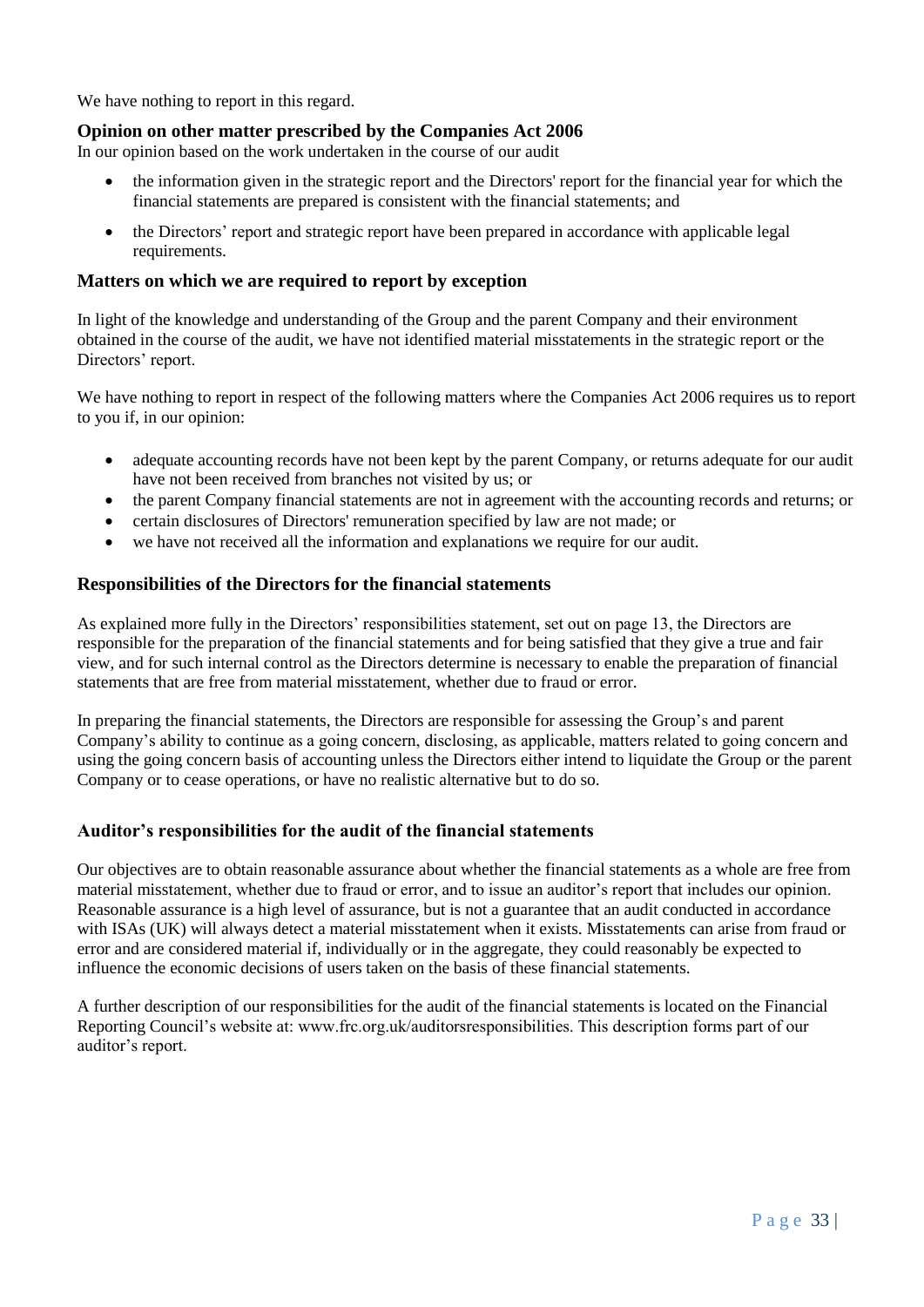### **Use of our report**

This report is made solely to the Company's members, as a body, in accordance with Chapter 3 of Part 16 of the Companies Act 2006. Our audit work has been undertaken so that we might state to the Company's members those matters we are required to state to them in an auditor's report and for no other purpose. To the fullest extent permitted by law, we do not accept or assume responsibility to anyone other than the Company and the Company's members as a body, for our audit work, for this report, or for the opinions we have formed.

Nigel Bostock (Senior Statutory Auditor) for and on behalf of **Crowe U.K. LLP** Statutory Auditors London 28 June 2019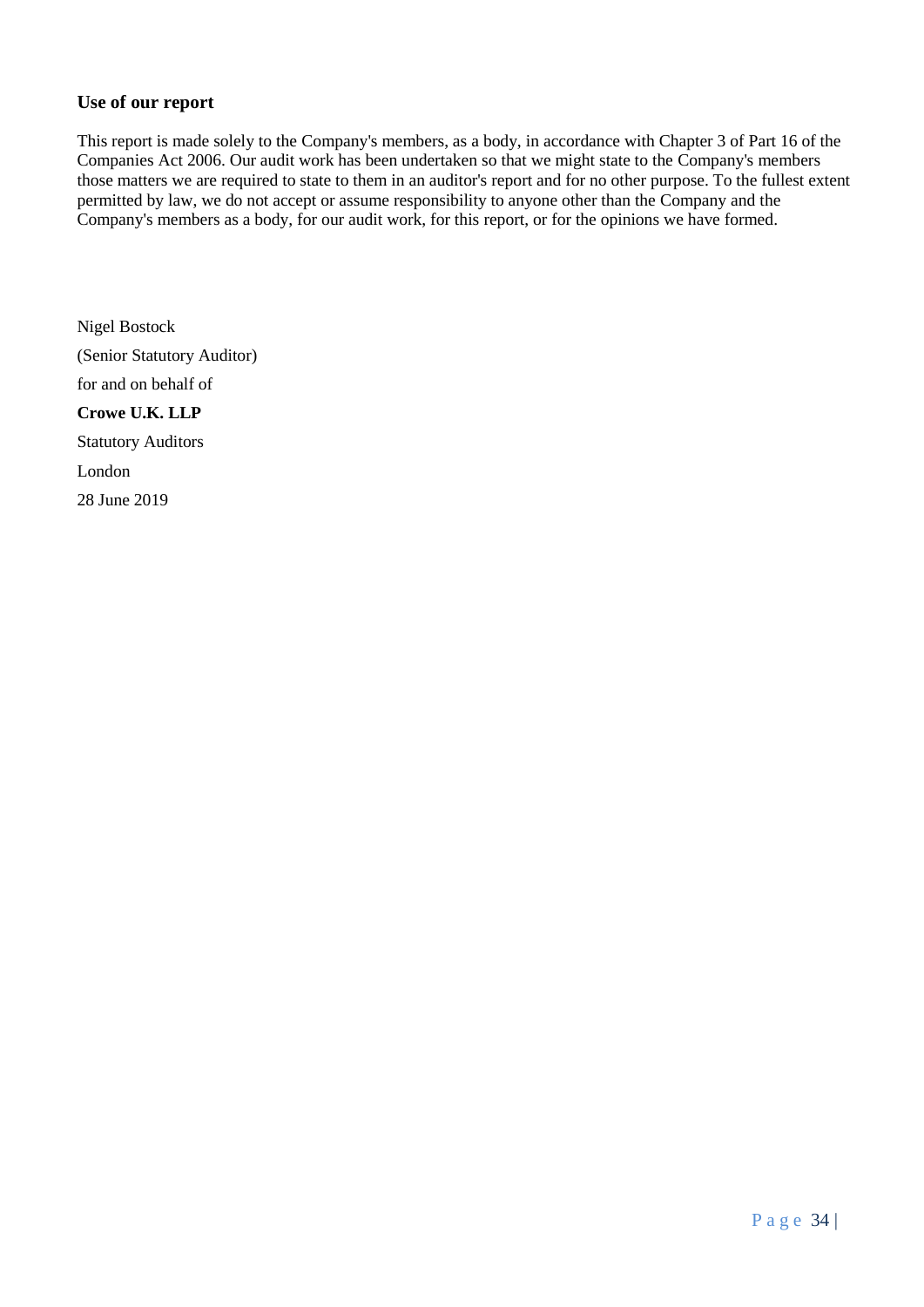# **CONSOLIDATED INCOME STATEMENT**

*FOR THE YEAR ENDED 31 DECEMBER 2018*

|                                                               | <b>Note</b>    | <u> 2018 </u>         | <u> 2017 </u>         |
|---------------------------------------------------------------|----------------|-----------------------|-----------------------|
|                                                               |                | $\underline{\pounds}$ | $\underline{\pounds}$ |
| <b>Revenue</b>                                                |                |                       |                       |
| Sale of services                                              | 5              | 7,410,641             | 3,959,506             |
| Other income                                                  | 6              | 183,306               | 119,383               |
| <b>Total Revenue</b>                                          |                | 7,593,947             | 4,078,889             |
| Cost of services sold                                         |                | 4,429,826             | 1,847,062             |
| Salaries and employees' benefits                              | $\overline{7}$ | 1,328,941             | 1,124,708             |
| Amortisation of brand, licences and trademarks                | 14             | 217,940               | 158,583               |
| Depreciation of plant and equipment                           | 12             | 129,050               | 63,880                |
| Development Expenditure Written Off                           |                | 2,230                 |                       |
| Other operating expenses                                      | 9              | 2,212,455             | 1,744,500             |
| Impairment of intangible assets                               | 14             |                       | (150,000)             |
| Impairment of loans and receivables                           | 17             | (53,318)              | (17, 822)             |
| <b>Operating Profit/(Loss)</b>                                |                | (673, 177)            | (692, 022)            |
| Finance costs                                                 | 8              | (44, 596)             | (14,690)              |
| Profit/(Loss) before income tax                               |                | (717, 773)            | (706, 712)            |
| Income tax credit / (charge)                                  | 10             | 150,827               | 5,384                 |
| Profit/(Loss) after income tax for the year                   |                | (566, 946)            | (701, 328)            |
| Attributable to:                                              |                |                       |                       |
| Equity holders of the Company<br>Non-controlling interest     |                | (566, 946)            | (701, 328)            |
|                                                               |                | (566, 946)            | (701, 328)            |
|                                                               |                | 2018                  | 2017                  |
| Profit/(Loss) per share attributable to equity holders of the |                |                       |                       |
| Company (in pence)                                            |                |                       |                       |
| <b>Basic</b>                                                  |                | (0.31)                | (0.66)                |
| Diluted                                                       |                | (0.31)                | (0.66)                |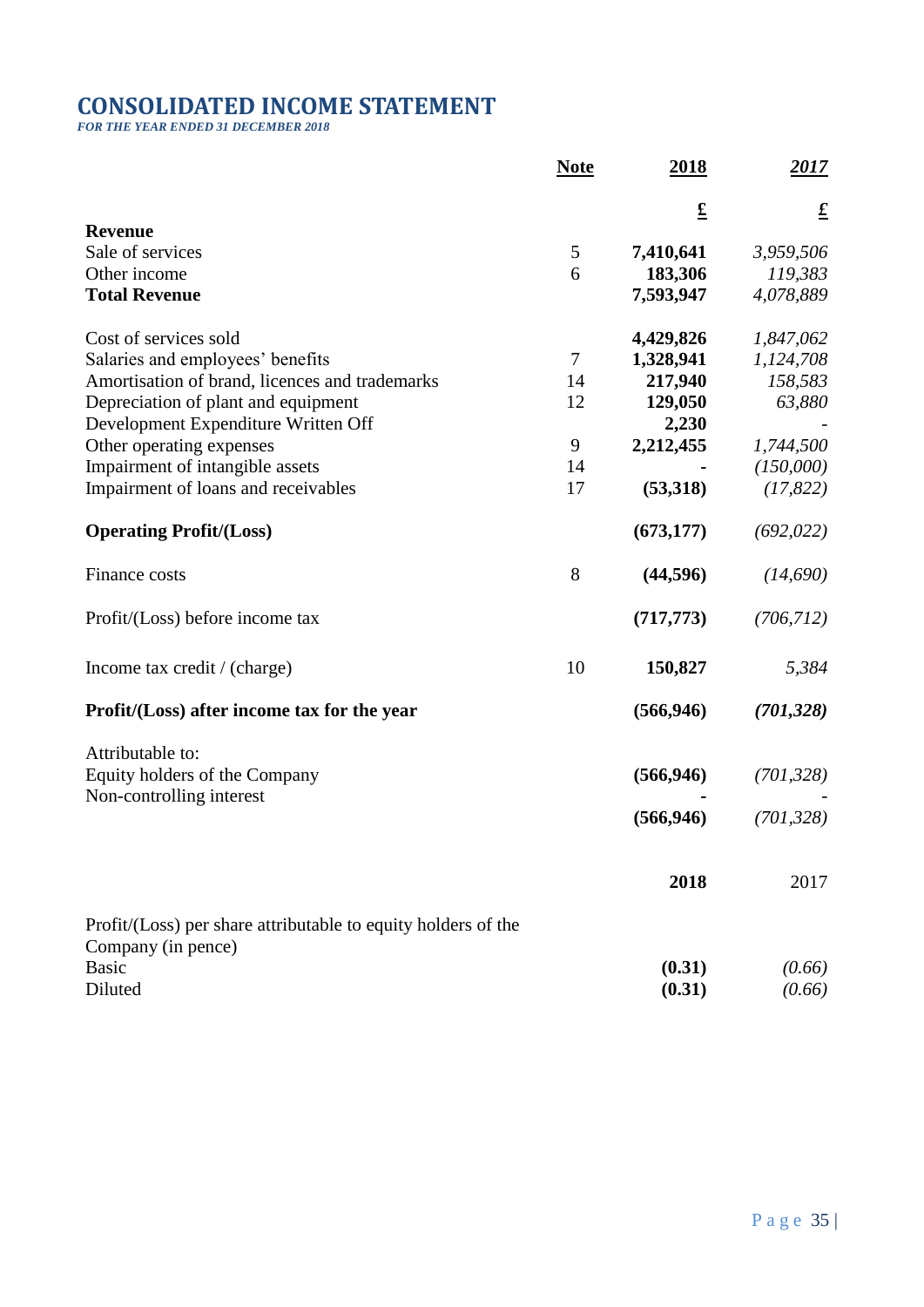# **CONSOLIDATED STATEMENT OF COMPREHENSIVE INCOME**

*FOR THE YEAR ENDED 31 DECEMBER 2018*

|                                                                | 2018           | 2017           |
|----------------------------------------------------------------|----------------|----------------|
|                                                                |                | $\overline{t}$ |
| Profit/(Loss) after income tax for the year                    | (566, 946)     | (701, 328)     |
| Items that may be reclassified subsequently to profit or loss: |                |                |
| Foreign currency translation movements                         | (150, 165)     | (266, 067)     |
| Total comprehensive income for the year                        | (717, 111)     | (967, 395)     |
| <b>Attributable to:</b>                                        |                |                |
| Equity holders of the parent                                   | (717, 111)     | (967, 395)     |
| Non-controlling interest                                       | $\blacksquare$ |                |
| Total comprehensive income for the year                        | (717, 111)     | (967, 395)     |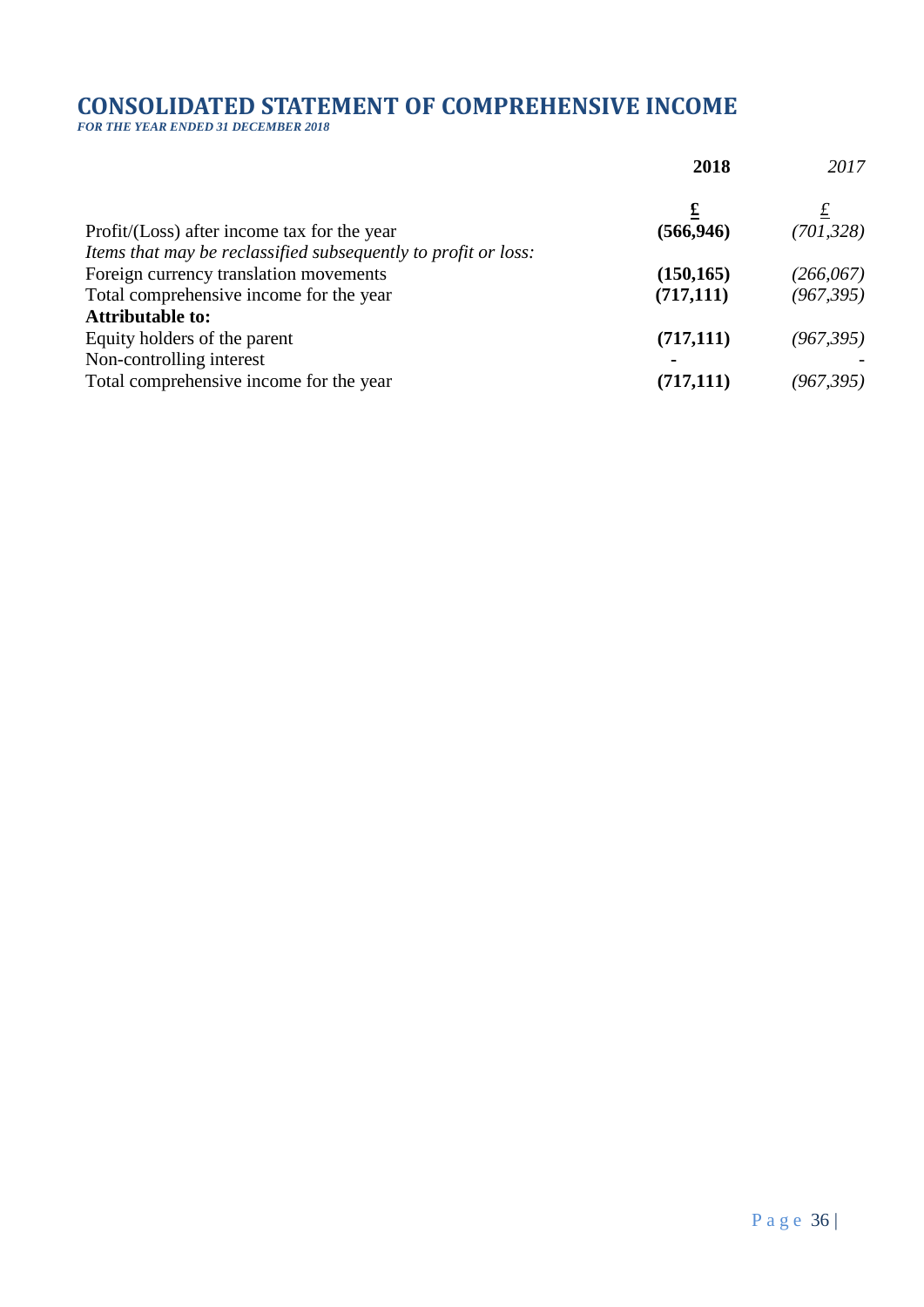# **STATEMENT OF FINANCIAL POSITION**

|                                          |             | Group                 |                 | <b>Company</b>           |                 |
|------------------------------------------|-------------|-----------------------|-----------------|--------------------------|-----------------|
|                                          | <b>Note</b> | 2018                  | 2017            | 2018                     | <u> 2017 </u>   |
|                                          |             | $\underline{\pounds}$ | $\underline{f}$ | $\underline{\mathbf{f}}$ | $\underline{f}$ |
| <b>TOTAL ASSETS</b>                      |             |                       |                 |                          |                 |
| <b>Non-Current Assets</b>                |             |                       |                 |                          |                 |
| Property, plant and equipment            | 12          | 544,888               | 245,956         |                          |                 |
| Investment in subsidiary<br>Companies    | 13          |                       |                 | 8,100,495                | 4,490,081       |
| Intangible assets - Software             |             | 5,946                 |                 |                          |                 |
| Intangible assets                        | 14          | 2,878,616             | 2,382,291       |                          |                 |
| Intangible assets – Development          |             |                       |                 |                          |                 |
| assets                                   | 14          | 261,736               | 1,505           |                          |                 |
| Goodwill                                 | 15          | 2,250,018             | 474,207         |                          |                 |
| Deferred tax asset                       | 10          | 190,000               |                 |                          |                 |
|                                          |             | 6,131,204             | 3,103,959       | 8,100,495                | 4,490,081       |
| <b>Current Assets</b>                    |             |                       |                 |                          |                 |
| Inventories                              | 16          | 6,220                 | 6,100           |                          |                 |
| Trade receivables                        | 17          | 1,041,712             | 398,642         |                          |                 |
| Other receivables and                    |             |                       |                 |                          |                 |
| prepayments                              | 18          | 1,263,360             | 948,938         | 61,368                   | 13,775          |
| Tax recoverable                          |             |                       |                 |                          | 6,374           |
| Amounts due from subsidiary<br>companies |             |                       |                 | 2,591,269                | 1,655,286       |
| Amounts due from related parties         | 19          | 56,679                |                 | 58,667                   |                 |
| Cash and cash equivalents                | 20          | 105,380               | 479,565         | 2,134                    | 403             |
|                                          |             | 2,473,351             | 1,833,245       | 2,713,438                | 1,675,838       |
| <b>Total Assets</b>                      |             | 8,604,555             | 4,937,204       | 10,813,933               | 6,165,919       |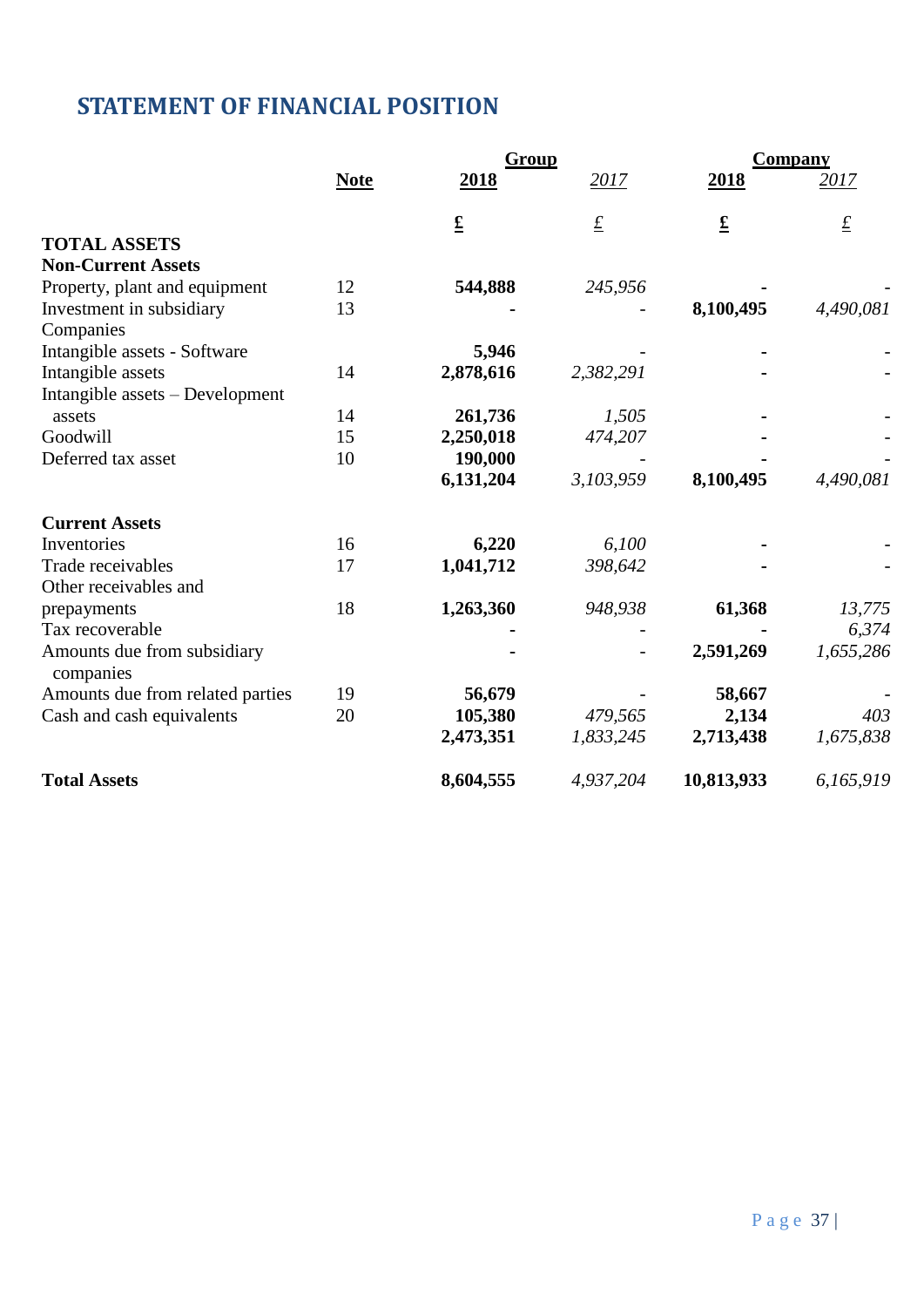# **STATEMENT OF FINANCIAL POSITION** *(Continued)*

|                                                                |             | Group                    |                 | <b>Company</b>           |                 |
|----------------------------------------------------------------|-------------|--------------------------|-----------------|--------------------------|-----------------|
|                                                                | <b>Note</b> | 2018                     | 2017            | 2018                     | 2017            |
|                                                                |             | $\underline{\mathbf{f}}$ | $\underline{f}$ | $\underline{\mathbf{f}}$ | $\underline{f}$ |
| <b>EQUITY AND LIABILITIES</b>                                  |             |                          |                 |                          |                 |
| <b>Non-Current Liabilities</b>                                 |             |                          |                 |                          |                 |
| Financial liabilities-Leasing                                  | 25          | 63,957                   | 20,320          |                          |                 |
| Financial Liabilities-Term Loan                                |             | 140,135                  | 159,178         |                          |                 |
| Financial liabilities-Convertible                              |             |                          |                 |                          |                 |
| <b>Loan Notes</b>                                              | 32          | 299,280                  | 995,813         | 299,280                  | 995,813         |
|                                                                |             | 503,372                  | 1,175,311       | 299,280                  | 995,813         |
| <b>Current Liabilities</b>                                     |             |                          |                 |                          |                 |
| Trade payables                                                 | 21          | 380,677                  | 277,151         |                          |                 |
| <b>Contract liabilities</b>                                    | 22          | 653,220                  | 668,775         |                          |                 |
| Other payables and accruals                                    | 23          | 569,361                  | 748,072         | 129,983                  | 113,947         |
| Amounts due to a subsidiary                                    |             |                          |                 | 601,348                  | 80,625          |
| Amounts due to related parties                                 | 24          | 554,694                  | 835,853         | 297,197                  | 489,748         |
| <b>Financial liabilities</b>                                   | 25          | 29,846                   | 31,524          |                          |                 |
| Provision for income tax                                       |             | 92,225                   |                 |                          |                 |
|                                                                |             | 2,280,023                | 2,561,375       | 1,028,528                | 684,320         |
| <b>Total Liabilities</b>                                       |             | 2,783,395                | 3,736,686       | 1,327,808                | 1,680,133       |
| <b>Equity attributable to equity</b><br>holders of the Company |             |                          |                 |                          |                 |
| Share capital                                                  | 26          | 9,211,736                | 7,919,356       | 9,211,736                | 7,919,356       |
| Share premium                                                  | 27(i)       | 5,016,849                | 896,111         | 5,016,849                | 896,111         |
| Retained earnings                                              | 27(iii)     | (9,196,097)              | (8, 629, 151)   | (4,771,282)              | (4, 433, 867)   |
| <b>Translation reserve</b>                                     | $27$ (iv)   | 589,290                  | 739,455         |                          |                 |
| Capital reserve                                                | 27(y)       | 170,560                  | 170,560         |                          |                 |
| Convertible loan reserve                                       | 32          | 28,822                   | 104,187         | 28,822                   | 104,186         |
|                                                                |             | 5,821,160                | 1,200,518       | 9,486,125                | 4,485,786       |
| Total equity                                                   |             | 5,821,160                | 1,200,518       | 9,486,125                | 4,485,786       |
| <b>Total Equity and Liabilities</b>                            |             | 8,604,555                | 4,937,204       | 10,813,933               | 6,165,919       |

The Loss for the financial year dealt with in the financial statements of the Parent's Company as of the 31 December 2018 was a Loss of £337,415 (2017: Loss £306,157).

The financial statements were approved by the Board of Directors on 28 June 2019 and were signed on its behalf by:

**Sam Malafeh Director** Company-registration-number: 05174452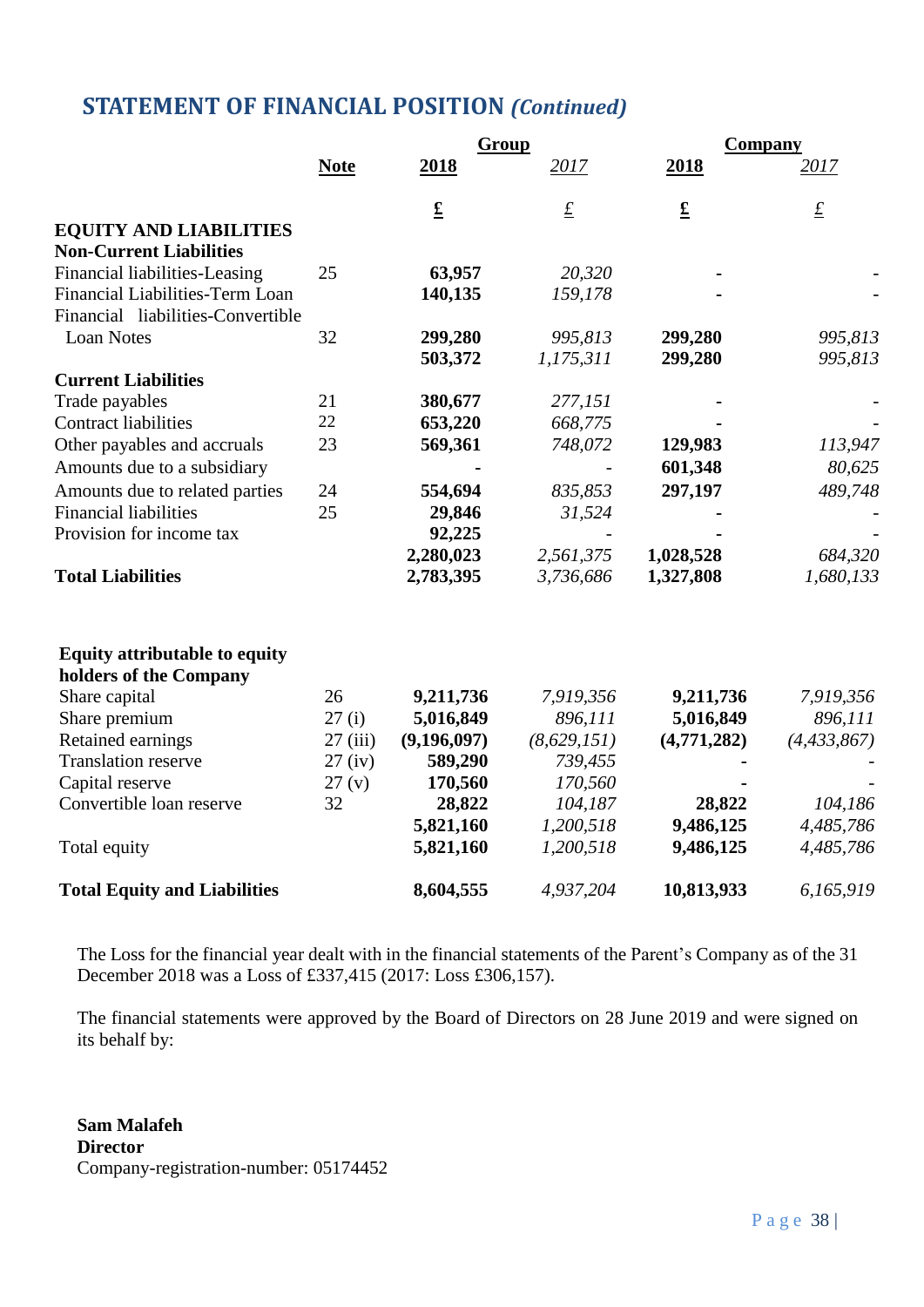# **CONSOLIDATED STATEMENT OF CHANGES IN EQUITY**

*FOR THE YEAR ENDED 31 DECEMBER 2018*

|                                                        | <b>Share</b><br>Capital | <b>Share</b><br>Premium | <b>Retained</b><br><b>Earnings</b> | <b>Translation</b><br><b>Reserve</b> | Capital<br><b>Reserve</b> | <b>Convertible</b><br>Loan<br><b>Reserve</b> | <b>Attributable</b><br><b>To Equity</b><br><b>Holders of the</b><br>Company | Non-<br>controlling<br><b>Interests</b> | <b>Total</b>          |
|--------------------------------------------------------|-------------------------|-------------------------|------------------------------------|--------------------------------------|---------------------------|----------------------------------------------|-----------------------------------------------------------------------------|-----------------------------------------|-----------------------|
|                                                        | $\underline{\pounds}$   | $\underline{\pounds}$   | $\underline{\pounds}$              | $\underline{\pounds}$                | $\underline{\pounds}$     | $\underline{\pounds}$                        | $\overline{\mathbf{r}}$                                                     | $\underline{\pounds}$                   | $\underline{\pounds}$ |
| Balance at 1 January 2017                              | 6,823,838               | 896,111                 | (7, 927, 823)                      | 1,005,522                            | 170,560                   |                                              | 968,208                                                                     |                                         | 968,208               |
| Convertible loan reserve                               |                         |                         |                                    |                                      |                           | 104,187                                      | 104,187                                                                     |                                         | 104,187               |
| Profit / (Loss) for the year                           |                         |                         | (701, 328)                         |                                      |                           |                                              | (701, 328)                                                                  |                                         | (701, 328)            |
| Other comprehensive income                             |                         |                         |                                    | (266, 067)                           |                           |                                              | (266,067)                                                                   |                                         | (266,067)             |
| Total comprehensive income<br>for the year             |                         |                         | (701, 328)                         | (266, 067)                           |                           |                                              | (967, 395)                                                                  |                                         | (967, 395)            |
| New Share Issue                                        | 1,095,518               |                         |                                    |                                      |                           |                                              | 1,095,518                                                                   |                                         | 1,095,518             |
| <b>Balance at 31 December</b><br>2017 / 1 January 2018 | 7,919,356               | 896,111                 | (8,629,151)                        | 739,455                              | 170,560                   | 104,187                                      | 1,200,518                                                                   |                                         | 1,200,518             |
| Convertible loan reserve                               |                         |                         |                                    |                                      |                           | (75,365)                                     | (75,365)                                                                    |                                         | (75,365)              |
| Profit / (Loss) for the year                           |                         |                         | (566, 946)                         |                                      |                           |                                              | (566, 946)                                                                  |                                         | (566, 946)            |
| Direct costs relating to issue of<br>shares            |                         | (324,780)               |                                    |                                      |                           |                                              | (324,780)                                                                   |                                         | (324,780)             |
| Other comprehensive income                             |                         |                         |                                    | (150, 165)                           |                           |                                              | (150, 165)                                                                  |                                         | (150, 165)            |
| Total comprehensive income<br>for the year             |                         |                         | (566, 946)                         | (150, 165)                           |                           |                                              | (717, 111)                                                                  |                                         | (717, 111)            |
| New Share Issue                                        | 1,292,380               | 4,445,518               |                                    |                                      |                           |                                              | 5,737,898                                                                   |                                         | 5,737,898             |
| <b>Balance at 31 December</b><br>2018                  |                         | 9,211,736 5,016,849     | (9,196,097)                        | 589,290                              | 170,560                   | 28,822                                       | 5,821,160                                                                   |                                         | 5,821,160             |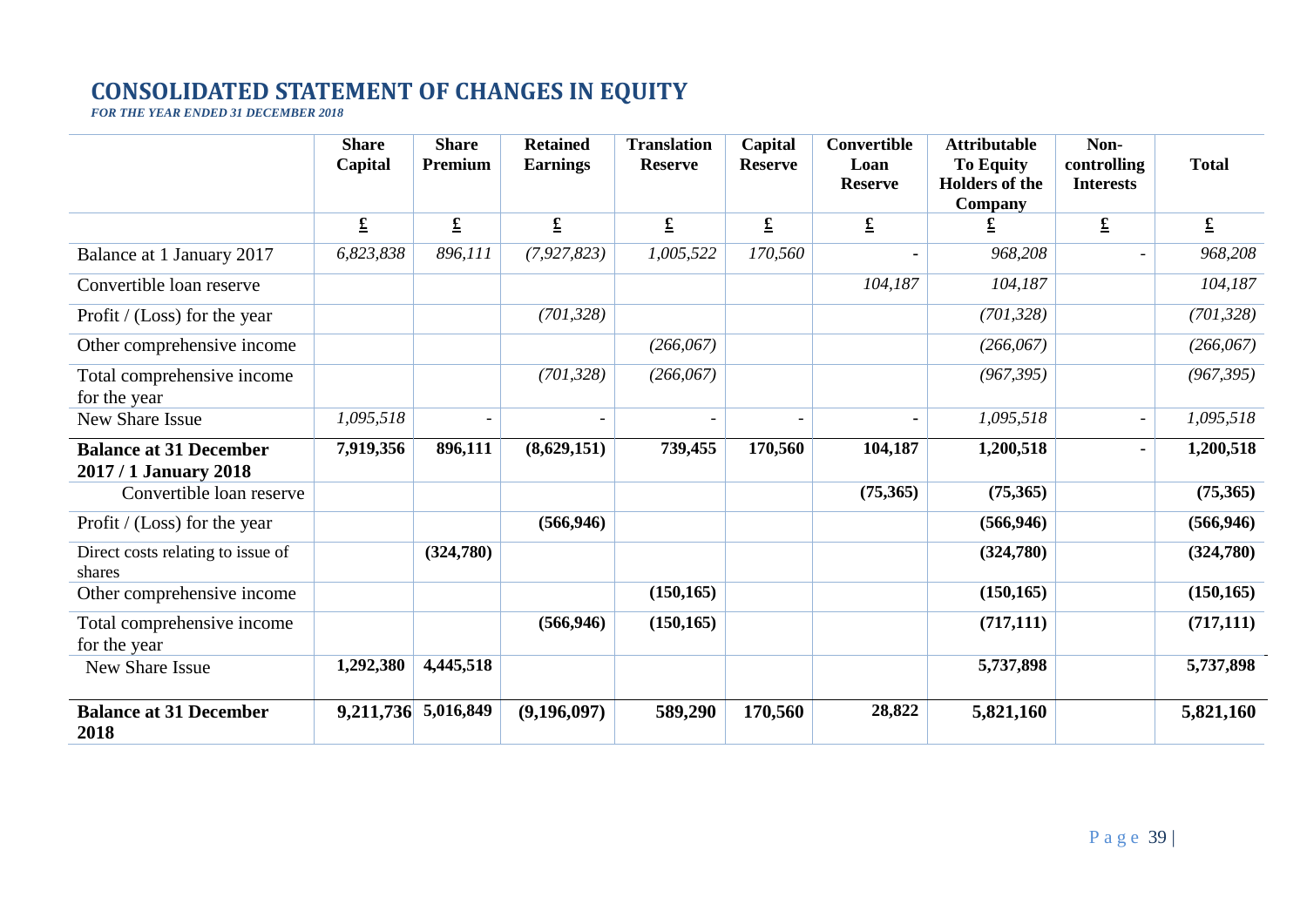# **CONSOLIDATED STATEMENT OF CASH FLOWS**

*FOR THE YEAR ENDED 31 DECEMBER 2018*

<u>.</u>

|                                                        | 2018               | 2017            |
|--------------------------------------------------------|--------------------|-----------------|
|                                                        | $\pmb{\mathbf{f}}$ | $\underline{f}$ |
| <b>Cash Flows from Operating Activities</b>            |                    |                 |
| Loss after income tax from continuing activities       | (566, 946)         | (706, 712)      |
| Adjustments for:                                       |                    |                 |
| Amortisation of intangible assets                      | 217,940            | 158,583         |
| Depreciation of property, plant and equipment          | 129,050            | 63,880          |
| Impairment of property, plant and equipment            |                    | 2,169           |
| Impairment of intangible assets                        |                    | (150,000)       |
| Interest expense                                       |                    | (14, 693)       |
|                                                        | (219,956)          | (646, 773)      |
| Changes in working capital:                            |                    |                 |
| Receivables                                            | (994, 594)         | 2,014           |
| Payables                                               | (633, 272)         | (347,588)       |
| Inventories                                            | (120)              | (2,970)         |
| Related parties and associated companies               |                    | 1,173,550       |
| Taxation                                               | (150, 827)         |                 |
| Net cash used from operating activities                | (1,998,769)        | 178,233         |
| <b>Cash Flows from Investing Activities</b>            |                    |                 |
| Interest received                                      |                    | 3               |
| Purchase of software                                   | (5,946)            |                 |
| Purchase of development assets                         | (260, 231)         |                 |
| Purchases of property, plant and equipment             | (302, 058)         | (28, 654)       |
| Acquisition of Subsidiary, net of cash acquired        | (1,387,244)        | 82,531          |
| Net cash used in investing activities                  | (1,955,479)        | 53,880          |
| <b>Cash Flows from Financing Activities</b>            |                    |                 |
| Interest paid                                          |                    | 14,694          |
| Term loan                                              | (20, 721)          | 185,708         |
| Finance leases                                         | (19,371)           | (3,956)         |
| Convertible Loan Note                                  |                    |                 |
| New Share Issues <sup>1</sup>                          | 3,675,220          | 250,000         |
| Net cash generated by/(used in) financing activities   | 3,635,128          | 446,446         |
| Net decrease in cash and cash equivalents              | (319, 120)         | 678,559         |
| Cash and cash equivalents at the beginning of the year | 479,565            | 116,541         |
| Exchange losses on cash and cash equivalents           | (55,065)           | (315, 535)      |
| Cash and cash equivalents at the end of the year       | 105,380            | 479,565         |

<sup>&</sup>lt;sup>1</sup> This includes the cash arising from shares issued during the year. In addition, a number of share issues arose which were non-cash transactions (2018: £1,461,898; 2017: £845,518) in respect of shares issued in lieu of salary, shares issued as consideration for capitalisation of shareholder loans and/or shares issued on conversion of convertible loan notes.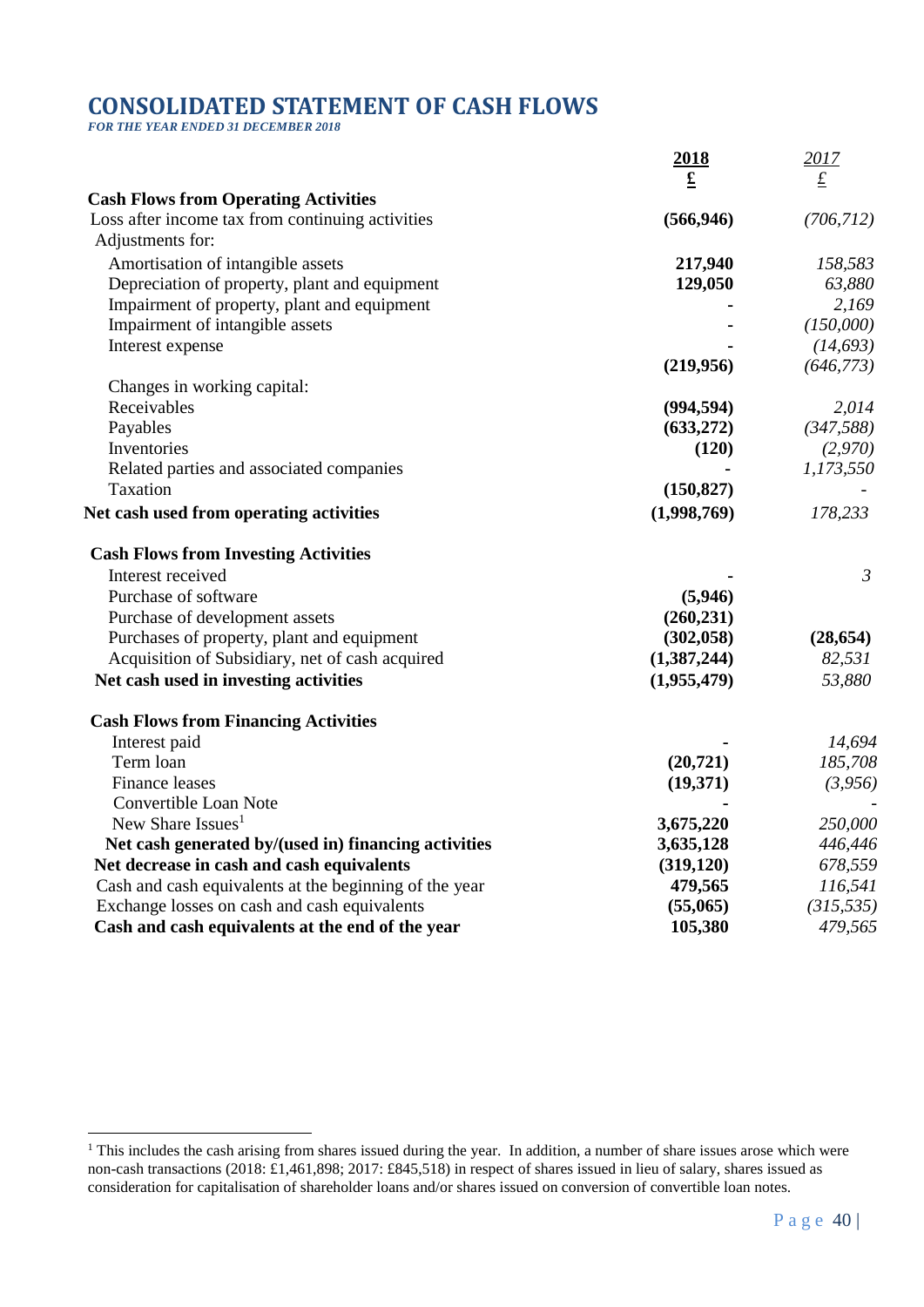## **COMPANY STATEMENT OF CHANGES IN EQUITY**

*FOR THE YEAR ENDED 31 DECEMBER 2018*

|                                             | <b>Share</b><br>Capital<br>$\overline{\mathbf{r}}$ | <b>Share</b><br>Premium<br>$\underline{\mathbf{f}}$ | <b>Retained</b><br><b>Earnings</b><br>$\underline{\pounds}$ | Convertible<br>loan reserve<br>$\underline{\pounds}$ | <b>Total</b><br>$\underline{\pounds}$ |
|---------------------------------------------|----------------------------------------------------|-----------------------------------------------------|-------------------------------------------------------------|------------------------------------------------------|---------------------------------------|
| <b>Balance at 1</b>                         |                                                    |                                                     |                                                             |                                                      |                                       |
| <b>January 2017</b>                         | 6,823,838                                          | 896,111                                             | (4, 127, 710)                                               |                                                      | 3,592,239                             |
| Convertible loan                            |                                                    |                                                     |                                                             | 104,186                                              | 104,186                               |
| reserve                                     |                                                    |                                                     |                                                             |                                                      |                                       |
| Loss for the year                           |                                                    |                                                     | (306, 157)                                                  |                                                      | (306, 157)                            |
| Total comprehensive                         |                                                    |                                                     |                                                             |                                                      |                                       |
| income for the year                         |                                                    |                                                     | (306, 157)                                                  |                                                      | (201, 971)                            |
| <b>New Share Issues</b>                     | 1,095,518                                          |                                                     |                                                             |                                                      | 1,095,518                             |
| <b>Total transactions</b>                   |                                                    |                                                     |                                                             |                                                      |                                       |
| with owners                                 | 1,095,518                                          |                                                     |                                                             |                                                      | 1,095,518                             |
| <b>Balance at 31</b>                        | 7,919,356                                          | 896,111                                             | (4, 433, 867)                                               | 104,186                                              | 4,485,786                             |
| <b>December 2017/1</b>                      |                                                    |                                                     |                                                             |                                                      |                                       |
| <b>January 2018</b>                         |                                                    |                                                     |                                                             |                                                      |                                       |
| Convertible loan<br>reserve                 |                                                    |                                                     |                                                             | (75, 365)                                            | (75,365)                              |
| Profit / (Loss) for the                     |                                                    |                                                     | (337, 415)                                                  |                                                      | (337, 415)                            |
| year                                        |                                                    |                                                     |                                                             |                                                      |                                       |
| Direct costs relating<br>to issue of shares |                                                    | (324,780)                                           |                                                             |                                                      | (324,780)                             |
| Total comprehensive                         |                                                    | (324,780)                                           | (337, 415)                                                  |                                                      | (662, 195)                            |
| income for the year                         |                                                    |                                                     |                                                             |                                                      |                                       |
| <b>New Share Issues</b>                     | 1,292,380                                          | 4,445,518                                           |                                                             |                                                      | 5,737,898                             |
| <b>Total transactions</b>                   |                                                    |                                                     |                                                             |                                                      |                                       |
| with owners                                 |                                                    |                                                     |                                                             |                                                      |                                       |
| <b>Balance at 31</b>                        | 9,211,736                                          | 5,016,849                                           | (4,771,282)                                                 | 28,821                                               | 9,486,124                             |
| December 2018                               |                                                    |                                                     |                                                             |                                                      |                                       |

The Company has taken advantage of section 408 of the Companies Act 2006 not to publish its own income statement.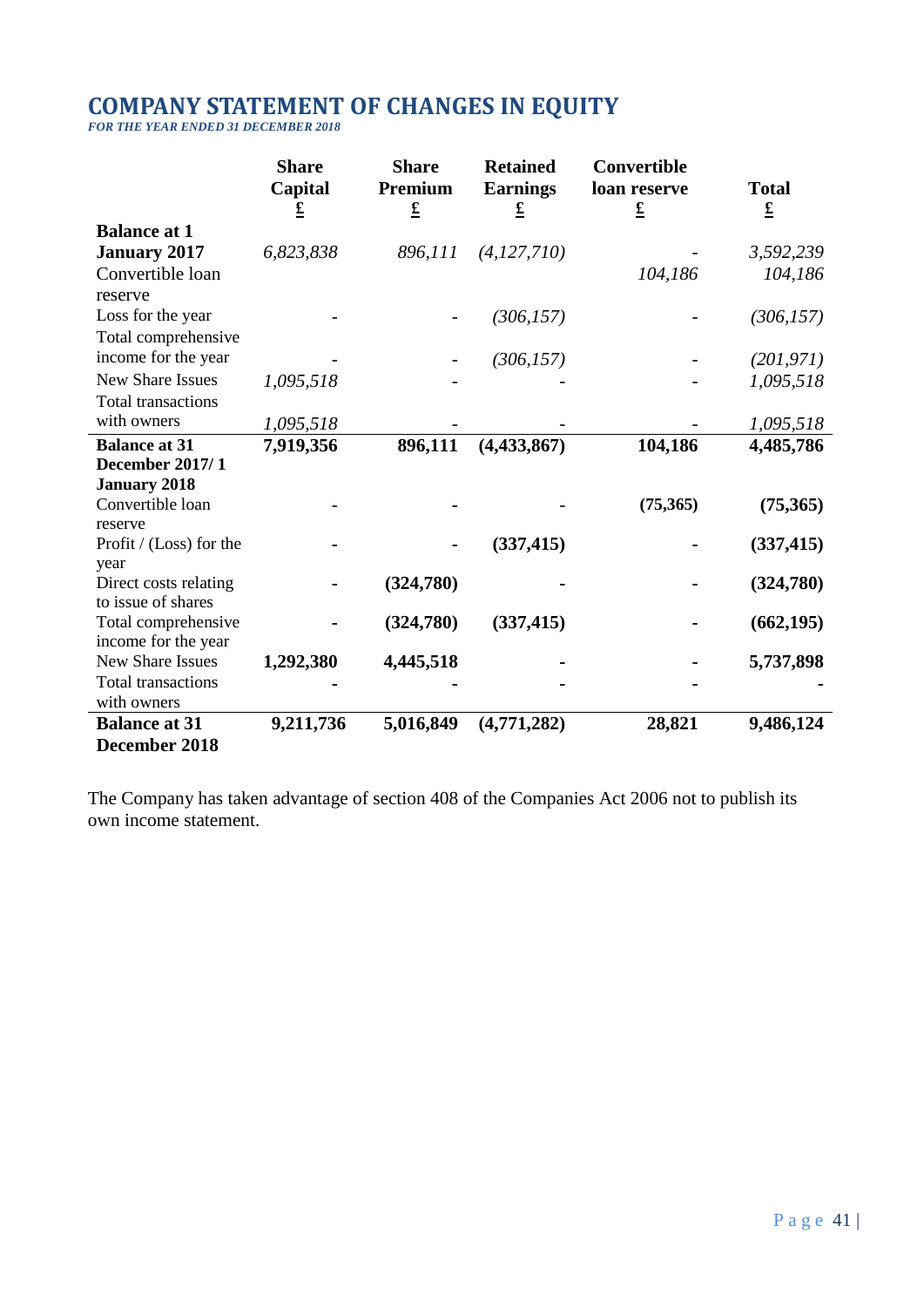## **COMPANY STATEMENT OF CASH FLOWS**

*FOR THE YEAR ENDED 31 DECEMBER 2018*

|                                                          | <u>2018</u>           | 2017            |
|----------------------------------------------------------|-----------------------|-----------------|
|                                                          | $\underline{\pounds}$ | $\underline{f}$ |
| <b>Cash Outflows from Operating Activities</b>           |                       |                 |
| Loss before income tax                                   | (337, 415)            | (306, 157)      |
| Adjustments for:                                         |                       |                 |
| Adjustment made in prior year retained earnings          |                       |                 |
| Taxation                                                 | 6,374                 |                 |
|                                                          | (331, 041)            | (306, 157)      |
| Change in working capital                                |                       |                 |
| Receivables                                              | (47, 592)             | 25,381          |
| Payables                                                 | 16,036                | (171,806)       |
| Subsidiaries                                             | (1,660,892)           |                 |
| <b>Related parties</b>                                   |                       | 202,134         |
| Net cash used in operating activities                    | (2,023,489)           | (250, 448)      |
| <b>Cash Flows from Financing Activities</b>              |                       |                 |
| Interest received                                        |                       |                 |
| <b>Convertible Loan Notes</b>                            |                       |                 |
| New Share Issues <sup>1</sup>                            | 3,675,220             | 250,000         |
| Net cash used in financing activities                    | 3,675,220             | 250,000         |
| <b>Cash Flows from Investing Activities</b>              |                       |                 |
| Acquisition of subsidiaries                              | (1,650,000)           |                 |
| <b>Investment</b> in Subsidiary                          |                       |                 |
| Net cash generated from investing activities             | (1,650,000)           |                 |
| Effect of foreign exchange rate changes on consolidation |                       |                 |
| Net increase in cash and cash equivalents                | 1,731                 | (448)           |
| Cash and cash equivalents at the beginning of the year   | 403                   | 851             |
| Cash and cash equivalents at the end of the year         | 2,134                 | 403             |

 $<sup>1</sup>$  This includes the cash arising from shares issued during the year. In addition, a number of share issues arose which were non-cash</sup> transactions (2018:£1,461,898; 2017: £845,518) in respect of shares issued in lieu of salary, shares issued as consideration for capitalisation of shareholder loans and/or shares issued on conversion of convertible loan notes.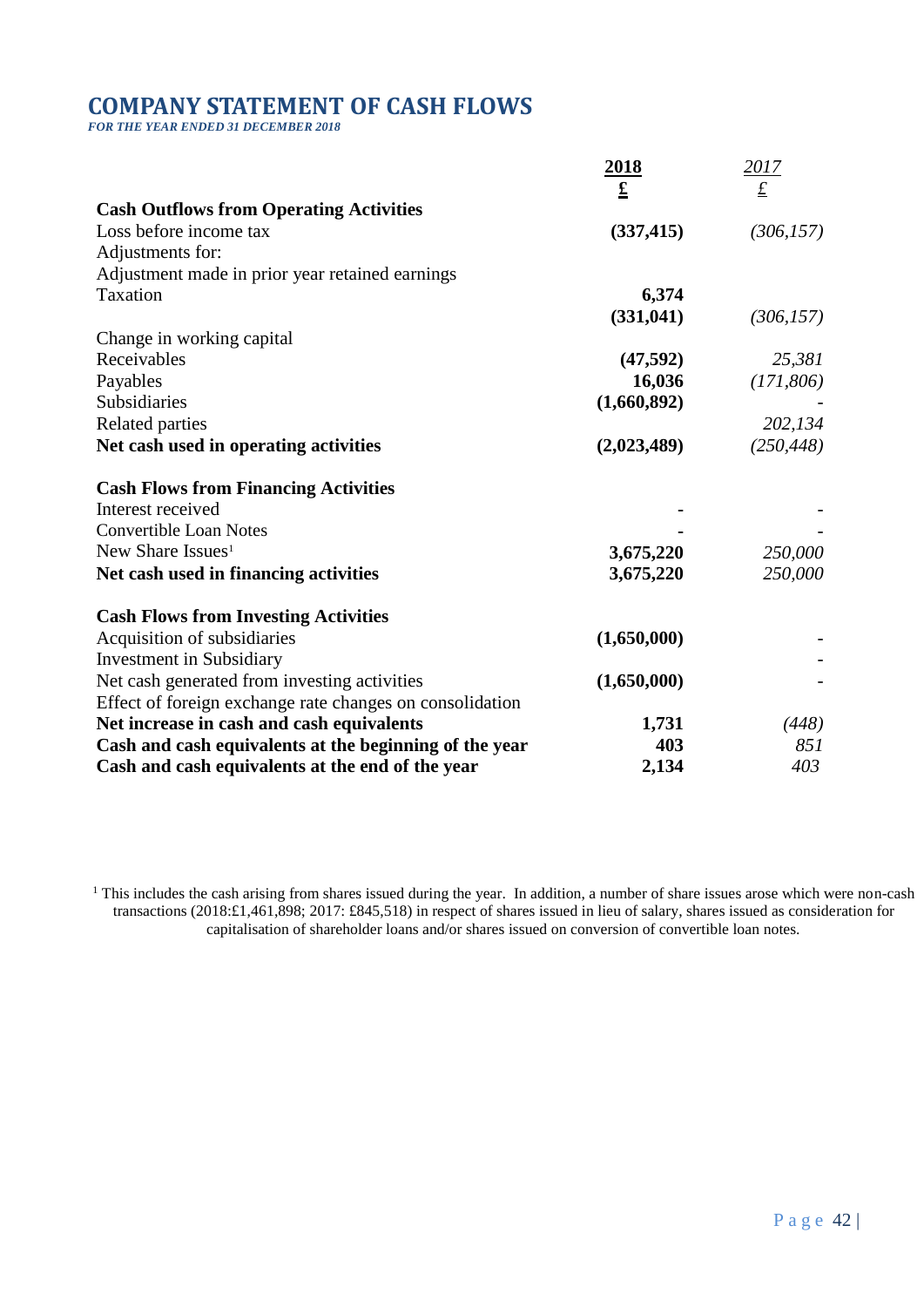## **NOTES TO THE FINANCIAL STATEMENTS**

*FOR THE YEAR ENDED 31 DECEMBER 2018*

## **1. General Information**

Malvern International plc (the "Company") is a public limited Company incorporated in England and Wales on 8 July 2004. The Company was admitted to AIM on 10 December 2004. Its registered office is Witan Gate House, 500-600 Witan Gate West, Milton Keynes MK9 1SH and its principal place of business is in Singapore. The registration number of the Company is 05174452.

The principal activities of the Company are that of investment holding and provision of educational consultancy services. The principal activity of the Group is to provide an educational offering that is broad and geared principally towards preparing students to meet the demands of business and management. The specific principal activities of the subsidiary companies are set out in note 13 to the financial statements. There have been no significant changes in the nature of these activities during the year.

### **2. Changes in significant accounting policies**

This is the first set of the Group's annual financial statements in which IFRS 15 Revenue from Contracts with Customers (in respect of the revenue recognition for revenues) and IFRS 9 Financial Instruments (in respect of the impact of the expected loss model on the impairment of receivables) have been applied. The Group has initially applied IFRS 15 and IFRS 9 from 1 January 2018 although the adoption of these standards has not had a material impact on the Group's financial statements.

### *(i) IFRS 15 Revenue from Contracts with Customers*

Under IFRS 15 (in respect of the revenue recognition for revenues), revenue is recognised when a customer obtains control of the goods or services. Determining the timing of the transfer of control – at a point in time or over time – requires judgement. Due to the nature of the Education business being the delivery of a programme over a period of time, the revenue recognition is the same prior to the adoption of IFRS 15 for the previous years.

The customer being the student obtains the start of the service when they sign their application form and pay the appropriate fees as detailed below:

- Course fees, training fees and examination fees are recognised as income based on classes or examinations conducted during the year.
- Accommodation fees are recognised as income based upon occupancy at a point in time and spread over the length of the stay.
- Publication sales are recognised upon sale of study guides.
- Registration fees and application fees are recognised upon approval of respective applications. These fees have been recognised over the period of the programme. In the event that the student does not undertake the programme of student, the fee will then be recognised at that point in time.
- Revenues from support services are recognised when services are rendered.
- All other course fees in respect of courses offered with no obligation to impart lessons are recognised when the students register for the course and collect the study materials.

### *(ii) IFRS 9 Financial Instruments*

IFRS 9 supersedes IAS 39 Financial Instruments: Recognition and Measurement with new requirements for the classification and measurement of financial assets and liabilities, impairment of financial assets and hedge accounting. IFRS 9 introduces a new forward-looking impairment model based on expected credit losses to replace the incurred loss model in IAS 39. This determines the recognition of impairment provisions as well as interest revenue.

The Group and Company's principal financial assets are cash and cash equivalents and receivables.

The Group and Company has assessed the impact of IFRS 9 on the impairment of its financial assets, including the trade receivables balance. The Group revised its impairment methodology to the simplified approach of the expected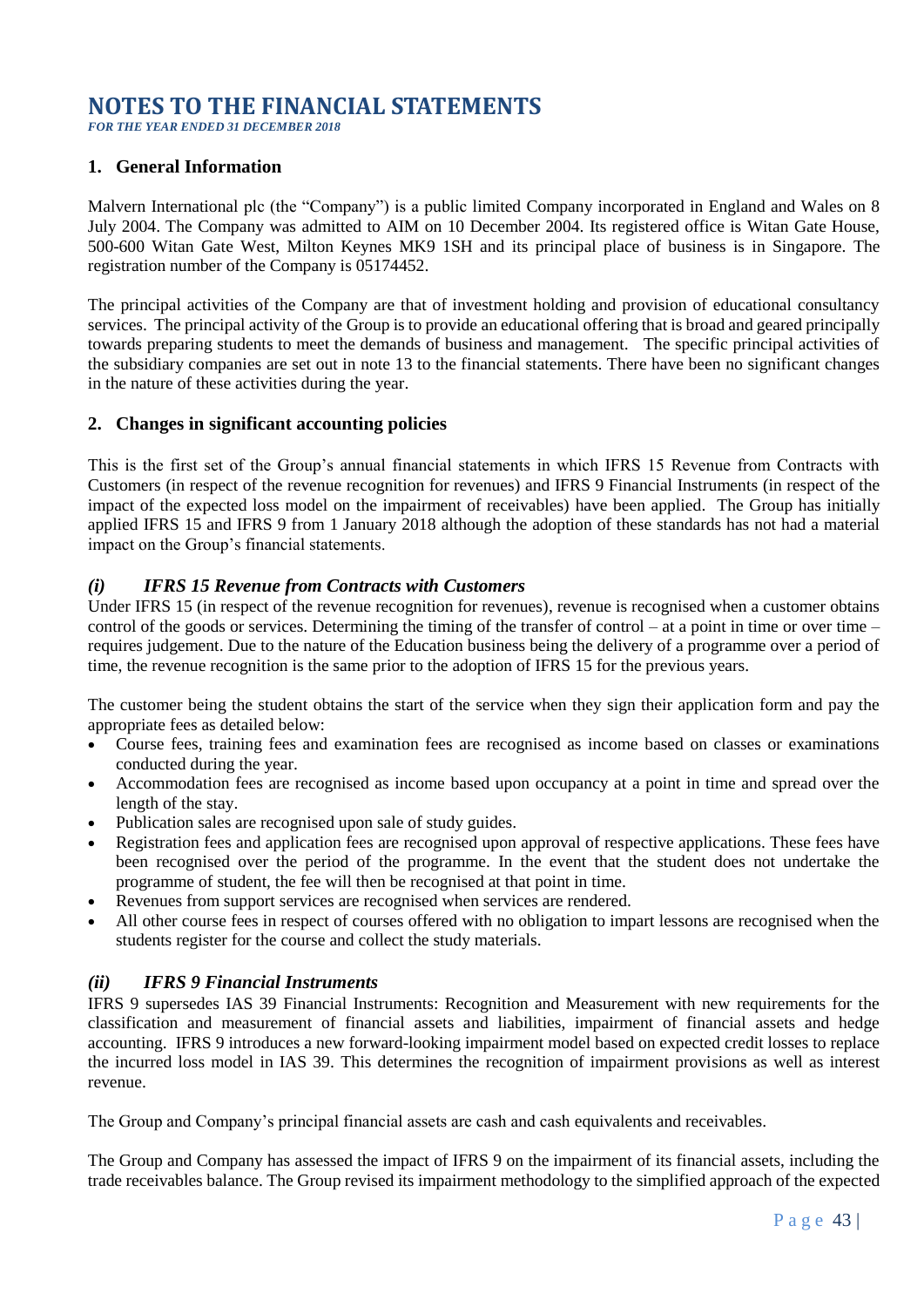credit loss model based on default rate percentage of similar product type assets (provision matrix) and grouped the trade receivables based on shared characteristics, including line of business, and days past due. Based on the Group and Company's historical credit loss experience the adoption of IFRS 9 caused no material impact on the financial statements.

## **3. Significant Accounting Policies**

### *(i) Basis of Preparation*

These Financial Statements of the Group and Company are prepared on a going concern basis, under the historical cost convention (with the exception of share based payments and goodwill) and in accordance with International Financial Reporting Standards (IFRS) and IFRIC interpretations issued by the International Accounting Standards Board (IASB) and adopted by the European Union, in accordance with the Companies Act 2006. The Parent Company's Financial Statements have also been prepared in accordance with IFRS and the Companies Act 2006.

The preparation of Financial Statements in conformity with IFRS requires management to make judgements, estimates and assumptions that affect the application of policies and reported amounts of assets and liabilities, income and expenses.

The estimates and associated assumptions are based on historical experience and factors that are believed to be reasonable under the circumstances, the results of which form the basis of making judgements about carrying values of assets and liabilities that are not readily apparent from other sources. Actual results may differ from these estimates.

#### *(ii) Basis of consolidation*

The Group financial statements consolidate the accounts of Malvern International plc and all of its subsidiary undertakings made up to 31 December 2018. The Consolidated Statement of Comprehensive Income includes the results of all subsidiary undertakings for the period from the date on which control passes. Control is achieved where the Company (or one of its subsidiary undertakings) obtains the power to govern the financial and operating policies of an investee entity so as to derive benefits from its activities.

The consolidation of the acquisition of Communicate English School Limited in Manchester, UK, was prepared in accordance to IFRS 3.

#### *(iii) Adoption of new and revised International Financial Reporting Standards*

This is the first set of the Group's annual financial statements in which IFRS 15 Revenue from Contracts with Customers (in respect of the revenue recognition for revenues) and IFRS 9 Financial Instruments (in respect of the impact of the expected loss model on the impairment of receivables) have been applied.

At the date of approval of these Financial Statements, the Directors have considered IFRS Standards and Interpretations, which have not been applied in these Financial Statements, were in issue but not yet effective.

#### *IFRS 16- Leases*

IFRS 16 supersedes IAS 17 Leases and introduces a new single lessee accounting model which eliminates the current distinction between operating and finance leases for lessees. IFRS 16 will primarily affect the accounting for the Group's operating leases and is effective for the next accounting period. As at the reporting date, the Group has noncancellable operating lease commitments of £5.064m as disclosed in note 29. Under IFRS 16, the obligations to pay the future leases rentals over the outlined expected lease term will be recognised as a lease liability (current and noncurrent) discounted at the incremental borrowing rate with a corresponding right of use asset also being recognised in the statement of financial position. The adoption of IFRS 16 will have a material change in gross assets and liabilities recognised, as a result of recognising the leases as right-of-use assets and liabilities, for the change in accounting policy. Additionally, as the depreciation on the right of use asset and the interest on the finance liability would be different to the present operating lease charge, it is anticipated that this may have a material impact on the reported result in the income statement in the earlier years of adoption based upon the relative timing of the interest element of the financial liability together with the depreciation charge on the asset in comparison to the current accounting for the operating lease commitment as a rental charge in operating income. Management are presently in the process of fully evaluating this impact. The Group and Company will adopt the standard in the financial year ending 31 December 2019.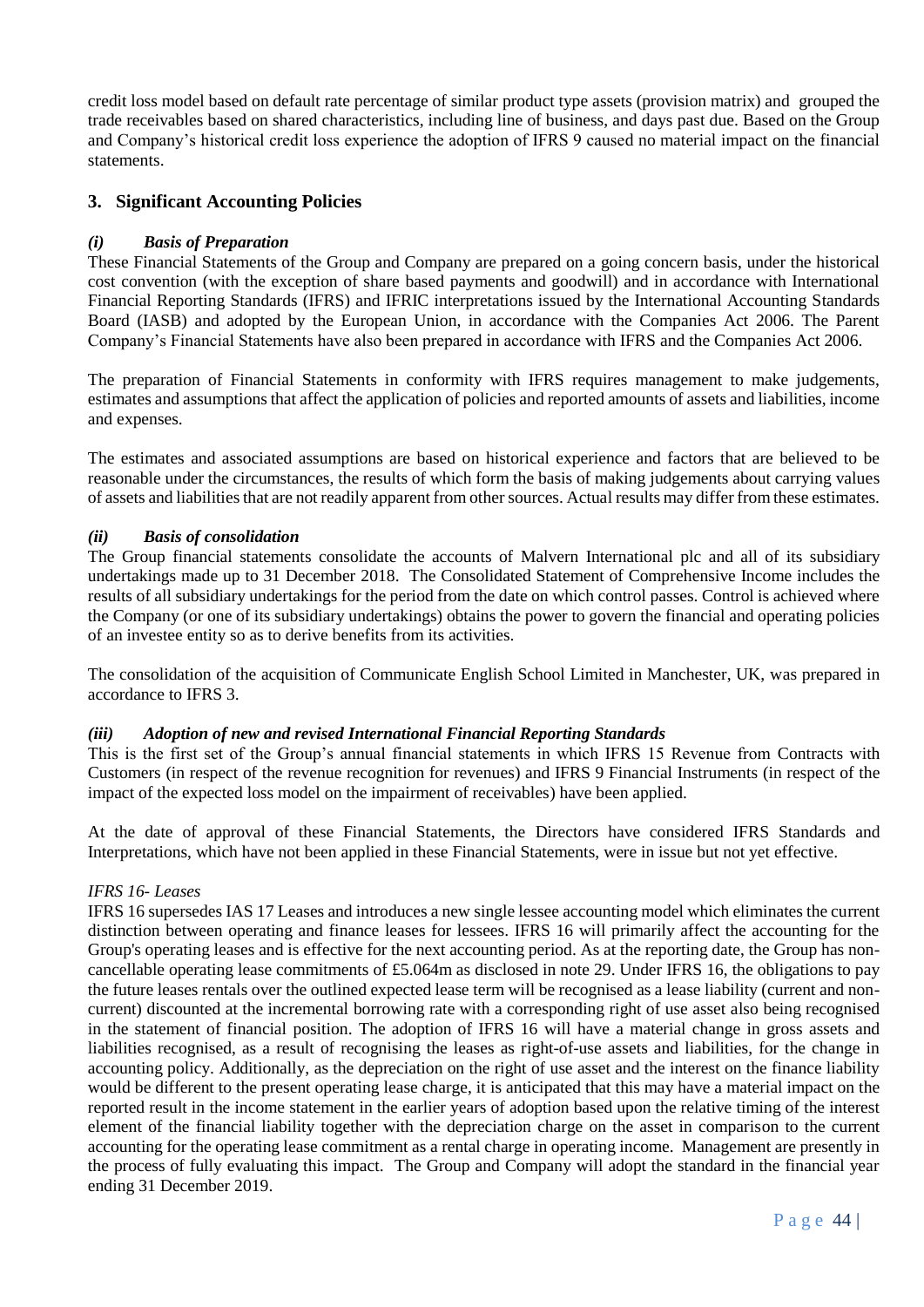A number of new standards and amendments to standards and interpretations have been issued but are not yet effective and, in some cases, have not yet been adopted by the EU. There are no other standards issued not yet effective that will have a material effect on the financial statements.

#### *(iv) Going concern*

The Board has considered the preparation of the financial statements on the basis that the Company and Group are going concerns. The Group has good visibility on the three operations and have identified those operations that have exposure to funding requirements with those that are self-funding based on their ability to generate positive operating cash.

In preparing the financial statements on a going concern basis, the Group have considered each of the following factors:

- The Group's main source of funds are internally generated funds and new capital injections.
- During 2018 the Group incurred losses as they continue to manage growth, make an acquisition in the UK, integrate parts of the business in Singapore and restructure their operations in Malaysia. All of these had a net cash outflow impact for the business in 2018 which in part was financed by trading and share issues.
- Profit and cash flow projections for the Group assume profitable growth in its key operating entities based in each of the key jurisdictions.
- There is challenge on the Group continuing to manage their working capital requirements of the business and its ability to meet liabilities as and when they fall due
- It is anticipated that there will continue to be a requirement for future raising of funds, through the issue of equity and other funding sources, to manage the growth and strategic plans for the business. Since the year end Malvern International plc undertook another fund raising in February 2019 which raised £606,000. These funds were used for working capital for the growth of the organisation.
- There has been continued support the shareholders have shown support for the Group for the last four years in ensuring it is a going concern. With the improvements being made in the last 18 months, the shareholders continue to be supportive and committed to the Group.

After making appropriate enquiries, whilst accepting the above factors highlight some material uncertainty, the Directors have a reasonable expectation that the Company and the Group have adequate resources to continue in operational existence for the foreseeable future. Accordingly, they continue to adopt the going concern basis in preparing the Annual Report and Accounts.

#### *(v) Basis of Combination*

Where the Company has control over an investee, it is classified as a subsidiary. The Company controls an investee if all three of the following elements are present: power over the investee, exposure to variable returns from the investee, and the ability of the investor to use its power to affect those variable returns. Control is reassessed whenever facts and circumstances indicate that they may be a change in any of these elements of control.

On acquisition, the assets and liabilities and contingent liabilities of a subsidiary are measured at their fair values at the date of acquisition. Any excess of the cost of acquisition over the fair values of the identifiable net assets acquired is recognised as goodwill. Any deficiency of the cost of acquisition below the fair values of the identifiable net assets acquired (i.e. discount on acquisition) is credited to the Consolidated Income Statement in the period of acquisition.

The results of subsidiaries acquired or disposed of during the period are included in the consolidated income statement from the effective date of acquisition or up to the effective date of disposal, as appropriate.

Where necessary, adjustments are made to the financial statements of subsidiaries to bring the accounting policies used into line with those used by the Group. All significant intra-group transactions, balances, income and expenses are eliminated on consolidation.

#### *(vi) Subsidiary Company*

Investment in subsidiaries is stated in the financial statements of the Company at cost less any provision for impairment losses. The financial statements of subsidiaries acquired are consolidated in the financial statements of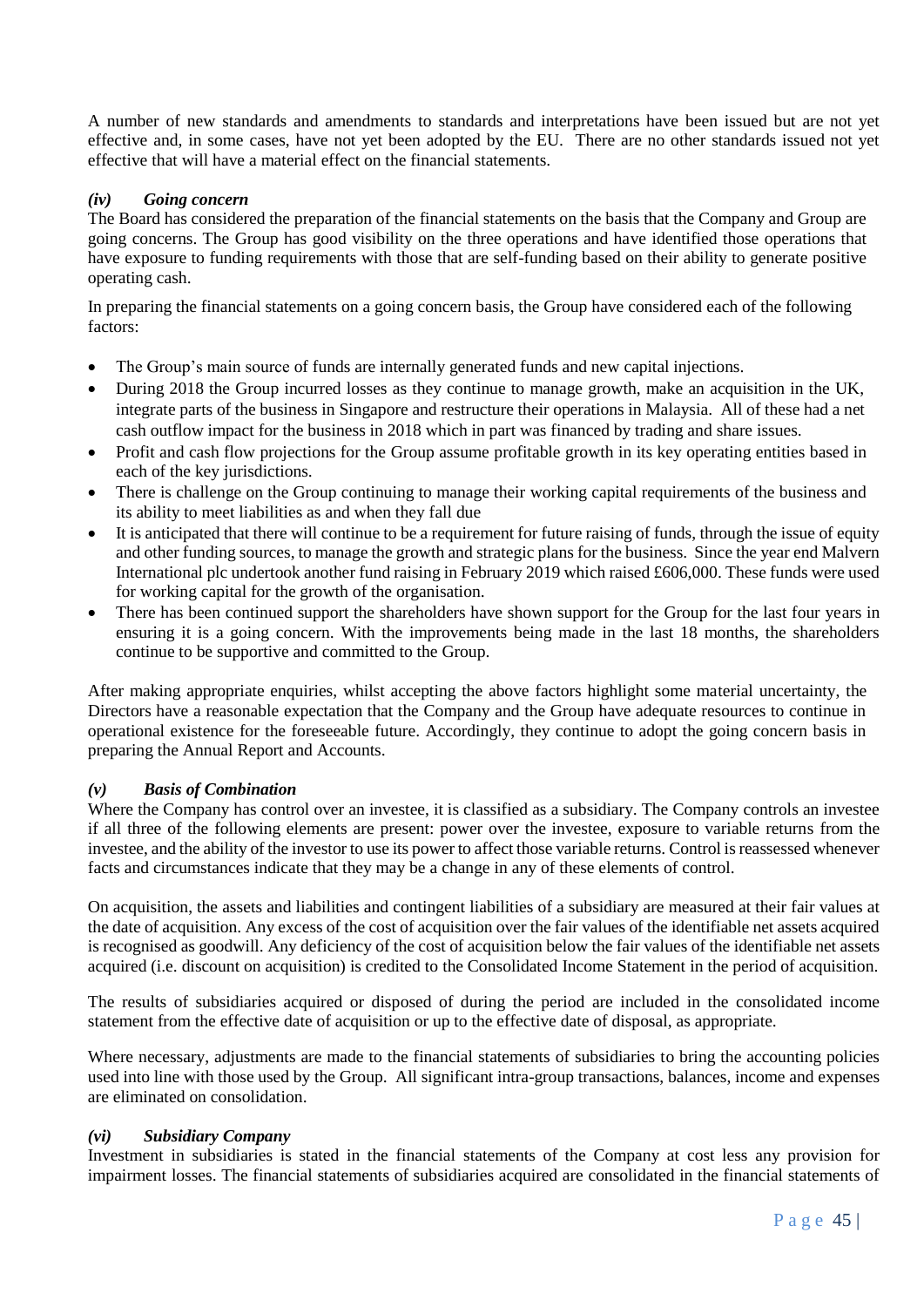the Group from the date that control commences until the date control ceases, using the acquisition method of accounting.

#### *Non-controlling Interests*

Non-controlling interests are that part of the net results of operations and of net assets of a subsidiary attributable to interests which are not owned directly or indirectly by the Group. It is measured at the minorities' share of the fair value of the subsidiaries' identifiable assets and liabilities at the date of acquisition by the Group and the minorities' share of changes in equity since the date of acquisition.

#### *(vii) Functional and Presentational Currency*

The consolidated financial statements have been presented with United Kingdom Sterling as the presentational currency, as the Company is incorporated in England and Wales with Sterling denominated shares which are traded on the Alternative Investment Market (AIM).

Items included in the financial statements of each subsidiary of the Group are measured using the currency of the primary economic environment in which the subsidiary operates ("the functional currency"). The primary functional currencies of Group companies are Singapore Dollars, Euro, Malaysian Ringgit and UK Sterling.

#### *(viii) Foreign Currency Translation*

Transactions in foreign currencies are recorded at the rate ruling at the date of the transaction. Foreign currency monetary assets and liabilities are translated using the exchange rate prevailing at the date of the Statement of Financial Position. Non-monetary assets and liabilities are measured using the exchange rates prevailing at the transaction dates, or in the case of the items carried at fair value, the exchange rates ruling when the values were determined. Foreign exchange gains and losses resulting from the settlement of foreign currency transactions and translation of foreign currency denominated assets and liabilities are recognised in the income statement.

Assets and liabilities of the entities having functional currency other than the presentational currency are translated into sterling equivalents at exchange rates ruling at the net asset statement date. Revenues and expenses are translated at average exchange rates for the year, which approximates the exchange rates at the dates of transactions. All resultant differences are taken directly to equity. On disposal of a foreign entity, accumulated exchange differences are recognised in the income statement as part of the gain or loss on disposal.

|                                       | 2018  | 2017  |
|---------------------------------------|-------|-------|
| 1 Pound Sterling to Singapore Dollar  |       |       |
| Closing rate                          | 1.737 | 1.794 |
| Average rate                          | 1.795 | 1.778 |
| 1 Pound Sterling to Malaysian Ringgit |       |       |
| Closing rate                          | 5.280 | 5.423 |
| Average rate                          | 5.375 | 5.530 |
| 1 Pound Sterling to Euro              |       |       |
| Closing rate                          | 1.111 | 1.212 |
| Average rate                          | 1.128 | 1.141 |

The following rates of exchange have been applied:

### *(ix) Property, Plant and Equipment*

Property, plant and equipment are stated at cost less accumulated depreciation and any impairment losses. Depreciation policy, useful lives and residual values are reviewed at least annually, for all asset classes to ensure that the current method is the most appropriate.

Expenditure incurred after the property, plant and equipment have been put into operation, such as repairs and maintenance are charged to the income statement. Expenditure for additions, improvements and renewals is capitalised when it can be clearly demonstrated that the expenditure has resulted in an increase in the future economic benefits expected to be realised from the use of the items of property, plant and equipment beyond their originally assessed standard of performance.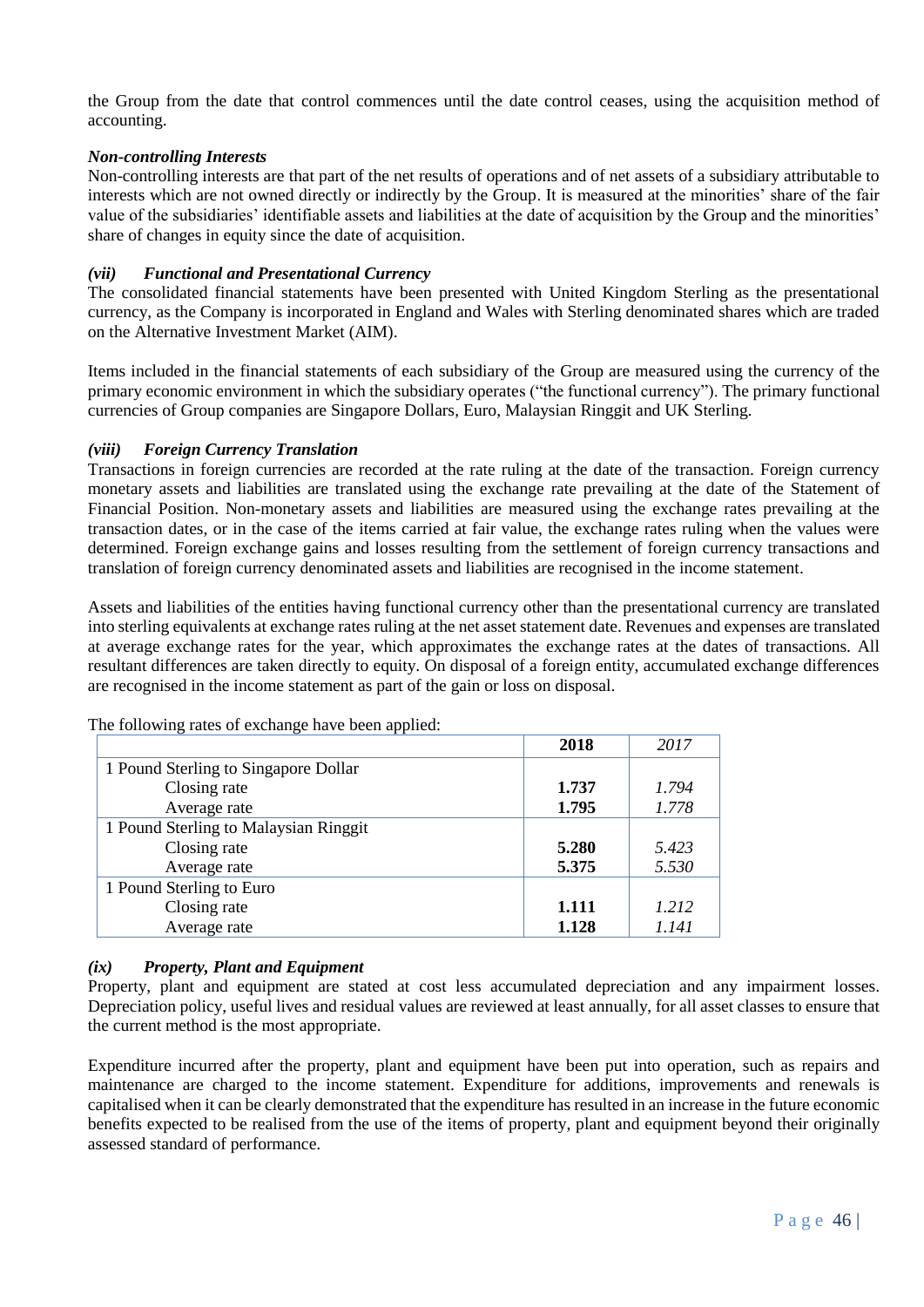Depreciation is calculated based on the straight-line method to write off the cost of property, plant and equipment less their estimated residual value over their estimated useful economic lives as follows:

| Leasehold property and improvements | $\overline{\phantom{0}}$ | Over lease term |
|-------------------------------------|--------------------------|-----------------|
| Classroom and office equipment      | $\overline{\phantom{0}}$ | $3 - 10$ years  |
| Motor vehicle                       | $\overline{\phantom{0}}$ | 5 years         |

Property, plant and equipment held under finance leases are depreciated over their estimated useful lives on the same basis as owned assets or, where shorter, the term of the relevant leases.

Computer systems and software are classified as a tangible fixed asset rather than an intangible asset.

#### *(x) Intangible fixed assets*

An intangible asset with indefinite useful life is tested for impairment annually and whenever there is an indication that the asset may be impaired.

Licence fees with a definite life are amortised using a straight-line method over a period of 2 to 5 years. Brands with a definite life are amortised using a straight-line method over a period of up to 25 years, except for the following two subsidiaries:

SAA Global Education -- Brand value of £150,000 which will be amortised over 10 years, and the Customer Listing Asset value of £88,223, which will amortised over a 10 year period. This was initially stated as being amortised over a 5-year period. However, upon reflection by Management, it was deemed that Customer Listing is a relationshipbased value with agencies that has a significant longer life than five years. It was deemed appropriate to change this from 5 years to 10 years.

Communicate English School -- Brand value of £427,386, the Customer Listing Asset value of £274,637, and the Domain Name value of £12,242 which will all be amortised over a 10-year period. Software is amortised over a period of 3-5 years.

#### *(xi) Intangible assets – development assets*

Development assets represent expenditure incurred on internally generated assets in respect of programme development. Development assets are amortised using a straight-line method over a period of 3 to 5 years once they are brought into use.

#### *(xii) Impairment of tangible and intangible assets excluding goodwill*

An assessment is made at each net asset statement date of whether there is any indication of impairment of any asset, or whether there is any indication that an impairment loss previously recognised for an asset in prior years may no longer exist or may have decreased. If any such indication exists, the asset's recoverable amount is estimated. An asset's recoverable amount is calculated as the higher of the asset's value in use or its fair value less costs to sell. Value in use is the present value of estimated future cash flows expected to arise from the continuing use of an asset and from its disposal at the end of its useful life.

An impairment loss is recognised only if the carrying amount of an asset exceeds its recoverable amount. An impairment loss is charged to the income statement in the period in which it arises unless the relevant asset is carried at a revalued amount in which case the impairment loss is treated as a revaluation decrease.

A previously recognised impairment loss is reversed only if there has been a change in the estimates used to determine the recoverable amount of an asset, however not to an amount higher than the carrying amount that would have been determined (net of any depreciation) had no impairment loss been recognised for the asset in prior years.

A reversal of an impairment loss is credited to the income statement in the period in which it arises unless the relevant asset is carried at a revalued amount in which case the impairment loss is treated as a revaluation increase.

#### *(xiii) Goodwill*

Goodwill arising on acquisition is recognised as an asset and initially measured at cost, being the excess of the cost of the business combination over the Group's interest in the net fair value of the identifiable assets, liabilities and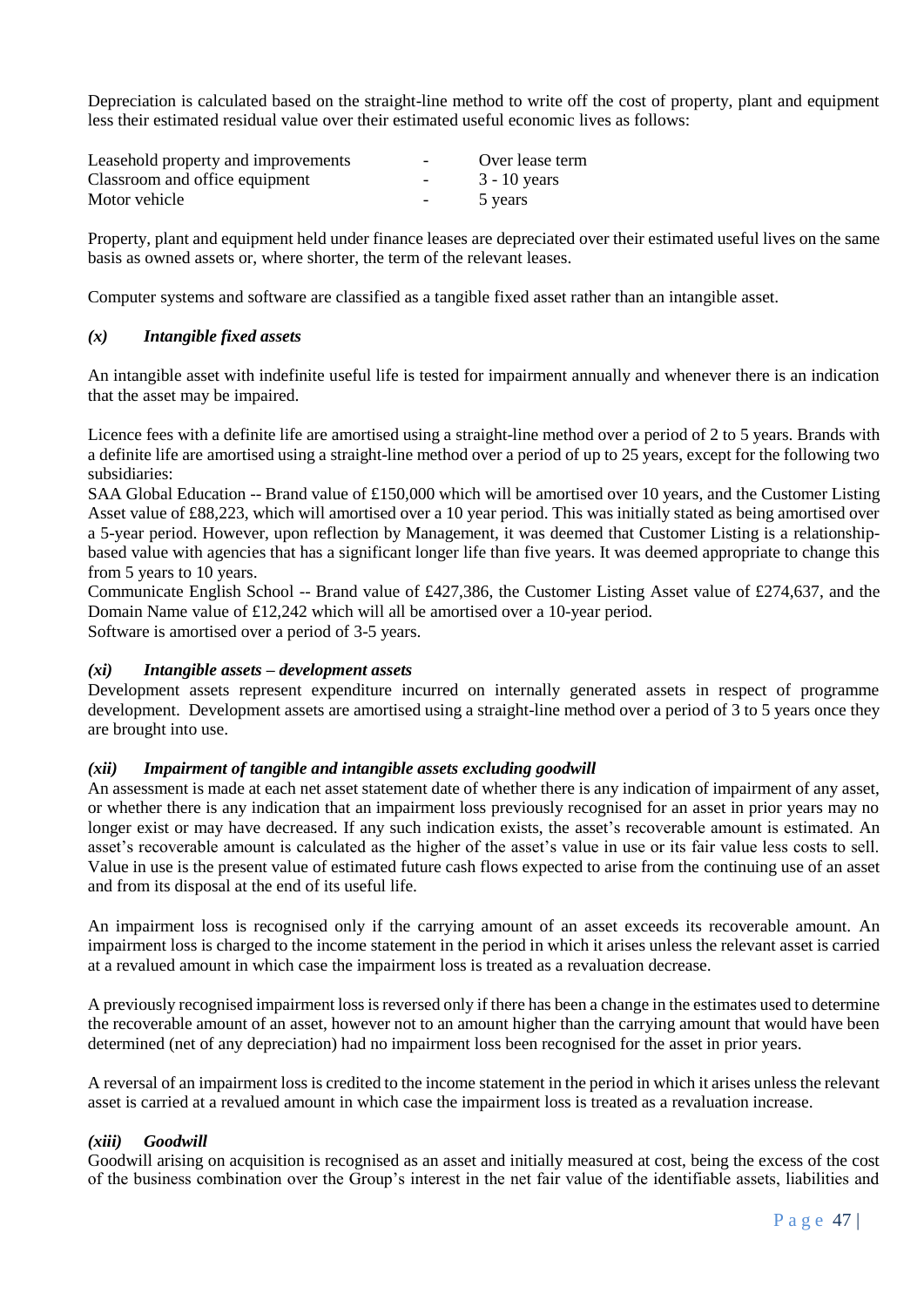contingent liabilities recognised. After initial recognition, goodwill is measured at cost less accumulated impairment losses, if any.

For the purpose of impairment testing, goodwill is allocated to each of the Group's cash-generating sub-groups expected to benefit from the synergies of the combination. Cash-generating units to which goodwill has been allocated are tested for impairment annually, or more frequently when there is an indication that the unit may be impaired. If the recoverable amount of the cash-generating unit is less than the carrying amount of the unit, the impairment loss is allocated first to reduce the carrying amount of any goodwill allocated to the unit and then to the other assets of the unit pro-rata on the basis of the carrying amount of each asset in the unit. An impairment loss recognised for goodwill is not reversed in subsequent periods.

#### *(xiv) Financial assets, loans and receivables*

#### *Financial assets*

Financial assets are recognised on the net asset statement when the Group becomes a party to the contractual provisions of the instrument. Financial assets are initially recognised at fair value plus, in the case of financial assets not at fair value through profit or loss, directly attributable transaction costs. Financial assets are derecognised when the contractual rights to the cash flows from the financial assets have expired or have been transferred. On derecognition of a financial asset in its entirety, the difference between the carrying amount and the sum of the consideration received and any cumulative gain or loss that has been recognised directly in equity is recognised in the income statement.

#### *Financial assets at amortised cost*

Financial assets held within a business model whose objective is to collect contractual cash flows which are solely payments of principals and interest are classified as subsequently are measured at amortised cost using the effective interest method, less any impairment loss. Interest income is recognised by applying the effective interest rate, except for short-term receivables when the recognition of interest would be immaterial. The Group's financial assets at amortised cost comprise 'trade and other receivables' and cash and cash equivalents included in the Consolidated Statement of Financial Position.

#### *(xv) Impairment of financial assets*

The Group assesses on a forward looking basis the expected credit losses for all debt instruments (other than those categorised at fair value through profit or loss),

An impairment loss in respect of loans and receivables financial assets is recognised in profit or loss and is measured as the difference between the asset's carrying amount and the present value of estimated future cash flows, discounted at the financial asset's original effective interest rate. In a subsequent period, if the amount of the impairment loss decreases and the decrease can be related objectively to an event occurring after the impairment was recognised, the previously recognised impairment loss is reversed through profit or loss to the extent that the carrying amount of the asset at the date the impairment is reversed does not exceed what the amortised cost would have been had the impairment not been recognised.

The Group has adopted the simplified expected credit loss model for its trade receivables and contract assets, as required by IFRS 9 to assess impairment, for further information see Note 17.

#### *(xvi) Revenue Recognition*

Revenue is recognised on the following basis:

- Course fees, training fees and examination fees are recognised as income based on classes or examinations conducted during the year.
- Accommodation fees are recognised as income based upon occupancy at a point in time and spread over the length of the stay.
- Publication sales are recognised upon sale of study guides.
- Registration fees and application fees are recognised upon approval of respective applications. These fees have been recognised over the period of the programme. In the event that the student does not undertake the programme of student, the fee will then be recognised at that point in time.
- Revenues from support services are recognised when services are rendered.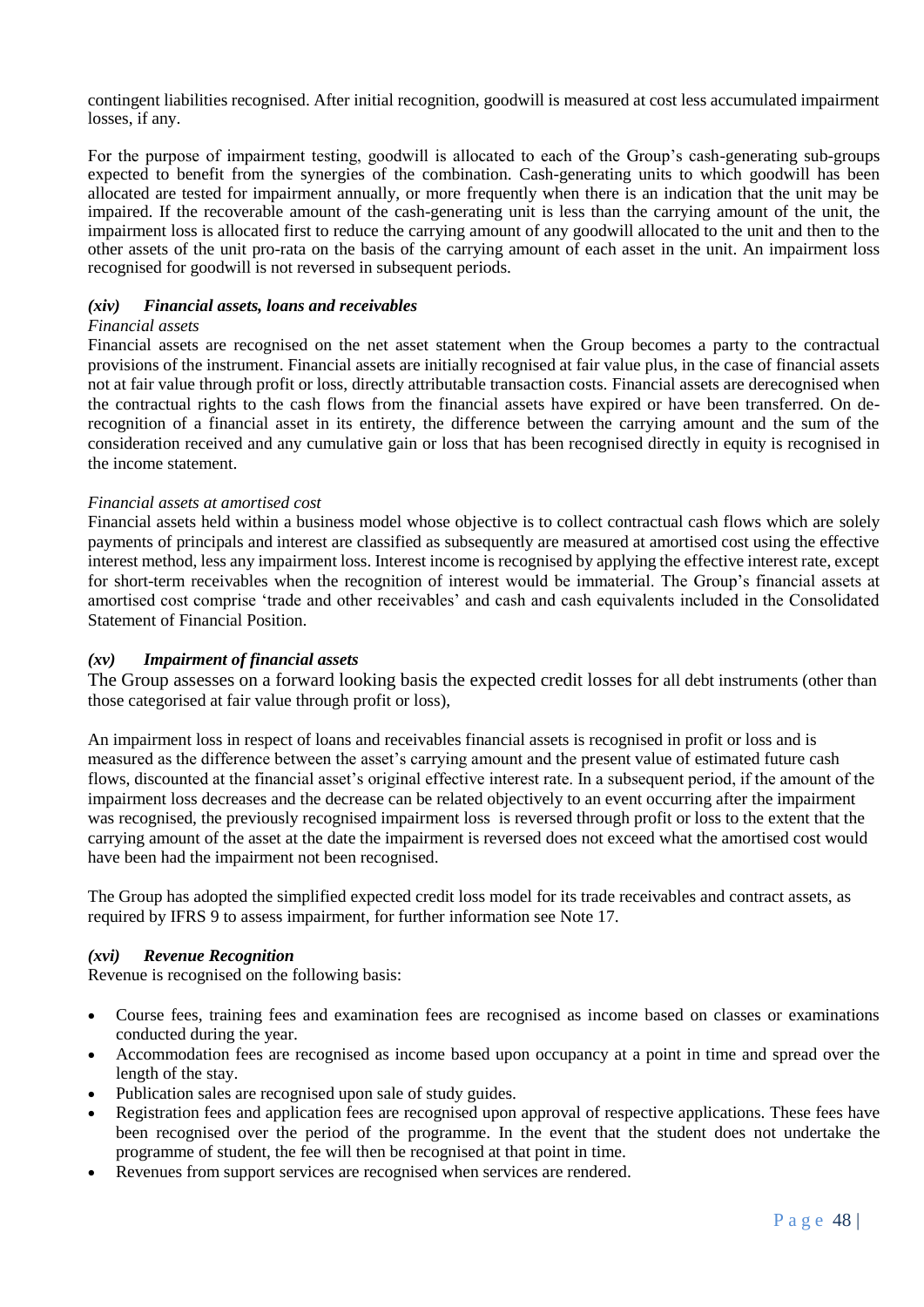• All other course fees in respect of courses offered with no obligation to impart lessons are recognised when the students register for the course and collect the study materials.

Deferred income relates to course and accommodation fees received in advance and is recognised in the income statement based on classes conducted and accommodation provided.

#### *(xvii) Cash and Cash Equivalents*

Cash and cash equivalents comprise cash in hand and bank deposits with an initial maturity of less than three months. Bank overdrafts that are repayable on demand and form an integral part of the Group's cash management are included as a component of cash and cash equivalents for the purpose of the statement of cash flows.

#### *(xviii) Inventories*

Inventories are stated at the lower of cost and net realisable value. Cost is determined using the first-in, first-out method. Allowance for impairment is made for obsolete, slow moving and defective stocks.

#### *(xix) Trade and Other Payables*

Trade and other payables, which are normally settled on 30 to 90 days term, are initially measured at fair value, and subsequently measured at amortised cost, using the effective interest method.

#### *(xx) Income Tax*

Income tax expense represents the sum of the tax currently payable and deferred tax movements.

The tax currently payable is based on taxable profit for the year. Taxable profit differs from profit as reported in the income statement because it excludes items of income or expense that are taxable or deductible in other years and it further excludes items that are not taxable or tax deductible. The Group's liability for current tax is calculated using tax rates and tax laws that have been enacted or substantively enacted in countries where the Company and its subsidiaries operate by the net asset statement date.

Deferred tax is recognised on differences between the carrying amounts of assets and liabilities in the financial statements and the corresponding tax bases used in the computation of taxable profit and is accounted for using the net asset statement liability method. Deferred tax liabilities are generally recognised for all taxable temporary differences and deferred tax assets are recognised to the extent that it is probable that taxable profits will be available against which deductible temporary differences can be utilised. Such assets and liabilities are not recognised if the temporary difference arises from goodwill or from the initial recognition (other than in a business combination) of other assets and liabilities in a transaction that affects neither the taxable profit nor the accounting profit.

Deferred tax liabilities are recognised for taxable temporary differences arising on investments in subsidiaries and associated companies, except where the Group is able to control the reversal of the temporary difference and it is probable that the temporary difference will not reverse in the foreseeable future.

The carrying amount of deferred tax assets is reviewed at each net asset statement date and reduced to the extent that it is no longer probable that sufficient taxable profits will be available to allow all or part of the asset to be recovered.

Deferred tax is calculated at the tax rates that are expected to apply in the period when the liability is settled, or the asset realised based on tax rates and tax laws that have been enacted or substantially enacted by the net asset statement date. Deferred tax is charged or credited to the income statement, except when it relates to items charged or credited directly to equity, in which case the deferred tax is also dealt with in equity.

Deferred tax assets and liabilities are offset when there is a legally enforceable right to set off current tax assets against current tax liabilities and when they relate to income taxes levied by the same taxation authority and the Group intends to settle its current tax assets and liabilities on a net basis.

#### *(xxi) Leases*

A finance lease which effectively transfers to the Group substantially all the risks and benefits to ownership of the leased item is capitalised at the lower of the fair value of the leased item and the present value of the minimum lease payments at the inception of the lease term and disclosed as property, plant and equipment. Lease payments are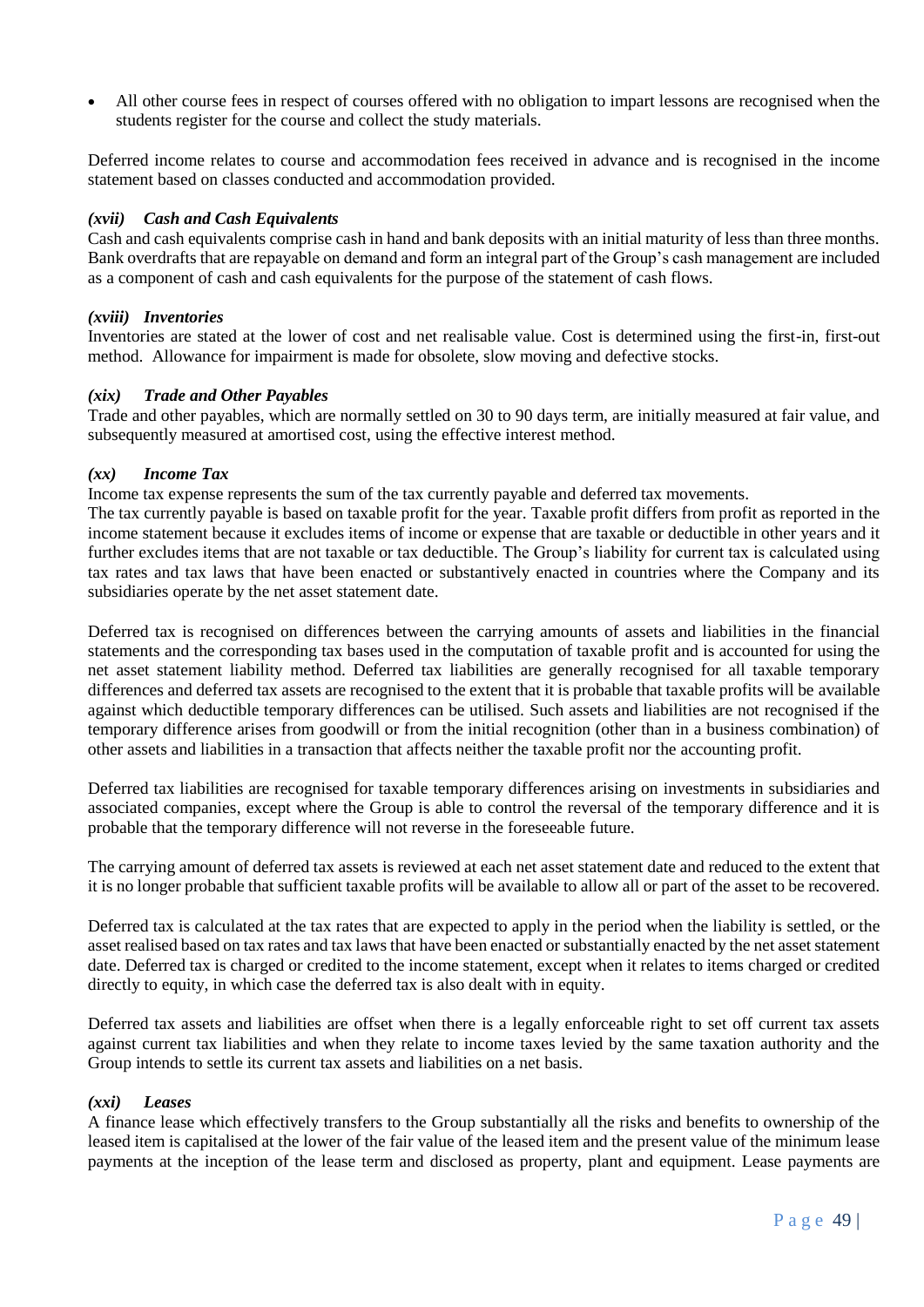apportioned between the finance charges and reduction of the leased liability so as to achieve a constant rate of interest on the remaining balance of the liability. Finance charges are charged directly to the income statement.

Capitalised lease assets are depreciated over the shorter of the estimated useful life of the asset or the lease term.

A lease where the lessor effectively retains substantially all the risks and benefits of ownership of the leased items is classified as an operating lease. Operating lease payments are recognised as an expense in the income statement on a straight-line basis over the lease term.

Where an incentive to sign the lease has been taken, the incentive is spread on a straight-line basis over the lease term.

#### *(xxii) Provisions*

Provisions are recognised when the Group has a present legal or constructive obligation as a result of past events, it is probable that an outflow of resources embodying economic benefits will be required to settle the obligation, and a reliable estimate can be made of the amount of the obligation. Provisions are reviewed regularly and adjusted to reflect the current best estimate. Where the effect of the time value of money is material, the amount of provision is the present value of the expenditures expected to be required to settle the obligation.

#### *(xxiii) Employees' Benefits*

#### *Defined contribution plans*

Contributions to defined contribution plans are recognised as an expense in the income statement as incurred.

#### *Employee leave entitlement*

Employee entitlements to annual leave are recognised when they accrue to employees. A provision is made for the estimated liability for annual leave as a result of services rendered by employees up to the net asset statement date.

#### *Share-based compensation*

The Group operates an equity-settled, share-based payment plan. The fair value of the employee services received in exchange for the grant of the options is recognised as an expense in the Income Statement with a corresponding increase in the share-based payment reserve over the vesting period.

#### *(xxiv) Intra-group Financial Guarantees*

Financial guarantees are financial instruments issued by the Group that require the issuer to make specified payments to reimburse the holder for the loss it incurs because a specified debtor fails to meet payment when due in accordance with the original or modified terms of a debt instrument.

Financial guarantees are recognised initially at fair value and are classified as financial liabilities. Subsequent to initial measurement, the financial guarantees are stated at the higher of the initial fair value less cumulative amortisation and the amount that would be recognised if they were accounted for as contingent liabilities. When financial guarantees are terminated before their original expiry date, the carrying amount of the financial guarantees is transferred to the income statement.

#### *(xxv) Equity instruments*

Ordinary shares are classified as equity. Incremental costs directly attributable to the issuance of new ordinary shares are deducted against share premium.

Equity instruments issued by the Company are recorded at the proceeds received except where those proceeds appear to be less than the fair value of the equity instruments issued, in which case the equity instruments are recorded at fair value. The difference between the proceeds received and the fair value is reflected in the share-based payments reserve.

The costs of issuing new equity are charged against the share premium account.

Where ordinary shares will be issued as part of deferred purchase consideration then:

where the number of shares to be issued has been fixed, then such deferred consideration will be classified as equity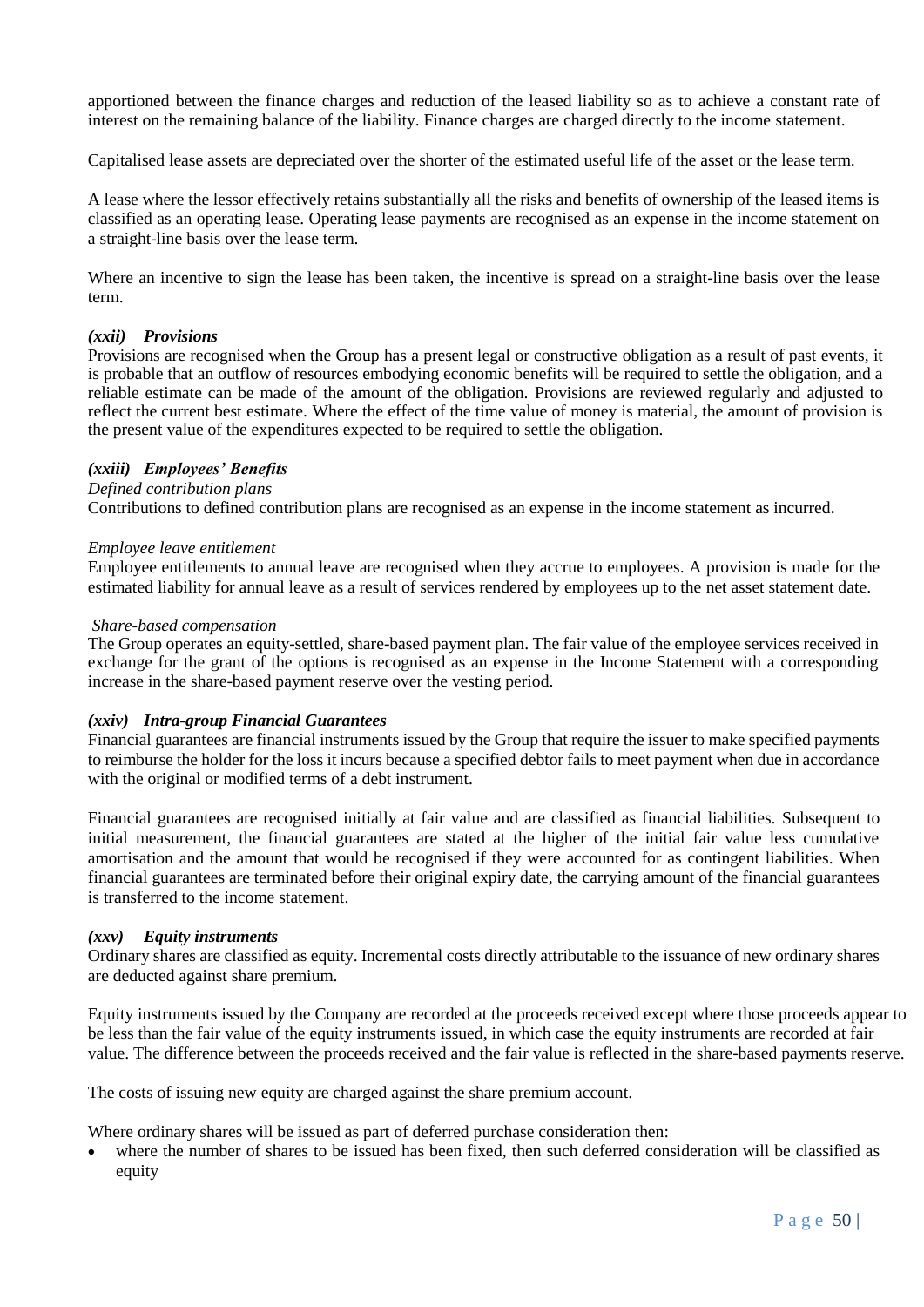where the number of shares to be issued is dependent on certain performance criteria being met, then such deferred consideration will be classified as liability until such time as the number of shares to be issued is determined.

#### *(xxvi) Share based payments*

The Group has applied the requirements of IFRS 2 Share-based Payments.

The Group issues equity-settled based payments to Directors and certain employees of the Group. Equity-settled share-based payments are measured at fair value at the date of grant. The fair value determined at the grant date of the equity-settled share-based payments is expensed on a straight-line basis over the vesting period, based on the Group's estimate of the number of shares that will eventually vest.

Fair value is measured by use of a Black Scholes model. The expected life used in the model has been adjusted, based on management's best estimate, for the effects of non-transferability, exercise restrictions, and behavioural considerations.

#### *(xxvii) Borrowing Costs*

Borrowing costs incurred to finance the development of property, plant and equipment are capitalised during the period of time that is required to complete and prepare the asset for its intended use. The capitalised costs are depreciated over the useful life of the property, plant and equipment.

Other borrowing costs, including interest cost and foreign exchange differences, on short term borrowings are recognised on a time-apportioned basis in the income statement using the effective interest method.

#### *(xxviii) Segmental reporting*

An operating segment is a component of the Group that engages in business activities from which it may earn revenues and incur expenses, including revenues and expenses that relate to transactions with any of the Group's other components. All operating segments' operating results are regularly reviewed by the Board to make decisions about resources to be allocated to the segment and assess its performance, and for which discrete financial information is available.

Segmental results are reported to the Board and include items directly attributable to the segment as well as those that can be allocated on a reasonable basis.

#### *(xxix) Critical Accounting Judgements and Key Sources of Estimation Uncertainty*

In the process of applying the Group's accounting policies above, management necessarily make judgements and estimates that have a significant effect on the amounts recognised in the financial statements. Changes in the assumptions underlying the estimates could result in a significant impact to the financial statements. The most critical of these accounting judgement and estimation areas are as follows:

#### *Determining the fair value of assets and liabilities acquired on a business combination.*

Where a business combination arises, there is a requirement to evaluate the fair value of assets and liabilities acquired including the identification of any separately identifiable intangible assets arising on acquisition. The Group ensures that a process is in place to ensure that the fair value requirements arising are appropriately addressed. The key judgements and assumptions are the initial evaluation of assets and liabilities acquired and the estimate of the subsequent determination of the fair value arising on each asset or liability.

#### *Estimated Impairment of Brands, Licences and Trademarks*

The Group evaluates whether there is any indication that their brands, licences and trademarks have suffered any impairment, in accordance with their stated accounting policy. The recoverable number of brands, licences and trademarks is determined from value in use calculations. The key assumptions for the value in use calculation are the estimates regarding expected discounted future cash flows.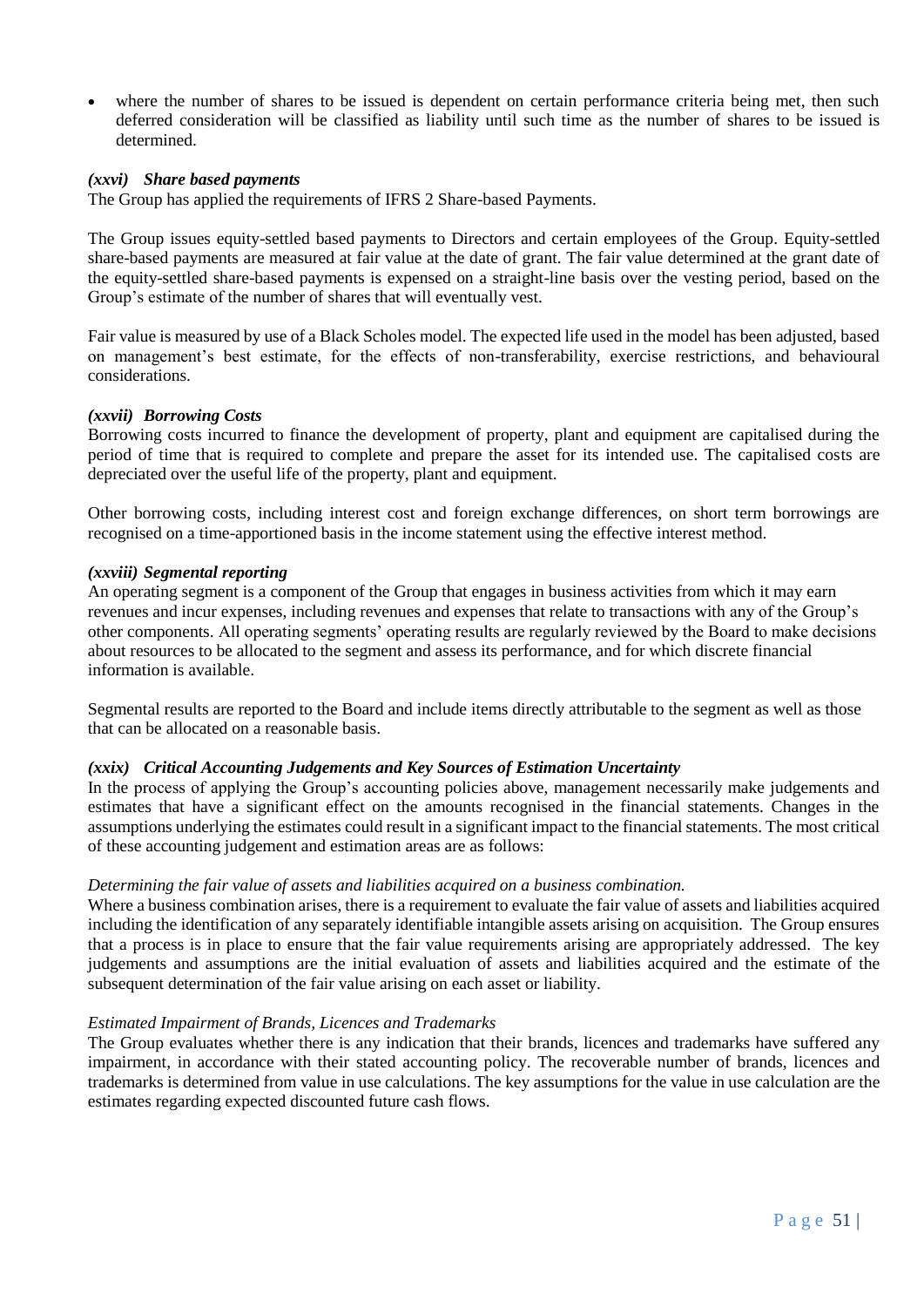#### *Estimated Impairment of Goodwill*

The Group tests annually whether goodwill has suffered any impairment, in accordance with their stated accounting policy. The recoverable amount of goodwill is determined from value in use calculations. The key assumptions for the value in use calculation are the estimates regarding expected discounted future cash flows.

#### *Impairment of Assets other than Brands, Licences, Trademarks, and Goodwill*

The Group reviews the carrying amounts of assets as at each net asset statement date to determine whether there is any indication of impairment in accordance with their stated accounting policy. If any such indication exists, the assets' recoverable amount or value in use is estimated. Determining the value in use of property, plant and equipment, which requires the determination of future cash flows expected to be generated from the continued use and ultimate disposal of the asset, requires the Company to make estimates and assumptions that can materially affect the financial statements. Any resulting impairment loss could have a material adverse impact on the Group's financial position and results of operations.

#### *Income Taxes*

The Group is subject to income taxes in numerous jurisdictions. Significant judgement is required in determining the capital allowance, deductibility of certain expenses and taxability of certain income during the estimation of the provision for income taxes. There are many transactions and calculations for which the ultimate tax determination is uncertain during the ordinary course of business. The Group recognises liabilities based on estimates of whether additional taxes will be due. Where the final tax outcome is different from the amounts that were initially recorded, such differences will impact the income tax and deferred income tax provisions in the period in which such determination is made. Judgement is made in the evaluation in respect of the fair value of any deferred tax asset recognised in respect of taxable losses carried forward.

#### *Evaluation of contract liabilities (deferred income)*

The Group reviews the fees raised at the end of relevant periods to evaluate those amounts that cover the future provision of education not yet delivered to estimate and evaluate the amount of contract liabilities/deferred income to be recognised in a future period.

#### *Impairment of receivables*

The Group and Company reviews the impairment of its financial assets, including the trade receivables balance. The Group estimates and evaluates impairment methodology using the simplified approach of the expected credit loss model based on default rate percentage of similar product type assets (provision matrix) and grouped the trade receivables based on shared characteristics, including line of business.

#### *Contingent assets*

The Group makes a judgement in its review of the position in respect of the potential inflow of economic benefits and whether in the circumstances that arise, the realisation of the income is virtually certain, whereby recognition arises, or, if due to an uncertainty, the inflow of economic benefit is probably, whereby a contingent asset is disclosed.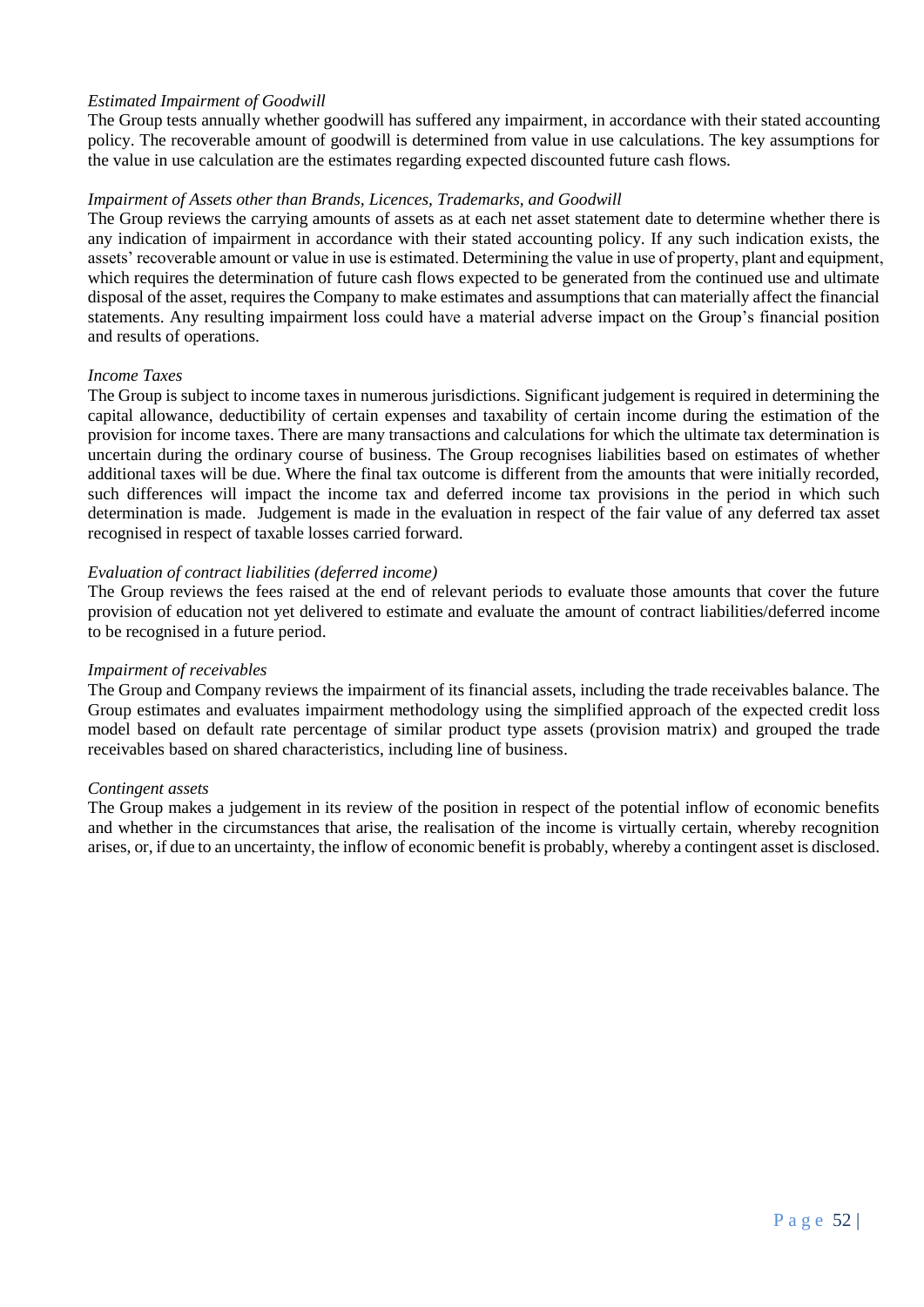## **4. Segmental Information**

All revenue and profit before taxation arises from operations in the education sector. Reportable segments are based on the geographical area where operations are based comprising Europe (UK) and South East Asia/Middle East (Malaysia and Singapore). These segments represent the respective sub-groups of Malvern House Group Limited (Europe) and Malvern Singapore (South East Asia/Middle East).

The segmental analysis is as follows:

|                                           | <b>Europe</b> | Asia          | <b>Total</b> |
|-------------------------------------------|---------------|---------------|--------------|
| 2018                                      |               | £             |              |
| <b>Revenue from external customers</b>    | 4,379,667     | 3,030,975     | 7,410,642    |
| Depreciation, write-offs and amortisation | 171,975       | 177,245       | 349,220      |
| Profit/(Loss) before taxation             | 155,167       | (872, 940)    | (717, 773)   |
| <b>Taxation credits</b>                   | 150,827       |               | 150,827      |
| Profit/(Loss) for the year                | 305,994       | (872, 940)    | (566, 946)   |
|                                           |               |               |              |
| <b>Segmental assets</b>                   | 3,924,136     | 4,316,129     | 8,240,265    |
| <b>Segmental liabilities</b>              | 1,099,408     | 1,683,988     | 2,783,396    |
| <b>Additions to non-current assets</b>    | 2,524,028     | 138,927       | 2,662,955    |
|                                           |               |               |              |
| 2017                                      |               |               |              |
| Revenue from external customers           | 2,017,681     | 1,941,825     | 3,959,506    |
| Depreciation, write offs and amortisation | 82,500        | (10, 036)     | 72,464       |
| Loss before taxation                      | (258, 565)    | (448, 147)    | (706, 712)   |
| <b>Taxation charge</b>                    |               | 5,384         | 5,384        |
| Profit/Loss for the year                  | (258, 565)    | (442, 763)    | (701, 328)   |
|                                           |               |               |              |
| Segmental assets                          | 1,207,264     | 3,729,940     | 4,937,204    |
| Segmental liabilities                     | (1,263,560)   | (2, 473, 166) | (3,736,726)  |
| Additions to non-current assets           | 36,000        | 768,057       | 804,057      |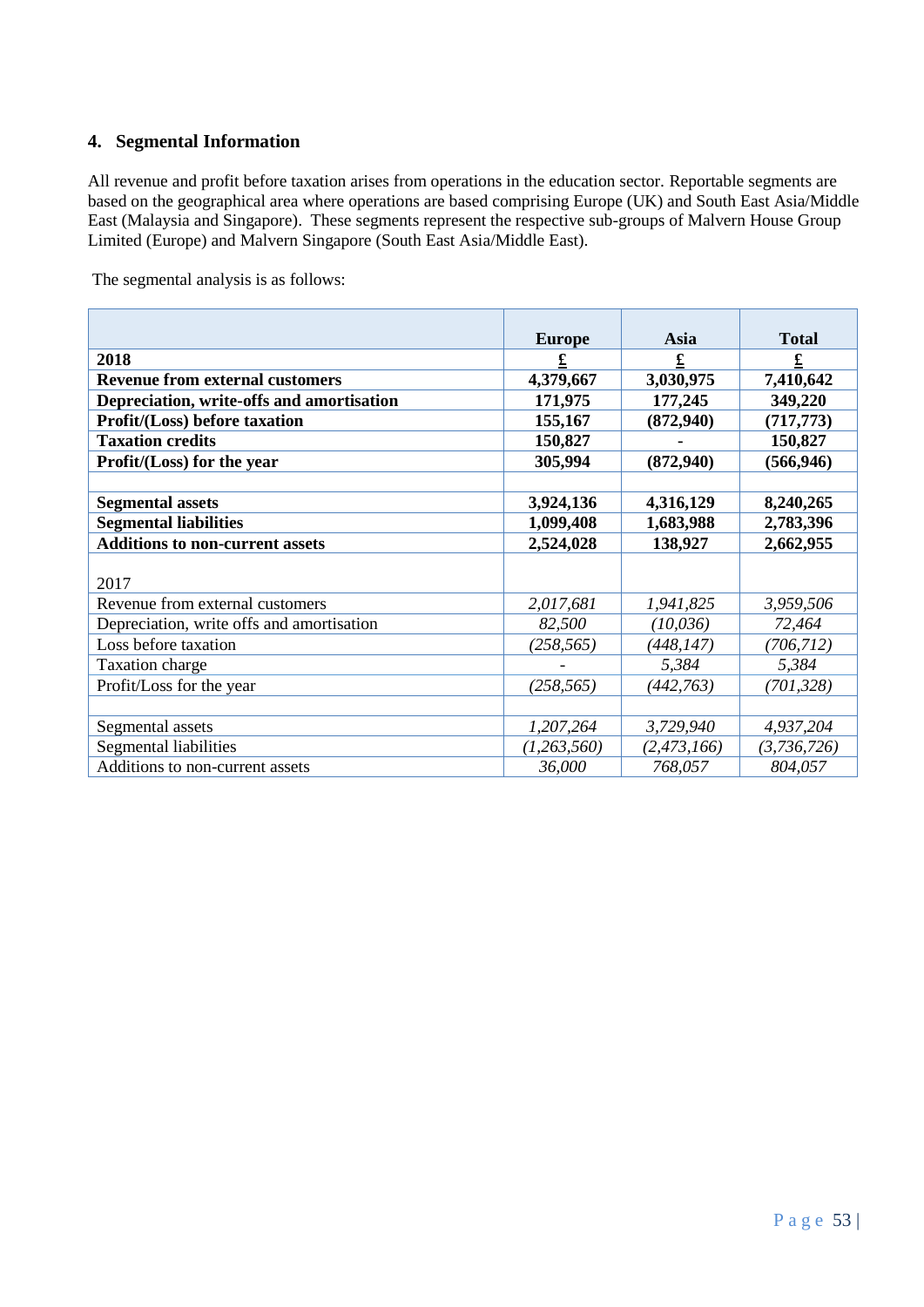|  |  |  |  | Alternative Performance Measures reconciliation (EBITDA and adjusted EBITDA measures) |
|--|--|--|--|---------------------------------------------------------------------------------------|
|--|--|--|--|---------------------------------------------------------------------------------------|

|                                                        | <b>Europe</b>            | Asia            | <b>Total</b>    |
|--------------------------------------------------------|--------------------------|-----------------|-----------------|
| 2018 (including Communicate acquisition in the year)   | £                        | £               | £               |
| Profit/(Loss) for the year                             | 305,994                  | (872, 940)      | (566, 946)      |
| <b>Interest</b>                                        | 14,347                   | 30,249          | 44,596          |
| <b>Taxation Credits</b>                                | (150, 827)               |                 | (150, 827)      |
| <b>Depreciation</b>                                    | 50,004                   | 79,046          | 129,050         |
| <b>Amortisation</b>                                    | 121,142                  | 96,798          | 217,940         |
| <b>Impairment reversal</b>                             |                          |                 |                 |
| <b>EBITDA</b>                                          | 340,660                  | (666, 847)      | (326, 187)      |
|                                                        |                          |                 |                 |
| One-off integration costs*                             | $\overline{\phantom{0}}$ | 247,104         | 247,104         |
| One-off restructuring costs**                          |                          | 259,549         | 259,549         |
| <b>Total Integration and Restructure One-off Costs</b> |                          | 506,653         | 506,653         |
| Adjusted EBITDA (excl One-off integration and          |                          |                 |                 |
| restructuring costs)                                   | 340,660                  | (160, 194)      | 180,466         |
|                                                        |                          |                 |                 |
| Others - HQ Costs allocation***                        | 195,075                  | 142,340         | 337,415         |
| Further adjusted EBITDA (excl One-off integration      |                          |                 |                 |
| and restructuring costs and HQ Costs)                  | 535,735                  | (17, 854)       | 517,881         |
|                                                        |                          |                 |                 |
| 2017                                                   | $\pmb{\pounds}$          | $\pmb{\pounds}$ | $\pmb{\pounds}$ |
| Loss for the year                                      | (258, 565)               | (442,763)       | (701, 328)      |
| <b>Interest</b>                                        | 19                       | 14,691          | 14,710          |
| Tax                                                    |                          | (5, 384)        | (5, 384)        |
| Depreciation                                           | 15,000                   | 48,880          | 63,880          |
| Amortisation                                           | 67,500                   | 91,083          | 158,583         |
| Impairment reversal                                    |                          | (150,000)       | (150,000)       |
| <b>EBITDA</b>                                          | (176, 046)               | (443, 493)      | (619, 559)      |
|                                                        |                          |                 |                 |
| One-off integration costs*                             |                          |                 |                 |
| One-off restructuring costs**                          | $\overline{a}$           | $\overline{a}$  |                 |
| Total Integration and Restructure One-off Costs        | $\overline{a}$           | $\overline{a}$  | $\blacksquare$  |
| Adjusted EBITDA (excl One-off integration<br>and       | (176, 046)               | (443, 493)      | (619, 559)      |
| restructuring costs)                                   |                          |                 |                 |
|                                                        |                          |                 |                 |
| Others - HQ Costs allocation***                        | 193,178                  | 392,114         | 585,292         |
| Further adjusted EBITDA (excl One-off integration and  | 17,132                   | (51, 399)       | (34,267)        |
| restructuring costs and HQ Costs)                      |                          |                 |                 |

Note that the Segmental liabilities figure for South East Asia is shown as a net asset due to the treatment of the amount due from Europe to South East Asia for funding being shown as a liability in the former and an asset in the latter.

\* One-off integration costs relate to the integration of operations in Singapore during 2018 following the SAAGE acquisition in late 2017. These costs include cover property, people, systems and termination of contracts.

\*\* One-off restructuring costs relate to the restructuring and streamlining of operations in Malaysia during 2018. These costs cover people, property and termination of contracts.

\*\*\* Group HQ costs of £337,415 (2017-£585,292) were allocated to each segment based on the revenue for each segment. In 2018, the allocation was 58% (2017-33%) for Europe and 42% (2017-67%) for Asia.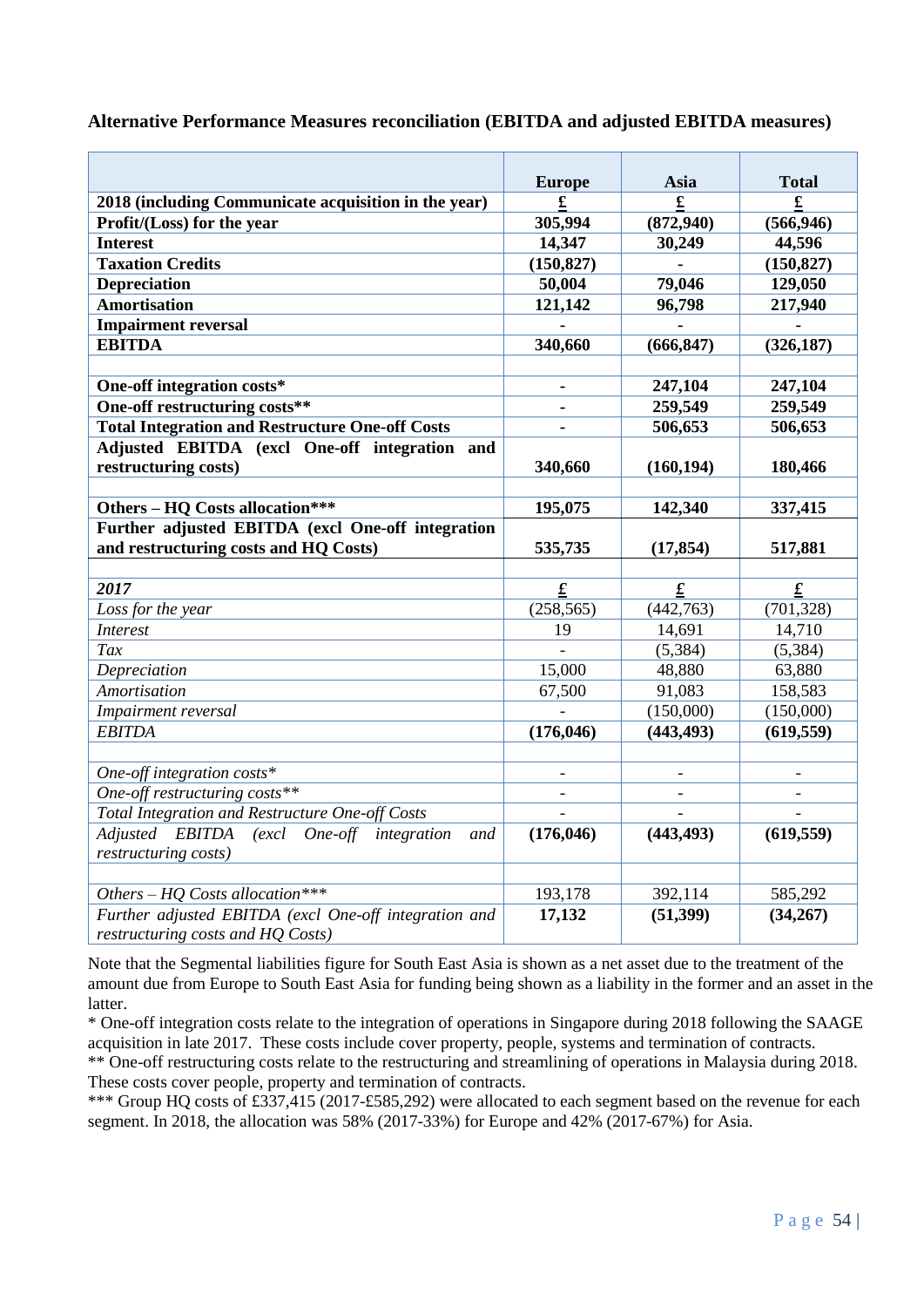## **5. Sale of Services**

|                                                                     | 2018      | 2017      |
|---------------------------------------------------------------------|-----------|-----------|
|                                                                     |           |           |
| Course fees                                                         | 5,151,480 | 2,678,699 |
| Accommodation fees                                                  | 1,898,420 | 773,984   |
| Application fees, registration and examination fees                 | 85,923    | 104,652   |
| Training fees, Sales of system support, course materials and others | 274,818   | 402,171   |
|                                                                     | 7,410,641 | 3,959,506 |

## **6. Other Income**

|                           | 2018    | 2017    |
|---------------------------|---------|---------|
|                           |         |         |
|                           |         |         |
| Govt grants               | 15,799  | 36,098  |
| Interest income           | 2,097   |         |
| Rental and related income | 43,135  | 50,162  |
| Consultancy Income        | 80,034  | 691     |
| Write off provisions      | 42,241  | 32,432  |
|                           | 183,306 | 119,383 |

## **7. Salaries and Employees' Benefits**

|                                         | 2018      | 2017       |
|-----------------------------------------|-----------|------------|
|                                         |           |            |
| Staff salaries and related costs        | 1,054,110 | 1,313,082  |
| Social security $costs - staff$         | 127,295   | 166,678    |
| Directors' remuneration                 | 103,078   | 165,508    |
| Directors' fees                         | 10,916    | 6,089      |
| Social security costs – Directors       | 10,944    | 150        |
| Others                                  | 22,597    |            |
| Less: reported as cost of services sold |           | (526, 799) |
|                                         | 1,328,940 | 1,124,708  |
| <b>Highest paid director</b>            |           |            |
| Remuneration and benefits               | 103,078   | 163,540    |

| Average number of employees          | <b>Number</b> | <b>Number</b> |
|--------------------------------------|---------------|---------------|
| Lecturers                            | 105           | 74            |
| Marketing staff                      | 24            | 10            |
| Operational and administration staff | 71            | 60            |
|                                      | 201           | -50           |

The average number of employees is calculated based on the number of full or part time employees on the payroll each month. In the years ended 31 December 2018 and 31 December 2017 no pension payments were paid or accrued.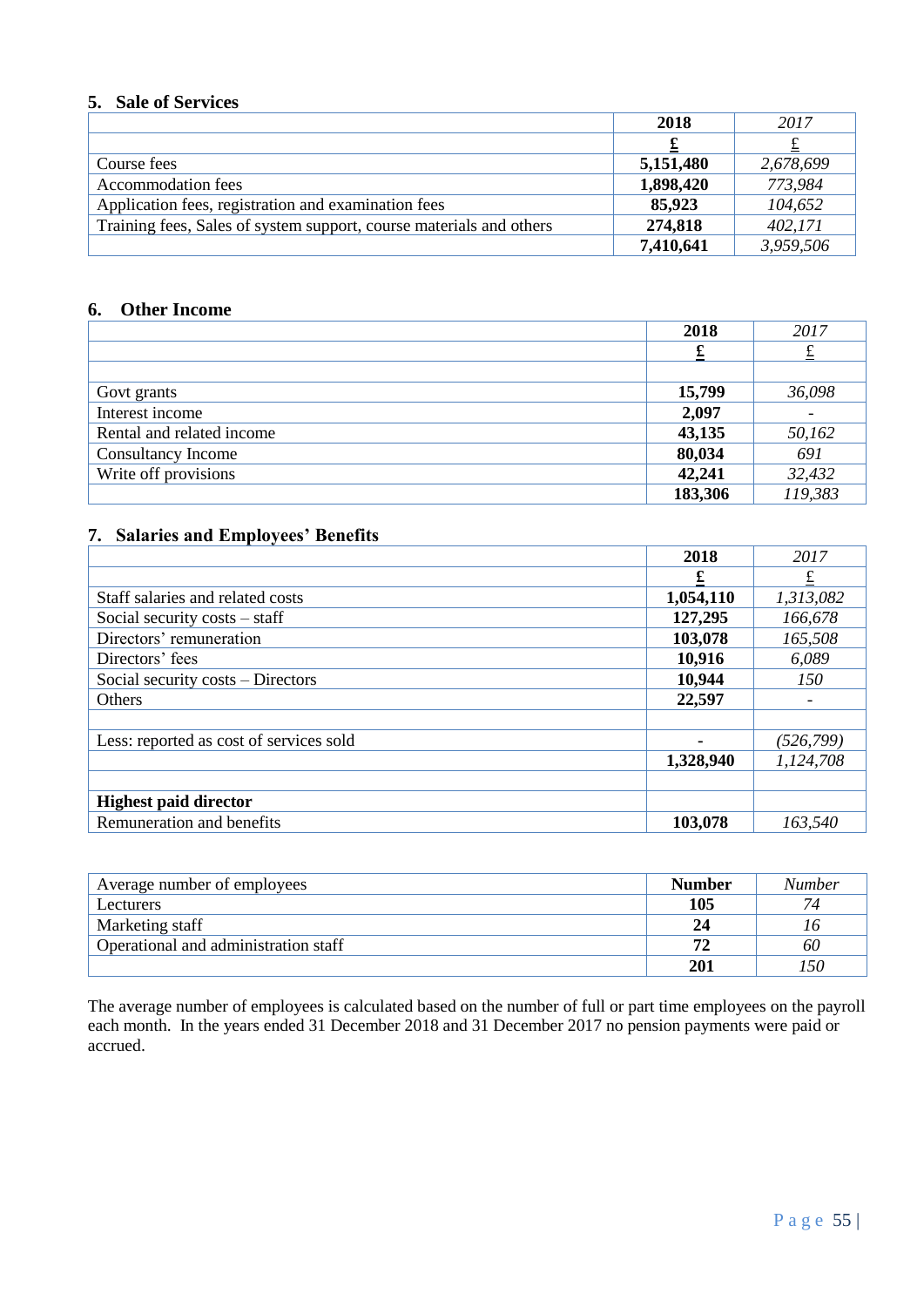## **8. Finance Costs**

|                                     | 2018   | 2017   |
|-------------------------------------|--------|--------|
|                                     |        |        |
| Interest payable to related parties |        |        |
| Interest on finance leases          | 2,698  | 14,676 |
| Interest on Term Loan               | 21,749 |        |
| Interest on Convertible Loan Note   | 20,149 |        |
| <b>Other Charges</b>                |        | 14     |
|                                     | 44,596 | 14,690 |

## **9. Operating Expenses**

|                                                                       | 2018              | 2017      |
|-----------------------------------------------------------------------|-------------------|-----------|
|                                                                       | $\overline{\tau}$ | £         |
|                                                                       |                   |           |
| Auditors' remuneration:                                               |                   |           |
| - Fees payable to the Company's auditors for statutory audit          | 34,000            | 34,000    |
| - Fees payable to the Company's auditors and associates for statutory |                   |           |
| audit of subsidiary Companies                                         | 31,773            | 23,975    |
|                                                                       |                   |           |
| Exchange loss/(gain)                                                  |                   | 6,329     |
| Impairment for trade receivables charge                               | 92,306            | 118,041   |
| Office and equipment rental                                           | 1,187,709         | 910,672   |
| <b>Other Operating Expenses</b>                                       | 866,667           | 651,483   |
| Bad Debts allowance made during the year                              | 2,212,455         | 1,744,500 |

## **10. Income Tax**

Tax credit/(expense) attributable to the results is made up of:

|                          | 2018        | 2017                     |
|--------------------------|-------------|--------------------------|
|                          | $\mathbf f$ | ᅚ                        |
| Current income tax       |             | 5,384                    |
| PY income tax adjustment |             | $\overline{\phantom{0}}$ |
| Current year tax         | (39,173)    | 5,384                    |
| Deferred taxation Credit | 190,000     |                          |
|                          | 150,827     | 5,384                    |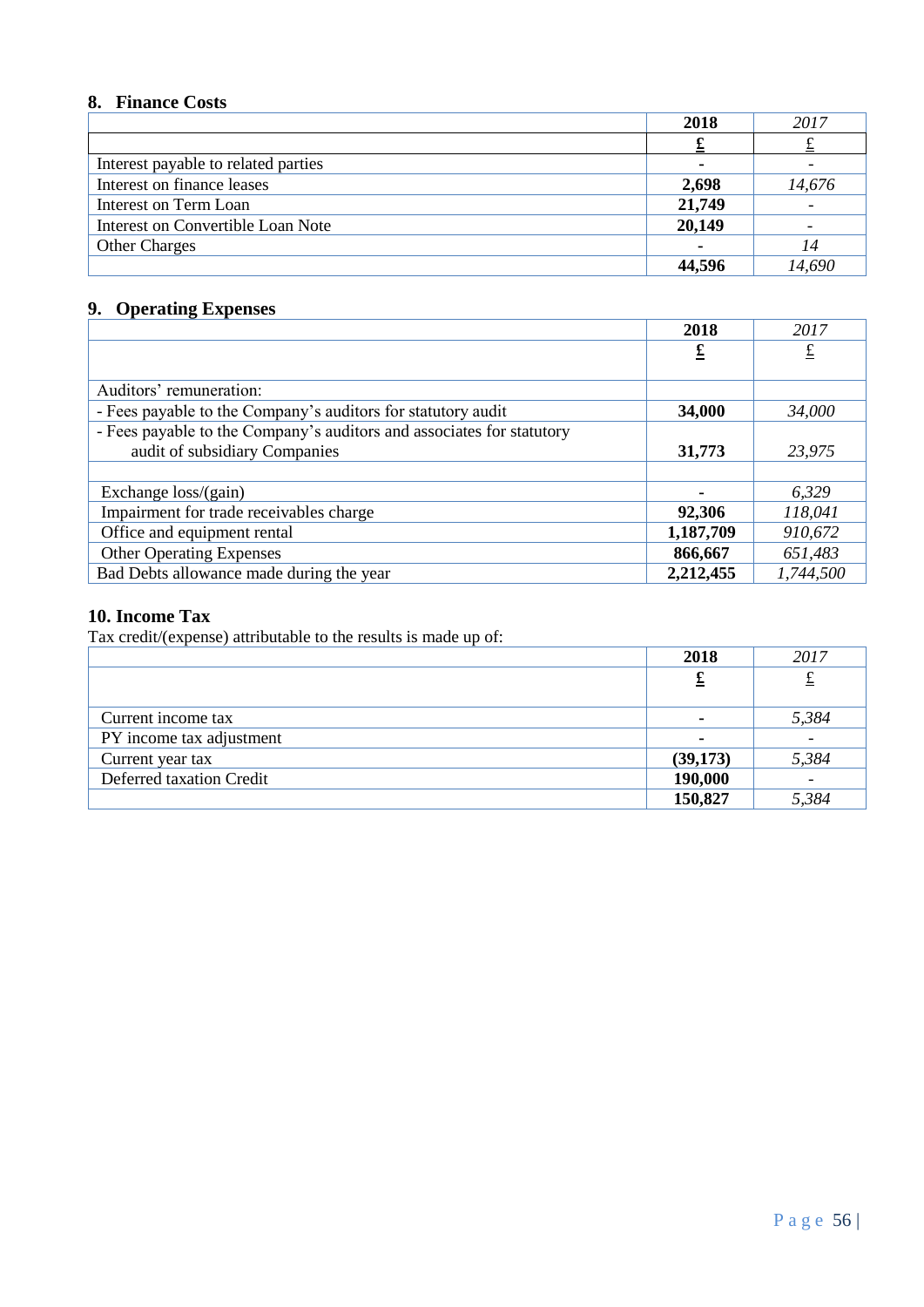The reconciliation of the current year tax expense and the product of accounting profit multiplied by the Singapore (where the Group Company is resident) statutory tax rate is as follows:

|                                                    | 2018       |             | 2017       |        |  |
|----------------------------------------------------|------------|-------------|------------|--------|--|
|                                                    | £          | $\%$        | £          | $\%$   |  |
| Profit/(Loss) before income tax                    | (566, 946) |             | (706, 712) |        |  |
| Income tax at the statutory rate of 17%            | 96,381     | <b>17.0</b> | 120,141    | 17.0   |  |
| Effect of different tax rate in foreign            |            |             |            |        |  |
| <b>Jurisdictions</b>                               |            |             |            |        |  |
| Non-deductible income and expenses                 |            |             | (15, 803)  | 2.7    |  |
| Singapore statutory stepped income                 |            |             |            |        |  |
| Exemption                                          |            |             |            |        |  |
| Adjustments of income tax in respect of            | 54,446     | 9.6         |            |        |  |
| prior years                                        |            |             |            |        |  |
| Deferred tax asset not recognised                  |            |             | (98,954)   | (13.5) |  |
| (Over)/under-provision for prior year deferred tax |            |             |            |        |  |
| Other effects not separately identified            |            |             |            |        |  |
|                                                    | 150,827    | 26.6        | 5,384      | (0.8)  |  |

The Group's income tax liability is subject to agreement by the tax authorities of the respective countries in which the companies in the Group operate. Temporary differences arising from investment in subsidiary and associated companies are considered as insignificant to the Group.

|                                              | 2018    | 2017 |
|----------------------------------------------|---------|------|
|                                              |         |      |
| Analysis of provision for deferred taxation: |         |      |
| Balance at the beginning of the year         |         |      |
| Deferred taxation for the year               | 190,000 |      |
| Balance at the end of the year               | 190,000 |      |
|                                              |         |      |
| Deferred tax asset                           | 190,000 |      |
| Deferred tax liability                       |         |      |
| Balance at the end of the year               | 190,000 |      |

The amount of temporary differences for which no deferred tax asset has been recognised in the Statements of Financial Position is as follows:

|                                   | 2018      | 2017      |
|-----------------------------------|-----------|-----------|
|                                   |           | ىە        |
| Un-utilised capital allowance c/f | 552,474   | 552,474   |
| Un-utilised tax losses            | 3,715,124 | 4,148,178 |
|                                   | 4,267,598 | 4,700,652 |

Deferred tax assets have not been recognised in respect of some subsidiaries' tax losses as it is not sufficiently certain that taxable profit will be available against which these available tax losses can be utilised in the future. The utilisation of these unutilised tax losses is subject to the agreement of the tax authorities and compliance with certain provisions of the tax legislation of the respective countries in which the companies in the Group operate. Subject to those constraints, it is believed that these tax losses above can be carried forward indefinitely although their use depends on future profitability in each jurisdiction.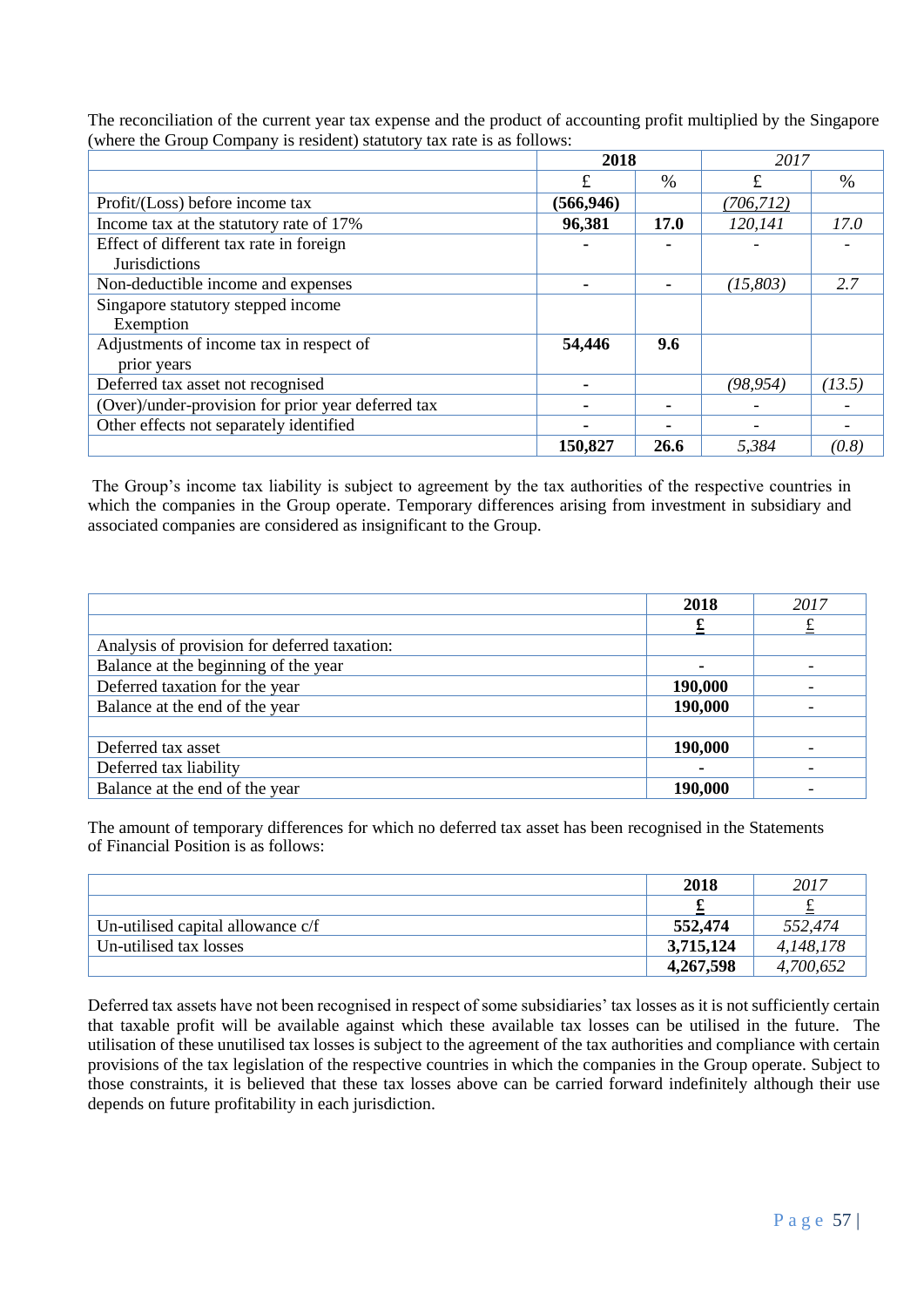## **11. Earnings/(Loss) Per Share**

The basic and diluted earnings/(loss) per share attributable to equity holders of the Company was based on the loss attributable to shareholders of £566,946 *(2017: loss of £701,328)* and the weighted average number of ordinary shares in issue during the year of 243,426,293 shares *(2017:105,708,809 shares).*

Calculations for dilutive EPS have not been made in respect of the convertible loan notes (note 32) on the basis the impact would be anti-dilutive.

There were no outstanding options in 2018.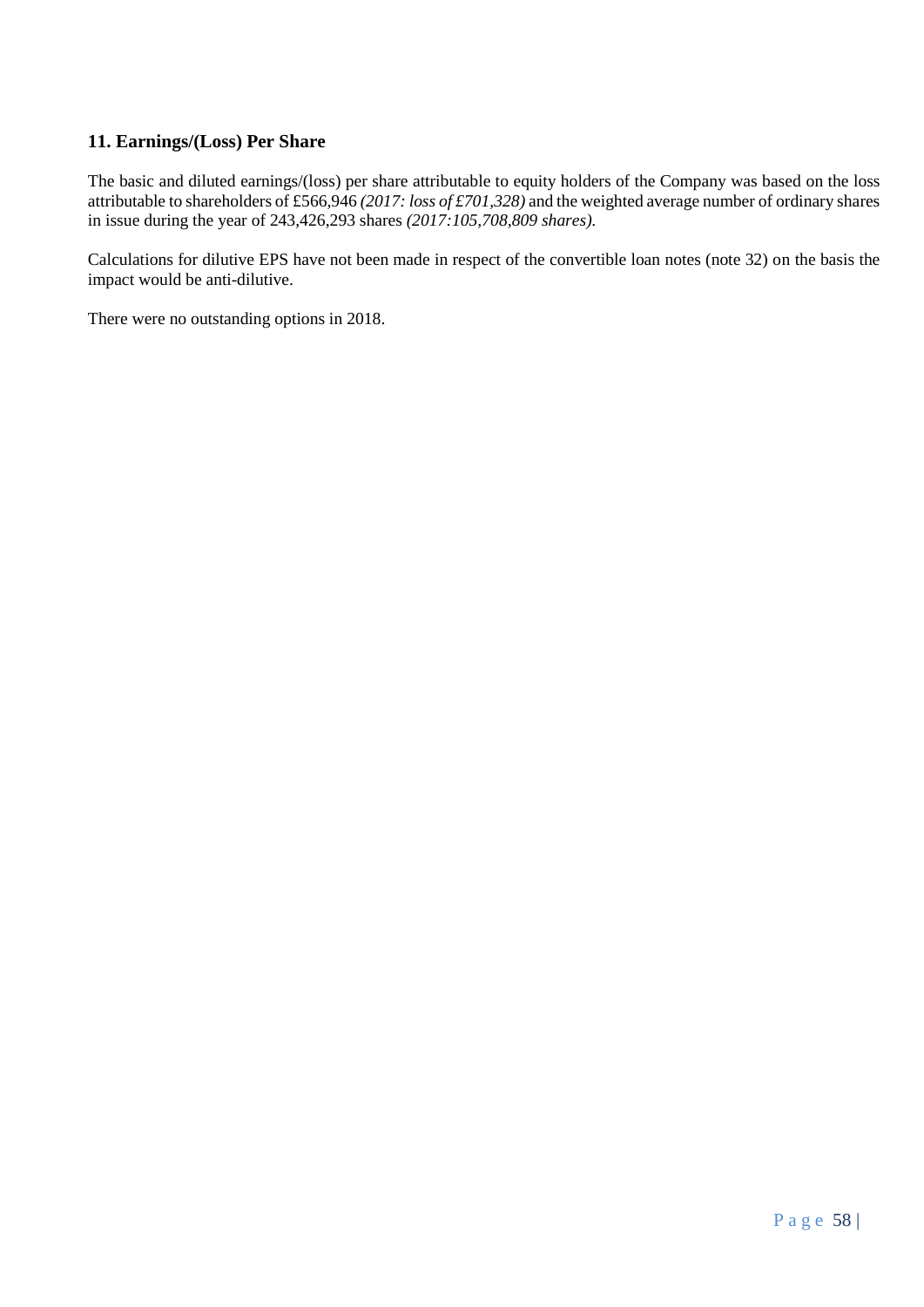## **12. Property, Plant, and Equipment**

|                                           | Leasehold<br>property and<br>improvements | <b>Classroom</b><br>and office<br>equipment | <b>Motor</b><br><b>Vehicle</b> | <b>Total</b>          |
|-------------------------------------------|-------------------------------------------|---------------------------------------------|--------------------------------|-----------------------|
|                                           | $\underline{\pounds}$                     | $\underline{\pounds}$                       | $\underline{\pounds}$          | $\underline{\pounds}$ |
| Cost                                      |                                           |                                             |                                |                       |
| As at 1 January 2017                      |                                           |                                             |                                |                       |
|                                           | 378,154                                   | 1,620,961                                   | 39,970                         | 2,039,085             |
| <b>Additions</b>                          |                                           | 28,654                                      |                                | 28,654                |
| Disposals                                 |                                           | (5,480)                                     |                                | (5,480)               |
| Impairments                               | (146, 790)                                | (202, 418)                                  |                                | (349, 208)            |
| Acquisition-Subsidiary                    | 252,376                                   | 779,701                                     |                                | 1,032,077             |
| Exchange differences                      | 16,336                                    | 6,742                                       | 988                            | 24,066                |
| As at 31 December 2017/                   | 500,076                                   | 2,228,160                                   | 40,958                         | 2,769,194             |
| 1 January 2018                            |                                           |                                             |                                |                       |
| Additions                                 | 284,444                                   | 19,014                                      |                                | 303,458               |
| Disposals                                 | (2,322)                                   |                                             |                                | (2,322)               |
| Impairments                               |                                           |                                             |                                |                       |
| Acquisition-Subsidiary                    |                                           | 178,603                                     |                                | 178,603               |
| Exchange differences                      |                                           |                                             |                                |                       |
| As at 31 December 2018                    | 782,197                                   | 2,425,777                                   | 40,958                         | 3,248,933             |
| <b>Accumulated depreciation</b>           |                                           |                                             |                                |                       |
| As at 1 January 2017                      | 352,853                                   | 1,491,301                                   | 6,096                          | 1,850,250             |
| Charge for the year                       | 13,325                                    | 43,599                                      | 8,064                          | 64,988                |
| Disposals                                 |                                           | (5,480)                                     |                                | (5,480)               |
| Impairments                               | (145, 484)                                | (201, 555)                                  |                                | (347,039)             |
| Acquisition-Subsidiary                    | 251,215                                   | 691,757                                     |                                | 942,972               |
| Exchange differences                      |                                           | 17,547                                      |                                | 17,547                |
| As at 31 December 2017/<br>1 January 2018 | 471,909                                   | 2,037,169                                   | 14,160                         | 2,523,238             |
| Charge for the year                       | 16,747                                    | 104,010                                     | 8,293                          | 129,050               |
| Disposals                                 | (922)                                     |                                             |                                | (922)                 |
| Impairments                               |                                           |                                             |                                |                       |
| Acquisition-Subsidiary                    |                                           | 52,679                                      | $\qquad \qquad \blacksquare$   | 52,679                |
| <b>Exchange differences</b>               |                                           |                                             |                                |                       |
| As at 31 December 2018                    | 487,734                                   | 2,193,858                                   | 22,453                         | 2,704,045             |
|                                           |                                           |                                             |                                |                       |
| Net book value<br>At 31 December 2018     | 294,464                                   | 231,919                                     | 18,505                         | 544,888               |
| At 31 December 2017                       | 28,167                                    | 190,991                                     | 26,798                         | 245,956               |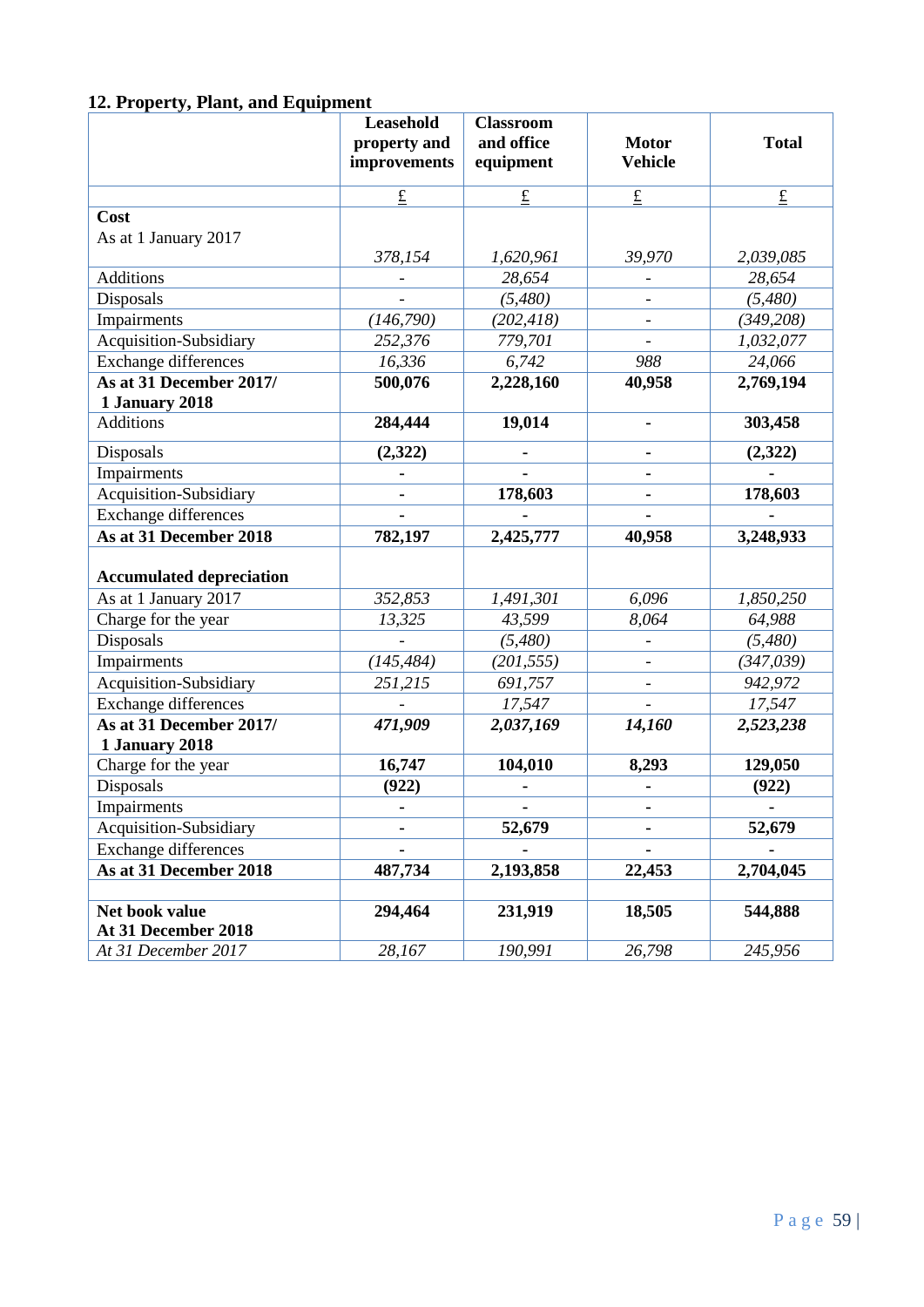At the net asset statement date, the Group held computers, classroom and office equipment, and a motor vehicle under finance lease and hire purchase agreements. These are included in the tables of property, plant and equipment above and summarised as follows:

|                                       | <b>Additions</b> | <b>Depreciation</b> | Net book value |
|---------------------------------------|------------------|---------------------|----------------|
| 2018                                  |                  | £                   | <u>£</u>       |
| <b>Classroom and office equipment</b> | 19,014           | 104,010             | 231,926        |
| <b>Motor vehicle</b>                  |                  | 8,293               | 18,505         |
|                                       | 19,014           | 112,303             | 491,516        |
|                                       |                  |                     |                |
| 2017                                  |                  | £                   | £              |
| Classroom and office equipment        |                  |                     |                |
| Motor vehicle                         | 28,264           | 14,160              | 22,168         |
|                                       | 28,264           | 14,160              | 22,168         |

#### **13. Investment in Subsidiary Companies**

| Company                                                  | 2018       | 2017       |
|----------------------------------------------------------|------------|------------|
|                                                          | £          | £          |
| <b>Investment in subsidiaries</b>                        |            |            |
| Unquoted equity shares, at cost                          |            |            |
| As at the beginning of the year                          | 7,115,081  | 7,087,273  |
| Additions*                                               | 2,980,290  | 281,518    |
| Loan Capitalisation of SAAGE                             | 630,124    |            |
| Disposals**                                              |            | (253,710)  |
| As at the end of the year                                | 10,725,495 | 7,115,081  |
|                                                          |            |            |
| Provision against the cost of investment in subsidiaries |            |            |
| As at the beginning of the year                          | 2,625,000  | 2,878,709  |
| Disposal                                                 |            |            |
| Impairment                                               |            | (253, 709) |
| As at the end of the year                                | 2,625,000  | 2,625,000  |
|                                                          |            |            |
| Net book value at the end of the year                    | 8,100,495  | 4,490,081  |

\*\*No disposal of subsidiaries was undertaken in 2018.

During the 2017 financial year, a dormant subsidiary, AEC Bilingual, was closed and struck off from the Company registers in Singapore.

\*During the 2018 financial year, a new subsidiary in Manchester (UK), Communicate English School Limited, was acquired. (See note No: 33 for more details).

During the 2017 financial year, a new subsidiary in Singapore, SAA Global Education Centre Pte Ltd, was acquired for £281,518. During 2018 there was an increase in this investment arising from the loan capitalisation for equity.

Malvern International Academy Pte Ltd (Singapore), Malvern House Group Limited, Malvern Language Academy Pte Ltd and SAA Global Education Centre Pte Ltd (Singapore) are the Company's immediate subsidiaries.

The details of the principal subsidiary companies of Malvern International Academy Pte Ltd and Malvern House Group Limited as at 31 December 2018 are as follows:

Malvern House Group Limited-100% owned by plc (registered office: Witan Gate House, 500-600 Witan Gate West, Milton Keynes, MK9 1SH):

• Malvern House International Limited, UK -100% (registered office: Witan Gate House, 500-600 Witan Gate West, Milton Keynes, MK9 1SH)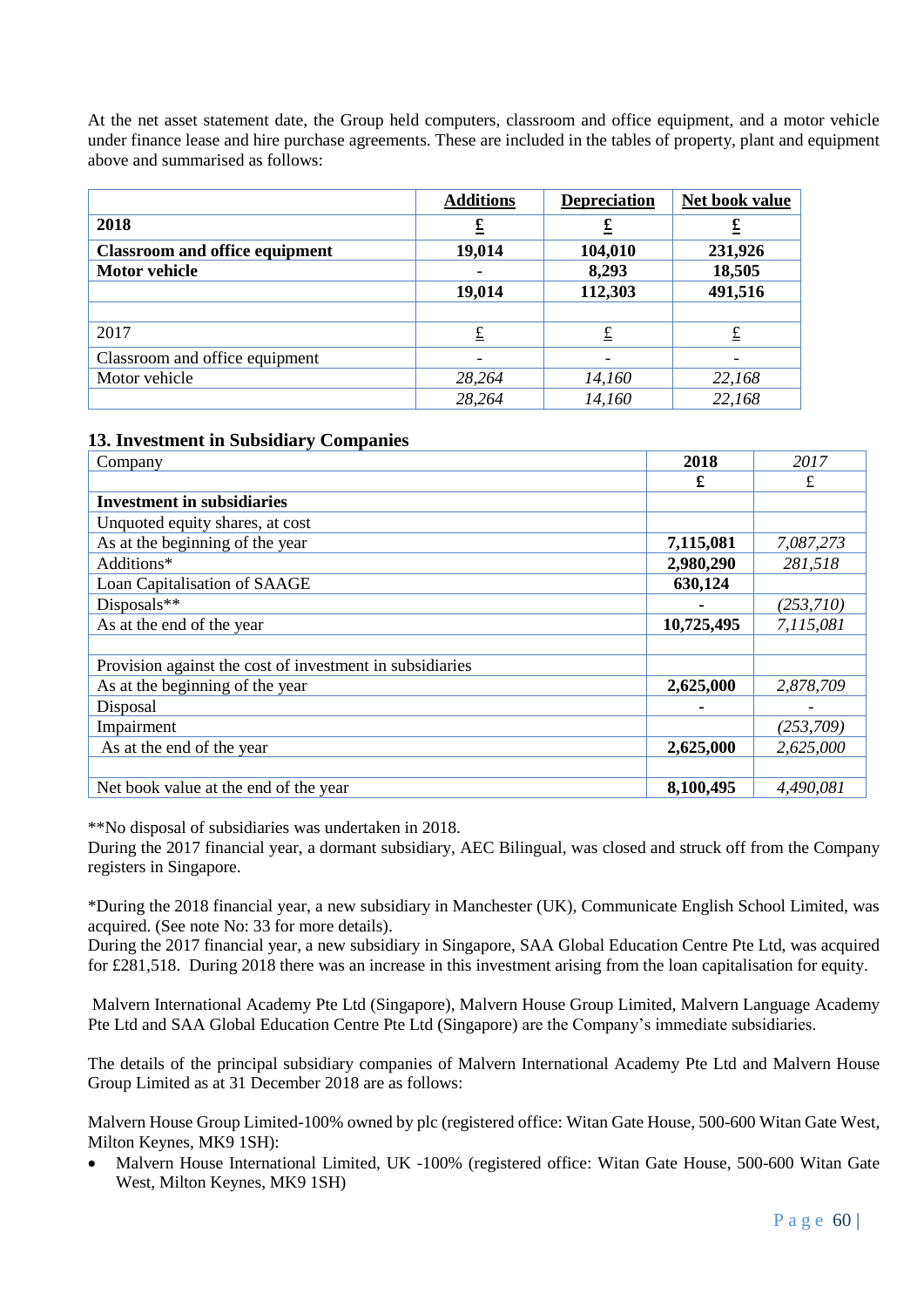Malvern International Academy Pte Ltd (Singapore)- 100% owned by plc (registered office: TripleOne Somerset, #04-25, 111 Somerset Road, Singapore 238164)

- AEC Edutech Sdn Bhd (Malaysia)-100% (registered office: Suite 20.03(A),  $20<sup>th</sup>$  floor, Menara MAA, No.12, Jalan Dewan Bahasa,50460 Kuala Lumpur.
- IMS Professional Training Services (Malaysia)-100% (registered office: Suite 20.03(A),  $20^{th}$  floor, Menara MAA, No.12, Jalan Dewan Bahasa,50460 Kuala Lumpur.
- Kasturi Management Consultancy (Malaysia)-100% (registered office: Suite 20.03(A), 20<sup>th</sup> floor, Menara MAA, No.12, Jalan Dewan Bahasa,50460 Kuala Lumpur.

## **14. Intangible Assets**

Intangible assets are summarised as follows:

|                                                           | <b>Licences</b> | <b>Brands</b> | <b>Trademark</b>         | <b>Customer</b><br>List | <b>Domain</b><br><b>Name</b> | <b>Total</b> |
|-----------------------------------------------------------|-----------------|---------------|--------------------------|-------------------------|------------------------------|--------------|
|                                                           | $\pounds$       | $\pounds$     | $\pounds$                | $\pounds$               | $\pounds$                    | $\pounds$    |
| <b>Group 2018</b>                                         |                 |               |                          |                         |                              |              |
| Cost                                                      |                 |               |                          |                         |                              |              |
| As at 1<br>January 2017                                   | 868,006         | 3,750,000     | 22,579                   |                         |                              | 4,640,585    |
| Additions -                                               | $\frac{1}{2}$   | 150,000       | $\overline{\phantom{a}}$ | 88,223                  | $\overline{\phantom{a}}$     | 238,223      |
| Exchange<br>differences                                   |                 |               |                          |                         |                              |              |
| As at 31<br><b>December</b><br>2017/<br>1 January<br>2018 | 868,006         | 3,900,000     | 22,579                   | 88,223                  | $\qquad \qquad \blacksquare$ | 4,878,808    |
| Additions-<br>acquisition of<br>subsidiary<br>(note 33)   | $\blacksquare$  | 427,386       |                          | 274,637                 | 12,242                       | 714,265      |
| Exchange<br>differences                                   | L,              | L.            |                          |                         | $\blacksquare$               | ä,           |
| As at 31<br><b>December</b><br>2018                       | 868,006         | 4,327,386     | 22,579                   | 362,860                 | 12,242                       | 5,593,073    |
| <b>Accumulated</b><br>amortisation                        |                 |               |                          |                         |                              |              |
| As at 1<br>January 2017                                   | 128,094         | 2,345,648     | 22,579                   | $\overline{a}$          | $\overline{a}$               | 2,496,321    |
| Charge for the<br>year                                    | 8,583           | 150,000       | $\overline{a}$           | $\overline{a}$          | $\overline{\phantom{a}}$     | 158,583      |
| Charge for<br>impairment                                  |                 | (150,000)     |                          |                         |                              | (150,000)    |
| Exchange<br>differences                                   | (8, 387)        |               |                          |                         |                              | (8,387)      |
| As at 31<br><b>December</b><br>2017/<br>1 January<br>2018 | 128,290         | 2,345,648     | 22,579                   | $\overline{a}$          | $\overline{\phantom{a}}$     | 2,496,517    |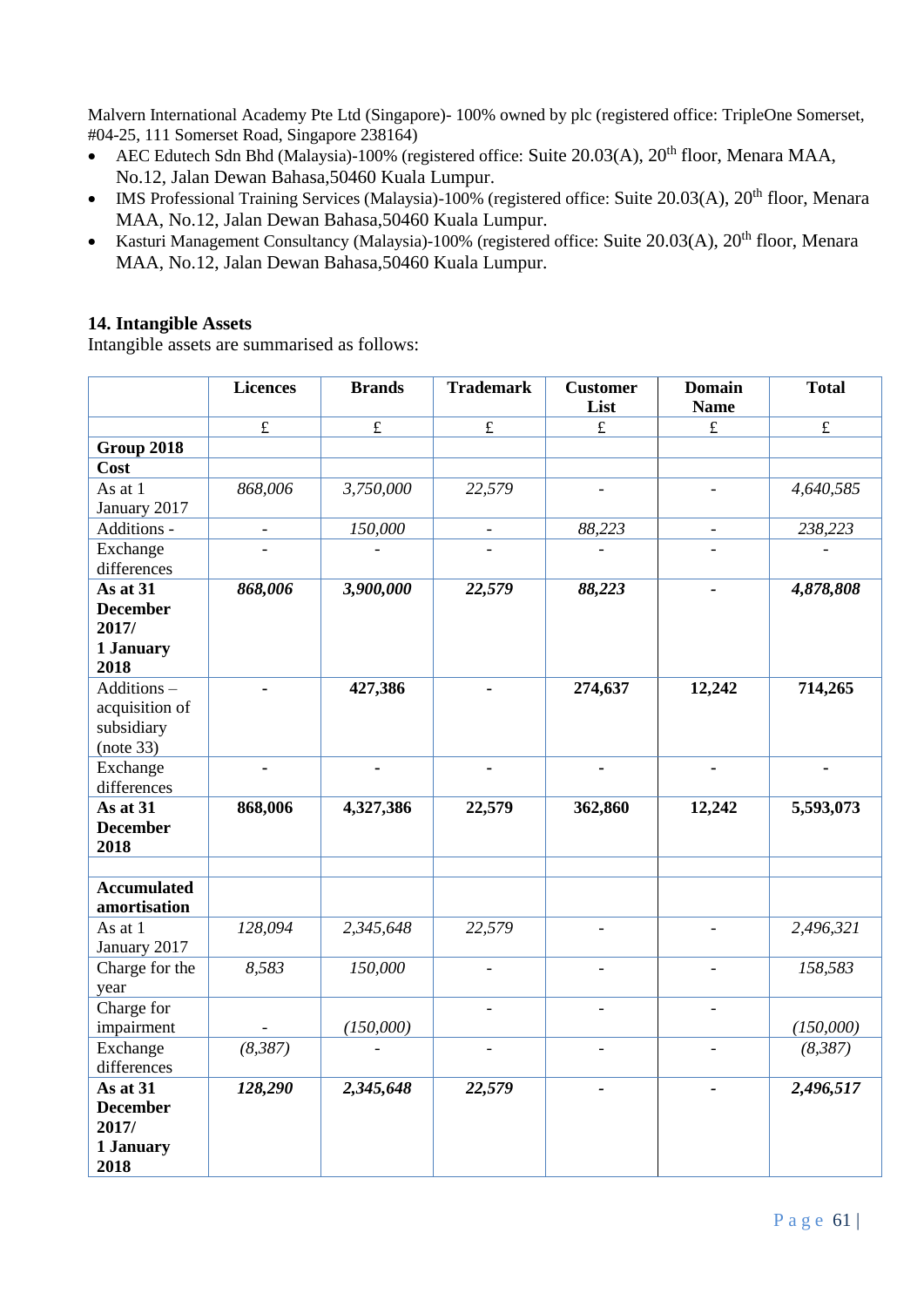|                        | <b>Licences</b>      | <b>Brands</b> | <b>Trademark</b>         | <b>Customer</b><br>List | <b>Domain</b><br><b>Name</b> | <b>Total</b> |
|------------------------|----------------------|---------------|--------------------------|-------------------------|------------------------------|--------------|
|                        | $\pmb{\mathfrak{L}}$ | $\mathbf f$   | $\pmb{\mathfrak{L}}$     | $\pmb{\mathfrak{L}}$    | £                            | $\mathbf f$  |
| Charge for the         | 8,405                | 186,369       |                          | 22,554                  | 612                          | 217,940      |
| year                   |                      |               |                          |                         |                              |              |
| Exchange               |                      |               |                          | ٠                       |                              |              |
| differences            |                      |               |                          |                         |                              |              |
| As at 31               | 136,695              | 2,532,017     | 22,579                   | 22,554                  | 612                          | 2,714,457    |
| <b>December</b>        |                      |               |                          |                         |                              |              |
| 2018                   |                      |               |                          |                         |                              |              |
|                        |                      |               |                          |                         |                              |              |
| Net book               | 731,311              | 1,795,369     |                          | 340,306                 | 11,630                       | 2,878,616    |
| value                  |                      |               |                          |                         |                              |              |
| At 31                  |                      |               |                          |                         |                              |              |
| <b>December</b>        |                      |               |                          |                         |                              |              |
| 2018                   |                      |               |                          |                         |                              |              |
| <b>Analysed as</b>     |                      |               |                          |                         |                              |              |
| follows:               |                      |               |                          |                         |                              |              |
| <b>Indefinite life</b> | 725,445              |               | ۰.                       |                         |                              | 725,445      |
| <b>Definite life</b>   | 5,866                | 1,795,369     |                          | 340,306                 | 11,630                       | 2,153,170    |
|                        | 731,311              | 1,795,369     |                          | 340,306                 | 11,630                       | 2,878,616    |
| Net book               | 739,716              | 1,554,352     |                          | 88,223                  | 88,223                       | 2,382,291    |
| value                  |                      |               |                          |                         |                              |              |
| At 31                  |                      |               |                          |                         |                              |              |
| December               |                      |               |                          |                         |                              |              |
| 2017                   |                      |               |                          |                         |                              |              |
| Analysed as            |                      |               |                          |                         |                              |              |
| follows:               |                      |               |                          |                         |                              |              |
| Indefinite life        | 733,850              |               | $\overline{\phantom{a}}$ |                         |                              | 733,850      |
| Definite life          | 5,866                | 1,554,352     | $\overline{\phantom{a}}$ | 88,223                  | 88,223                       | 1,648,441    |
|                        | 739,716              | 1,554,352     |                          | 88,223                  | 88,223                       | 2,382,291    |

### *Licences*

At 31 December 2018, the licences purchased by the subsidiary, Smart Eduprocess Group Sdn Bhd, permit the Group to provide professional and academic courses in Malaysia for an indefinite period. The capitalised licence fees that are regarded as having indefinite useful economic lives, are not amortised but would be reviewed as part of the yearly impairment testing. These calculations are performed annually, or more frequently if events or circumstances indicate that the carrying amount may not be recoverable. The value in use calculations are based on discounted forecast cash flows over a maximum period of five years as envisaged by IAS 36 – Impairment of intangible assets.

#### *Brands*

At 31 December 2018, the Group's principal acquired brand, Malvern House was regarded as having a remaining definite useful economic life of 16 years. This brand was acquired and fair valued when the Group acquired 100% of the issued share capital of Malvern House Group Limited in July 2009. The Malvern House brand is protected by trademarks, which are renewable indefinitely, in all of the major markets where it has schools. There is an annual amortisation charge for the Malvern House brand made in accordance with the stated accounting policy.

- a. As at 31 December 2018 the accumulated amortization on brands was £2,532,017. This is made as follows: a. Malvern Brand being £1,500,000 amortised based on the normal amortization policy together with a further total amount of £1,145,648 that had been previously impaired prior to 1 January 2016.
- b. SAA Global Education Brand in Singapore being amortised over ten years starting 1 January 2018 for £15,000 for the full year.
- c. Communicate Brand in Manchester (UK) being amortised from 1 July 2018 for ten years for £21,369 for the six months ending 31 December 2018.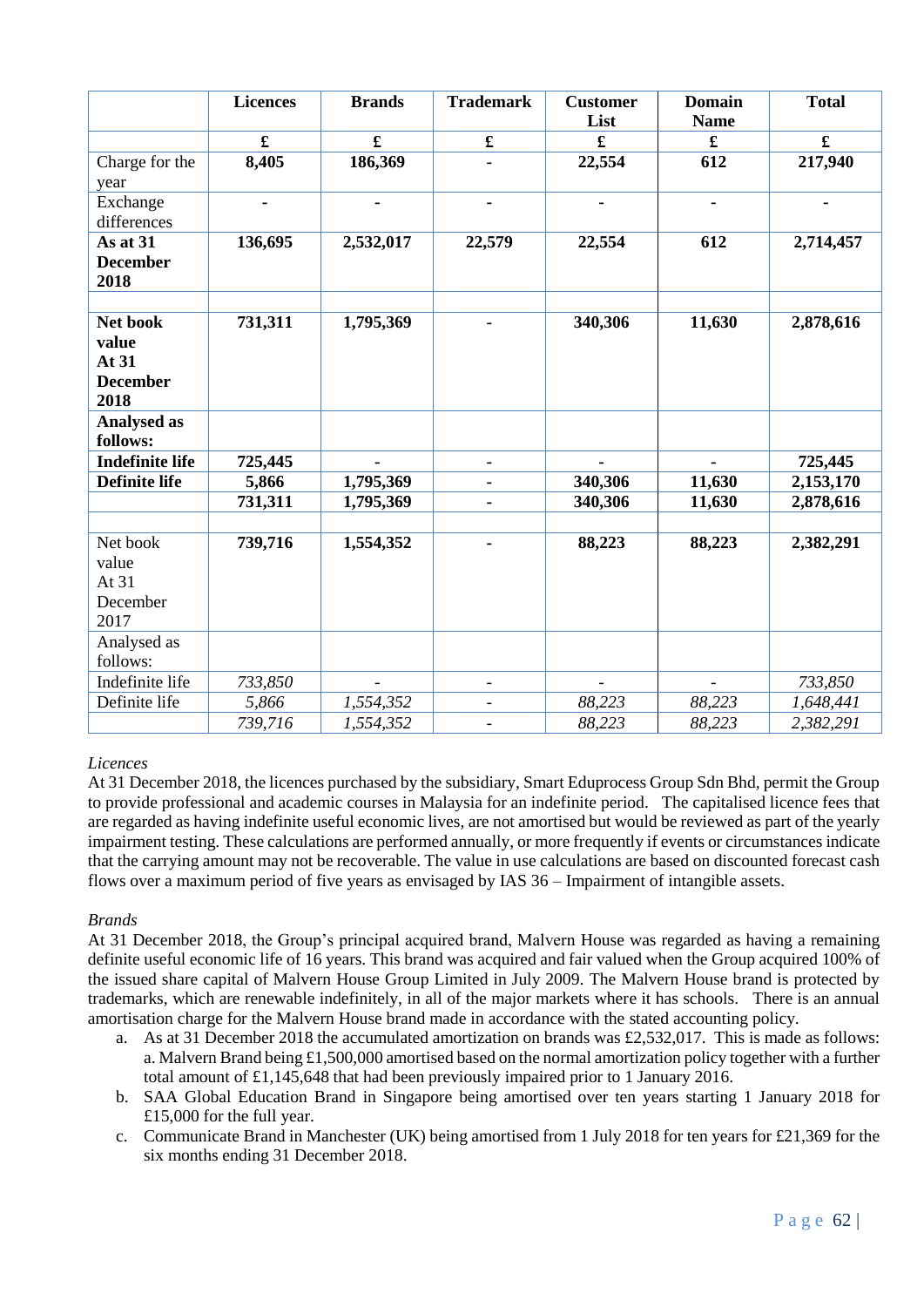The Board had reviewed all ongoing cash generating units in accordance with the detailed procedures set out later in this note and concluded that no further impairment would be required for the 2018 financial year.

#### *Trademarks*

At 31 December 2018, the Group's trademarks were all considered to have fixed lives for accounting purposes although would be renewable when they expire.

#### *Customer List*

- a. SAA Global Education Pte Ltd has a determined Customer List of £88,223. It was initially planned to amortise this over a period of 5 years. However relationships with Educational Agents that are from the Customer List have a relationship life of over ten years. Amortisation of £8,822 has been charged for the full year for 2018 based on a ten-year amortisation period.
- b. Communicate English School Limited has a determined Customer List of £274,637 to be amortised over ten years. An amortisation for the six months from 1 July 2018 of £13,732 has been applied.

#### *Domain Name*

Communicate English School Limited has a determined Domain Name value of £12,242 to be amortised over ten years. An amortisation for the six months from 1 July 2018 of £612 has been applied.

#### *Impairment reviews*

Impairment reviews have been undertaken having regard to the Cash Generative Units (CGUs) of the Group being Europe (UK) and Asia (Singapore and Malaysia). In undertaking the impairment reviews consideration has been given to relatively prudent growth assumptions of 8% for both the European and Asian CGUs, the assumption that the Group will continue to be granted the Edu Trust Certification in Singapore and using discount rates that are calculated based on the Group's weighted average cost of capital with appropriate adjustment to reflect the Group's assessment of the specific risks relating to the relevant market or region. The Group's weighted average cost of capital is calculated 9.19% (2017: 10.8%). The discounted cash flows have initially been evaluated over 5 years although sensitivity across longer periods have been considered to reflect the range of intangibles and their relatively variable definite or indefinite useful economic life.

The following sensitivity analysis was carried out on the detailed ten-year cashflow model:

- a. Reducing the growth by 15%
- b. Applying a weighted average cost of capital of 11% and 14%.

Based upon these sensitivity analyses, the Group does not incur any material impairment for any of the categories of intangibles and goodwill.

#### *Development assets*

During the year development assets of £260,231 (£1,505) were capitalised relating to internally generated intangibles for programme development. The carrying value of these amounts of £261,736 (£1,505) will be amortised once the assets are brought into use.

#### **15. Goodwill**

|                                                 | 2018           | 2017    |
|-------------------------------------------------|----------------|---------|
|                                                 |                |         |
| Cost                                            |                |         |
| Balance as at the beginning of the year         | 474,207        | 1,312   |
| Additions – acquisition of subsidiary (note 33) | 1,775,811      | 450,000 |
| Exchange differences                            | $\blacksquare$ | 22,895  |
| Balance as at the end of the year               | 2,250,018      | 474,207 |

On the 1<sup>st</sup> July 2018, Malvern International plc acquired 100% of the shareholding of Communicate English School Limited in Manchester, UK. In reviewing the consolidation of the subsidiary for the first time under IFRS3, a resultant intangible asset of £1,775,811 was acquired by the Group on consolidation. The intangible asset has been identified as purely a Goodwill asset after a review of the acquired assets and liabilities of the new acquisition. (See note 33 for more details)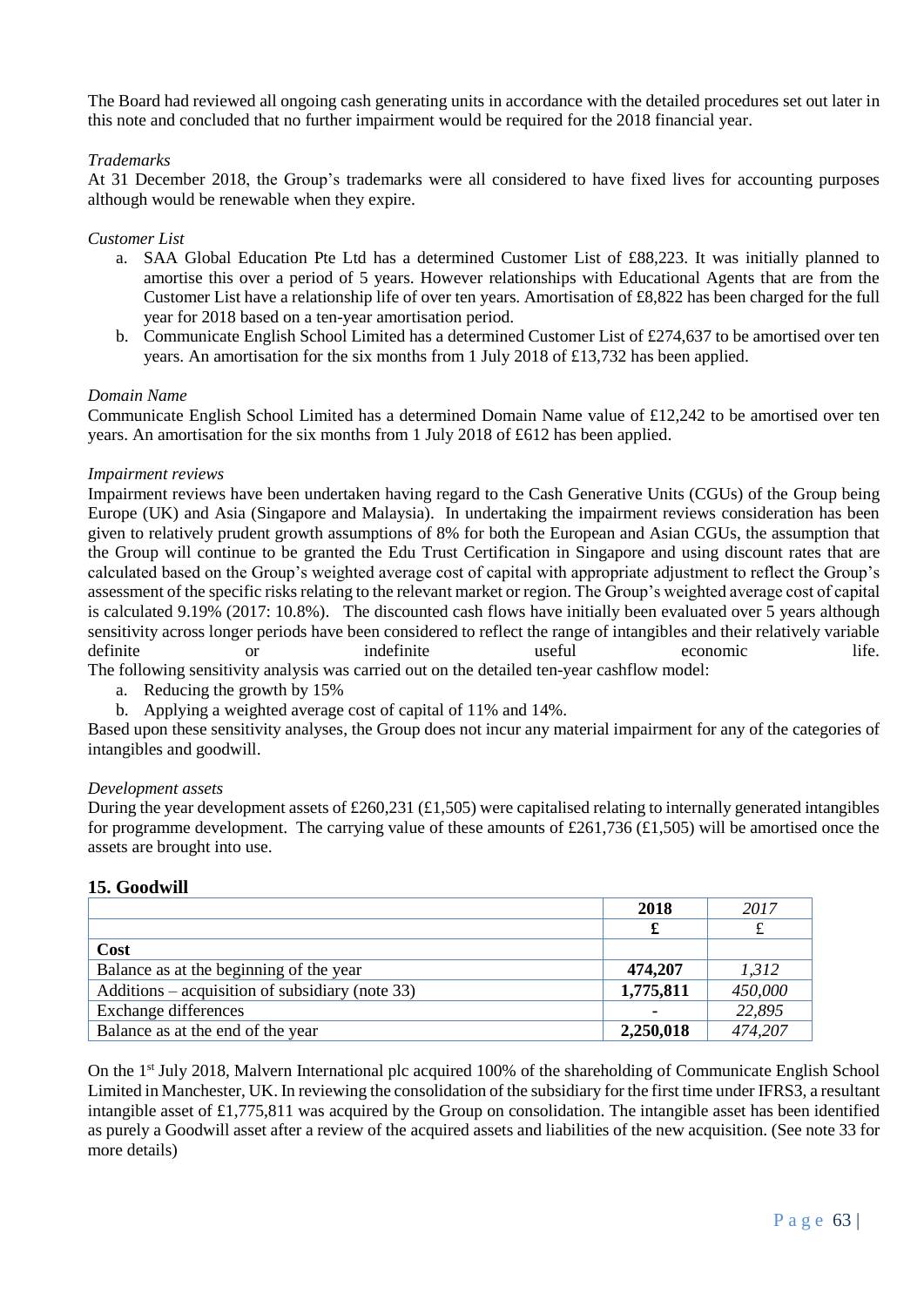Goodwill has arisen on acquisitions by the Group. Goodwill is allocated to the Group's cash generating unit ("CGU") identified according to business result and country of operation presented in the table below:

|                  | 2018      | 2017                     |
|------------------|-----------|--------------------------|
|                  | ക         | ىە                       |
| <b>Education</b> |           |                          |
| Europe           | 1,775,811 | $\overline{\phantom{0}}$ |
| Asia             | 474,207   | 474,207                  |
|                  | 2,250,018 | 474,207                  |

To ensure that goodwill on acquisitions is not carried at above its recoverable amount, impairment reviews are performed comparing the net carrying value with the recoverable amount using value in use calculations. The methodology followed is similar to that explained in Note 14.

#### **16. Inventories**

|                        | 2018  | 2017 |
|------------------------|-------|------|
|                        |       |      |
|                        |       |      |
| Publications and books | 6,220 |      |

### **17. Trade Receivables**

|                          | 2018     | 2017    |
|--------------------------|----------|---------|
|                          | ÷.       | ÷       |
| <b>Trade Receivables</b> | ,041,712 | 398,642 |

At 31 December 2018, the exposure to credit risk for trade receivables by geographic region/currency was as follows:

| Trade receivables are denominated in the following currencies: |                |         |
|----------------------------------------------------------------|----------------|---------|
| Singapore - Singapore Dollar                                   | 273,681        | 47,668  |
| UK - Pound Sterling                                            | 363,161        | 103,466 |
| Malaysia - Malaysian Ringgit                                   | 404,870        | 220,757 |
| Euro                                                           | $\blacksquare$ | 26,751  |
| Other                                                          |                |         |
|                                                                | 1,041,712      | 398,642 |

|                                      | 2018       | 2017       |
|--------------------------------------|------------|------------|
|                                      | £          | £          |
| Not yet due and impaired             | 183,492    | 108,603    |
|                                      |            |            |
| Past due but not impaired            |            |            |
| - Past due 0 to 3 months             | 404,436    | 157,876    |
| - Past due 3 to 6 months             | 20,441     | 54,087     |
| - Past due over 6 months             | 433,343    | 78,076     |
|                                      | 1,041,712  | 290,039    |
|                                      |            |            |
| Impaired trade receivables           | 141,027    | 102,040    |
| Less: Allowances for impairment loss | (141, 027) | (102, 040) |
|                                      |            |            |
|                                      | 1,041,712  | 398,642    |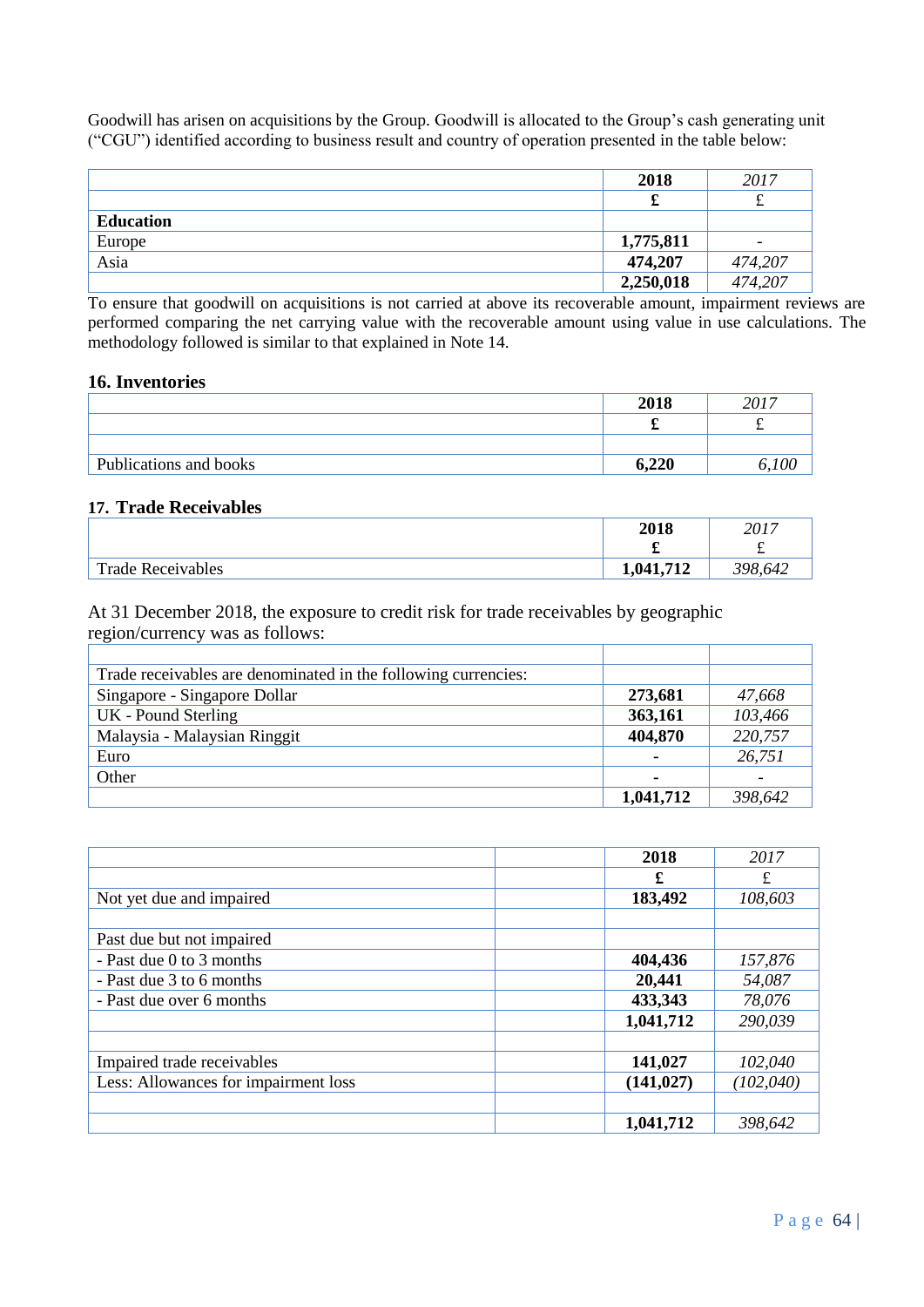The following table provides information about the exposure to credit risk and expected credit losses for trade receivables as at 31 December 2018:

|                           | Weighted<br>average loss<br>rate | Gross<br>carrying<br>amount | Loss<br><b>Allowance</b> | <b>Net</b><br>carrying<br>amount | <b>Credit</b><br>impaired |
|---------------------------|----------------------------------|-----------------------------|--------------------------|----------------------------------|---------------------------|
| Not yet due and impaired  | $\frac{6}{9}$                    | 183,492                     |                          | 183,492                          | No                        |
| Past due but not impaired |                                  |                             |                          |                                  |                           |
| - Past due 0 to 3 months  | $\frac{0}{0}$                    | 404,436                     |                          | 404,436                          | No                        |
| - Past due 3 to 6 months  | $\frac{0}{0}$                    | 20,441                      |                          | 20,441                           | No                        |
| - Past due over 6 months  | 25%                              | 574,370                     | (141, 027)               | 433,343                          | Yes                       |
|                           |                                  | 1,182,739                   | (141, 027)               | 1,041,712                        |                           |

As required by IFRS 7 on disclosure of Financial Instruments a reconciliation of changes in the record of impairments of receivables is provided below.

|                                        | 2018           | 2017       |
|----------------------------------------|----------------|------------|
|                                        | £              |            |
| Balance at the beginning of the year   | 102,040        | 241,946    |
| Allowances reversed during the year    | $\blacksquare$ | (122, 084) |
| Allowances made during the year        | 92,305         |            |
| Allowances written-off during the year | (53,318)       | (17, 822)  |
| Currency realignment                   |                |            |
| Balance as at the end of the year      | 141,027        | 102,040    |

These are no contract assets within trade and other receivables.

## **18. Other Receivables and Prepayments**

| . .         |           | Group   |        | Company |
|-------------|-----------|---------|--------|---------|
|             | 2018      | 2017    |        | 2017    |
|             | £         | ىد      | t.     | ىد      |
| Deposits    | 344,242   | 359,865 |        |         |
| Prepayments | 722,205   | 401,320 | 11,839 | 13,775  |
| Staff loan  | 12,043    | 12,220  |        |         |
| Others      | 184,869   | 175,534 | 49,528 |         |
|             | 1,263,359 | 948,939 | 61,367 | 13,775  |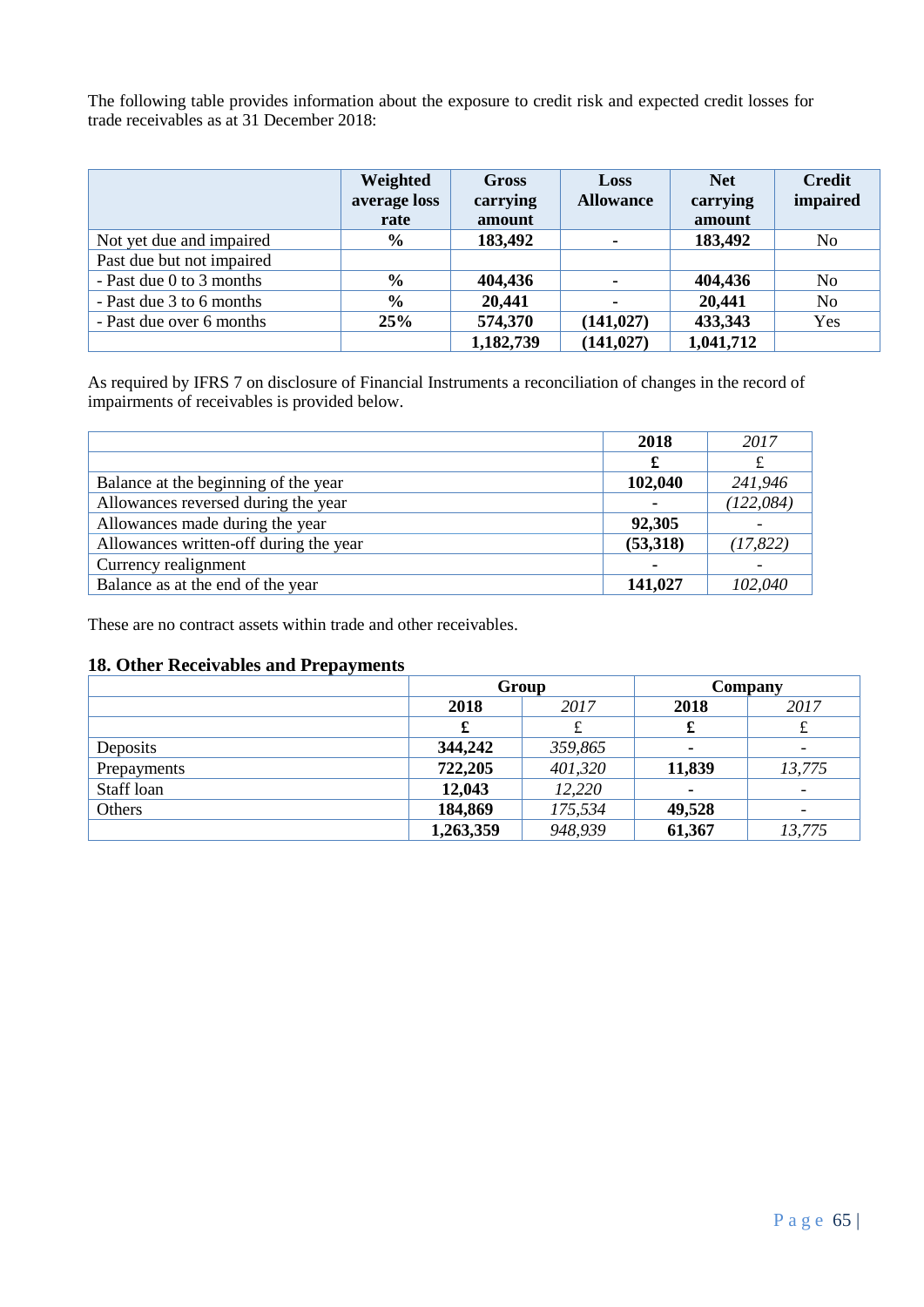## **19. Due from Related Parties**

|                          | Group        |                          |        | Company |
|--------------------------|--------------|--------------------------|--------|---------|
|                          | 2018<br>2017 |                          | 2018   | 2017    |
|                          | ഄ            | $\sim$                   | ÷      | $\sim$  |
| Due from related parties |              |                          |        |         |
| Non-trade                | 56,679       | $\overline{\phantom{0}}$ | 58,667 | -       |

Balances with related parties are denominated in the following currency:

|                                          | Group          |      |        | Company |
|------------------------------------------|----------------|------|--------|---------|
|                                          | 2018           | 2017 | 2018   | 2017    |
|                                          | £              |      |        |         |
| Trade receivables are denominated in the |                |      |        |         |
| following currencies:                    |                |      |        |         |
| Singapore Dollar                         | (1,988)        |      |        |         |
| Pound Sterling                           | 58,667         |      | 58,667 |         |
| Malaysian Ringgit                        | $\blacksquare$ |      |        |         |
| Euro                                     | ۰              |      |        |         |
| Other                                    |                |      |        |         |
|                                          | 56,679         |      | 58,667 |         |

## **20. Cash and Cash Equivalents**

|                                           | Group   |         |       | Company |
|-------------------------------------------|---------|---------|-------|---------|
|                                           | 2018    | 2017    | 2018  | 2017    |
|                                           | £       | £       | £     | £       |
| Cash at bank and in hand                  | 96,573  | 471,036 | 2,134 | 403     |
| Fixed deposits with bank                  | 8,807   | 8,529   |       |         |
| Cash and cash equivalents                 | 105,380 | 479,565 | 2,134 | 403     |
|                                           |         |         |       |         |
| Cash and cash equivalents are denominated |         |         |       |         |
| in the following currencies:              |         |         |       |         |
| Singapore Dollar                          | 36,562  | 180,248 |       |         |
| Pound Sterling                            | 53,076  | 105,712 | 2,134 | 403     |
| <b>Malaysian Ringgit</b>                  | 15,742  | 189,238 |       |         |
| Euro                                      |         | 4,367   |       |         |
| Other                                     | ۰       |         |       |         |
|                                           | 105,380 | 479,565 | 2,134 | 403     |

## **21. Trade Payables**

|                                       | Group          |         |      | Company |
|---------------------------------------|----------------|---------|------|---------|
|                                       | 2018<br>2017   |         | 2018 | 2017    |
|                                       | £              |         | £    |         |
| Trade payables are denominated in the |                |         |      |         |
| following currencies:                 |                |         |      |         |
| Singapore Dollar                      | 181,194        | 90,003  |      |         |
| Pound Sterling                        | 199,483        | 105,052 |      |         |
| Malaysian Ringgit                     | ۰              | 82,096  |      |         |
| Euro                                  | $\blacksquare$ |         |      |         |
| Other                                 |                |         |      |         |
|                                       | 380,677        | 277,151 |      |         |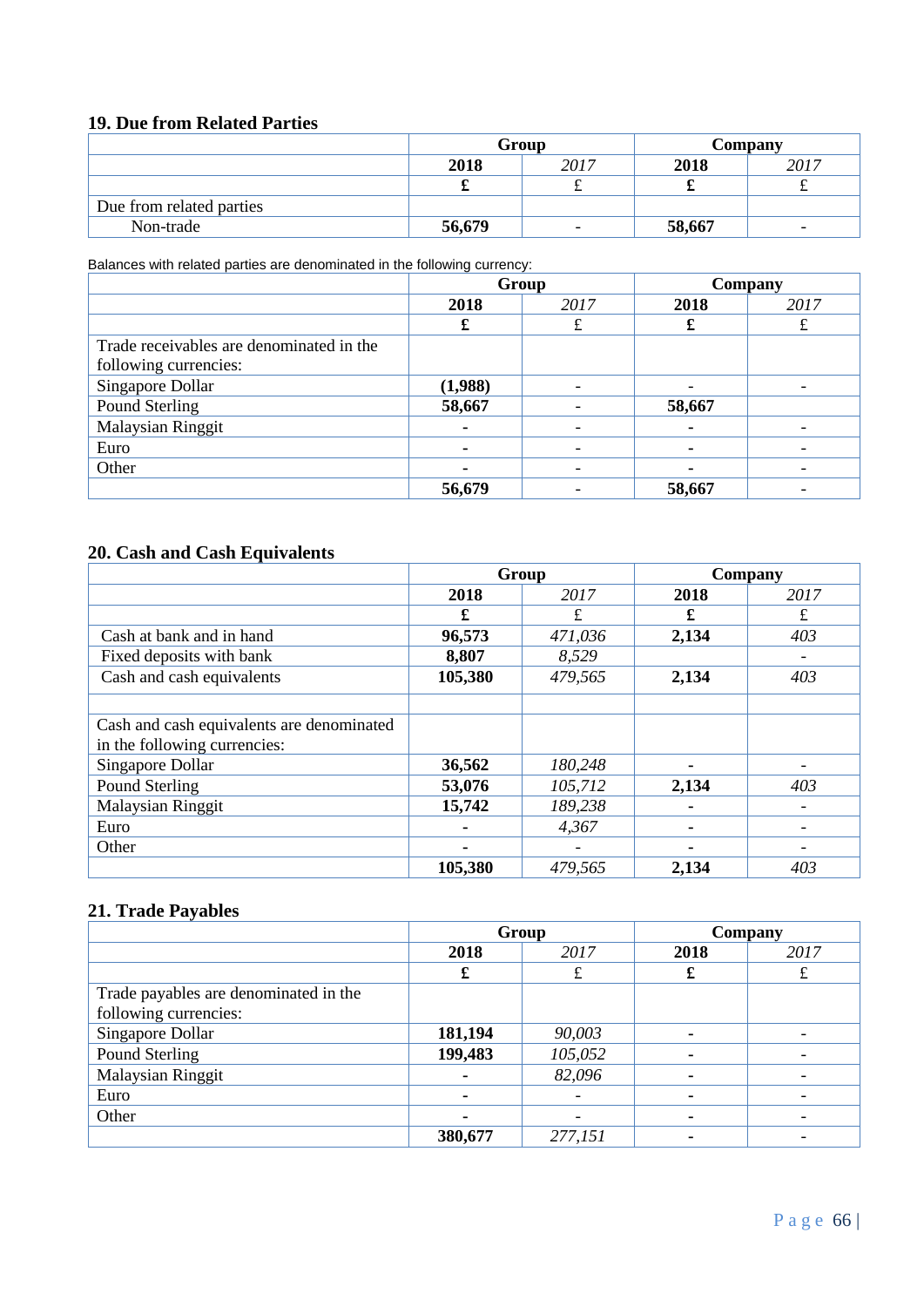## **22. Contract liabilities**

Contract liabilities is deferred revenue representing amounts billed on account of revenues where performance obligations have not been met for recognition of revenue. Contract liabilities relates to course fees received in advance and recognised in the income statement based on classes and examinations conducted.

The amount of £668,775 (2017: £386,039 ) recognised in contract liabilities at the beginning of the period has been recognised as revenue for the period ended 31 December 2018

|                                                               | 2018    | 2017    |
|---------------------------------------------------------------|---------|---------|
|                                                               | £       |         |
| Contract liabilities denominated in the following currencies: |         |         |
| Singapore Dollar                                              | 451,133 | 453,538 |
| Pound Sterling                                                | 194,440 | 179,689 |
| <b>Malaysian Ringgit</b>                                      | 7,646   | 35,548  |
| Euro                                                          | ۰       |         |
| Other                                                         | ۰       |         |
|                                                               | 653,219 | 668,775 |

### **23. Other Payables and Accruals**

|                  | Group   |         | Company |         |  |
|------------------|---------|---------|---------|---------|--|
|                  | 2018    | 2017    | 2018    | 2017    |  |
|                  | æ       |         |         |         |  |
| Other payables   | 268,008 | 179,778 | 96,805  | 58,150  |  |
| Accrued expenses | 301,353 | 568,294 | 33,178  | 55,797  |  |
|                  | 569,361 | 748,072 | 129,983 | 113,947 |  |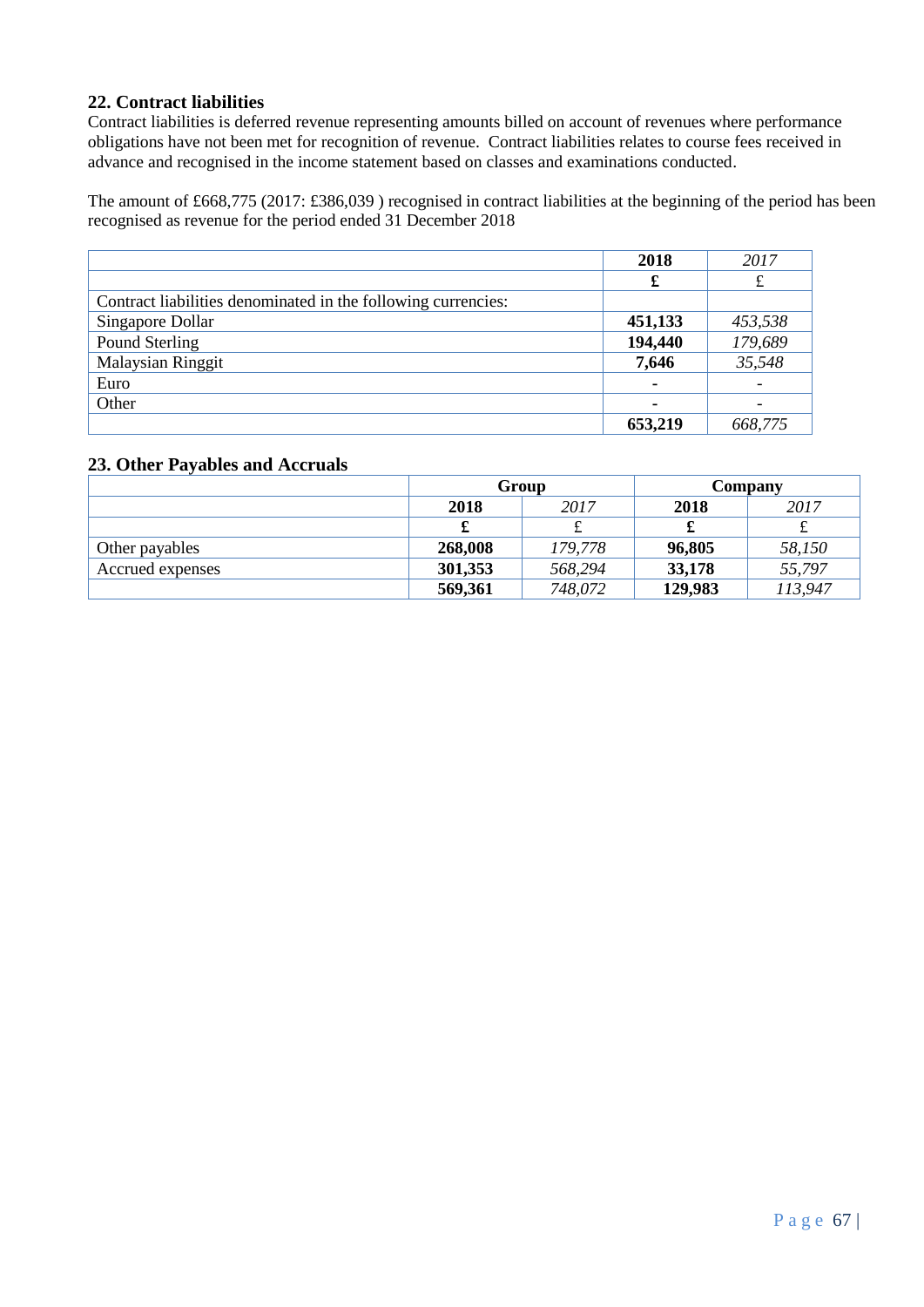## **24. Due to Related Parties**

|                                       | Group   |         |         | Company |
|---------------------------------------|---------|---------|---------|---------|
|                                       | 2018    | 2017    | 2018    | 2017    |
|                                       | £       | £       | £       | £       |
| Due to related parties                |         |         |         |         |
| Non-trade                             | 554,694 | 835,853 | 262,436 | 489,748 |
| Trade payables are denominated in the |         |         |         |         |
| following currencies:                 |         |         |         |         |
| Singapore Dollar                      | 218,824 | 367,624 | ۰       |         |
| Pound Sterling                        | 335,870 | 468,229 | 262,436 | 489,748 |
| <b>Malaysian Ringgit</b>              |         |         |         |         |
| Euro                                  |         |         |         |         |
| Total                                 | 554,694 | 835,853 | 262,436 | 489,748 |

During the year,

- a) KSP Investments Pte Ltd, a Company of which two of the Directors are also shareholders, advanced loans to the Group and have also received repayment for their advances resulting in a year-end balance of an amount of £516,021 (2017: £583 k).
- b) CG Corp, a major shareholder of the Company, received their repayments and there is £ Nil amount owing as at 31 December 2018. (2017: £538 k).
- c) All the loans are currently unsecured and interest free. All amounts due to related parties are unsecured, interest-free and due within the next twelve months.

|                                | Group          |         |         | Company |  |
|--------------------------------|----------------|---------|---------|---------|--|
|                                | 2018           | 2017    | 2018    | 2017    |  |
|                                | x              | ىمە     | T       |         |  |
| Due to related parties         |                |         |         |         |  |
| <b>KSP</b> Investments Pte Ltd | 516,021        | 487,978 | 262,436 | 239,748 |  |
| C G Corp                       | $\blacksquare$ | 347,875 |         | 250,000 |  |
| Others                         | 38,673         |         |         |         |  |
|                                | 554,694        | 835,853 | 262,436 | 489,748 |  |

During the 2018 reported year, the Company has agreed that

- a) £157,000 of its outstanding balance with KSP Investments Pte Limited and £348,000 of its outstanding balance with CG Corp were paid as part of June 2018 Fund Raising for 3,925,000 and 8,700,000 1p ordinary shares respectively in the Company at a price of 4p per share.
- b) KSP Investments Pte Ltd exercised its right to convert £771,898 of its Convertible Loan Notes into 15,437,960 new Ordinary Shares at an exercise price of 5 pence per share. With the balance of the Convertible Loan Notes of £328,102, KSP Investments Pte Ltd distributed the full amount to Mr. Ho Peng Cheong. Mr. Ho is a director and shareholder of KSP and is now leaving KSP Investment Pte Ltd. (note 32)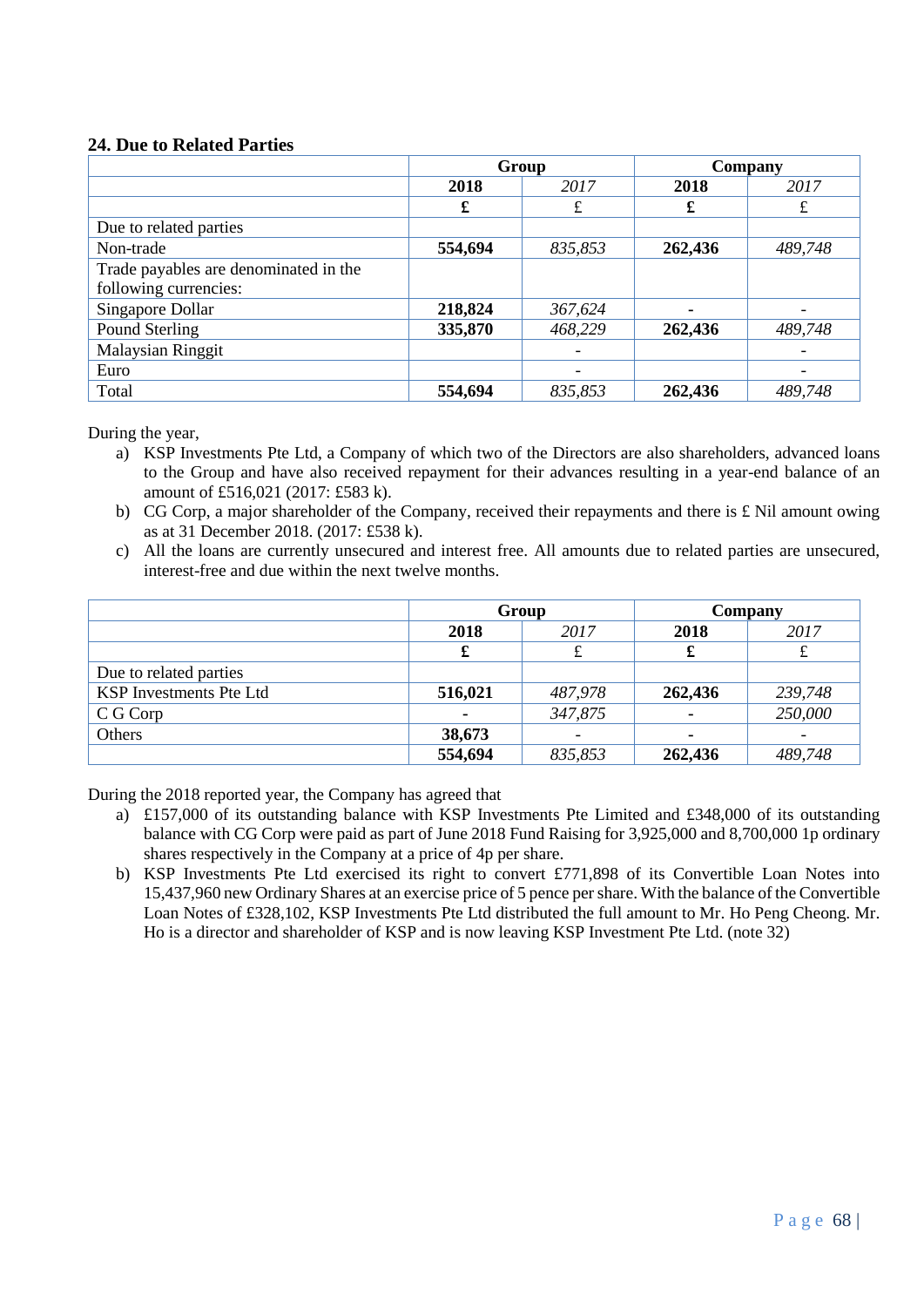#### **25. Financial Liabilities**

|                                | Group   |           |                | Company |
|--------------------------------|---------|-----------|----------------|---------|
|                                | 2018    | 2017      | 2018           | 2017    |
|                                | £       | £         | £              | £       |
| <b>Non-current liabilities</b> |         |           |                |         |
| Finance lease obligations      | 63,957  | 20,320    | ۰              |         |
| <b>Convertible Loan Notes</b>  | 299,280 | 995,813   | 299,280        |         |
| Term Loan                      | 140,135 | 159,178   | ۰              |         |
|                                | 503,372 | 1,175,311 | 299,280        |         |
| <b>Current liabilities</b>     |         |           |                |         |
| Finance lease obligations      | ۰       | 4,994     | $\blacksquare$ |         |
| <b>Convertible Loan Notes</b>  |         |           | $\blacksquare$ |         |
| Term Loan                      | 29,846  | 26,530    |                |         |
|                                | 29,846  | 31,524    |                |         |
|                                |         |           |                |         |
| Total                          | 533,319 | 1,206,835 | 299,280        |         |

#### **Finance Lease Obligations**

At 31 December 2018, the Group has no material lease obligations under finance leases that are payable:

#### **Convertible Loan Notes**

At 31 December 2018, the Group has obligation for £299,280. (See Note: 32).

#### **Term Loan**

On December 2017, the Malaysian entity had received a Term Loan from AmBank Malaysia for £185,708 (RM 1,000,000). This loan carries an interest rate of 6.7% and will be repaid over 84 months on a fixed monthly instalment basis.

### **26. Share Capital**

|                                                                  | Allotted, called up and fully paid |                     |                   |                     |                     |
|------------------------------------------------------------------|------------------------------------|---------------------|-------------------|---------------------|---------------------|
|                                                                  | No of<br>Ordinary                  | Nominal<br>Value of | No of<br>deferred | Nominal<br>value of | Nominal<br>value of |
|                                                                  | shares                             | Ordinary<br>shares  | shares            | deferred<br>shares  | All<br>shares       |
| At 31 December 2018 1p ordinary                                  | 243,426,293                        | 7,001,797           | 44,198,781        | 2,209,939           | 9,211,736           |
| shares and 1p deferred shares                                    |                                    |                     |                   |                     |                     |
| At 31 December 2017 5p ordinary<br>shares and 5p deferred shares | 114,188,333                        | 5,709,417           | 44,198,781        | 2,209,939           | 7,919,356           |

During 2018, 124,600,000 1 p ordinary shares were issued. The movement in share capital during the year can be summarised as follows:

- June  $2018 100,000,0001$  p ordinary shares were issued as a Fund Raising at 4 p each
- June  $2018 15,437,960$  1 p ordinary shares were issued at the exercise price of 5 p per share to KSP Investments Pte Limited as part of a capitalisation of convertible loan notes issued (note 32) totalling £771,898.
- July 2018 13,800,000 1 p ordinary shares were issued at 5 p each for part settlement of the acquisition of Communicate English School Limited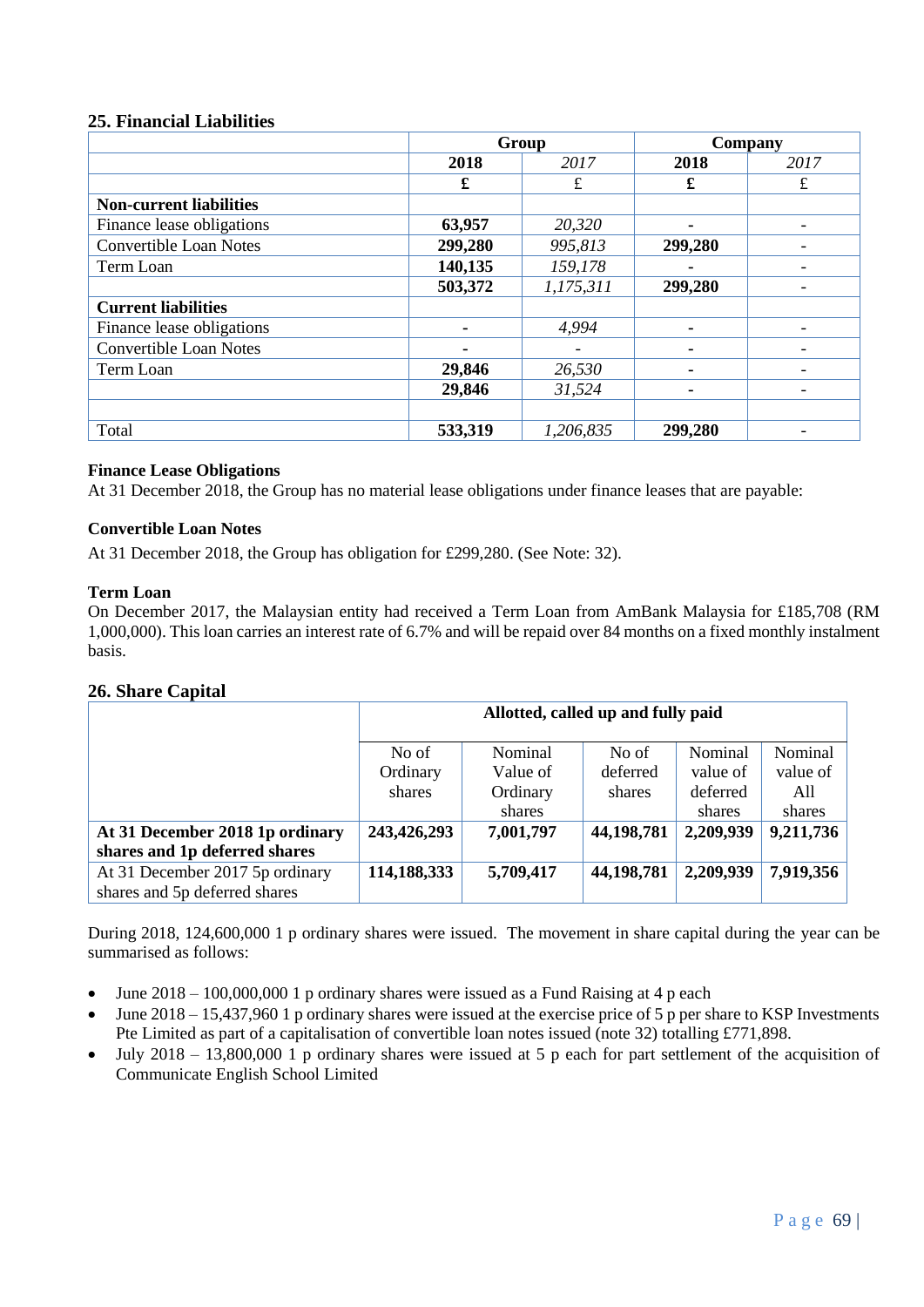## **27. Reserves**

The Company has the following types of reserves:

#### *(i) Share premium reserve*

|                                         | 2018      | 2017    |
|-----------------------------------------|-----------|---------|
|                                         |           |         |
| Balance as at the beginning of the year | 896,111   | 896,111 |
| Issue of new shares                     | 4,445,518 |         |
| Fund raising expenses                   | (324,780) |         |
| Balance as at the end of the year       | 5,016,849 | 896,111 |

The share premium reserve arises where shares have been issued at a price in excess of the nominal value of 1 p (formerly 5 p until the division of the shares) less any costs of the issue.

#### *(ii) Share based compensation reserve*

There are no new share options issued to any member of the Company.

#### *iii) Retained earnings*

|                              | Group          |                          | Company        |                          |
|------------------------------|----------------|--------------------------|----------------|--------------------------|
|                              | 2018           | 2017                     | 2018           | 2017                     |
|                              |                |                          | £              |                          |
| At the beginning of the year | (8,629,151)    | (7, 927, 823)            | (4,433,867)    | (4, 127, 710)            |
| Profit / (Loss) for the year | (566, 946)     | (701, 328)               | (337, 415)     | (306, 157)               |
| Unclaimed dividends returned | $\blacksquare$ | $\overline{\phantom{0}}$ | $\blacksquare$ | $\overline{\phantom{0}}$ |
| At the end of the year       | (9,196,097)    | (8,629,151)              | (4,771,282)    | (4, 433, 867)            |

Retained earnings represent the accumulated surplus or deficit of distributable reserves.

#### *(iv) Translation reserve*

|                                  | Group      |            | Company |      |
|----------------------------------|------------|------------|---------|------|
|                                  | 2018       | 2017       | 2018    | 2017 |
|                                  |            |            | ഄ       |      |
| At the beginning of the year     | 739,455    | 1,005,522  | $\sim$  |      |
| Currency translation differences | (150, 165) | (266, 067) | ۰.      |      |
| At the end of the year           | 589,290    | 739,455    |         | -    |

The translation reserve arises from translation differences arising from converting subsidiary operations' consolidated income statements and statements of financial positions at the prevailing rates of exchange.

#### *(v) Capital reserve*

|                                    | Group   |         | Company |      |
|------------------------------------|---------|---------|---------|------|
|                                    | 2018    | 2017    | 2018    | 2017 |
|                                    |         |         |         |      |
| At the beginning of the year       | 170,560 | 170,560 |         |      |
| <b>Financial Liability reserve</b> | ۰       |         | 209,536 |      |
| At the end of the year             | 170,560 | 170,560 | 209,536 |      |

The capital reserve arose on the merger of the Company, then AEC Plc, and AEC Edu Group Pte Limited in 2004.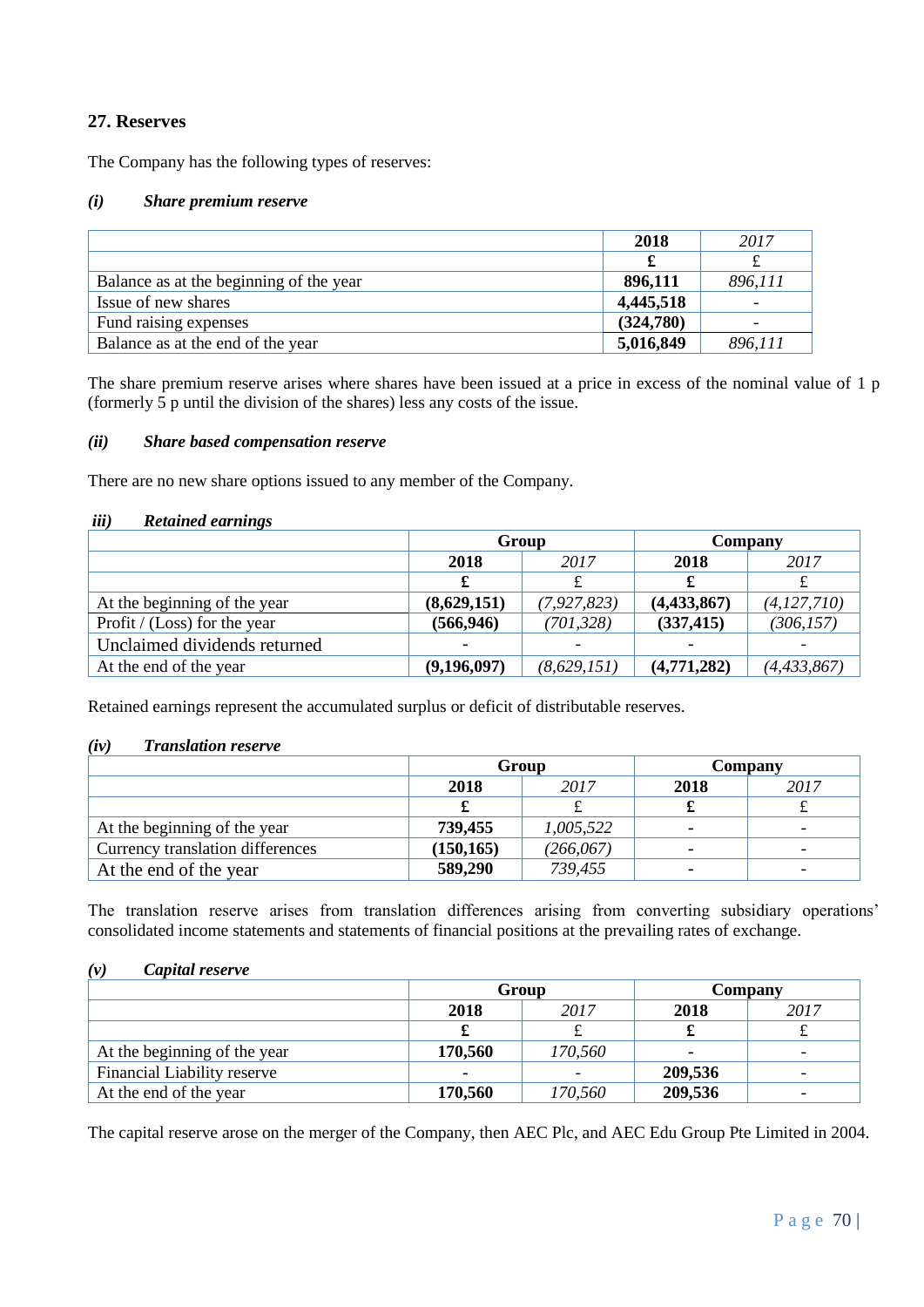## *(vi) Convertible loan reserve*

|                              | Group    |                          | Company  |         |
|------------------------------|----------|--------------------------|----------|---------|
|                              | 2018     | 2017                     | 2018     | 2017    |
|                              |          |                          |          |         |
| At the beginning of the year | 104,187  | $\overline{\phantom{0}}$ | 104,187  |         |
| Additions in the year        | (75,365) | 104,187                  | (75,365) | 104,187 |
| At the end of the year       | 28,822   | 104,187                  | 28,822   | 104,187 |

The convertible loan reserve arose on the issue of convertible loans notes in November 2017 (note 32)

# **28. Related Party Transactions**

In addition to the related party information disclosed in notes 19 and 24, there were no transactions of income/(expenses) with related parties.

Details of key management personnel and Directors' fees and emoluments were as follows:

|                          | 2018    | 2017    |
|--------------------------|---------|---------|
|                          |         |         |
| Key management personnel |         |         |
| Directors' remuneration: |         |         |
| - Salaries and bonuses   | 103,078 | 165,658 |
| - Directors' fees        | 10,916  | 6,089   |
|                          | 113,994 | 171,747 |

Analysis of Directors' fees and emoluments:

|                    | <b>Salary &amp; Bonus</b> | Fees   | Total   |
|--------------------|---------------------------|--------|---------|
| 2018               | £                         | £      | £       |
| <b>Sam Malafeh</b> | 103,078                   |        | 103,078 |
| Wee Hock Kee       | ۰                         | 10,916 | 10,916  |
|                    | 103,078                   | 10,916 | 113,994 |
|                    |                           |        |         |
| 2017               |                           |        |         |
| Haider Sithawalla  | 2,118                     |        | 2,118   |
| Wee Hock Kee       |                           | 6,089  | 6,089   |
| Sam Malafeh        | 163,540                   |        | 163,540 |
|                    | 165,658                   | 6,089  | 171,747 |

# **29. Operating Lease Commitments**

The Group has various operating lease agreements for equipment, offices and school facilities. Most leases contain renewal options. The Group also has operating leases for some premises for periods of up to 15 years and are renewable under such terms and conditions as may be agreed upon with the lessor. At the net asset statement date, the future minimum lease payments under these non-cancellable operating leases were as follows: -

|                           | <u>2018</u> | 2017      |
|---------------------------|-------------|-----------|
|                           | £           |           |
| Expiring:                 |             |           |
| Within one year           | 1,160,415   | 1,351,689 |
| Between two to five years | 3,655,597   | 2,763,957 |
| Over five years           | 247,900     | 592,524   |
|                           | 5,063,912   | 4,708,170 |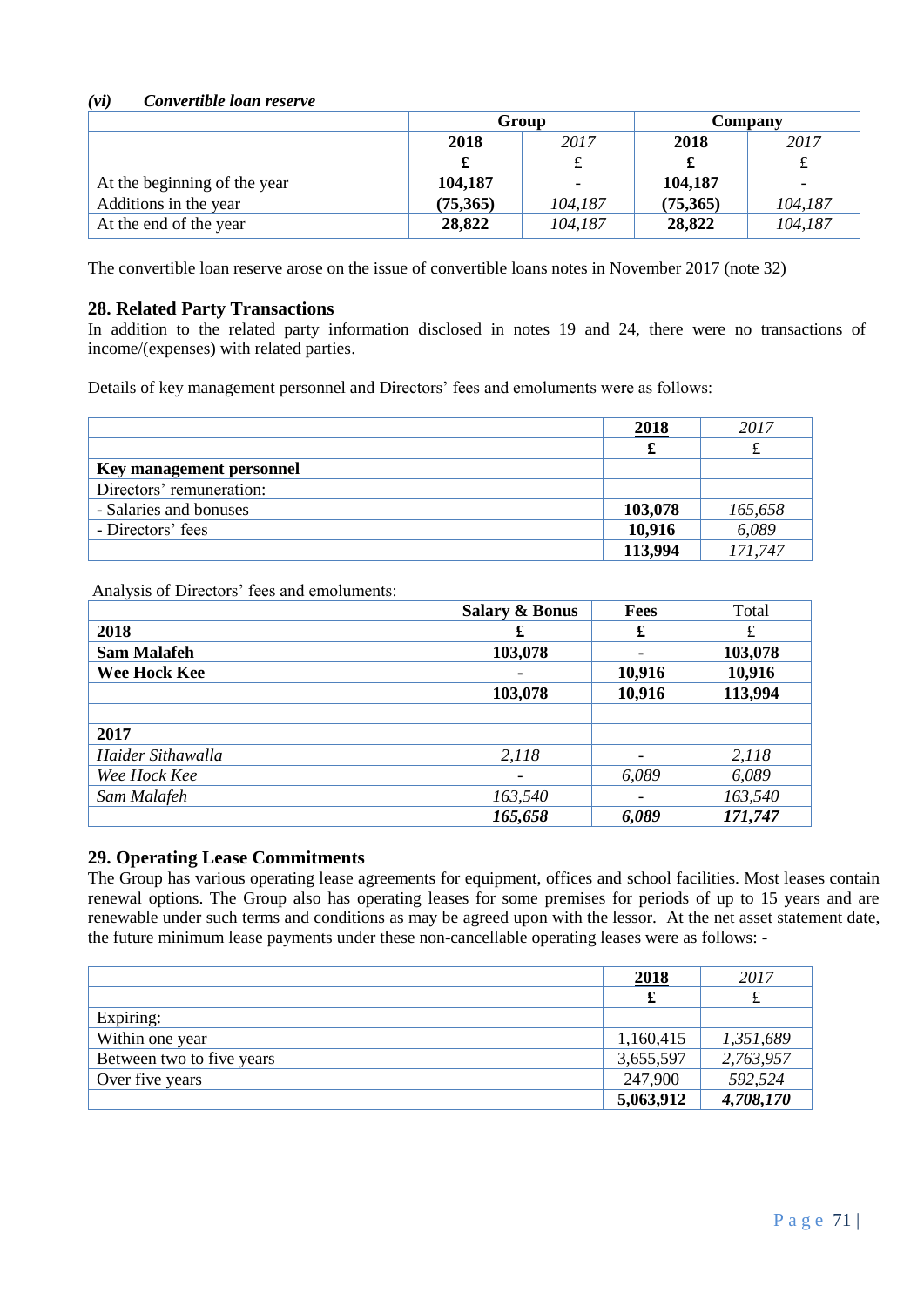## **30. Subsequent events**

The Directors are reporting the following subsequent events to the Statement of Financial Position which are significant to these Financial Statements.

• Malvern International PLC undertook another fund raising in February 2019 which raised £606,000. These funds were used for working capital for the growth of the organisation.

## **31. Financial Instruments**

#### *Financial Risk Management Objectives and Policies*

Risk management is integral to the whole business of the Group. The Group has a system of controls in place to create an acceptable balance between the cost of risks occurring and the cost of managing the risks. The management continually monitors the Group's risk management process to ensure that an appropriate balance between risk and control is achieved. Risk management policies and systems are reviewed regularly to reflect changes in markets conditions and the Group's activities.

## *(i) Credit risk*

Exposure to the credit risks are monitored on an ongoing basis. The Group does not require collateral in respect of financial assets.

The carrying amount of trade and other receivables, subsidiary companies and related party balances and cash represent the Group's maximum exposure to credit risk. Cash and cash balances are placed with reputable financial institutions. Therefore, credit risk arises mainly from the inability of customers to make payments when due. 86% *(2017: 55%)* of the Group's accounts receivables are made up of individual students, 2% *(2017: 37%)* relates to large funding organisations such as government related bodies and the balance of 11% *(2017: 8%)* to other organisations. All trading activities are concentrated in South East Asia and Europe. The analysis of aging debtors is provided in Note 17.

## *(ii) Liquidity risk*

The Group seeks to adopt a prudent liquidity risk management by maintaining sufficient cash and having adequate amounts of credit facilities. Due to the nature of the Group's operations, the Group aims at maintaining flexibility in funding by keeping committed credit facilities available.

The following tables detail the remaining contractual maturity for non-derivative financial liabilities. The tables have been drawn up based on the undiscounted cash flows of financial liabilities based on the earliest date on which the Group and Company can be required to pay.

| 2018                          | On demand | Within 2 to |
|-------------------------------|-----------|-------------|
|                               | or within | 5 years     |
|                               | one year  |             |
|                               | x         | £           |
| Trade payables                | 380,678   |             |
| Other payables                | 569,361   |             |
| Due to related parties        | 554,694   | ۰           |
| <b>Financial liabilities</b>  | 29,846    | 63,957      |
| <b>Convertible Loan Notes</b> | ۰         | 299,280     |
|                               | 1,534,579 | 363,237     |

| 2017                          | On demand<br>or within<br>one year | Within 2 to<br>5 years |
|-------------------------------|------------------------------------|------------------------|
|                               | £                                  | £                      |
| Trade payables                | 277,151                            |                        |
| Other payables                | 307,995                            |                        |
| Due to related parties        | 835,853                            |                        |
| <b>Financial liabilities</b>  | 31,524                             | 179,498                |
| <b>Convertible Loan Notes</b> |                                    | 1,100,000              |
|                               | 1,452,523                          | 1,279,498              |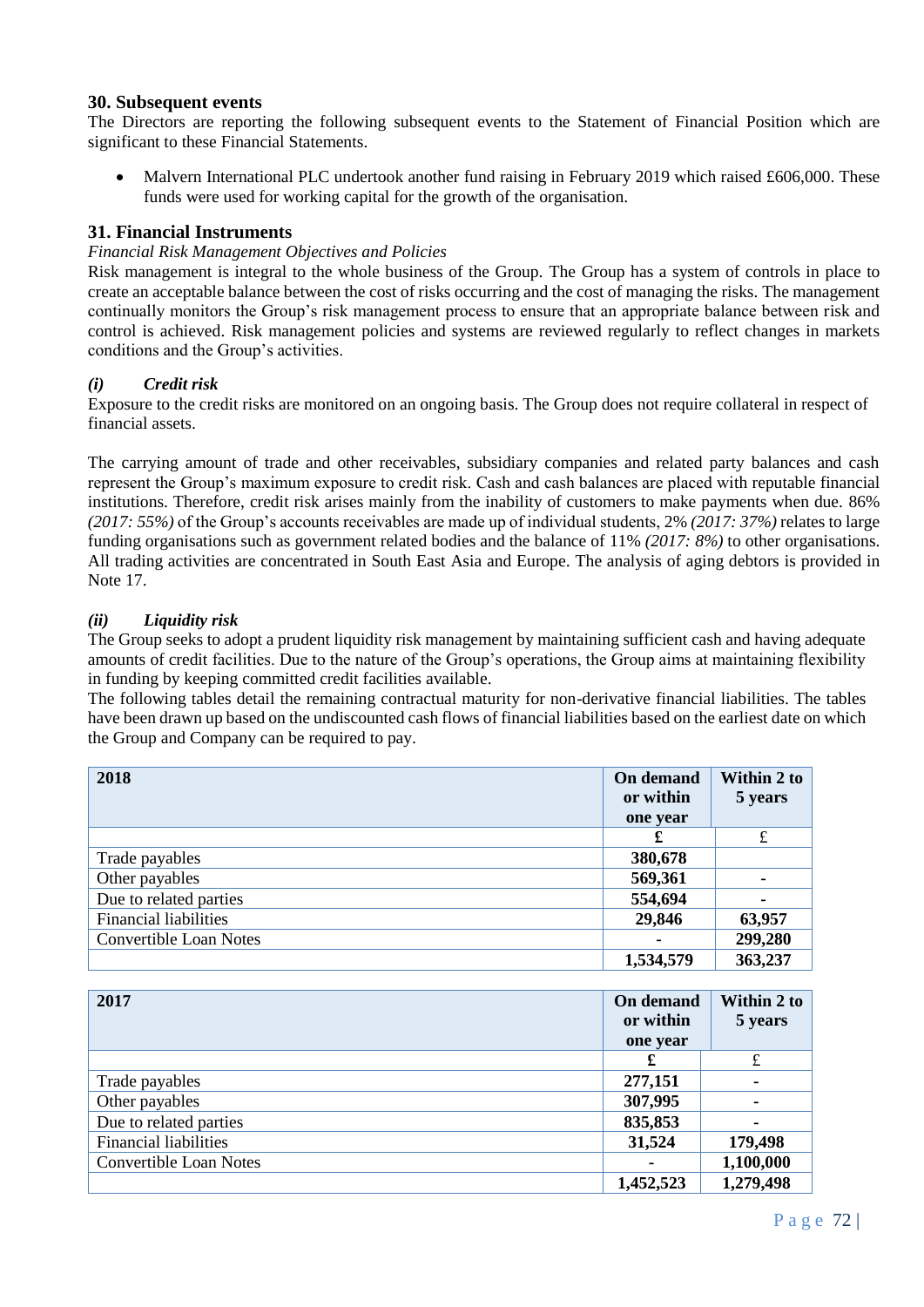# *(iii) Foreign currency risk*

The Group's investments in overseas subsidiaries and associated companies which are held for long-term investment purposes are exposed to currency translation risk. The differences arising from such translation are recorded under the foreign currency translation reserve. The Group does not use derivative financial instruments to hedge against the volatility associated with foreign currency transactions as the Directors believe that the risks arising from fluctuations in foreign currency exchange rates are not significant.

### *Sensitivity analysis for foreign exchange risk*

The following analysis illustrate the effect that specific changes could have had on our income and equity for exchange movements. This analysis is for illustrative purposes only and is based on the 2018 actual results, as in practice market rates rarely change in isolation. Actual results in the future may differ materially from these results due to developments in the global financial markets which may cause fluctuations in interest and exchange rates to vary from the hypothetical amounts disclosed in the following table, which therefore should not be considered a projection of likely future events and losses.

|                          | 10% weakening of GBP                                             |          | 10% strengthening of GBP          |                             |
|--------------------------|------------------------------------------------------------------|----------|-----------------------------------|-----------------------------|
|                          | <b>Impact on</b><br><b>Impact on</b><br><b>Equity</b><br>income/ |          | <b>Impact on</b><br><b>Equity</b> | <b>Impact on</b><br>income/ |
|                          |                                                                  | reserves |                                   | reserves                    |
|                          | £                                                                | £        | $\pounds$                         | £                           |
| At 31.12.2018            |                                                                  |          |                                   |                             |
| Singapore Dollar         | 270,240                                                          | 38,001   | (270, 420)                        | (38,001)                    |
| <b>Malaysian Ringgit</b> | 5,770                                                            | 26,230   | (5,770)                           | (26, 230)                   |
|                          |                                                                  |          |                                   |                             |
| At 31.12.2017            |                                                                  |          |                                   |                             |
| Singapore Dollar         | 71,465                                                           | 36,918   | (71, 465)                         | (36, 918)                   |
| Malaysian Ringgit        | 26,891                                                           | 15,448   | (26, 891)                         | (15, 448)                   |

#### *(iv) Interest rate risk*

The Group's exposure to market risk for changes in interest rates relate primarily to the Group's bank overdraft facility and term loan. A change in interest rate at the reporting date would not materially affect income or reserves. For 2017, there was none to report.

The tables below set out the Group's exposure to interest rate risks. Included in the tables are the assets and liabilities at carrying amounts, categorised by the earlier of contractual repricing or maturity dates.

|                             | <b>Floating</b><br>rates<br>Less than<br>12 months | <b>Non-interest</b><br><b>Bearing</b> | <b>Total</b> |
|-----------------------------|----------------------------------------------------|---------------------------------------|--------------|
|                             | £                                                  | £                                     | £            |
| At 31.12.2018               |                                                    |                                       |              |
| Assets                      |                                                    |                                       |              |
| Trade and other receivables | $\qquad \qquad$                                    | 2,305,072                             | 2,305,072    |
| Cash and bank balances      |                                                    | 105,380                               | 105,380      |
| Non-financial assets        |                                                    | 5,795,046                             | 5,795,046    |
| Total assets                | $\blacksquare$                                     | 8,205,498                             | 8,205,498    |
| At 31.12.2018               |                                                    |                                       |              |
| Liabilities                 | $\qquad \qquad$                                    | 1,504,732                             | 1,504,732    |
| <b>Borrowings</b>           | $\qquad \qquad$                                    | 533,218                               | 533,218      |
| Non-financial liabilities   | $\qquad \qquad$                                    | 745,445                               | 745,445      |
| <b>Total liabilities</b>    |                                                    | 2,783,395                             | 2,783,395    |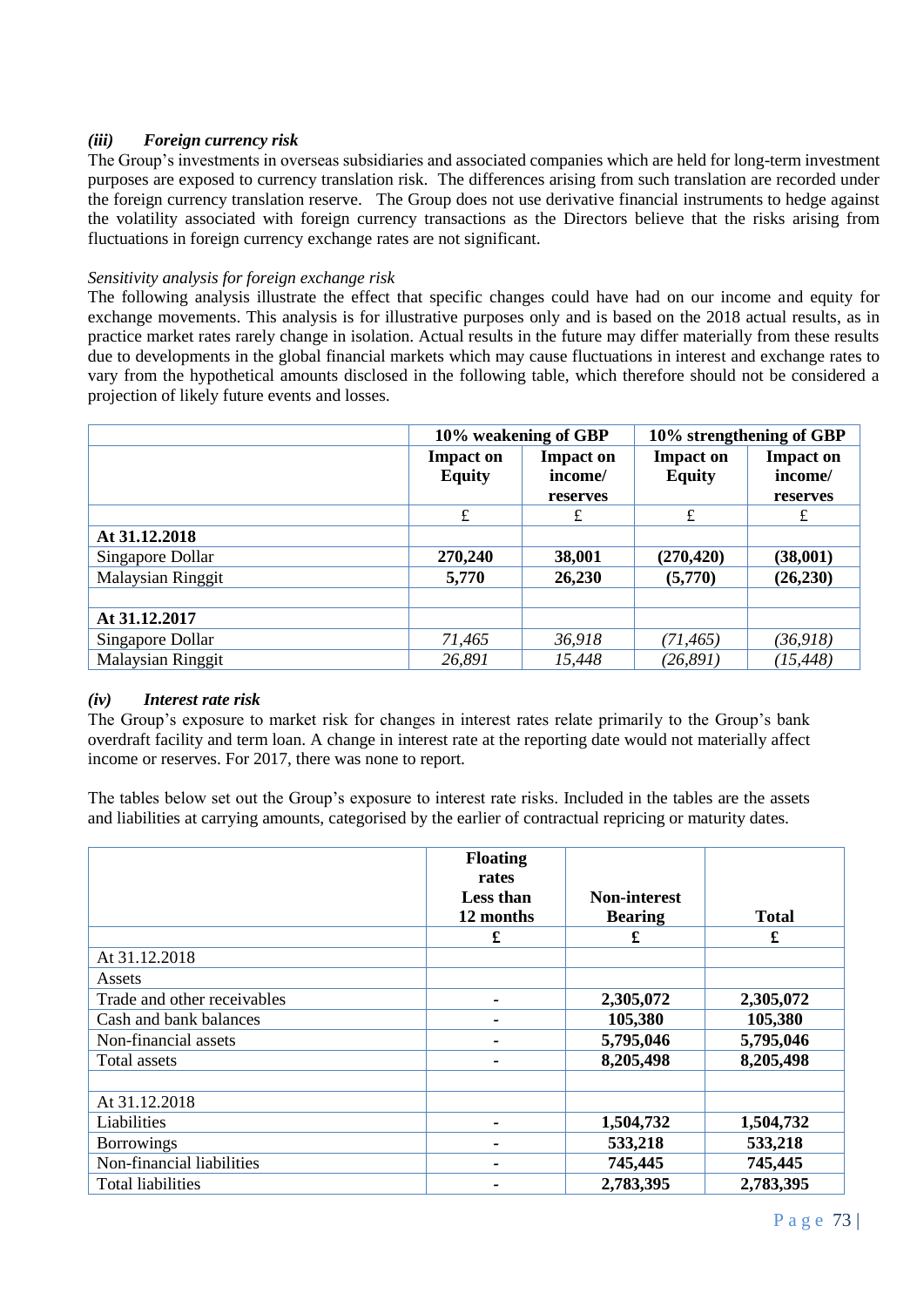## *(v) Fair Values of financial assets and financial liabilities*

The carrying amounts of cash and cash equivalents, trade and other receivables, trade and other payables, and shortterm borrowings approximate their respective fair values due to the relatively short-term maturity of these financial instruments. The fair values of other financial assets and liabilities are as disclosed in the respective notes.

|             | 1 January<br>2018 | <b>Net Financing</b><br><b>Contributions</b> | <i>Interest</i><br>paid | Fair value<br>movement/<br><i>interest</i><br>accrued | <b>Acquisition</b><br>0f<br>subsidiary | Loan note<br>conversion | 31 December<br>2018 |
|-------------|-------------------|----------------------------------------------|-------------------------|-------------------------------------------------------|----------------------------------------|-------------------------|---------------------|
| Leasing     | 25,314            | (27,063)                                     | 2,698                   |                                                       | 63,008                                 |                         | 63,957              |
| Term loan   | 185,708           | (37, 475)                                    | 21,749                  |                                                       |                                        |                         | 169,982             |
| Convertible | 995,813           | (20, 149)                                    | 20,149                  |                                                       |                                        | (696, 533)              | 299,280             |
| loans notes |                   |                                              |                         |                                                       |                                        |                         |                     |

## *(vi) Reconciliation of liabilities arising from financing activities*

|             | 1 January<br>2017 | <b>Net</b><br><b>Financing</b><br><b>Contributions</b> | <i>Interest</i><br>paid | Fair value<br><i>movement</i><br><i>interest</i><br>accrued | <b>Acquisition</b><br>ot<br>subsidiary | Foreign<br>exchange<br>movement | <b>31</b><br><b>December</b><br>2017 |
|-------------|-------------------|--------------------------------------------------------|-------------------------|-------------------------------------------------------------|----------------------------------------|---------------------------------|--------------------------------------|
| Leasing     | 29,270            | (18, 632)                                              | 14,676                  |                                                             |                                        |                                 | 25,314                               |
| Term loan   |                   | 185,708                                                |                         |                                                             |                                        |                                 | 185,708                              |
| Convertible |                   | 1,100,000                                              |                         | (104, 187)                                                  |                                        |                                 | 995,813                              |
| loans notes |                   |                                                        |                         |                                                             |                                        |                                 |                                      |

## *(vii) Capital risk management policies and objectives*

The Group manages its capital to ensure that entities within the Group will be able to continue as a going concern while maximising the return to stakeholders through the optimisation of the debt and equity balance The capital structure of the Group consists of debt, cash and bank balances and equity attributable to holders of ordinary shares of the Company comprising issued capital, other reserves and retained earnings as disclosed in the financial statements. The Board of Directors reviews the capital structure regularly and at the minimum on a yearly basis.

The Group monitors its debt to equity ratio which was calculated as follows.

|                                 |           | Group     |           | Company   |
|---------------------------------|-----------|-----------|-----------|-----------|
|                                 | 2018      | 2017      | 2018      | 2017      |
|                                 | £         | £         | £         | £         |
| Total debt                      | 2,748,635 | 3,736,686 | 928,575   | 1,680,133 |
| Less: Cash and cash equivalents | 96,573    | 479,565   | 2,134     | 403       |
| Net debt                        | 2.652.062 | 3.257.121 | 926.441   | 1.679.730 |
| <b>Total equity</b>             | 5,456,870 | 1,200,518 | 9,210,125 | 4,485,786 |
| Debt to equity                  | 48.60%    | 271.31%   | 10.05%    | 37.45%    |

Financial assets are disclosed in notes 17 to 20. The Group's principal financial assets are bank balances, trade and other receivables.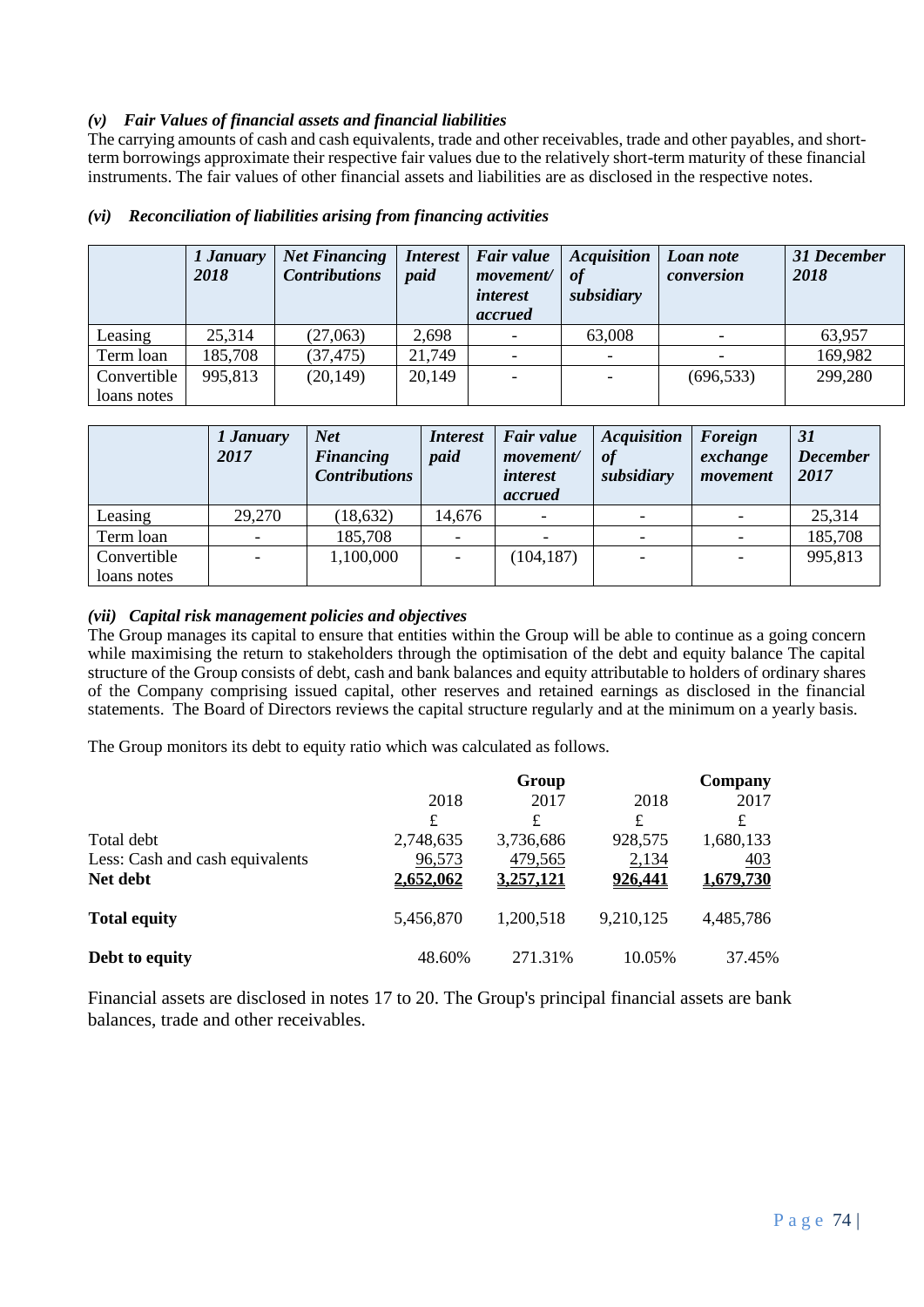# **32. Convertible Loan Notes**

The Company issued the following loan notes in 2017:

| <b>Convertible Loan Notes</b>      |                                       |    |
|------------------------------------|---------------------------------------|----|
|                                    |                                       |    |
| <b>Issue Name</b>                  | Convertible Unsecured Loan Notes 2020 |    |
| Date of Issue                      | 17 November 2017                      |    |
| Date of Redemption                 | 16 November 2020                      |    |
| <b>Interest Payable</b>            | 1 Jan 2018-31 Dec 2018                | 3% |
|                                    | 1 Jan 2019-31 Dec 2019                | 4% |
|                                    | 1 Jan 2020-16 Nov 2020                | 5% |
| <b>Total Issued</b>                | £1,200,000                            |    |
| Amount converted in year (note 26) | £100,000                              |    |
| Balance at 31/12/2017              | £1,100,000                            |    |
| Amount converted in year (note 26) | (E771,898)                            |    |
| <b>Amount Transfer to Reserve</b>  | 28,822                                |    |
| Balance at 31/12/2018              | 299,280                               |    |

Of the £1,100,000 Loan Notes brought forward to 2018, £771,898 were converted in June 2018 leaving a balance of £328,102 at the year-end for which a fair value calculation has been determined to evaluate the amount of the noncurrent liability arising. Accordingly, the Loan Notes of £328,102 were recorded in the financial report as follows:

Non-Current Liabilities - £299,280  $-E28,822$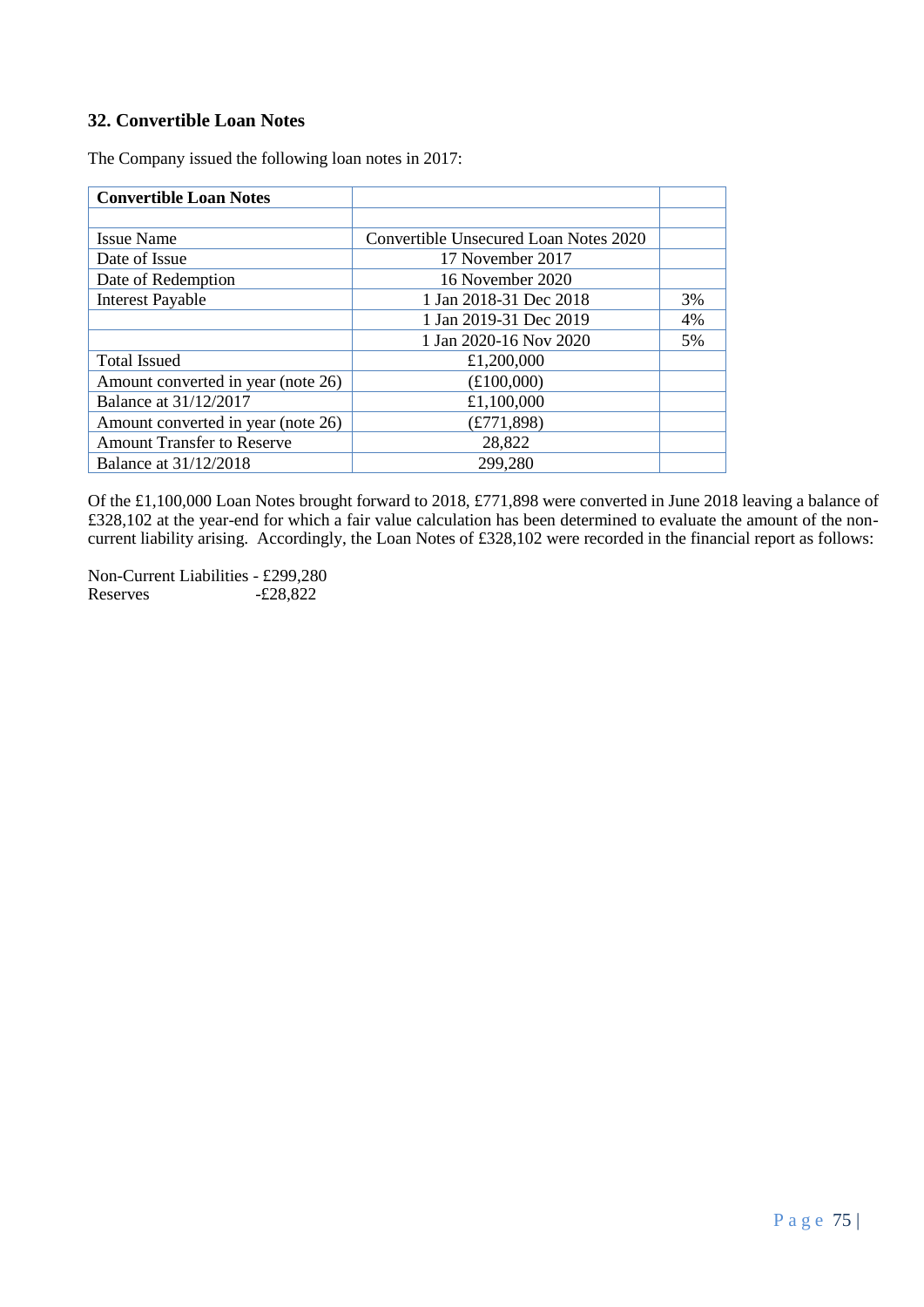## **33. New Acquisition for the Malvern Group**

On 2<sup>nd</sup> July 2018, The Group announced the acquisition of Communicate English School Limited for a total consideration of £2,340,000. The Sale and Purchase Agreement was concluded to acquire the entire issued share capital of Communicate English School Limited through the issue of 13,800,000 new ordinary shares of 1 p each in Malvern plc at an exercise price of 5 p per share being £690,000 and the balance of £1,650,000 in cash.

The Share Price on 2nd July 2018 closed at 7.00 p per share. This means that the 13,800,000 had a fair value of £966,000. This increased the fair value of the consideration from £2,340,000 to £2,616,000.

As agreed in the Sales Purchase Agreement, an excess cash payment was made for £364,290 from the cash of £627,046. This increased the fair value of the consideration from £2,616,000 to £2,908,290 (note 13).

The fair value of assets and liabilities acquired together with the consideration provided can be summarized as follows:

|                                                | <b>Fair Value</b><br><b>Consideration</b><br>£ |
|------------------------------------------------|------------------------------------------------|
| Fair value of assets and liabilities acquired: |                                                |
| Property, plant and equipment                  | 125,924                                        |
| Intangible assets                              |                                                |
| Brand <sup>1&amp;2</sup>                       | 427,386                                        |
| Domain Name <sup>1 &amp; 2</sup>               | 12,242                                         |
| Customer List <sup>1 &amp; 2</sup>             | 274,637                                        |
| Trade and other receivables                    | 77,681                                         |
| Cash and bank balances                         | 627,046                                        |
| Trade and other payables                       | (340, 437)                                     |
| Net Assets acquired                            | 1,204,479                                      |
| Consideration/Purchase Price <sup>1</sup>      | 2,980,290                                      |
| Goodwill arising on acquisition                | 1,775,811                                      |

<sup>1</sup> In accordance with IFRS 3, a fair value review of the intangible asset acquired was undertaken by Management through an external consultant and the conclusion are as follows. The Board concurs with the analysis as provided by the external consultant. The fair value consideration is a pro-rata calculation based on the fair value consideration of £2,980,290. The breakdown of the intangible asset on the consolidation of the new business is as follows:

<sup>2</sup> Charges for amortization of Customer List, Domain Name and Brands acquired will commence from 1 July 2018. Communicate is an established English Language School in Manchester, UK. It has a very established market in the Middle East.